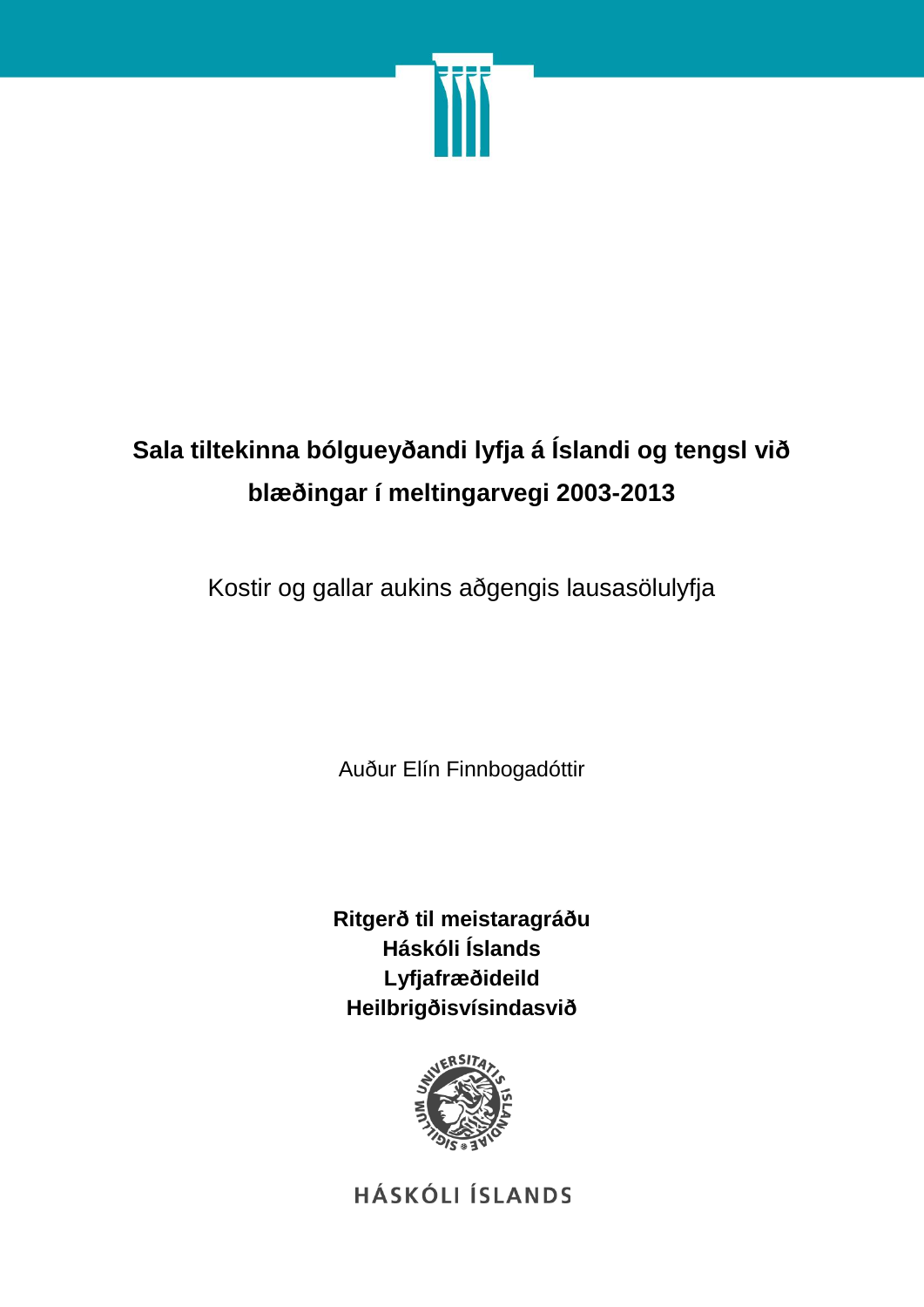# **Sala tiltekinna bólgueyðandi lyfja á Íslandi og tengsl við blæðingar í meltingarvegi 2003-2013**

*Kostir og gallar aukins aðgengis lausasölulyfja*

Auður Elín Finnbogadóttir

Meistararitgerð í lyfjafræði Umsjónarkennari: Lárus Steinþór Guðmundsson

> Lyfjafræðideild Heilbrigðisvísindasvið Háskóla Íslands Júní 2014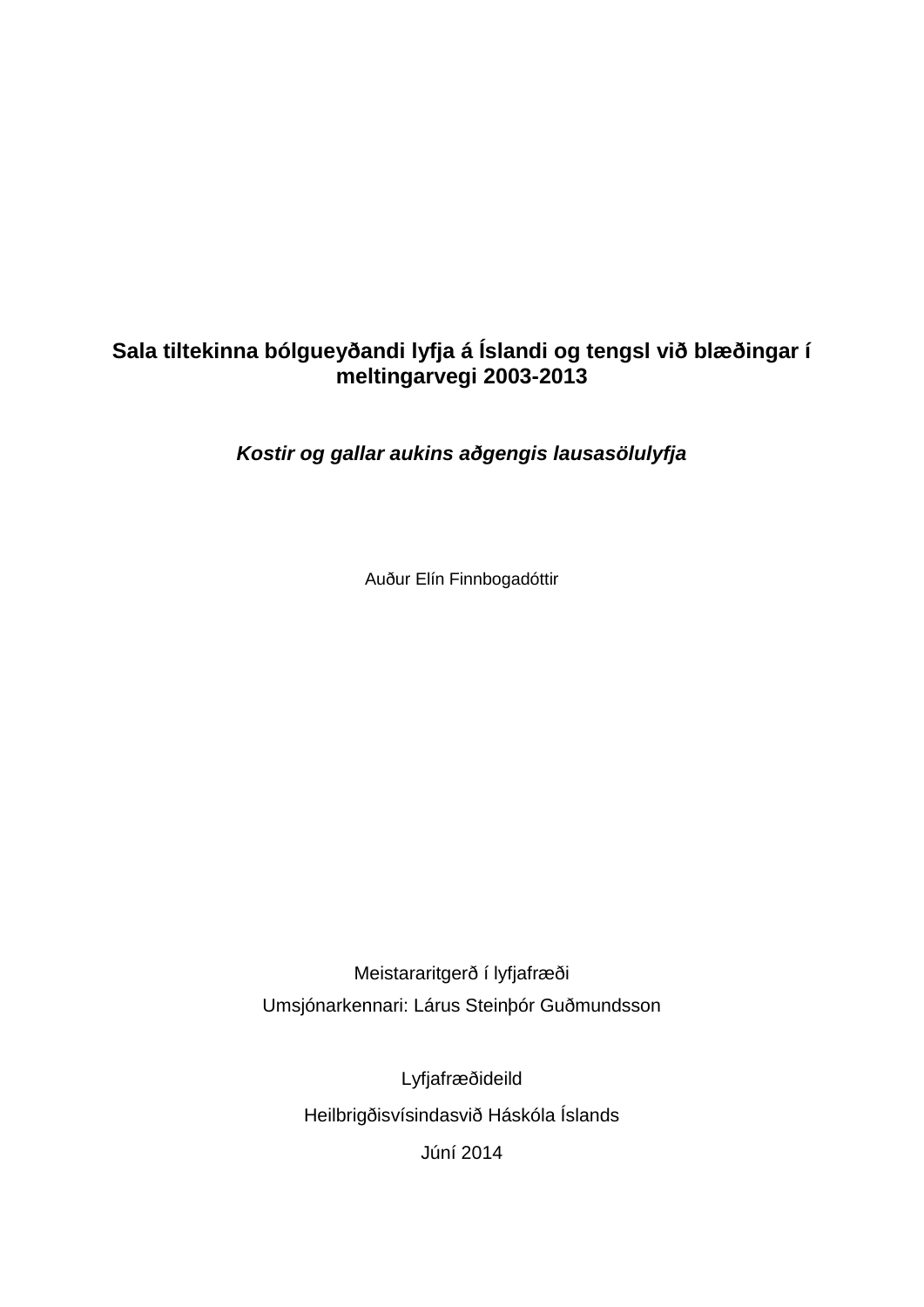Ritgerð þessi er til meistaragráðu í lyfjafræði og er óheimilt að afrita ritgerðina á nokkurn hátt nema með leyfi rétthafa.

© Auður Elín Finnbogadóttir 2014

Prentun: Háskólaprent Reykjavík, Ísland 2014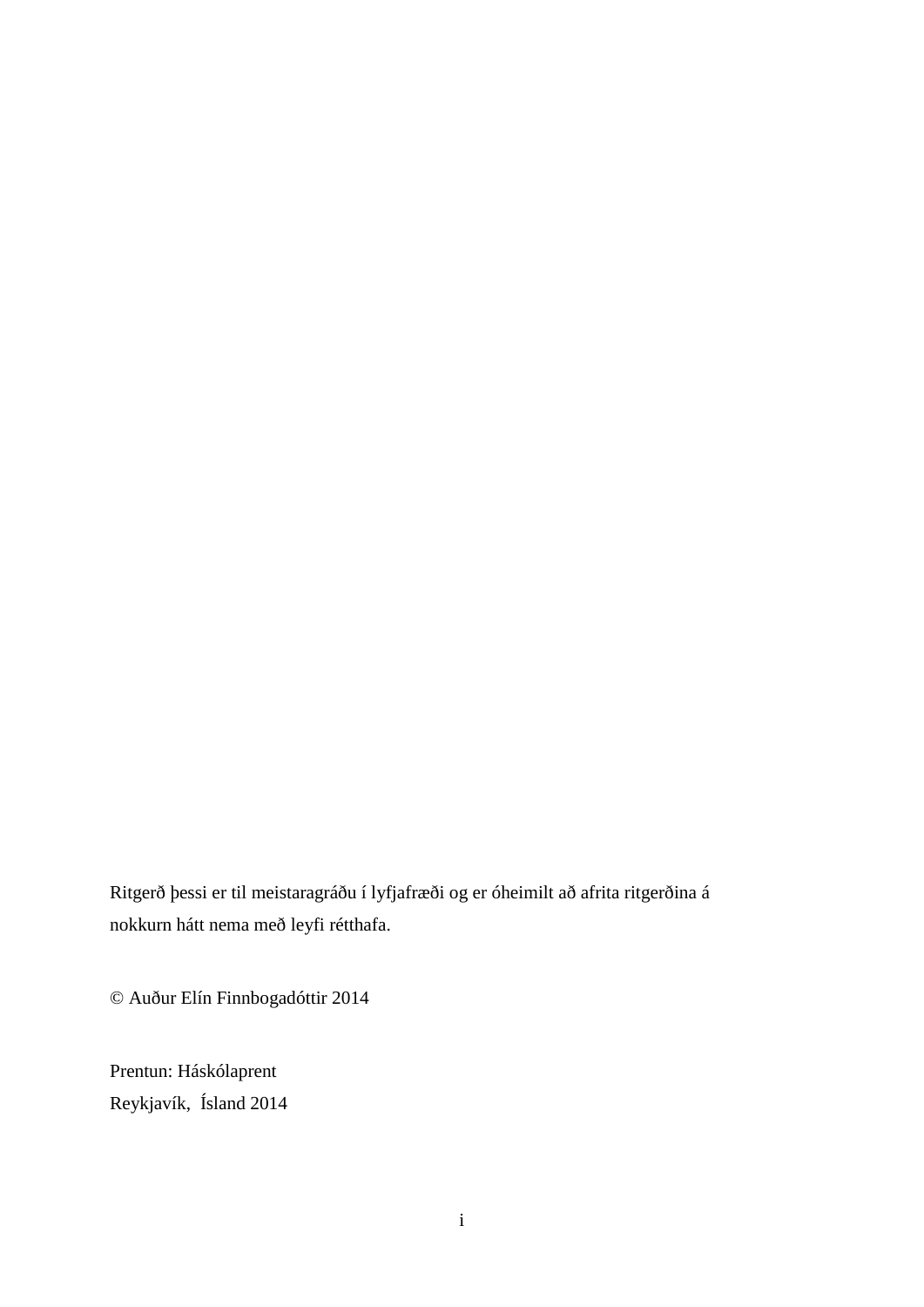**Höfundur** Auður Elín Finnbogadóttir

| Umsjónarkennari/             | Lárus Steinbór Guðmundsson                            |  |  |  |
|------------------------------|-------------------------------------------------------|--|--|--|
| Tengiliður lyfjafræðideildar | Lektor                                                |  |  |  |
|                              | Lyfjafræðideild Háskóla Íslands og Embætti landlæknis |  |  |  |
| Leiðbeinendur                | Lárus Steinbór Guðmundsson                            |  |  |  |
|                              | Lektor                                                |  |  |  |
|                              | Lyfjafræðideild Háskóla Íslands og Embætti landlæknis |  |  |  |
|                              |                                                       |  |  |  |
|                              | Brynhildur Briem                                      |  |  |  |
|                              | Sérfræðingur                                          |  |  |  |
|                              | Lyfjastofnun                                          |  |  |  |
|                              |                                                       |  |  |  |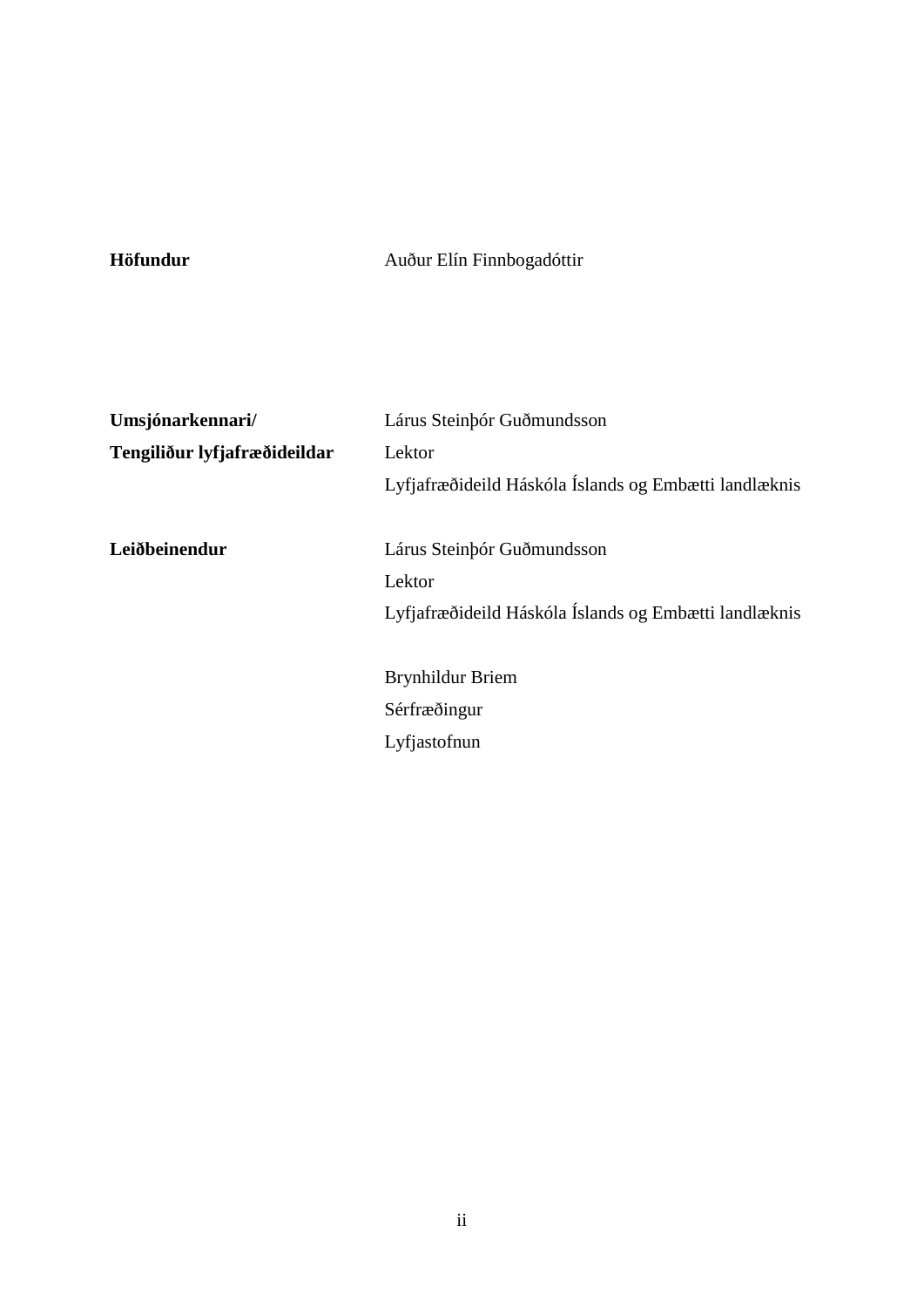# **ÁGRIP**

# **Sala tiltekinna bólgueyðandi lyfja á Íslandi og tengsl við blæðingar í meltingarvegi 2003-2013. Kostir og gallar aukins aðgengis lausasölulyfja**

#### **Inngangur**

Rekstur lyfjabúða er mismunandi á Norðurlöndum og er sífellt að taka breytingum. Í því skyni að auka aðgengi almennings að lyfjum og minnka álag á heilbrigðisstofnanir hefur sala ákveðinna lyfja verið heimiluð utan lyfjabúða víða á Norðurlöndum. Á sama tíma minnkar fagleg ráðgjöf samhliða lyfjakaupum þar sem hún er ekki veitt utan lyfjabúða. Bólgueyðandi NSAID-lyf (e. Non-steroidal anti inflammatory drugs) eru mikið seld lyf í lausasölu. Klínískar rannsóknir hafa áður sýnt samband milli notkunar tiltekinna NSAID-lyfja og blæðinga í meltingarvegi. Mikilvægt er að slíkum lyfjum fylgi áreiðanlegar upplýsingar um notkun svo takmarka megi alvarlegar aukaverkanir lyfjanna líkt og blæðingar í meltingarvegi.

#### **Markmið**

Markmið þessa verkefnis var að athuga hvort þessi tengsl milli notkunar NSAID-lyfja og blæðinga í meltingarvegi mætti sjá í sölu NSAID-lyfja á landsvísu og heildarfjölda innlagna vegna blæðinga í meltingarvegi á Íslandi á árunum 2003-2013. Í því samhengi var fjallað um hvort æskilegt væri að heimila sölu þessara lyfja utan lyfjabúða á Íslandi eins og víða er gert á Norðurlöndum.

#### **Aðferðir og gagnaöflun**

Gögn um lyfjasölu á Íslandi 1993-2013 voru fengin frá Lyfjastofnun. Gögn um lyfjasölu á öðrum löndum á Norðurlöndum voru fengin úr lyfjagagnagrunnum í hverju landi. Gögn um fjölda tilfella blæðinga í meltingarvegi voru fengin frá Landspítala – háskólasjúkrahúsi.

#### **Niðurstöður og umræður**

Heildarsala NSAID-lyfjanna á Íslandi jókst um 23,3% og sala á NSAID-lyfjum í lausasölu um 19,7% á tímabilinu 2003-2013. Á sama tímabili fjölgaði tilfellum blæðinga í meltingarvegi um 47% á Íslandi. Við samanburð á löndunum á Norðurlöndum var áhugavert að sjá að aukningu í heildarsölu NSAID-lyfjanna á tímabilinu 2009-2012 var bara að finna á Íslandi. Með aukinni ráðgjöf lyfjafræðinga í lyfjabúðum má komast hjá mörgum lyfjatengdum vandamálum sem gæti minnkað álag á heilbrigðisstofnanir.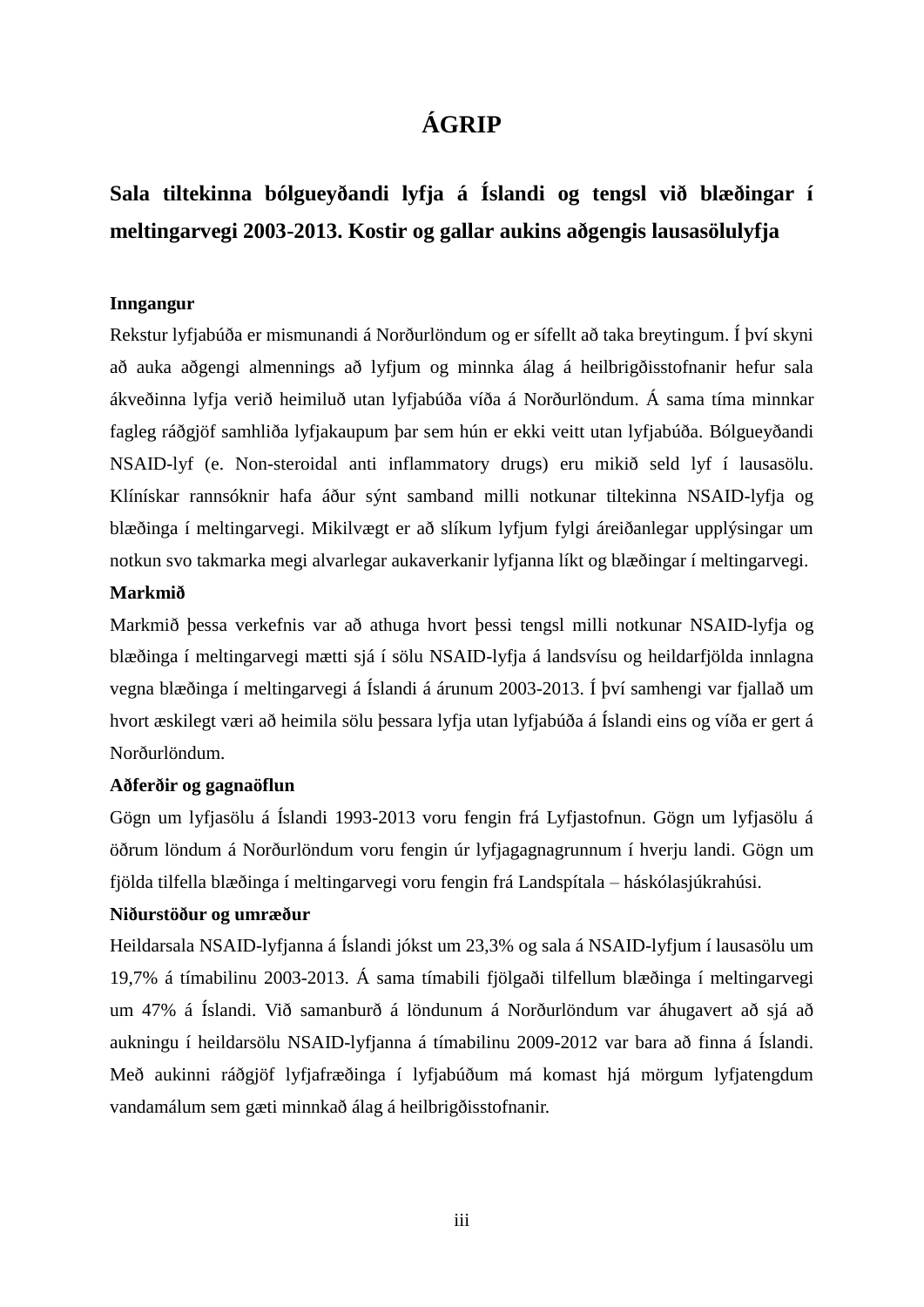### **ABSTRACT**

**Sales of certain NSAID drugs in Iceland and their link to gastrointestinal bleedings 2003-2013. Advantages and disadvantages of increased access to over the counter drugs**

#### **Introduction**

Operations of Pharmacies are different in the Nordic countries and are constantly changing. To increase public access to medicines and diminish the workload in hospitals certain medicines are now sold outside of pharmacies in the Nordic countries. As a result of this arrangement pharmaceuticals are now sold outside of pharmacies where counseling is not provided. Clinical studies have shown a relationship between the use of NSAID drugs, a common over the counter drug, and gastrointestinal bleedings. To minimize drug related problems in relation to the sale of over the counter drugs a professional counseling should be provided in pharmacies.

#### **Objectives**

The aims of this study was to evaluate if a trend can be seen in the use of NSAID drugs and gastrointestinal bleedings in sales of NSAID drugs and hospitalization caused by gastrointestinal bleedings in Iceland in 2003-2013. A comparison was made between the sales of certain NSAID drugs over the counter in the Nordic countries and it was also evaluated if the sales of certain NSAID drugs should be allowed outside of pharmacies like has been done in some other Nordic countries.

#### **Methods and data collection**

Data for the sales of certain medicines in Iceland 1993-2013 were retrieved from the Icelandic Medicines Agency. Data for the sales of certain medicines on the Nordic countries were acquired from databanks from each country. Number of gastrointestinal bleedings in Iceland were retrieved from the National University Hospital of Iceland

#### **Results and discussion**

Increase in the total sales of NSAIDs in Iceland was 23,3% and increase in over-the-counter medicines was 19,7% in 2003-2013. At the same time gastrointestinal bleedings increased by 47%. Total sales of NSAID was compared within the Nordic countries in 2009-2012, increase in sales was only found in Iceland. Drug related problems may be reduced with more pharmaceutical counseling from pharmacists and that could benefit the society.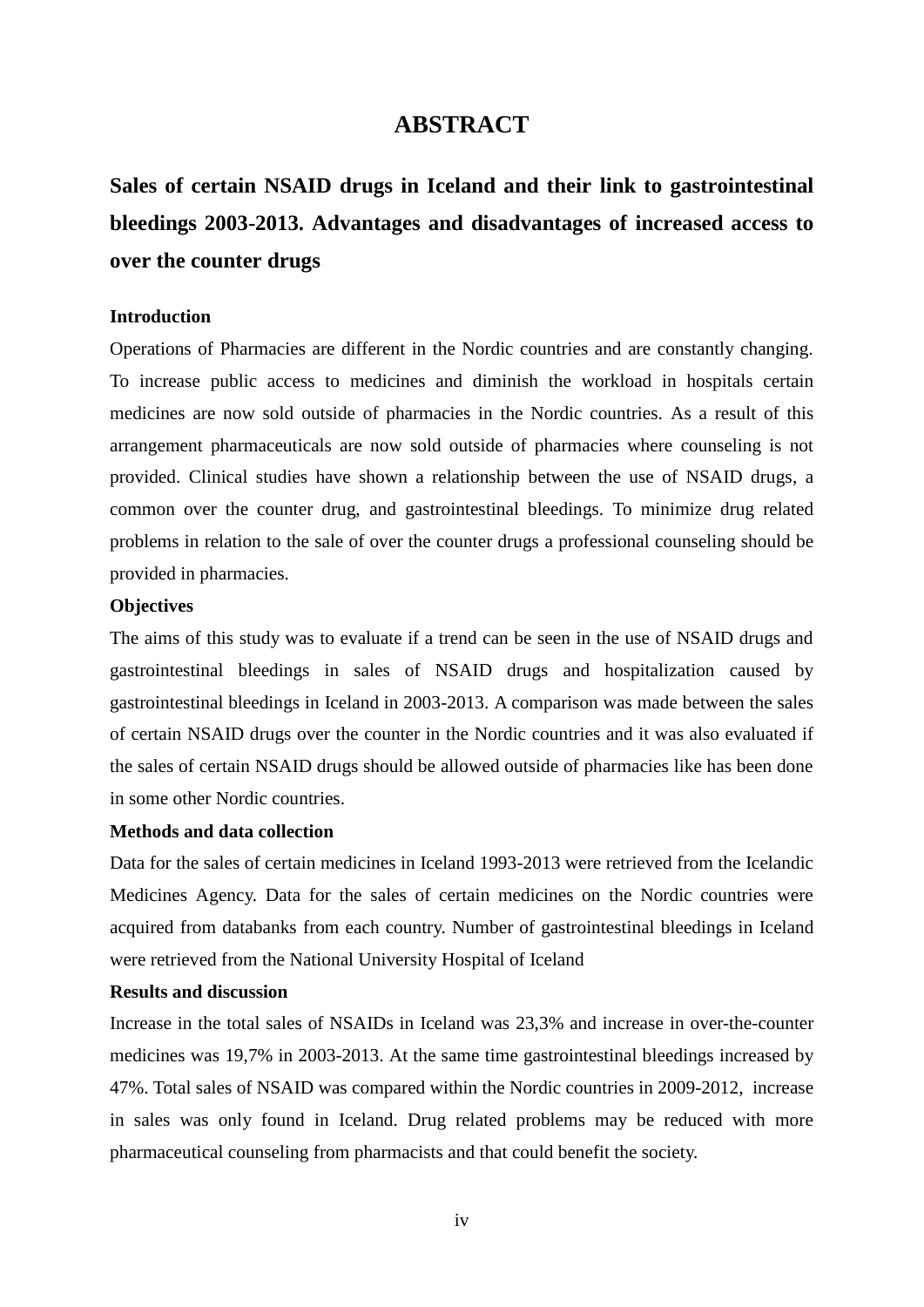# **LISTI YFIR SKAMMSTAFANIR**

| ATC-flokkun      | Flokkunarkerfi lyfja (e. Anatomical Therapeutic Chemical classification)   |
|------------------|----------------------------------------------------------------------------|
| COX-ensím        | Sýklóoxýgenasa ensím (e. Cyclooxygenase enzyme)                            |
| <b>DDD</b>       | Skilgreindur dagskammtur (e. Defined Daily Dose)                           |
| HA               | Lausasölulyf seld í lyfjabúðum (d. Håndkøb, apoteksforbeholdt lægemiddel)  |
| HF               | Lausasölulyf seld utan lyfjabúða (d. Håndkøb, ikke apoteksforbeholdt       |
|                  | lægemiddel)                                                                |
| HX               | Lausasölulyf seld utan lyfjabúða í takmörkuðu magni, mest ein pakkning á   |
|                  | mann á dag (d. Håndkøb, ikke apoteksforbeholdt lægemiddel)                 |
| <b>HV</b>        | Lausasölulyf fyrir dýr                                                     |
| $ICD-10$         | Alþjóðlegt flokkunarkerfi sjúkdóma (e. The International Classification of |
|                  | Diseases (ICD)                                                             |
| <b>LUA</b>       | Lyf seld utan lyfjabúða (n. legemidler utenom apotek)                      |
| <b>NSAID</b>     | Bólgueyðandi lyf sem ekki eru sterar (e. Non-Steroidal Anti Inflammatory   |
|                  | Drugs)                                                                     |
| <b>OR</b>        | Gagnlíkindahlutfall (e. Odds ratio)                                        |
| PGD <sub>2</sub> | Prostaglandín $D_2$ (e. Prostaglandine $D_2$ )                             |
| PGE <sub>2</sub> | Prostaglandín $E_2$ (e. Prostaglandine $E_2$ )                             |
| PGG <sub>2</sub> | Prostaglandín G <sub>2</sub> (e. Prostaglandine G <sub>2</sub> )           |
| PGH <sub>2</sub> | Prostaglandín $H_2$ (e. Prostaglandine $H_2$ )                             |
| PGI <sub>2</sub> | Prostaglandín $I_2$ (e. Prostaglandine $I_2$ )                             |
| <b>RR</b>        | Hlutfallslega áhætta (e. Relative risk)                                    |
| <b>SmPC</b>      | Samantekt á eiginleikum lyfs (e. Summary of Product Characteristics)       |
| THX <sub>2</sub> | Promboxan (e. Thromboxane $A_2$ )                                          |
| <b>WHO</b>       | Alþjóðaheilbrigðisstofnunin (e. World Health Organization)                 |
|                  |                                                                            |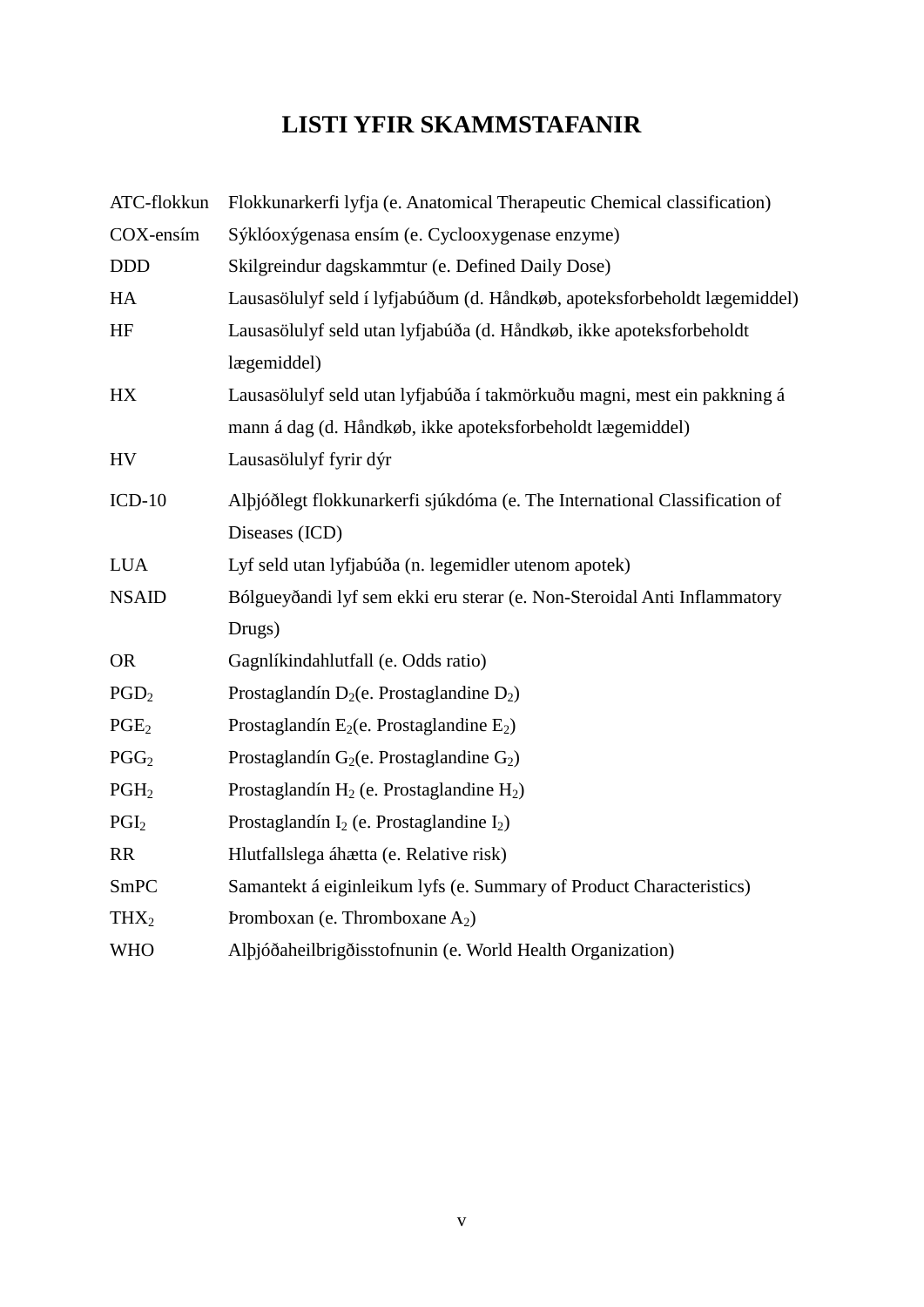# **EFNISYFIRLIT**

| 1 |         |                                                                               |  |
|---|---------|-------------------------------------------------------------------------------|--|
|   | 1.1     |                                                                               |  |
|   | 1.2     |                                                                               |  |
|   | 1.2.1   | Framkvæmd lagabreytingar um breytt rekstrarform lyfjabúða  4                  |  |
|   | 1.2.1.1 |                                                                               |  |
|   | 1.2.1.2 |                                                                               |  |
|   | 1.2.1.3 |                                                                               |  |
|   | 1.2.2   |                                                                               |  |
|   | 1.2.3   | Lönd sem ekki hafa innleitt lagabreytingu um breytt rekstrarform lyfjabúða  9 |  |
|   | 1.2.3.1 |                                                                               |  |
|   | 1.2.3.2 |                                                                               |  |
|   | 1.3     |                                                                               |  |
|   | 1.3.1   |                                                                               |  |
|   | 1.3.2   |                                                                               |  |
|   | 1.3.3   | Sala lausasölulyfja utan lyfjabúða og áhrif á lyfjaráðgjöf 13                 |  |
|   | 1.3.4   |                                                                               |  |
|   | 1.3.4.1 |                                                                               |  |
|   | 1.3.4.2 |                                                                               |  |
|   | 1.3.4.3 |                                                                               |  |
|   | 1.3.4.4 |                                                                               |  |
|   | 1.3.4.5 |                                                                               |  |
|   | 1.3.5   |                                                                               |  |
|   | 1.4     |                                                                               |  |
|   | 1.4.1   |                                                                               |  |
|   | 1.5     |                                                                               |  |
|   | 1.6     |                                                                               |  |
|   | 1.6.1   |                                                                               |  |
|   | 1.6.1.1 |                                                                               |  |
|   | 1.6.1.2 |                                                                               |  |
|   |         | 1.6.1.2.1                                                                     |  |
|   |         |                                                                               |  |
|   | 1.6.1.3 |                                                                               |  |
|   | 1.6.1.4 |                                                                               |  |
|   |         | 1.6.1.4.1                                                                     |  |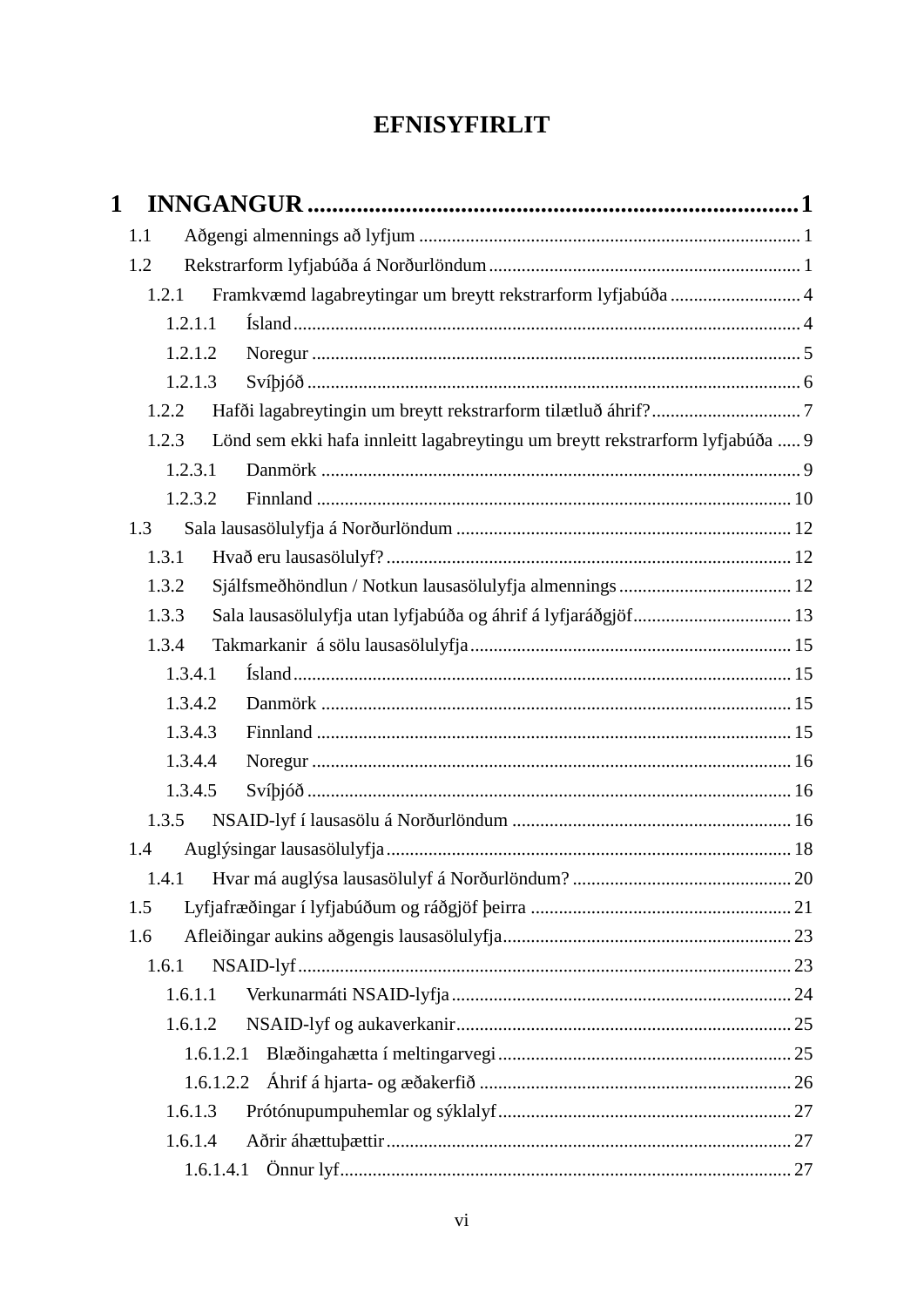| 1.7          |                                                                          |  |
|--------------|--------------------------------------------------------------------------|--|
| 2            |                                                                          |  |
| 2.1          |                                                                          |  |
| 2.1.1        |                                                                          |  |
| 2.1.2        |                                                                          |  |
| 2.1.3        |                                                                          |  |
| $\mathbf{3}$ |                                                                          |  |
| 3.1          |                                                                          |  |
| 3.1.1        |                                                                          |  |
| 3.1.2        |                                                                          |  |
| 3.1.3        |                                                                          |  |
| 3.2          |                                                                          |  |
| 3.2.1        | Gagnasöfnun fyrir söluþróun NSAID-lyfja á Norðurlöndum  34               |  |
| 3.2.2        |                                                                          |  |
| 3.2.3        |                                                                          |  |
| 3.3          |                                                                          |  |
| 3.3.1        | Gagnasöfnun fyrir fjölda tilfella blæðinga í meltingarvegi á Íslandi  36 |  |
| 3.3.2        |                                                                          |  |
| 3.3.3        | Gagnasöfnun fyrir aðra áhættuþætti fyrir blæðingar í meltingarvegi  37   |  |
| 3.3.3.1      |                                                                          |  |
| 4            |                                                                          |  |
| 4.1          |                                                                          |  |
| 4.1.1        |                                                                          |  |
| 4.2          |                                                                          |  |
| 4.2.1        |                                                                          |  |
| 4.2.2        |                                                                          |  |
| 4.2.3        |                                                                          |  |
| 4.2.4        |                                                                          |  |
| 4.3          |                                                                          |  |
| 4.3.1        |                                                                          |  |
| 4.3.1.1      |                                                                          |  |
| 5            |                                                                          |  |
| 5.1          |                                                                          |  |
| 5.2          |                                                                          |  |
| 5.3          |                                                                          |  |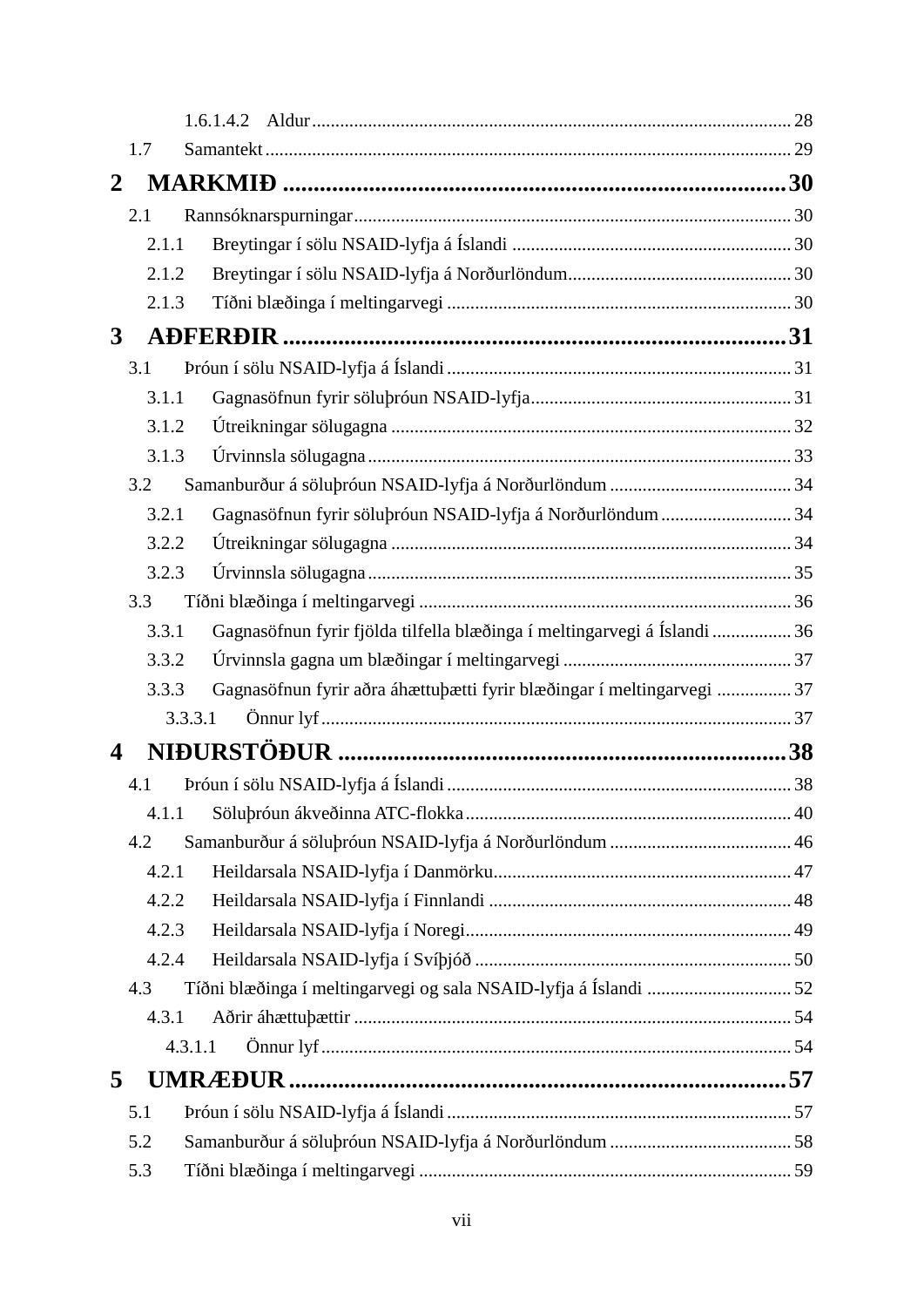|   | 5.4   |                                                                           |  |
|---|-------|---------------------------------------------------------------------------|--|
|   | 5.5   |                                                                           |  |
|   | 5.6   |                                                                           |  |
| 6 |       |                                                                           |  |
| 7 |       |                                                                           |  |
| 8 |       |                                                                           |  |
| 9 |       |                                                                           |  |
|   | 9.1   |                                                                           |  |
|   | 9.1.1 | Gögn um lyfjasölu ákveðinna NSAID-lyfja á Íslandi í DDD/1000 íbúa/dag.  A |  |
|   | 9.1.2 |                                                                           |  |
|   | 9.2   |                                                                           |  |
|   | 9.2.1 |                                                                           |  |
|   | 9.3   |                                                                           |  |
|   | 9.3.1 |                                                                           |  |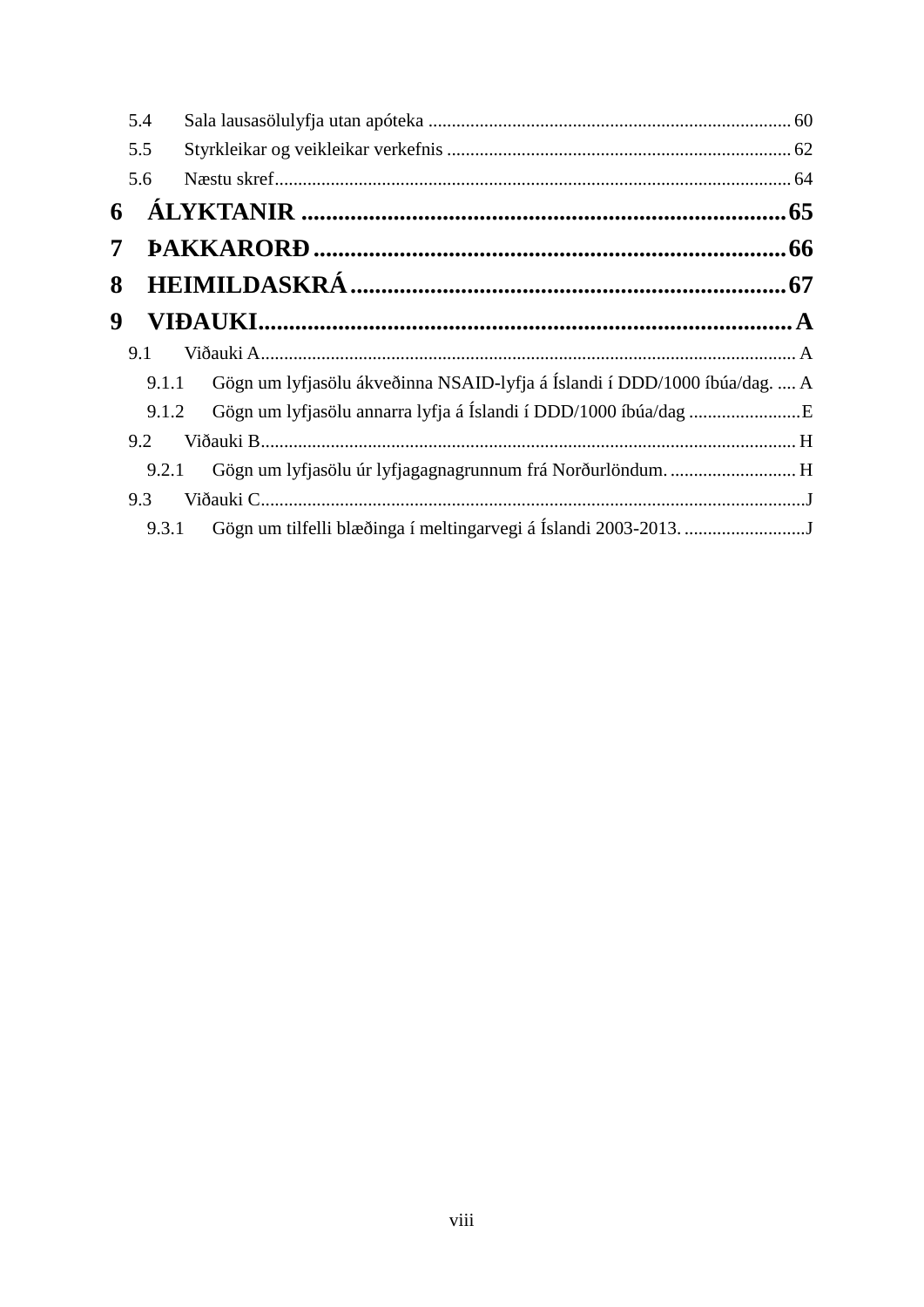# **TÖFLUSKRÁ**

| Tafla 1.2. Hámark taflna/hylkja sem selja má án lyfseðils á Norðurlöndum hinn 1. mars 2014.  |  |
|----------------------------------------------------------------------------------------------|--|
|                                                                                              |  |
| Tafla 1.3. Gagnlíkindahlutfall (OR) og hlutfallsleg áhætta (RR) (95% öryggisbil) á blæðingum |  |
| í efri hluta meltingarvegar vegna notkunar á eftirfarandi NSAID-lyfjum. Niðurstöður úr       |  |
|                                                                                              |  |
| Tafla 1.4. Gagnlíkindahlutfall (95% öryggisbil) á hjartaáfalli eða heilablóðfalli vegna      |  |
|                                                                                              |  |
| Tafla 3.1. ATC-flokkar sem seldir eru í lausasölu á Íslandi og valdir voru til frekari       |  |
|                                                                                              |  |
|                                                                                              |  |
| Tafla 3.3. Greiningarkóðar sem notaðir voru í sjúkdómsgreiningu við greiningu blæðinga í     |  |
|                                                                                              |  |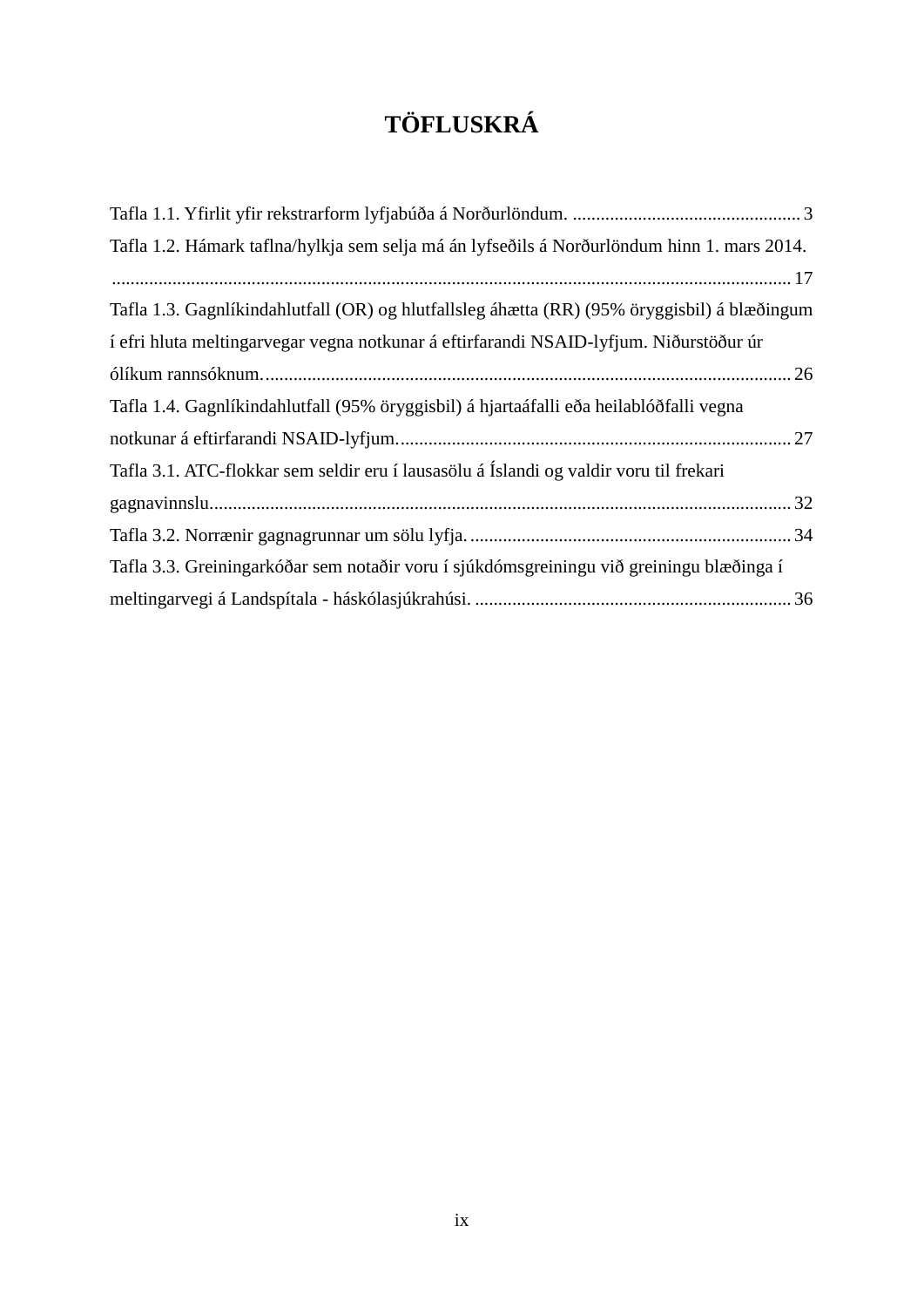# **MYNDASKRÁ**

| Mynd 1.1. Fjölgun lyfjabúða fyrir og eftir að lagabreyting tók gildi á Íslandi, Noregi og     |
|-----------------------------------------------------------------------------------------------|
|                                                                                               |
| Mynd 1.2. Fjöldi íbúa á hverja lyfjabúð fyrir og eftir að lagabreyting tók gildi á Íslandi, í |
|                                                                                               |
|                                                                                               |
| Mynd 1.4. Á mynd sést að með því að hamla COX-ensímin með NSAID-lyfjum er myndun              |
|                                                                                               |
| Mynd 4.1. Þróun í sölu ákveðinna NSAID-lyfja í lausasölu á tímabilinu 2003-2013. NSAID-       |
| lyfin sem um ræðir innihalda asetýlsalisýlsýru, díklófenak, íbúprófen og naproxen 38          |
| Mynd 4.2. Þróun í heildarsölu NSAID-lyfja á Íslandi á árunum 2003-2013. NSAID-lyfin sem       |
| um ræðir innihalda asetýlsalisýlsýru, díklófenak, íbúprófen og naproxen 39                    |
| Mynd 4.3. Þróun í heildarsölu NSAID-lyfja á Íslandi á árunum 1993-2013. NSAID-lyfin sem       |
| um ræðir innihalda asetýlsalisýlsýru, díklófenak, íbúprófen og naproxen 40                    |
| Mynd 4.4. Heildarsala NSAID-lyfja á Íslandi á árunum 2003-2013, flokkuð eftir ATC-            |
|                                                                                               |
| Mynd 4.5. Sala á lyfjum sem innihalda díklófenak, borin saman í lausasölu, gegn lyfseðli og   |
|                                                                                               |
| Mynd 4.6. Sala á lyfjum sem innihalda íbúprófen borin saman í lausasölu, gegn lyfseðli og     |
|                                                                                               |
| Mynd 4.7. Sala á lyfjum sem innihalda naproxen borin saman í lausasölu, gegn lyfseðli og      |
|                                                                                               |
| Mynd 4.8. Sala á lyfjum sem innihalda asetýlsalisýlsýru á árunum 2003-2013. ATC-flokkarnir    |
| eru þrír: N02BA01 (asetýlsalisýlsýra), N02BA51 (asetýlsalisýlsýra í blöndu með koffeini) og   |
|                                                                                               |
| Mynd 4.9. Sala á lágskammta asetýlsalisýlsýru (B01AC06) á tímabilinu 2003-2013 45             |
| Mynd 4.10. Samanburður á söluþróun NSAID-lyfjanna á Norðurlöndum á tímabilinu 2009-           |
| 2012. NSAID-lyfin sem um ræðir eru asetýlsalisýlsýra, íbúprófen, díklófenak og naproxen.      |
|                                                                                               |
| Mynd 4.11. Samanburður á söluþróun NSAID-lyfjanna á Norðurlöndum á tímabilinu 2006-           |
| 2012. NSAID-lyfin sem um ræðir eru asetýlsalisýlsýra, íbúprófen, díklófenak og naproxen. 47   |
| Mynd 4.12. Heildarsala ákveðinna NSAID-lyfja í Danmörku á árunum 2003-2012. Flokkuð           |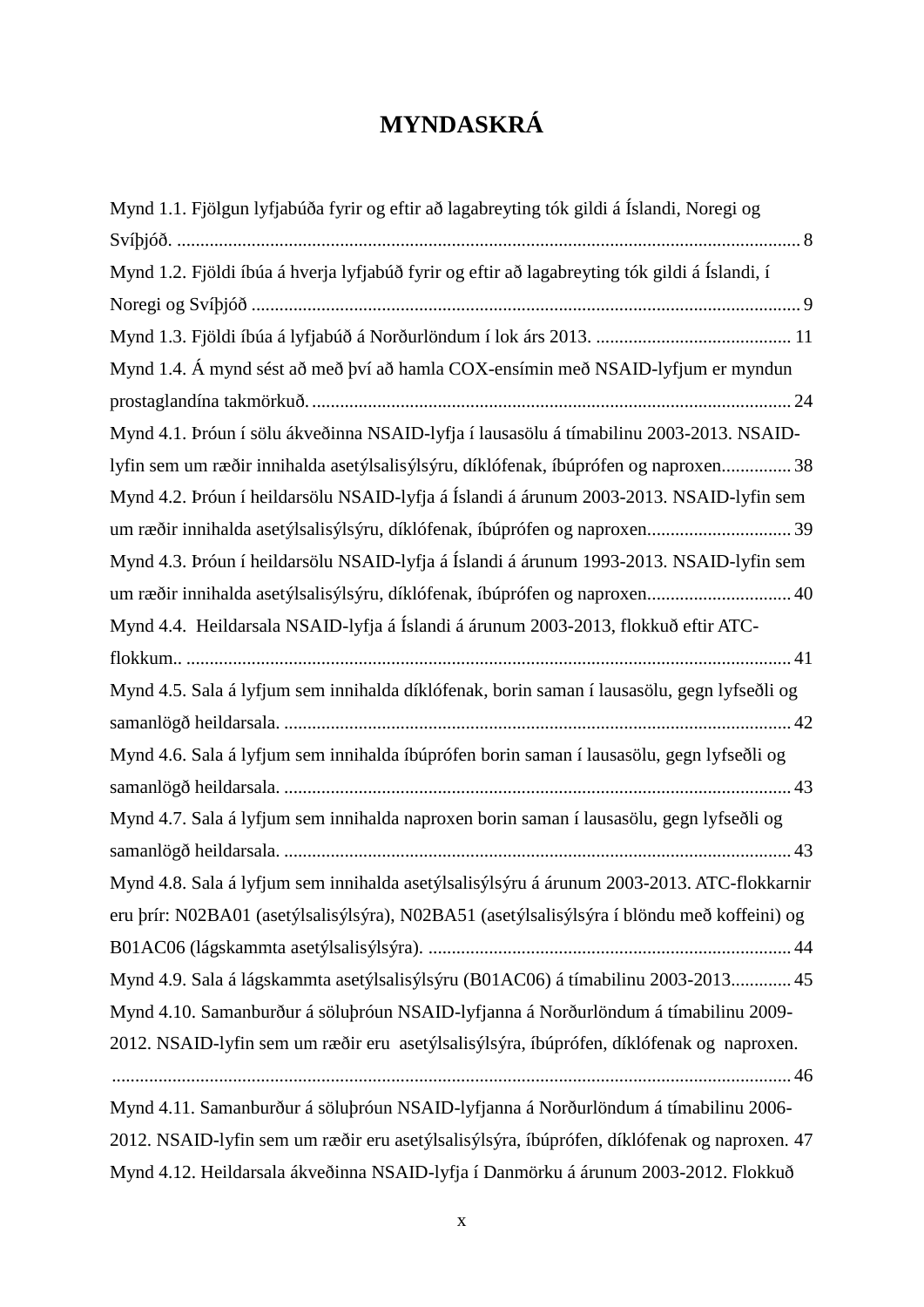| Mynd 4.13. Heildarsala ákveðinna NSAID-lyfja í Finnlandi á árunum 2009-2012. Flokkuð         |
|----------------------------------------------------------------------------------------------|
|                                                                                              |
| Mynd 4.14. Heildarsala ákveðinna NSAID-lyfja í Noregi á árunum 2004-2012. Flokkuð eftir      |
|                                                                                              |
| Mynd 4.15. Heildarsala ákveðinna NSAID-lyfja í Svíþjóð á árunum 2006-2013. Flokkuð eftir     |
|                                                                                              |
| Mynd 4.16. Heildarsala ákveðinna NSAID-lyfja og fjöldi blæðingatilfella í meltingarvegi á    |
| tímabilinu 2003-2013 á Íslandi. NSAID-lyfin sem um ræðir innihalda asetýlsalisýlsýru,        |
|                                                                                              |
| Mynd 4.17. Sala ákveðinna NSAID-lyfja í lausasölu og fjöldi blæðingatilfella í meltingarvegi |
| á tímabilinu 2003-2013 á Íslandi. NSAID-lyfin sem um ræðir innihalda asetýlsalisýlsýru,      |
|                                                                                              |
| Mynd 4.18. Sala ákveðinna NSAID-lyfja í lausasölu og fjöldi blæðingatilfella í meltingarvegi |
|                                                                                              |
| Mynd 4.19. Sala á warfaríni í ATC-flokki B01AA03 á árunum 2008-2012.  55                     |
| Mynd 4.20. Heildarsala á prótónupumpuhemlunum esómeprazól (A02BC05) og ómeprazól             |
|                                                                                              |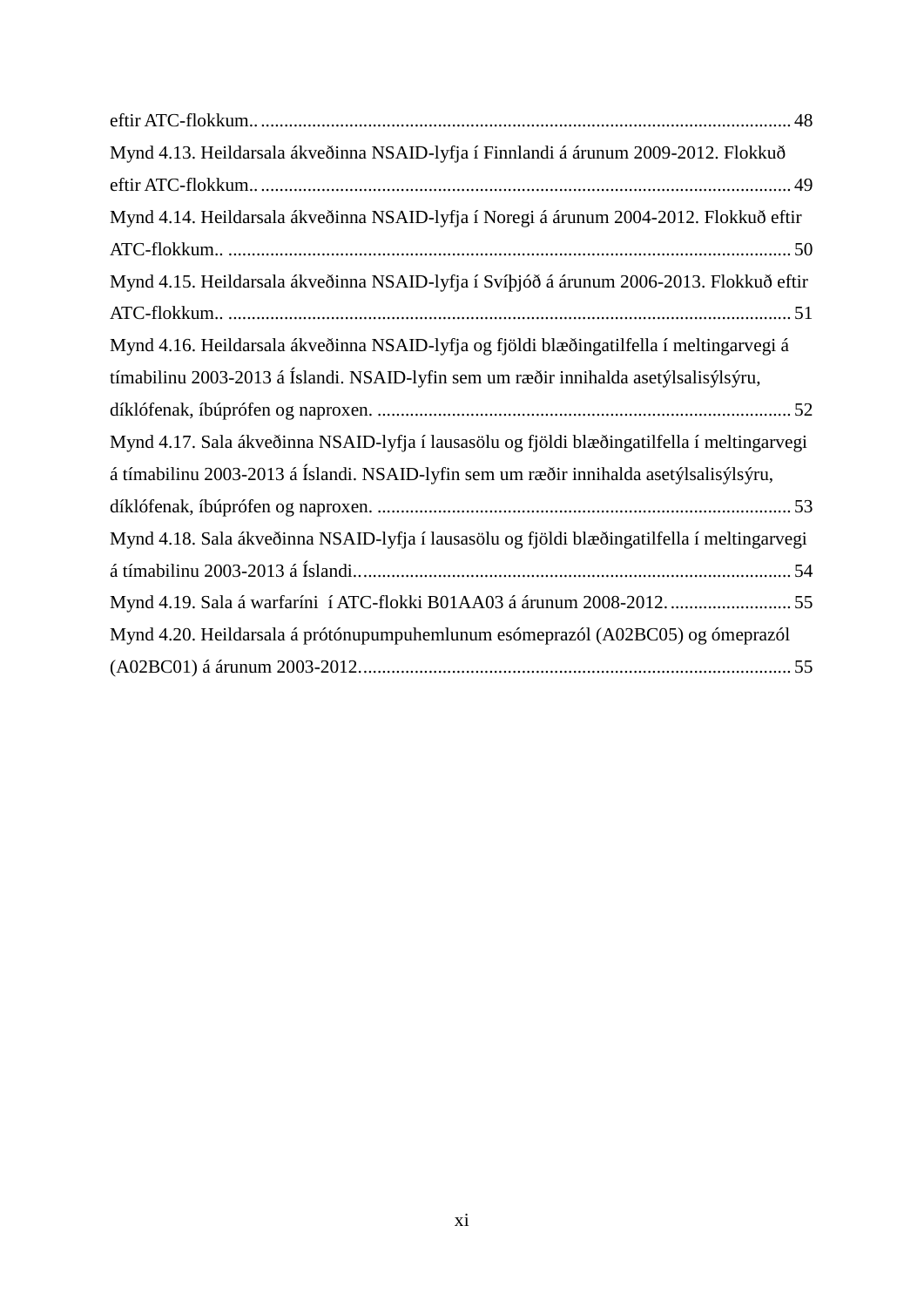### **1 INNGANGUR**

#### **1.1 Aðgengi almennings að lyfjum**

Aðgengi að lyfjum er ólíkt í hinum stóra heimi og hjá stærstum hluta jarðarbúa er almennt aðgengi lítið sem ekkert. Þetta er stórt vandamál sem erfitt er að leysa. Annars staðar í heiminum er aðgangur að lyfjum mjög greiður og lög og reglugerðir verða sífellt stífari til að koma í veg fyrir ofneyslu og misnotkun lyfja. Til að auka aðgengi almennings enn frekar að lyfjum, og til að koma til móts við þá hugmyndafræði að einstaklingur eigi að geta meðhöndlað minniháttar kvilla sjálfur, hefur sala á ýmsum lyfjum verið leyfð án lyfseðils og jafnvel utan lyfjabúða. Vandamálin eru því ólík og lausnir þarfnast útsjónarsemi og mikilla rannsókna oft á tíðum (Schulz og Nakamoto, 2013; United nations, 2012; Vogler o.fl., 2012; World Health Organization, 2000).

Í verkefni þessu var einblínt á Ísland í samanburði við önnur lönd á Norðurlöndum hvað rekstrarform lyfjabúða og ólíkt aðgengi að lyfjum varðar. Skoðað var mynstur í sölu á ákveðnum lyfjum sem fást án lyfseðils og tengsl við aukaverkanir í meltingarvegi athuguð á Íslandi. Lyfin sem skoðuð voru eru bólgueyðandi lyf, svokölluð NSAID-lyf, (e. non-steroidal anti inflammatory drugs) sem seld eru í lausasölu á Íslandi, heildarsala þessara lyfja var skoðuð, bæði ávísanir og lyf sem seld eru í lausasölu.

Kostir og gallar þess að leyfa sölu ýmissa lyfja utan lyfjabúðar voru einnig skoðaðir sem og hvort slíkt ætti að taka upp á Íslandi.

#### **1.2 Rekstrarform lyfjabúða á Norðurlöndum**

Á Norðurlöndum höfðu verið uppi umræður í kringum 1990 um að leyfa meira frjálsræði í eignarhaldi á lyfjabúðum eins og víða var þekkt innan og utan Evrópu. Minni ríkisafskipti og takmörkuð miðstýring var takmarkið með lagabreytingum fyrir nýtt rekstrarform lyfjabúða. Venjan á Norðurlöndum var að yfirvöld gáfu út sérstök leyfi, eingöngu til lyfjafræðinga, til að opna lyfjabúðir en yfirvöld réðu jafnframt staðsetningu þessara lyfjabúða (Anell, 2005; Vogler o.fl., 2006). Með breyttu regluverki átti að gera hverjum og einum kleift að eiga lyfjabúð óháð menntun og eigendur gætu þá ráðið staðsetningu og umfangi lyfjabúðarinnar. Þessar breytingar áttu sér stað með ólíkum hætti á ólíkum tíma á Norðurlöndum (Vogler o.fl., 2012)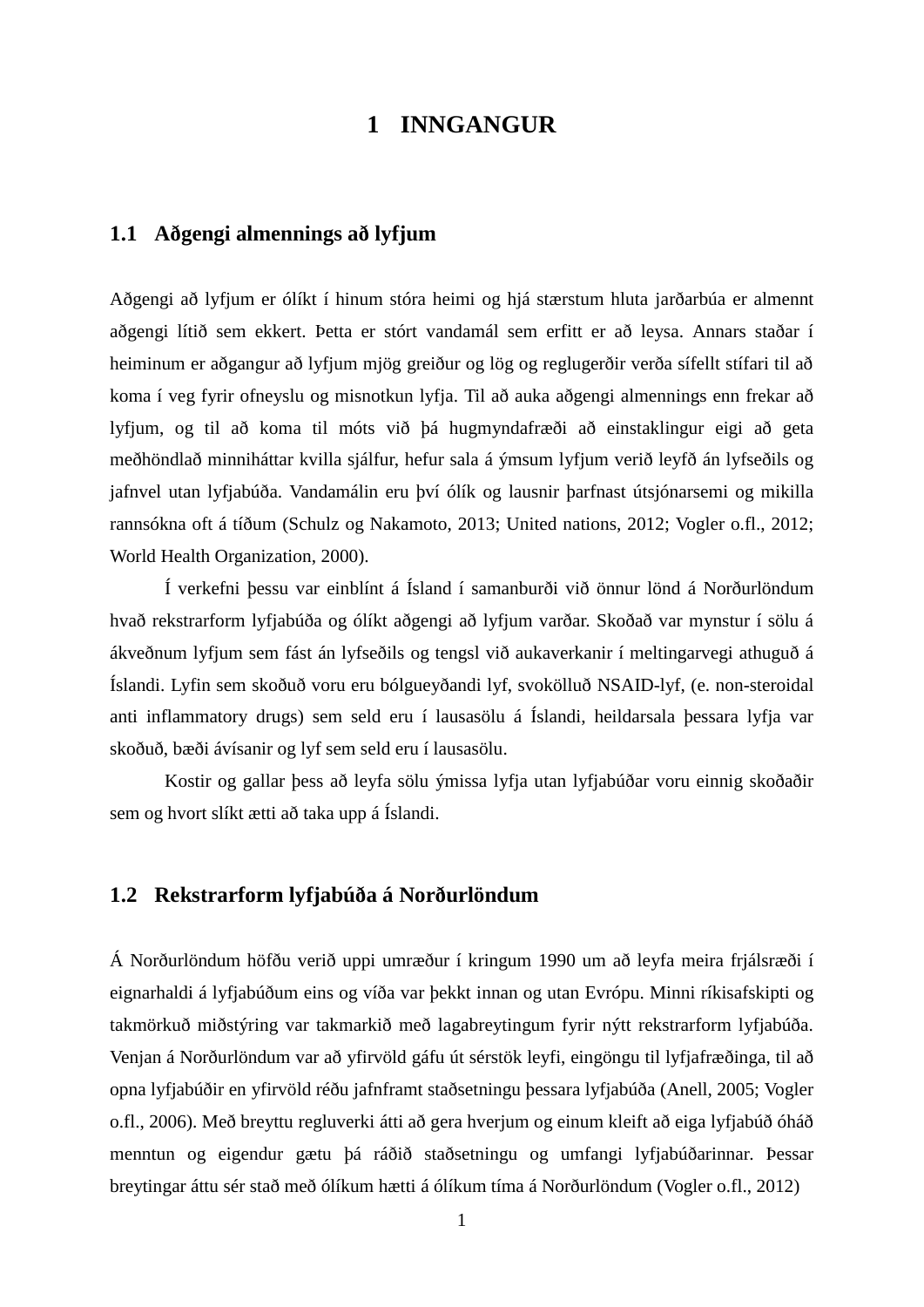Breytingar á regluverki á rekstri lyfjabúða á Norðurlöndum tóku gildi árið 1996 á Íslandi, 2001 í Noregi og 2009 í Svíþjóð (Anell, 2005; Statskontoret, 2013). Þessar lagabreytingar hafa ekki átt sér stað í Danmörku og Finnlandi (Apteekkariliitto, 2012; Vogler o.fl., 2012).

Markmiðin með breyttu rekstrarformi voru nokkur:

- 1. Auka aðgengi að lyfjum.
- 2. Lækka verð á lausasölulyfjum vegna aukinnar samkeppni.
- 3. Viðhalda öryggi í lyfjagjöf og nýta þá þjónustu betur sem í boði væri í lyfjabúðum.
- 4. Auka sjálfsbjargarviðleitni einstaklinga og virkja almenning í sjálfsmeðhöndlun vægra sjálfgreinandi einkenna.

(Lind, 2012; Statskontoret, 2013).

Markmiðum átti að ná með eftirfarandi hætti:

- 1. Aðgengi almennings að lyfjum myndi aukast með tilkomu lagabreytingar þar sem lyfjabúðum myndi fjölga hratt og afgreiðslutímar lengjast (Statskontoret, 2013).
- 2. Samkeppni myndi aukast þar sem lyfjabúðir færu að berjast enn frekar um viðskiptavinina og þar með væru líkur á að verð á lausasölulyfjum lækkaði (Morgall og Almarsdottir, 1999; Vogler o.fl., 2006).
- 3. Nýta ætti betur þá þekkingu sem lyfjafræðingar hafa og efla lyfjabúðir sem hluta af heilbrigðiskerfinu (Lind, 2012).
- 4. Auka heilsulæsi almennings og hvetja til gagnrýninnar hugsunar. Lyfjafræðingar veita viðskiptavinum ráðgjöf í lyfjabúðum og líklega verða þeir í kjölfarið meðvitaðri um eigin heilsu (Lind, 2012).

Strangar reglur voru settar um þá sem ekki mega eiga lyfjabúðir til að koma í veg fyrir hagsmunaárekstra; þeirra sem ávísa lyfjum og þeirra sem eru markaðsleyfishafar lyfja eða framleiðendur þeirra. Þessar reglur gilda á öllum löndum á Norðurlöndum nema á Íslandi, hér er eingöngu þeim sem ávísa lyfjum óheimilt að eiga lyfjabúð ef þeir hafa af því teljanlegan fjárhagslegan ávinning, þetta á líka við um maka og börn þeirra (Apotekforeningen, 2007;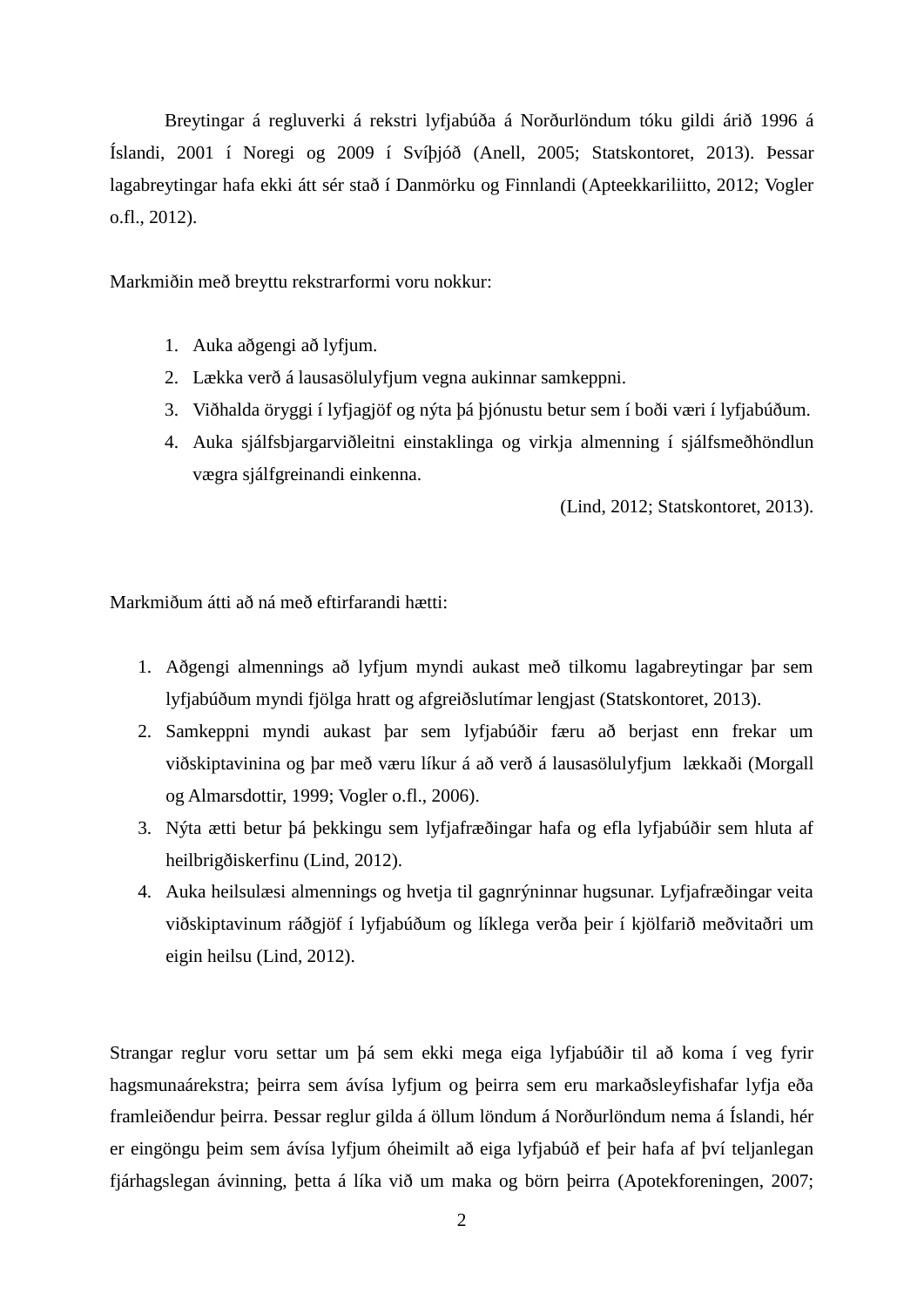Lyfjalög 93/1994; Läkemedelslag nr. 366/2009; Vogler o.fl., 2012). Einnig gilda þau lög í Svíþjóð að þeir sem tengjast fjárhagslega einhverjum þessara þriggja aðila fá ekki leyfi til að eiga lyfjabúð (Läkemedelslag nr. 366/2009).

Með aukinni samkeppni er möguleiki á að lyfjabúðir geti skorið sig úr og boðið upp á fjölbreytta þjónustu, sem annars yrði ekki boðið upp á nema af því að samkeppnin er meiri og lyfjabúðirnar þurfa að skera sig úr. Þannig myndast sterkur hvati til nýjunga. Að bjóða upp á aukna þjónustu er dæmi um þetta líkt og alls kyns mælingar og lyfjafræðileg umsjá. Keðjurnar gera þennan möguleika að raunveruleika því þær eru stærri og búa yfir meira fjármagni og þar með tækifærum til að prófa nýjungar (Tisman, 2010).

| Land            | Rekstrarform<br>lyfjabúða                         | Sala<br>lausasölulyfja<br>leyfð utan<br>lyfjabúða | Fjöldi<br>lyfjafræð-<br>inga í hverri<br>lyfjabúð | Verslun<br>lausasölulyfja<br>gegnum netið<br>leyfilegt | Keðjumyndun<br>leyfð?                                                            |
|-----------------|---------------------------------------------------|---------------------------------------------------|---------------------------------------------------|--------------------------------------------------------|----------------------------------------------------------------------------------|
| Ísland          | Frjálst 1996                                      | Eingöngu nikótín-<br>og flúorlyf                  | Lágmark 2                                         | <b>Nei</b>                                             | Já                                                                               |
| <b>Danmörk</b>  | Aðeins<br>lyfjafræðingar<br>mega eiga<br>lyfjabúð | Já                                                | Lágmark 1                                         | Já og lyfseðilsskyld<br>lyf á ákveðinni síðu           | Nei                                                                              |
| <b>Finnland</b> | Aðeins<br>lyfjafræðingar<br>mega eiga<br>lyfjabúð | Eingöngu nikótín-<br>lyf                          | Lágmark 1                                         | Já og lyfseðilsskyld<br>lyf                            | <b>Nei</b>                                                                       |
| <b>Noregur</b>  | Frjálst 2001                                      | Já, ákveðin<br>lausasölulyf árið<br>2003          | Lágmark 1                                         | Já                                                     | Já en ein keðja<br>má ekki eiga<br>meira en 40% af<br>öllum apótekum<br>landsins |
| Svíþjóð         | Frjálst 2009                                      | Já 2009 fyrir 18<br>ára og eldri                  | Lágmark 1                                         | Já síðan 2002                                          | Já 2009                                                                          |

<span id="page-15-0"></span>*Tafla 1.1. Yfirlit yfir rekstrarform lyfjabúða á Norðurlöndum.*

(Anell, 2005; Apotekforeningen, 2007; Apteekkariliitto, 2012; Association of the European Self-Medication Industry, 2013; Balgaard, 2012; Lyfjalög nr. 93/1994; Läkemedelsverket, 2010).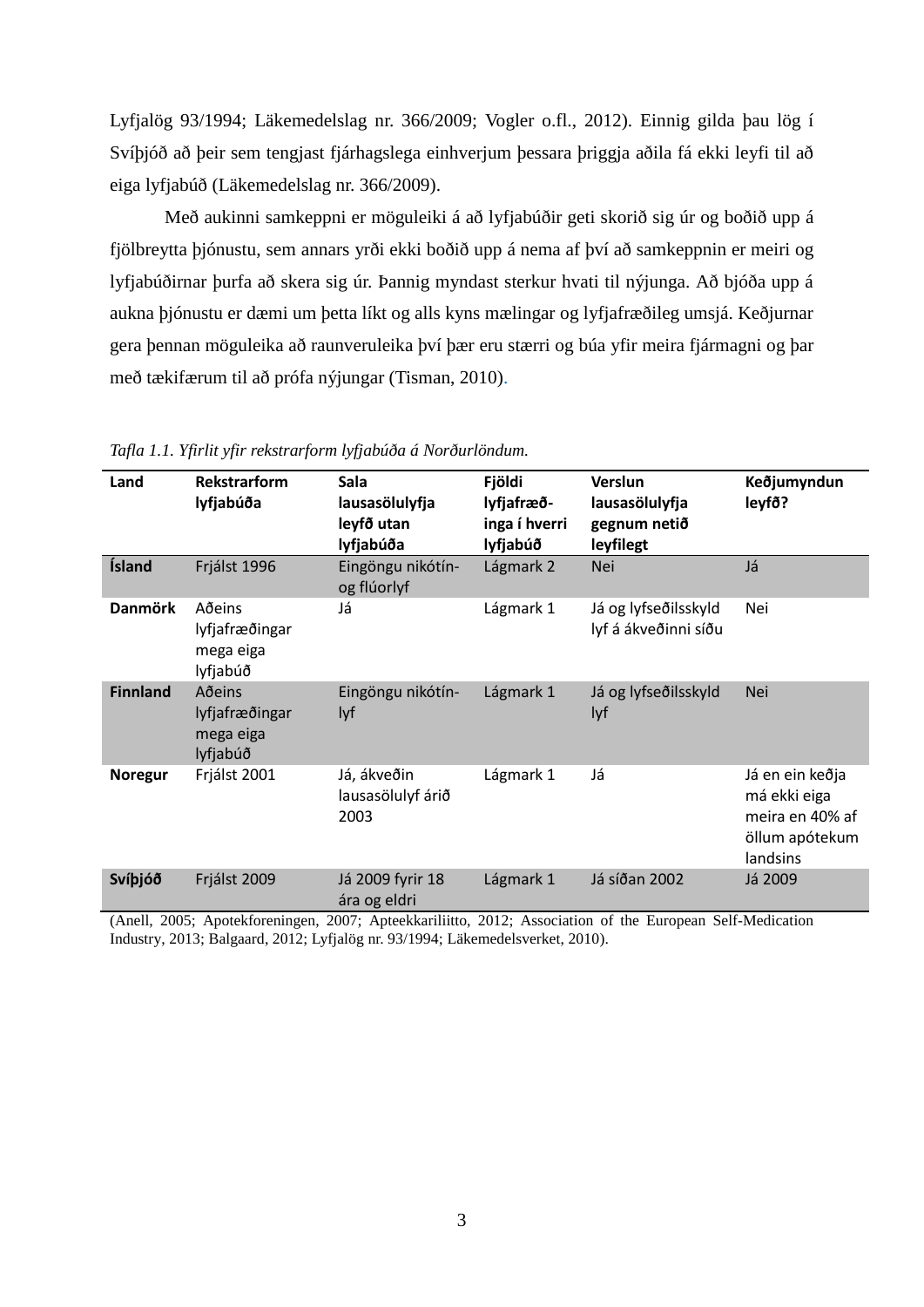#### 1.2.1 Framkvæmd lagabreytingar um breytt rekstrarform lyfjabúða

Aðdragandi breytinganna var með líkum hætti innan Norðurlanda og svipaðar hugmyndir voru uppi. Þrátt fyrir það fór lagabreytingin fram með ólíkum hætti á Íslandi, í Noregi og Svíþjóð og á ólíkum tíma. Hér verður hvert land tekið fyrir og aðdragandi lagabreytinganna rakinn.

#### 1.2.1.1 Ísland

Árið 1994 var gerð lagabreyting og eignarhald lyfjabúða gefið frjálst. Sú lagabreyting tók gildi árið 1996 (Lyfjalög 93/1994). Eins og áður kom fram höfðu um nokkurn tíma verið umræður um að þörf væri á að breyta rekstrarformi lyfjabúða á Norðurlöndum og varð sú umræða lífleg á Íslandi upp úr 1990. Vegna þessarar umræðu spruttu upp fjölmargir hagsmunahópar með og á móti breytingunum (Anell, 2005). Á móti breytingunum voru aðallega lyfjafræðingar sem ráku apótek sem ekki vildu að sinn hlutur yrði skertur, enda höfðu þeir það flestir mjög gott og bjuggu við stöðugt starfsumhverfi (Morgall og Almarsdottir, 1999).

Fyrirkomulagið fyrir 1994 var þannig að lyfjafræðingar, sem til þess höfðu fengið leyfi, áttu lyfjabúðirnar og ráku þær. Heilbrigðisráðuneytið réð hins vegar fjölda og staðsetningu þeirra alfarið og yfirvöld höfðu yfirumsjón með starfseminni og ákváðu heildsölu- og smásöluverð á öllum lyfjum (Anell, 2005). Leyfin voru gefin út af heilbrigðisráðuneytinu og voru auglýst þegar þau losnuðu og var úthlutað til lyfjafræðinga sem um þau sóttu. Leyfin voru fá og margir sýndu þeim áhuga (Morgall og Almarsdottir, 1999).

Eftir að lagabreytingin tók gildi árið 1996 gátu allir sótt um leyfi til að opna lyfjabúð til heilbrigðisráðuneytis ef þeir höfðu sér innan handar lyfjafræðing sem hafði lyfsöluleyfi sem rak lyfjabúðina. Yfirvöld sáu eingöngu um að ákveða hámarks heildsölu- og smásöluverð lyfseðilsskyldra lyfja. Frjáls álagning lyfjabúðanna var á lausasölulyfjum. Þetta varð til þess að fjölgun lyfjabúða átti sér stað um leið, mest var fjölgunin á höfuðborgarsvæðinu (Anell, 2005).

Sölustaðir lyfja eru nokkrir á Íslandi og hafa þeir ólíka heimild til að selja og afhenda lyf. Skiptingin er sem hér segir: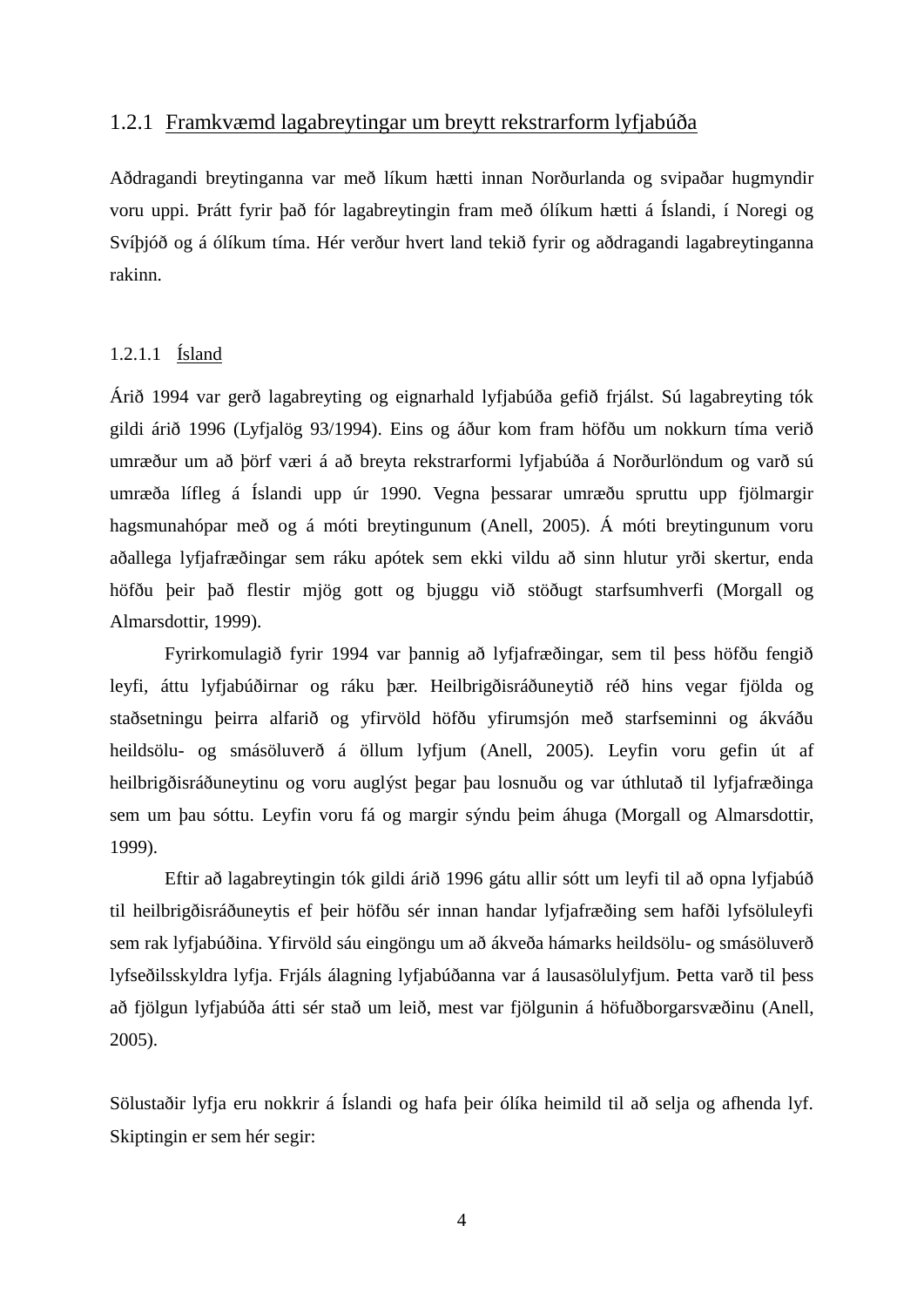- Hefðbundin lyfjabúð. Þar starfar lyfjafræðingur sem sér um rekstur lyfjabúðarinnar.
- Lyfjaútibú 1. Þar starfar lyfjafræðingur og sér um afgreiðslu lyfseðla.
- Lyfjaútibú 2. Lyfjafræðingur hefur ekki fengist til starfa en lyf afgreidd gegn lyfseðli af lyfjatækni eða öðrum þjálfuðum starfsmanni. Þar eru lausasölulyf einnig seld.
- Lyfjaútibú 3. Lyf afhent sem hafa verið afgreidd í lyfjabúð. Lausasölulyf eru afgreidd af lyfjatækni eða þjálfuðum starfsmanni. Heimila má skilgreindan neyðarlager lyfja.
- Lyfjaútibú 4. Neyðarlager lyfja er til á vegum lyfjabúðar.
- Lyfsölur. Ef engin lyfjabúð er rekin í ákveðnu heilsugæsluumdæmi má fela framkvæmdastjóra heilsugæslustöðvar rekstur lyfjabúðar og er honum heimilt að semja við utanaðkomandi lyfsöluleyfishafa um rekstur lyfjabúðarinnar.

(Lyfjalög 93/1994; Reglugerð um lyfsöluleyfi og lyfjabúðir nr. 426/1997).

#### 1.2.1.2 Noregur

Í Noregi var umræðan um að breyta um kerfi og gera það frjálsara lífleg upp úr 1990 og árið 1995 var gerð breyting á heildsölufyrirkomulagi. Í Noregi var ákveðið að taka upp lóðrétta samþættingu (e. vertical integration) þar sem talið var að sterkt samband milli stórra heildsala og lyfjabúða gæti auðveldað góða samninga við lyfjafyrirtæki og þau fengið lyfseðilsskyld lyf á betra verði (Vogler o.fl., 2012).

En það var ekki fyrr en árið 2001 að allir lyfjafræðingar gátu fengið leyfi til að opna lyfjabúð og rekið hana sjálfir en eins og á Íslandi ákváðu yfirvöld hámarks heildsölu- og smásöluverð lyfseðilsskyldra lyfja. Lyfjabúðirnar gátu síðan sjálfar gefið afslátt frá þessu verði líkt og heildsölurnar. Lausasölulyfin féllu ekki undir þennan hatt og frjáls verðlagning hafði verið á þeim frá árinu 1995 í Noregi (Anell, 2005; Apotekforeningen, 2007; Vogler o.fl., 2012). Eftir breytinguna var öllum frjálst að eiga lyfjabúð og engar kröfur um hæfni eða menntun settar fyrir eigendur þeirra, aðeins að lyfjafræðingur þyrfti að vinna þar og hafa leyfi til að selja lyf (Vogler o.fl., 2006).

Eftir lagabreytinguna fjölgaði lyfjabúðum hratt en á sama tíma fækkaði lyfjafræðingum í hverri lyfjabúð. Að sögn lyfjafræðinga jók þetta mjög vinnuálag sem bitnar á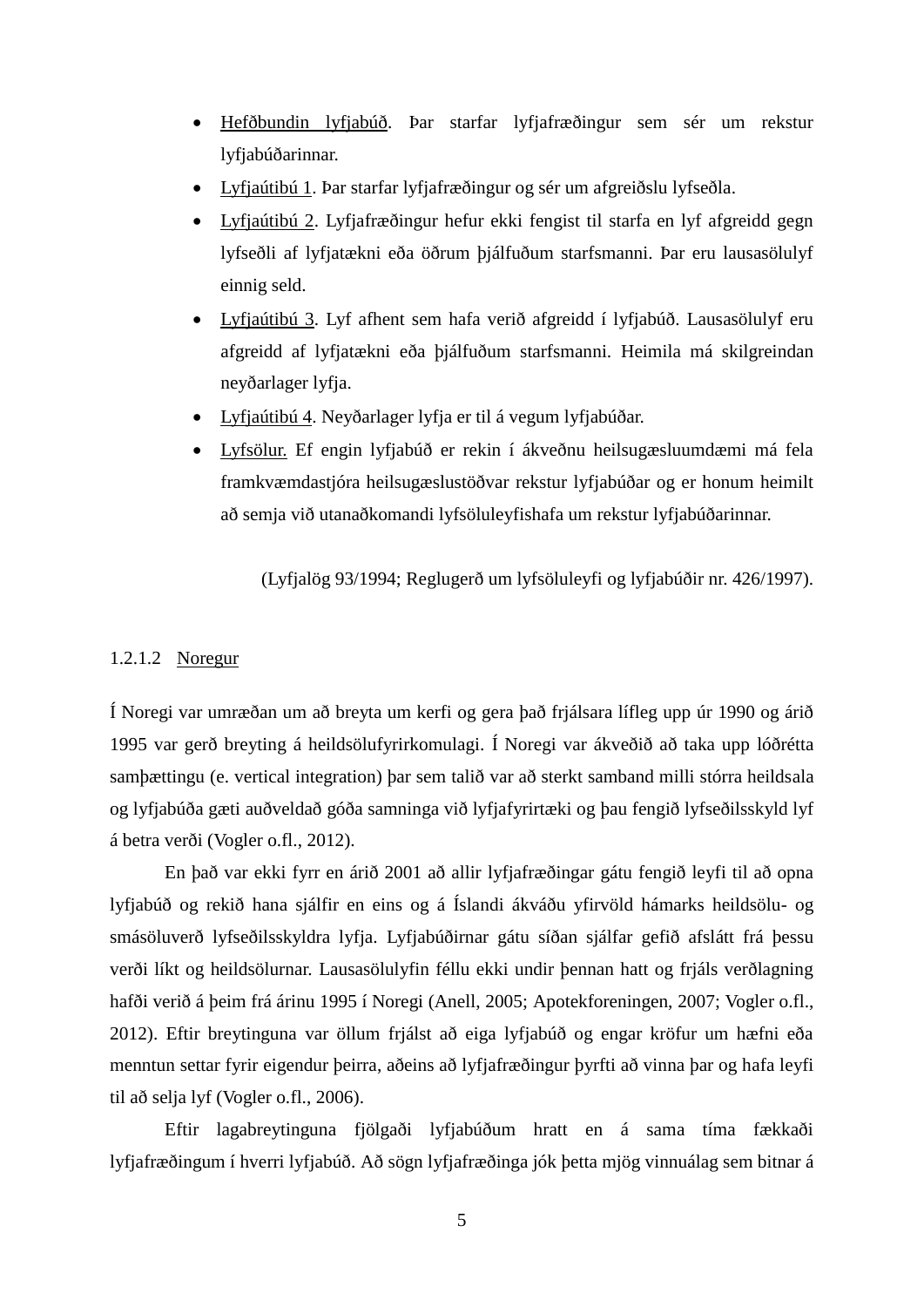þjónustu við viðskiptavini (Vogler o.fl., 2012).

Rekstrarform sölustaða lyfja í Noregi eru nokkur og er leyfi þeirra til að selja lyf ólíkt:

- Hefðbundin lyfjabúð. Rekin af lyfjafræðingi með meistaragráðu í lyfjafræði.
- Lyfjaútibú. Rekið undir eftirliti lyfjabúðar. Ekki krafa um að lyfjafræðingur starfi þar enda útibú oft opnað þar sem ekki fást lyfjafræðingar til starfa, eins og á afskekktum svæðum í Noregi.
- Sölustaðir lausasölulyfja (e. Pharmacy outlet). Starfa undir hefðbundinni lyfjabúð og er eingöngu leyft að selja lausasölulyf. Lyfjastofnun Noregs ákveður hvort þörf sé fyrir þessa þjónustu.
- LUA (Legemidler utenom apotek). Ákveðnar stöðvar sem selja takmarkað úrval af lausasölulyfjum. LUA eru oftast starfræktar inni í öðrum verslunum (Vogler o.fl., 2006)

#### 1.2.1.3 Svíþjóð

Sænsk yfirvöld innleiddu lagabreytingu um breytingar á rekstrarformi lyfjabúða í júlí árið 2009. Reynsla þeirra af nýju kerfi er því ekki mikil en ýmsar breytingar hafa þó orðið. Áður hafði ríkisrekna Apoteket AB rekið allar lyfjabúðir í Svíþjóð. Eftir lagabreytinguna voru engin takmörk sett á fjölda lyfjabúða og um 200 nýjar einkareknar lyfjabúðir spruttu upp á skömmum tíma. Apoteket AB á enn um þriðjung lyfjabúða í Svíþjóð og rekur lyfjabúðir á afskekktum stöðum þar sem fámennt er og samkeppni er lítil (Balgaard, 2012; Läkemedelsverket, 2010).

Sala á lausasölulyfjum var sömuleiðis leyfð utan lyfjabúða sama ár og í apríl 2013 seldu 5.670 sölustaðir um allt land lausasölulyf. Ekki voru allir sáttir við þá breytingu því þá þurftu lyfjabúðir að einblína enn frekar á sölu ólyfjatengdra vara til að ná upp hagnaði eftir að sala lausasölulyfja dróst saman (Balgaard, 2012). Eftir lagabreytinguna lengdist afgreiðslutími lyfjabúða eins og í Noregi og á Íslandi ásamt því að nýjum þjónustuleiðum fyrir viðskiptavini fjölgaði. Sífellt fleiri lyfjabúðir buðu upp á ýmsar mælingar í lyfjabúðum svo sem fyrir blóðþrýsting og blóðsykur ásamt ráðgjöf varðandi þyngdarstjórnun og það að hætta að reykja (Statskontoret, 2013). Þessa þjónustu hafa ólíkar lyfjabúðir notað til að skera sig úr og fjölga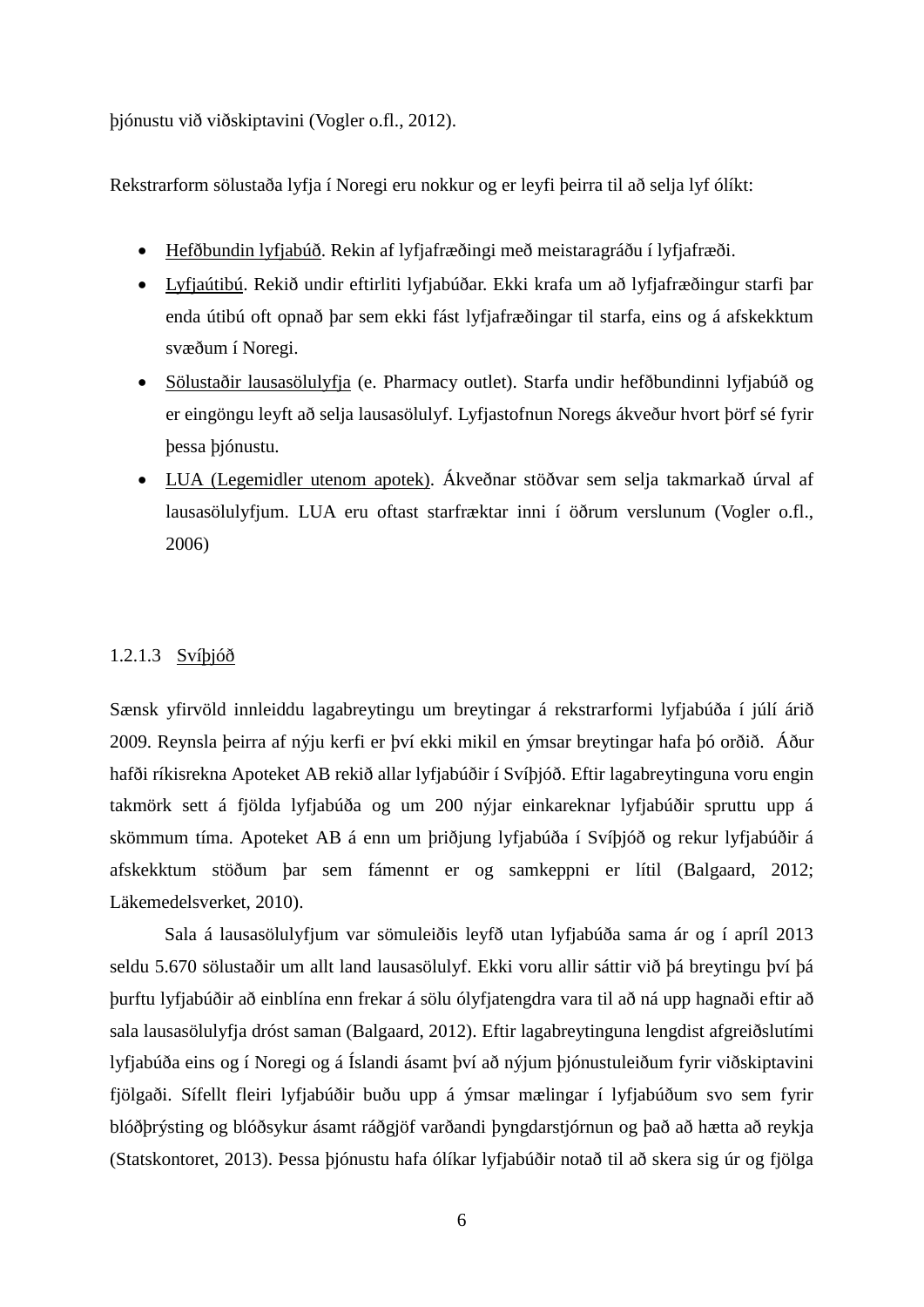viðskiptavinum (Tisman, 2010).

Sölustaðir lyfja í Svíþjóð eru ekki flokkaðir í eins marga flokka og á öðrum löndum á Norðurlöndum. Sölustaðina má flokka í þrjá flokka:

- Hefðbundin lyfjabúð. Rekin af lyfjafræðingi með meistaragráðu í lyfjafræði.
- Sölustaðir sem selja lausasölulyf. Lausasölulyfin eru þá seld í almennum verslunum sem hafa leyfi frá Lyfjastofnun Svíþjóðar til að selja ákveðin lausasölulyf utan lyfjabúða.
- Lyfjabúðaumboð. Í einstaka tilfellum getur Lyfjastofnun Svíþjóðar heimilað að lyf séu afhent á strjálbýlli svæðum frá stöðum sem ekki eru hefðbundnar lyfjabúðir, enda sé langt í næstu hefðbundnu lyfjabúð (Läkemedelsverket, 2012).

### 1.2.2 Hafði lagabreytingin um breytt rekstrarform tilætluð áhrif?

Erfitt er að meta hvort þjónusta og ráðgjöf lyfjafræðinga í lyfjabúðum hefur breyst eftir breytingarnar. Að vissu leyti hefur aðgengi að lyfjabúðum aukist þar sem lagabreytingin hefur verið framkvæmd þar sem mikil fjölgun lyfjabúða hefur átt sér stað og þar með hugsanlega bætt þjónusta og ráðgjöf. En á sama tíma hefur lyfjafræðingum í hverri lyfjabúð fækkað og álag á þeim aukist til muna svo svigrúm til að veita þá ráðgjöf sem þeim er skylt að veita er orðið mjög takmarkað (Anell, 2005, Balgaard, 2012; Siðareglur lyfjafræðinga, 2010; Vogler o.fl., 2006).

Eftir lagabreytinguna fjölgaði lyfjabúðum mikið en oftast eingöngu á vinsælum stöðum í þéttbýli þar sem minni þörf var á fleiri lyfjabúðum en strjálbýlli svæði voru vanrækt. Minni bæir og strjálbýl svæði urðu óvinsæl á meðan keppst var um að ná sem bestu stæði í verslunarmiðstöðvum og á vinsælum stöðum í borgum fyrir nýjar lyfjabúðir, enda mestar líkur á auknum hagnaði þar (Statskontoret, 2013; Vogler o.fl., 2012). Þessa fjölgun má sjá á mynd 1.1. Hlutfallsleg fjölgun lyfjabúða var svipuð á Íslandi og í Svíþjóð, eða tæp 50% en í Noregi var hún mun meiri eða um 85%.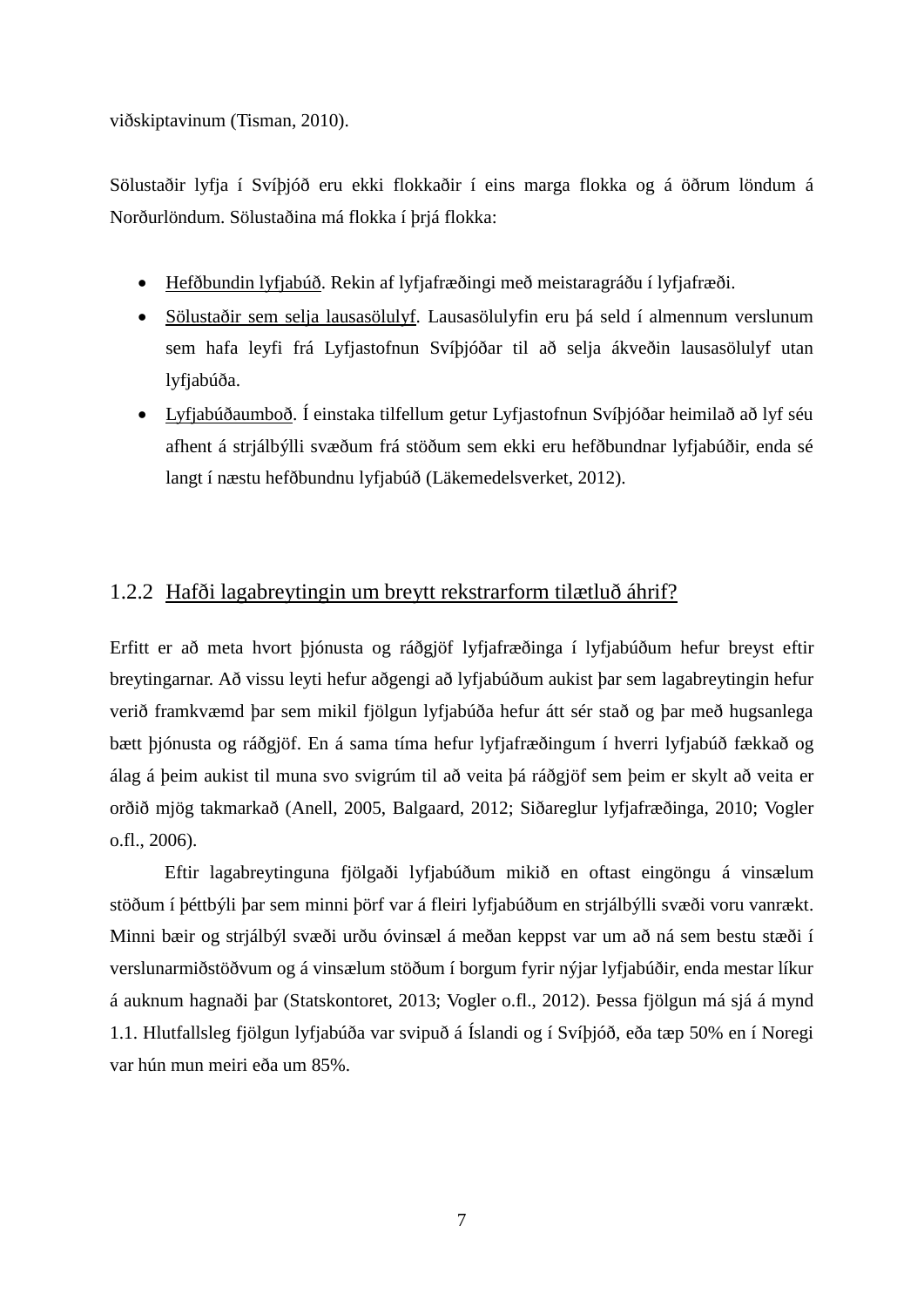

*Mynd 1.1. Fjölgun lyfjabúða fyrir og eftir að lagabreyting tók gildi á Íslandi, Noregi og Svíþjóð* (Apotekforeningen, 2007; Apotekforeningen, 2014; Lyfjaeftirlit ríkisins, 1997; Lyfjastofnun a, 2014; Läkemedelsverket b, 2014; Statskontoret, 2013).

Á Íslandi eru og hafa verið færri íbúar á hverja lyfjabúð en í Noregi og Svíþjóð eins og súlurit á myndum 1.1 og 1.2 sýna. Hér á landi voru í lok árs 2013 rúmlega 5.089 íbúar á hverja lyfjabúð miðað við 6.942 íbúa í Noregi og 7.155 íbúa í Svíþjóð (Apotekforeningen, 2007; Apotekforeningen, 2014; Hagstofa Íslands a, 2014; Lyfjaeftirlit ríkisins, 1997; Lyfjastofnun, 2014 a; Läkemedelsverket b, 2014; Statistics Norway, 2014; Statistics Sweden, 2014; Statskontoret, 2013).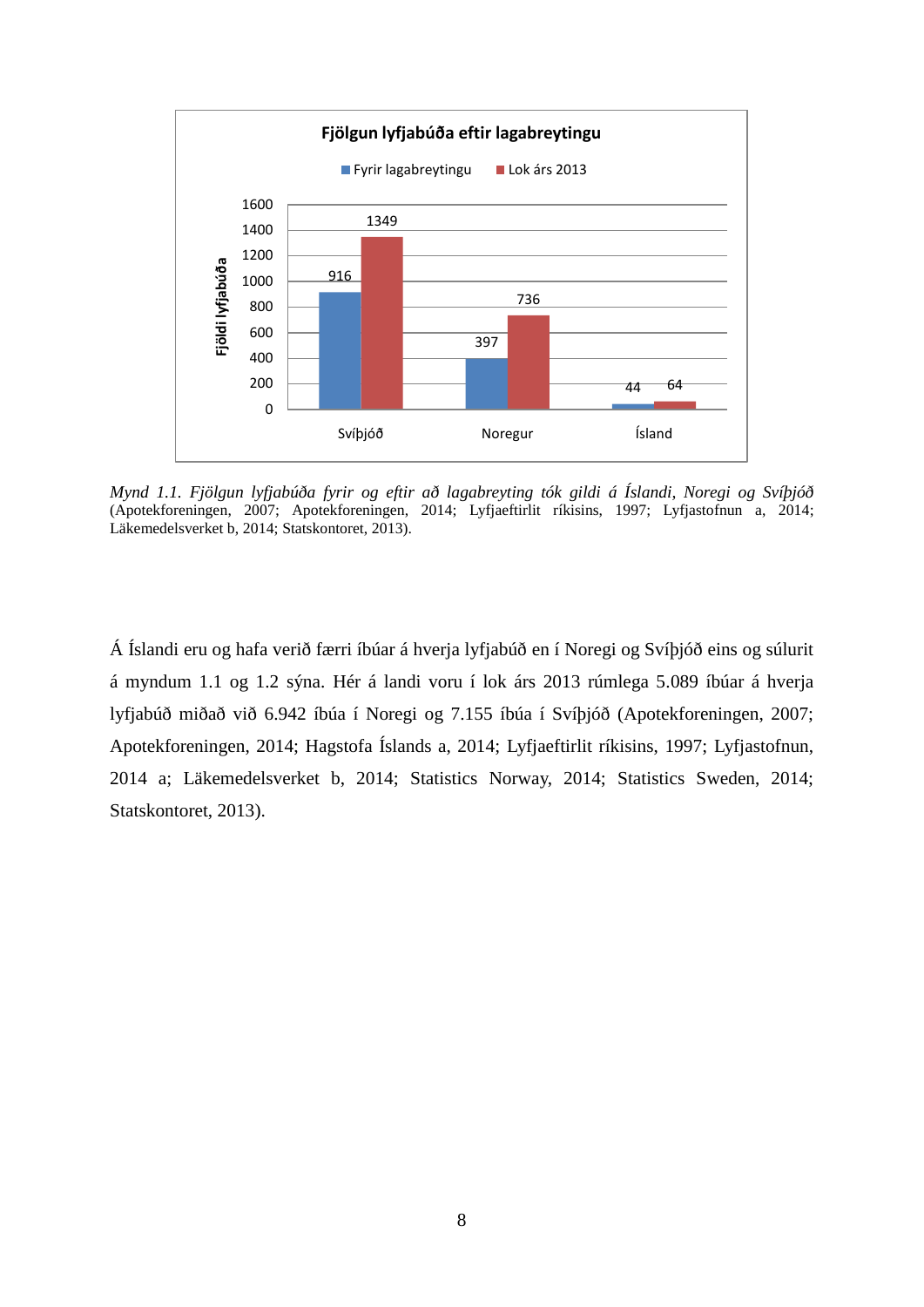

*Mynd 1.2*. *Fjöldi íbúa á hverja lyfjabúð fyrir og eftir að lagabreyting tók gildi á Íslandi, í Noregi og Svíþjóð* (Apotekforeningen, 2007; Apotekforeningen, 2014; Hagstofa Íslands a, 2014; Lyfjaeftirlit ríkisins, 1997; Lyfjastofnun a, 2014; Läkemedelsverket b, 2014; Statistics Norway, 2014; Statistics Sweden, 2014; Statskontoret, 2013).

## 1.2.3 Lönd sem ekki hafa innleitt lagabreytingu um breytt rekstrarform lyfjabúða

Sambærileg lagabreyting hefur ekki átt sér stað í Danmörku og Finnlandi og lyfjafræðingum eingöngu leyft að eiga og reka lyfjabúðir og yfirvöld ákveða fjölda lyfjabúða og staðsetningu þeirra (Apteekkariliitto, 2012; Finnish Medicines Act nr. 395/1987; Vogler o.fl., 2012).

#### 1.2.3.1 Danmörk

Í Danmörku sér danska lyfjastofnunin og heilbrigðisráðuneytið um að gefa út leyfi til rekstrar lyfjabúðar. Þegar leyfi losna eru þau auglýst og umsækjendur þeirra, eingöngu lyfjafræðingar, eru metnir af lyfjastofnuninni og heilbrigðisráðuneytið sker síðan úr um hverjum skuli veita leyfið. Einnig ákveða þessar stofnanir staðsetningu lyfjabúðanna og fjölda þeirra (Danmarks apotekerforening b, e.d.; Vogler o.fl., 2012).

Tiltölulega fáar lyfjabúðir eru í Danmörku miðað við önnur lönd á Norðurlöndum. Keðjumyndun er ekki leyfð í Danmörku en hverjum og einum lyfjafræðingi er heimilt að eiga allt að fjórar lyfjabúðir. Lyfjafræðingar safnast oft saman og mynda félög til að kaupa lyfjabúðir og reka í sameiningu og hafa þeir því myndað sterka einingu (Vogler o.fl., 2012).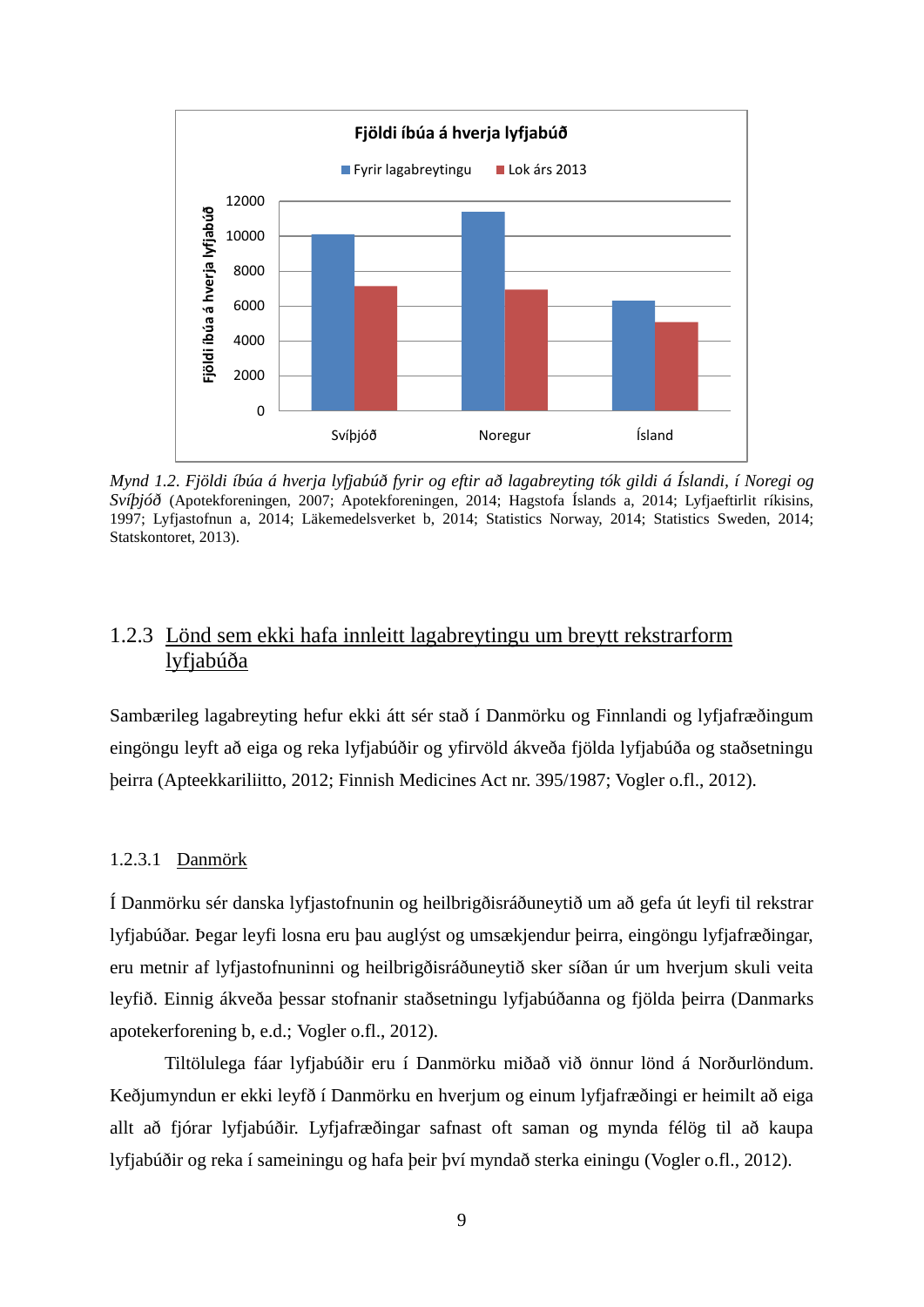Árið 2001 var sala á lausasölulyfjum leyfð utan lyfjabúða (Danmarks Apotekerforening, 2012; World Health Organization, 2007).

Sölustaði lyfja má flokka í fjóra flokka:

- Lyfjabúð. Rekin af lyfjafræðingi með meistaragráðu í lyfjafræði.
- Lyfjaútibú. Þar eru öll lausasölulyf seld og lyfseðilsskyld lyf, sem tekin voru til í lyfjabúð, afhent.
- Sölustaðir lausasölulyfja. Þar eru ákveðin lausasölulyf seld.
- Afhendingarstöðvar lyfja. Þar eru lyf frá lyfjabúðum afhent. Lyfjafræðingur í lyfjabúð hefur þá tekið lyfin til.

(Danish Executive Order nr. 198/2013; Danmarks apotekerforening a, e.d.; Vogler o.fl., 2012).

#### 1.2.3.2 Finnland

Í Finnlandi er lyfjafræðingum einnig eingöngu leyft að eiga lyfjabúð. Kerfið er byggt upp á svipaðan hátt og í Danmörku en lyfjafræðingar þurfa að sækja um sérstakt leyfi til að eiga og reka lyfjabúðir og Lyfjastofnun Finnlands ákveður staðsetningu þeirra og fjölda. Tekið er tillit til aðgengis og vilja sveitarstjórnar á hverju svæði fyrir sig þegar ákvarðanir um staðsetningu eru teknar (Apteekkariliitto, 2012; Finnish Medicines Act nr. 395/1987).

Þrjár gerðir sölustaða selja lyf í Finnlandi.

- Hefðbundin lyfjabúð. Rekin af lyfjafræðingi með meistaragráðu í lyfjafræði.
- Lyfjaútibú. Starfar eins og hefðbundnar lyfjabúðir en er útibú frá einni lyfjabúð.
- Lyfjaþjónustustöðvar (e. Pharmacy service point). Aðskilið útibú sem er rekið af lyfjafræðingi.

(Finnish Medicines Act nr. 395/1987)

Eftir að lyfjafræðingur hefur fengið leyfi úthlutað má hann eiga þrjú útibú ásamt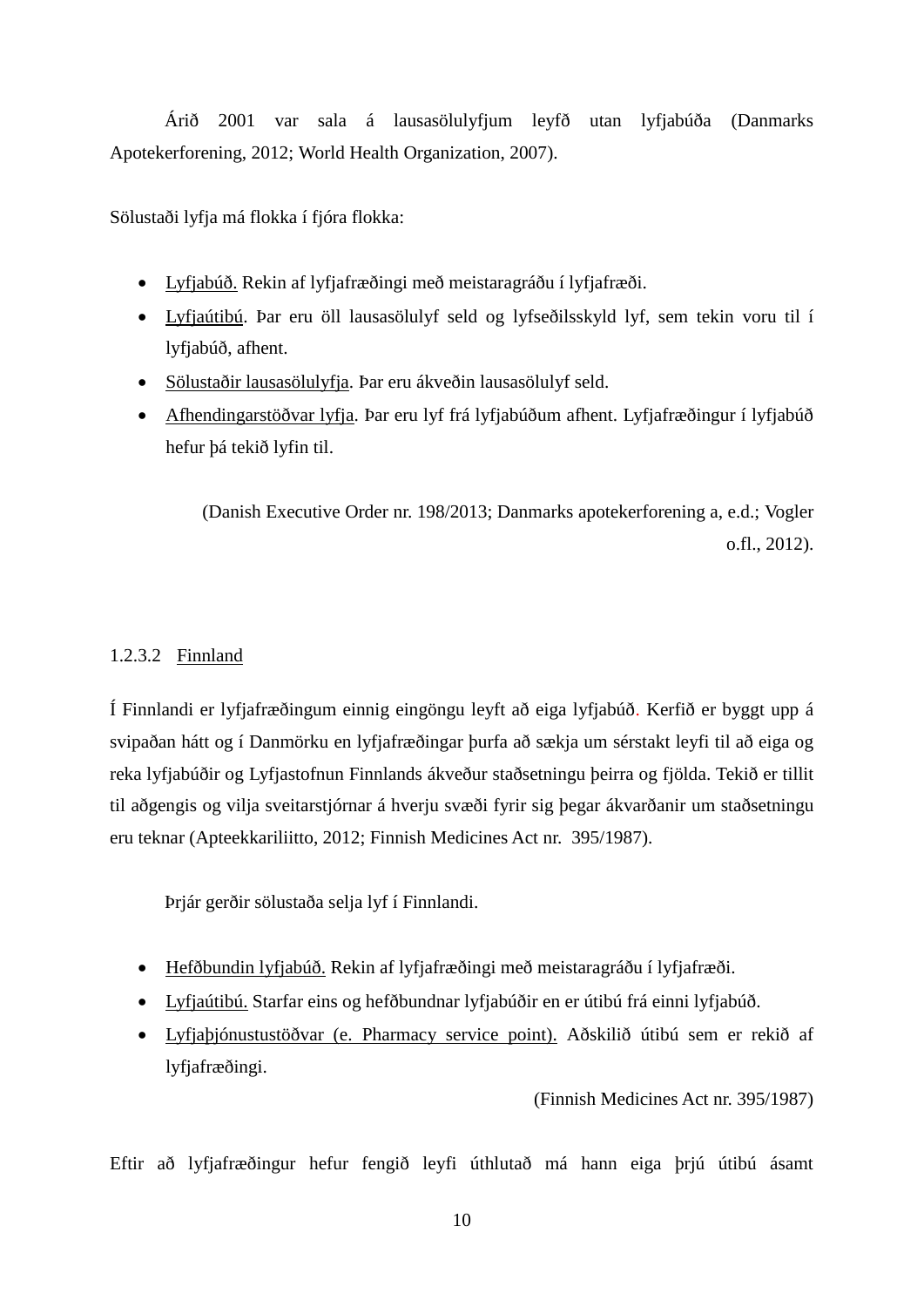aðallyfjabúðinni. Lyfjafræðingur sem hefur fengið úthlutað leyfi má hvorki selja né leigja leyfið til annars aðila (Finnish Medicines Act nr. 395/1987). Útibúin eru eingöngu rekin á fámennum stöðum, annars verður þar að vera hefðbundin lyfjabúð. Útibúum mega einstaklingar með bakkalárgráðu bera faglega ábyrgð á en þó er eigandinn alltaf lyfjafræðingur með meistarapróf. Fyrir utan þrjú útibú má lyfsöluleyfishafi einnig reka lyfjaþjónustustöðvar (e. pharmacy service point) þar sem eingöngu eru seld ákveðin lausasölulyf, áður svokallaðar lyfjakistur (Finnish Medicines Act nr. 395/1987; Vogler o.fl., 2006).

Á mynd 1.3 má sjá fjölda íbúa á lyfjabúð í hverju landi fyrir sig í lok árs 2013, en gögn frá Danmörku miðast við maí 2013 (Apotekforeningen, 2014; Apteekkariliitto, 2013; Hagstofa Íslands a, 2014; Lyfjastofnun a, 2014; Statistics Denmark, 2014; Statistics Finland, 2014; Statistics Norway, 2014; Statistics Sweden, 2014; Statskontoret, 2013).



*Mynd 1.3. Fjöldi íbúa á lyfjabúð á Norðurlöndum í lok árs 2013* (Apotekforeningen, 2014; Apteekkariliitto, 2013; Det danske sunhedsdatanet, 2013; Hagstofa Íslands a, 2014; Lyfjastofnun a, 2014; Statistics Denmark, 2014; Statistics Finland, 2014; Statistics Norway, 2014; Statistics Sweden, 2014; Statskontoret, 2013).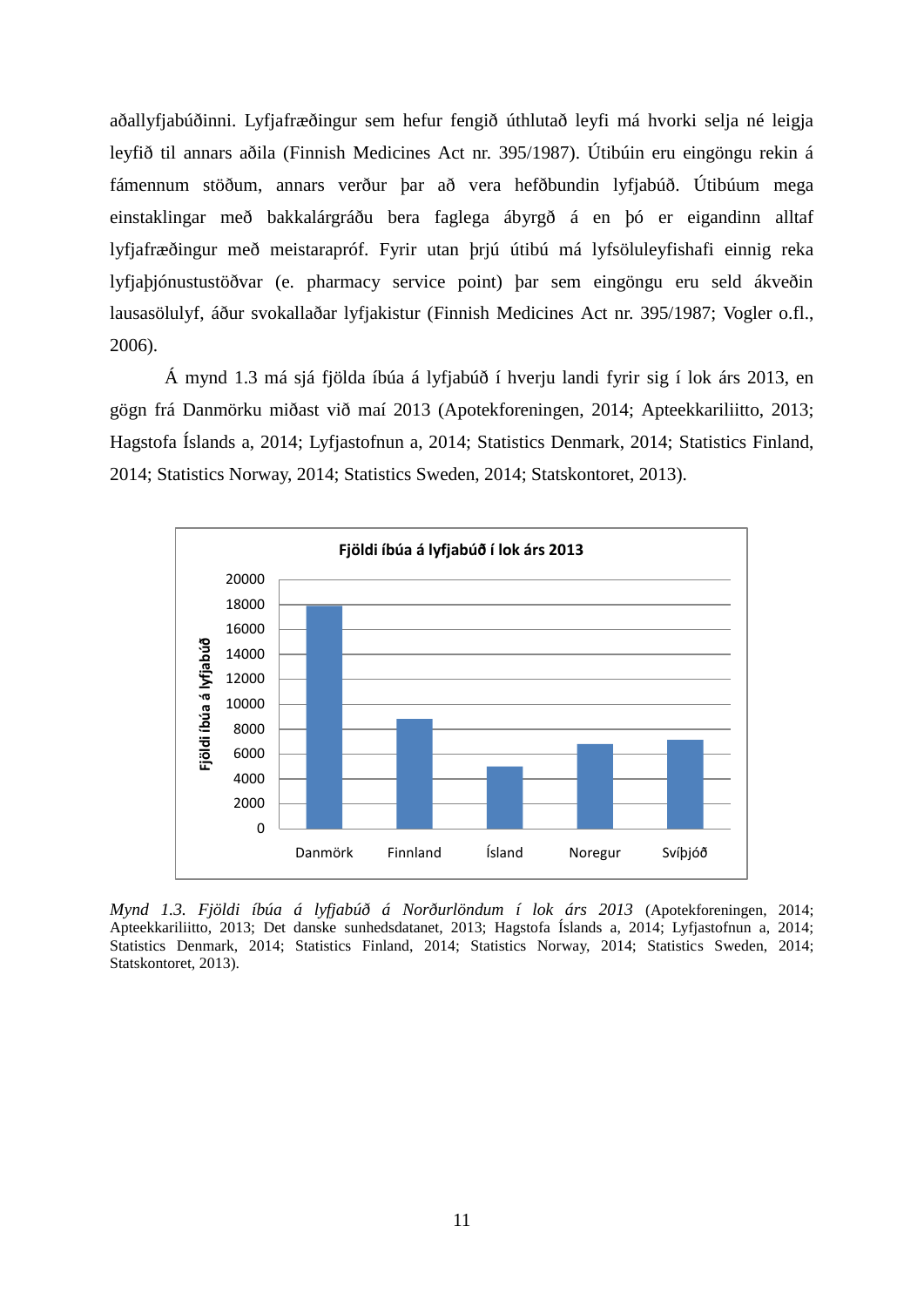### **1.3 Sala lausasölulyfja á Norðurlöndum**

#### 1.3.1 Hvað eru lausasölulyf?

Lausasölulyf eru lyf sem einstaklingar geta notað sjálfir til að meðhöndla væg einkenni og alvarlegar aukaverkanir vegna þeirra verða að vera mjög sjaldgæfar. Hafa verður í huga hvort einstaklingar geti yfirhöfuð greint einkenni sín eða ástand og geri sér grein fyrir hvernig nota eigi lyfið og hvaða hættur það gæti haft í för með sér (World Health Organization, 2000).

Samkvæmt Alþjóðaheilbrigðisstofnuninni (e. World Health Organization, WHO) verða lausasölulyf að uppfylla ákveðin skilyrði, ekki síst til að auka öryggi notkunar þeirra.

- 1. *Virka efnið*. Virka efnið skal vera í lágum styrk og hafa takmarkaða eiturverkun svo sem fósturskaðlega og krabbameinsvaldandi verkun.
- 2. *Ábending*. Ábending lyfsins skal vera auðþekkjanleg og einkenni ástandsins væg. Ekki skal seinka sjúkdómsgreiningu og meðferð sjúkdóms sem þarfnast læknismeðhöndlunar.
- 3. *Einkenni og afleiðingar lyfsins*. Aukaverkanir lyfsins skulu vera vægar, tiltölulega sjaldæfar og auðveldar í meðhöndlun. Ef lyfið milliverkar alvarlega við önnur lyf skal það skýrt tekið fram.

(World Health Organization, 2000).

### 1.3.2 Sjálfsmeðhöndlun / Notkun lausasölulyfja almennings

Sá valkostur að einstaklingur geti sjálfur nálgast lausasölulyf með auðveldum hætti til að meðhöndla væg einkenni sem hann þekkir er mikilvægur. Til vægra einkenna má telja tímabundna höfuðverki, minniháttar vöðvabólgu og brjóstsviða. Með meðhöndlun þessara einkenna án inngrips læknis eða annarrar heilbrigðisþjónustu má spara samfélaginu háar fjárhæðir og minnka álag á heilbrigðisstofnanir (European comission, 2013; Neuhauser, 2003; World Health Organization, 2000). Með þessum hætti frá einstaklingar aukið sjálfstæði varðandi eigin heilsu, sjálfsbjargarviðleitni eykst og þeir eru reiðubúnir til að kynna sér betur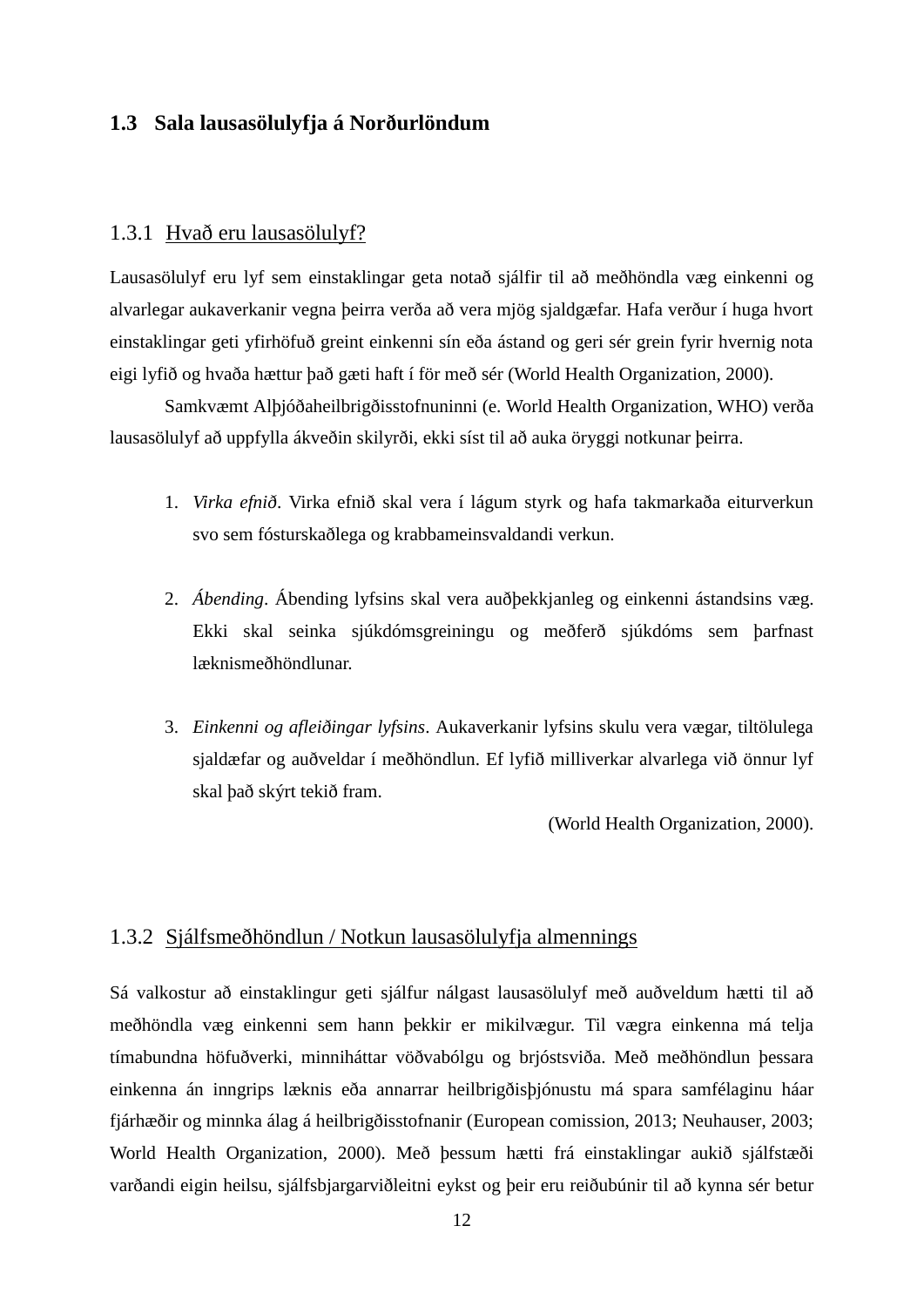hvaða lausnir eru í boði við hinum ýmsu kvillum. Upplýstir einstaklingar eru einnig meðvitaðari um eigin heilsu og jafnframt líklegri til að miðla hnitmiðuðum og réttum upplýsingum til fjölskyldu og vina. Með þessum hætti er einnig stuðlað að gagnrýnni hugsun almennings og samfélagið í heild þannig bætt (Edwards o.fl., 2009; Schulz og Nakamoto, 2013)

Hafa verður í huga að halda notkun lausasölulyfja og sjálfsmeðhöndlun einkenna innan vissra marka og hvetja fólk jafnframt til að leita sér læknisaðstoðar ef endurtekin þörf er á lyfjunum. Það er því mikill kostur að lyfin séu seld í litlum pakkningum. Minni hætta er þá á ofskömmtun sem og að lyf safnist upp og fyrnist án þess að eftir því sé tekið (Bardage o.fl., 2013). Einnig skiptir þar miklu máli að ráðgjöf frá lyfjabúðum þar sem lausasölulyfin eru keypt sé áreiðanleg og hnitmiðuð. Öll framan talin atriði stuðla að réttri lyfjanotkun og með þessum hætti má halda aukaverkunum vegna lausasölulyfja í lágmarki (Bardage o.fl., 2013; Nutbeam, 2008; Schulz og Nakamoto, 2013).

#### 1.3.3 Sala lausasölulyfja utan lyfjabúða og áhrif á lyfjaráðgjöf

Hvað ráðgjöf í lyfjabúðum varðar er margt sem hafa verður í huga. Einstaklingar koma í lyfjabúðirnar með vandamál sín og ætlast til að fá áreiðanlegar upplýsingar um þau lausasölulyf sem í boði eru. Bæði lyfjafræðingar og sérþjálfað starfsfólk sér um þessa ráðgjöf og finnur hvaða lyf geta hentað hverjum og einum á skilvirkan og öruggan hátt (Nutbeam, 2008; Siðareglur lyfjafræðinga, 2010; Yoon og Schaffer, 2006).

En nú eru lausasölulyf seld í meira mæli utan lyfjabúða víða í Evrópu. Síðustu ár hafa orðið miklar breytingar á reglum varðandi sölu lausasölulyfja og þau seld utan lyfjabúða í Danmörku, Noregi og Svíþjóð (Anell, 2005; Vogler o.fl., 2012). Ekki er hægt að nálgast áreiðanlega ráðgjöf frá lyfjafræðingum þegar lausasölulyf eru keypt utan lyfjabúða og þá er hætta á rangri notkun lyfjanna. Að vísu fylgja fylgiseðlar með öllum lausasölulyfjum þar sem farið er yfir helstu atriði sem notkun lyfsins varðar og því er mikilvægt að brýna fyrir almenningi lestur fylgiseðilsins (Bardage o.fl., 2013; Reglugerð um markaðsleyfi sérlyfja, merkingar þeirra og fylgiseðla nr. 141/2011).

Í Svíþjóð og Noregi eru lög um að þar sem lausasölulyf eru seld utan lyfjabúða á starfsfólk, sem ekki hefur lyfjafræðimenntun, ekki að ráðleggja viðskiptavinum um lausasölulyf og skömmtun þeirra. Þessi lög voru sett til að koma í veg fyrir ranga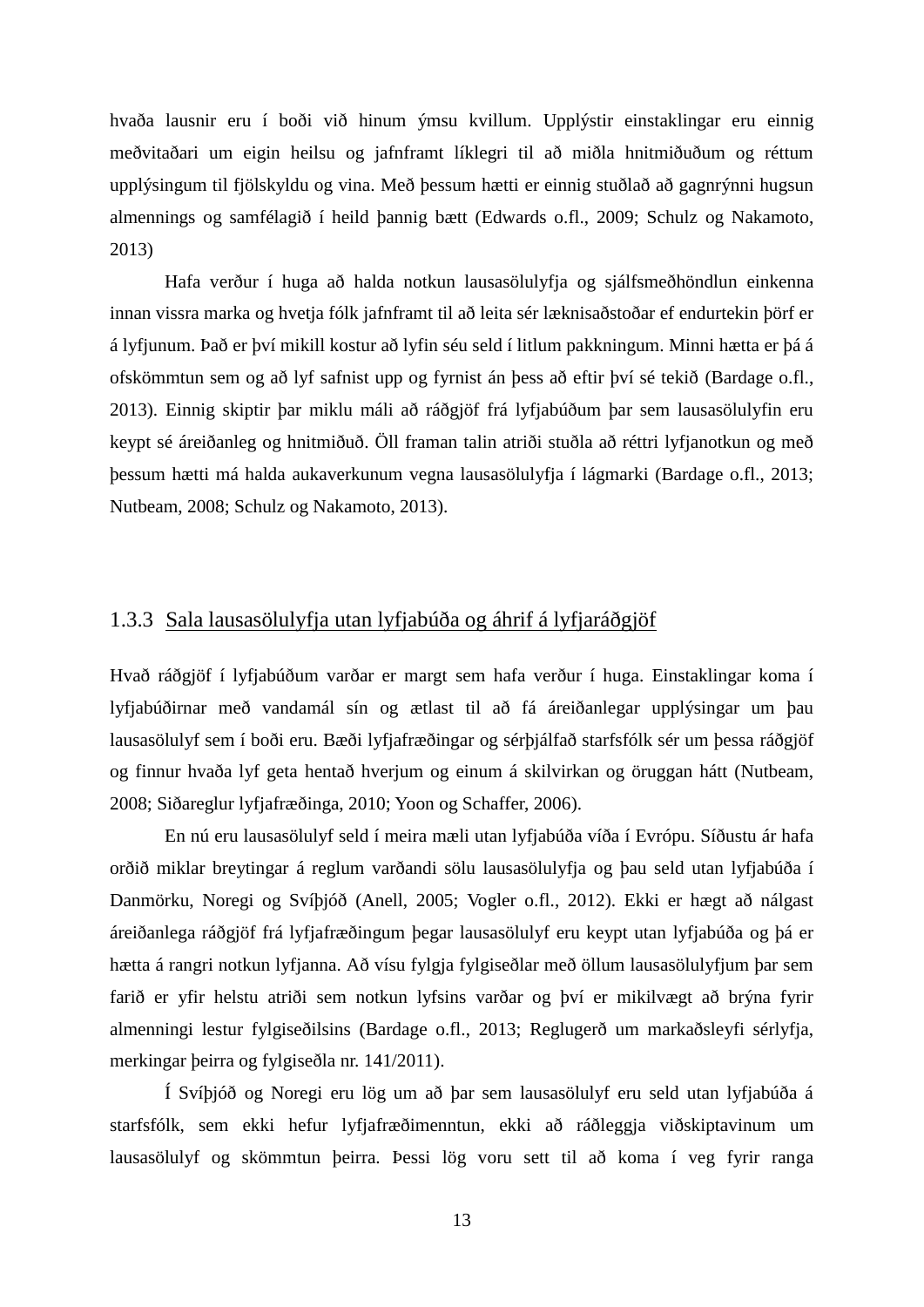upplýsingagjöf til neytenda. Með þessum aðferðum er viðskiptavinum bent enn frekar á að lesa fylgiseðla sem fylgja með lyfjunum eða leita sér frekari upplýsinga hjá lyfjafræðingum í lyfjabúðum. Þannig er almenningur hvattur til þess að leita frekar til lyfjabúða þegar kaupa á lausasölulyf ef spurningar myndu vakna um lyfið (Bernsten, 2012; Legemiddelverket, 2003; Läkemedelslag nr. 09/2008).

Ýmsir árekstrar geta komið upp varðandi slíkar reglur þar sem lausasölulyfin eru oft seld í almennum verslunum. Starfsmenn gera sumir hverjir ekki greinarmun á lausasölulyfjum og annarri vöru enda ekki þjálfaðir til þess. Samt sem áður er starfsmönnum verslananna kennt að veita alltaf viðskiptavinum þá þjónustu og upplýsingar sem óskað er eftir og reyna eftir fremsta megni að vísa þeim ekki til annars samkeppnisaðila. Ráðgjöfin sem fer fram er því oft óáreiðanleg og getur verið beinlínis ólögleg (Bardage o.fl., 2013; Legemiddelverket, 2003; Läkemedelslag nr. 09/2008).

Með auknu aðgengi almennings að veraldarvefnum hefur opnast hafsjór af upplýsingum um flest og eru lyf þar ekki undanskilin (Neuhauser, 2003). Áreiðanlegu upplýsingarnar eru yfirleitt ekki það fyrsta sem kemur upp þegar leitað er að verkun lyfja eða aukaverkana á vefnum. Þær upplýsingar eru ekki eins vinsælar og yfirleitt ætlaðar fagfólki sem veit hvar leita skal áreiðanlegra lyfjaupplýsinga (Gerber og Eiser, 2001; Nutbeam, 2008). Hins vegar hefur aukið upplýsingaflæði jákvæð áhrif á samfélag en rangar upplýsingar geta haft slæmar afleiðingar og komið af stað misskilningi meðal almennings sem erfitt er að leiðrétta. Mikilvægt er því að greiða aðgang almennings að áreiðanlegum upplýsingum um lyf sem styrkir stöðu lyfjabúða enn frekar sem eina sölustað lyfja, bæði lyfseðilsskyldra lyfja og lausasölulyfja (Couper o.fl., 2010; Protheroe o.fl., 2006).

Rannsóknir hafa sýnt að sérstakrar varúðar skal gæta þegar lausasölulyf eru seld eldra fólki, sem oft tekur mörg lyf og er almennt í meiri hættu að fá auka- og milliverkanir vegna breytinga á umbroti lyfja í líkamanum (Klotz, 2009; Mangoni og Jackson, 2004). Minnihluti sjúklinga gerir sér grein fyrir milliverkunum milli lyfja og er því mikilvægt að upplýsa þá hópa sem taka mörg lyf að staðaldri um mögulegar milliverkanir svo lyfjameðferð verði sem skilvirkust. Koma má í veg fyrir ýmsa vanlíðan sjúklinga, læknisheimsóknir og innlagnir á sjúkrahús með aukinni upplýsingagjöf og eftirliti með lyfjameðferðum sjúklinga (Yoon og Schaffer, 2006).

Einnig skal sýna sérstaka varúð þegar börnum og ungmennum eru seld eða gefin lyf enda hafa rannsóknir á Norðurlöndum sýnt fram á að ungmenni geri ekki greinarmun á ólíkum verkjalyfjum í lausasölu eða hvaða áhrif þau geta haft (Holmström o.fl., 2014; Lagerlov o.fl., 2009). Þessa hópa þarf að hafa sérstaklega í huga þegar rætt er um mikilvægi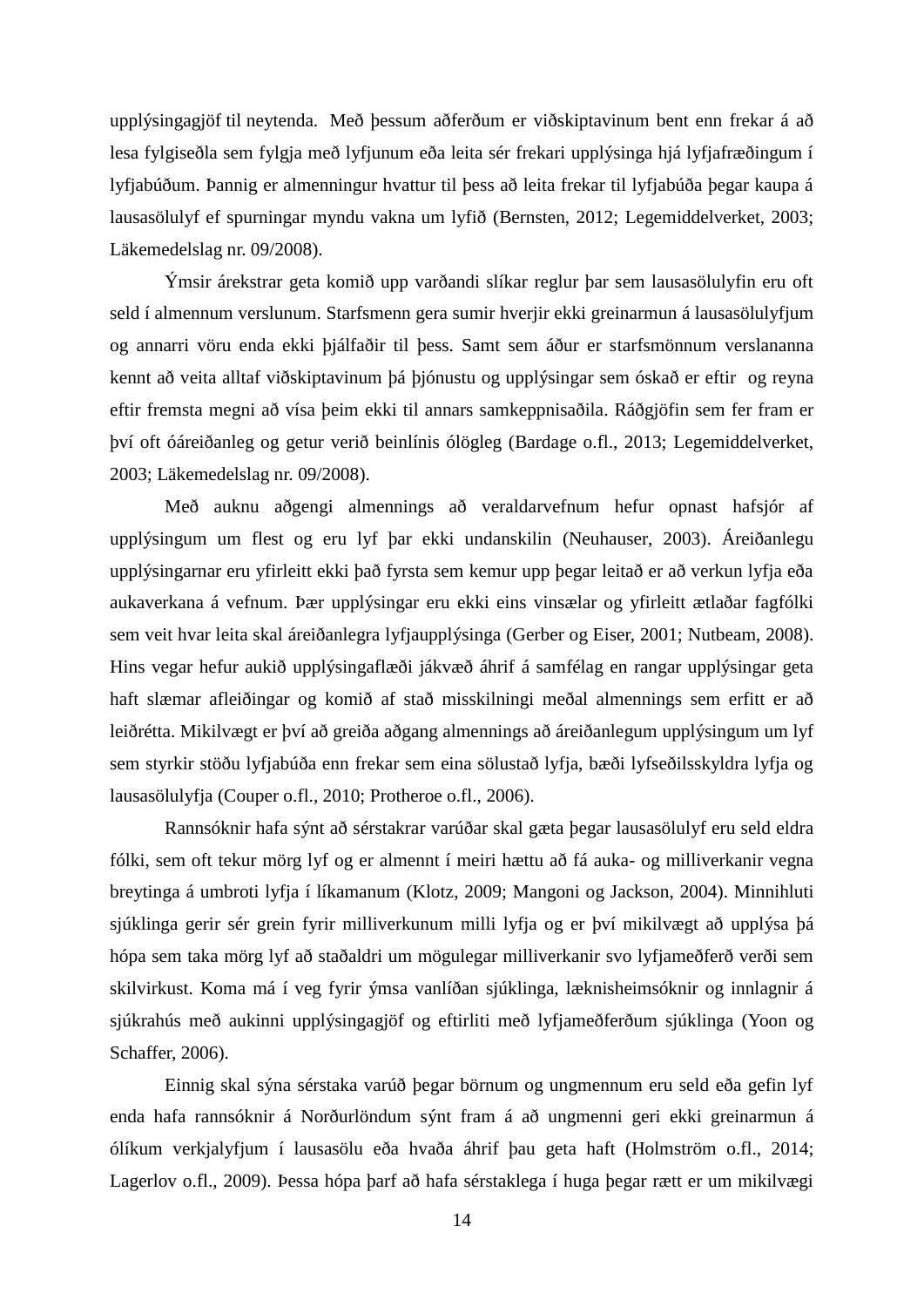lyfjaráðgjafar en athuga verður að þekking almennings um lyf er ekki sjálfsögð og taka þarf tillit til þess (Ørnbjerg o.fl., 2008).

### 1.3.4 Takmarkanir á sölu lausasölulyfja

#### 1.3.4.1 Ísland

Takmarkanir á sölu eru nokkrar á Íslandi og sala á lausasölulyfjum eingöngu leyfð í lyfjabúðum fyrir utan níktótínlyf og flúorlyf. Hvað mörg lausasölulyf varðar eru takmarkanir á fjölda pakkninga sem selja má hverjum einstaklingi í lyfjabúð. Ákveðnar reglur gilda fyrir hvert og eitt lyf (Lyfjalög 93/1994; Lyfjastofnun, 2013). Óheimilt er að hafa lyf og þar með talin lausasölulyf í sjálfvali (Reglugerð 426/1997 um lyfsöluleyfi og lyfjabúðir).

#### 1.3.4.2 Danmörk

Öll lausasölulyf falla undir tvo flokka í Danmörku, annars vegar lyf sem aðeins má selja í lyfjabúðum, HA, og hins vegar þau sem selja má utan lyfjabúða til einstaklinga sem hafa náð 15 ára aldri í ótakmörkuðu magni, HF. Undir flokkinn HA fellur undirflokkurinn HA18 sem telur lyf sem aðeins má kaupa í lyfjabúðum og aðeins einstaklingar sem hafa náð 18 ára aldri. Lausasölulyfjum sem falla í síðari flokkinn, HF, má síðan skipta niður í þrjá flokka, HX, HX18 og HV. Af lyfjum í HX-flokki má hver einstaklingur aðeins kaupa eina pakkningu í einu og lyf sem flokkast í HX-18-flokk eru lausasölulyf í HX-flokki sem einstaklingur yfir 18 ára má eingöngu kaupa. Lyf í HV-flokki eru ætluð dýrum. Sjálfval almennings á lausasölulyfjum utan lyfjabúða er ekki leyft (Association of the European Self-Medication Industry, 2013; Sunhedsstyrelsen, 2012; Lægemiddelsstyrelsen, 2014).

#### 1.3.4.3 Finnland

Í Finnlandi eru einu lausasölulyfin sem seld eru utan lyfjabúða, níkótínlyf. Þau má eingöngu selja einstaklingum 18 ára og eldri. Önnur lausasölulyf fást eingöngu afhent í lyfjabúðum (Finnish Medicines Act nr. 22/2006).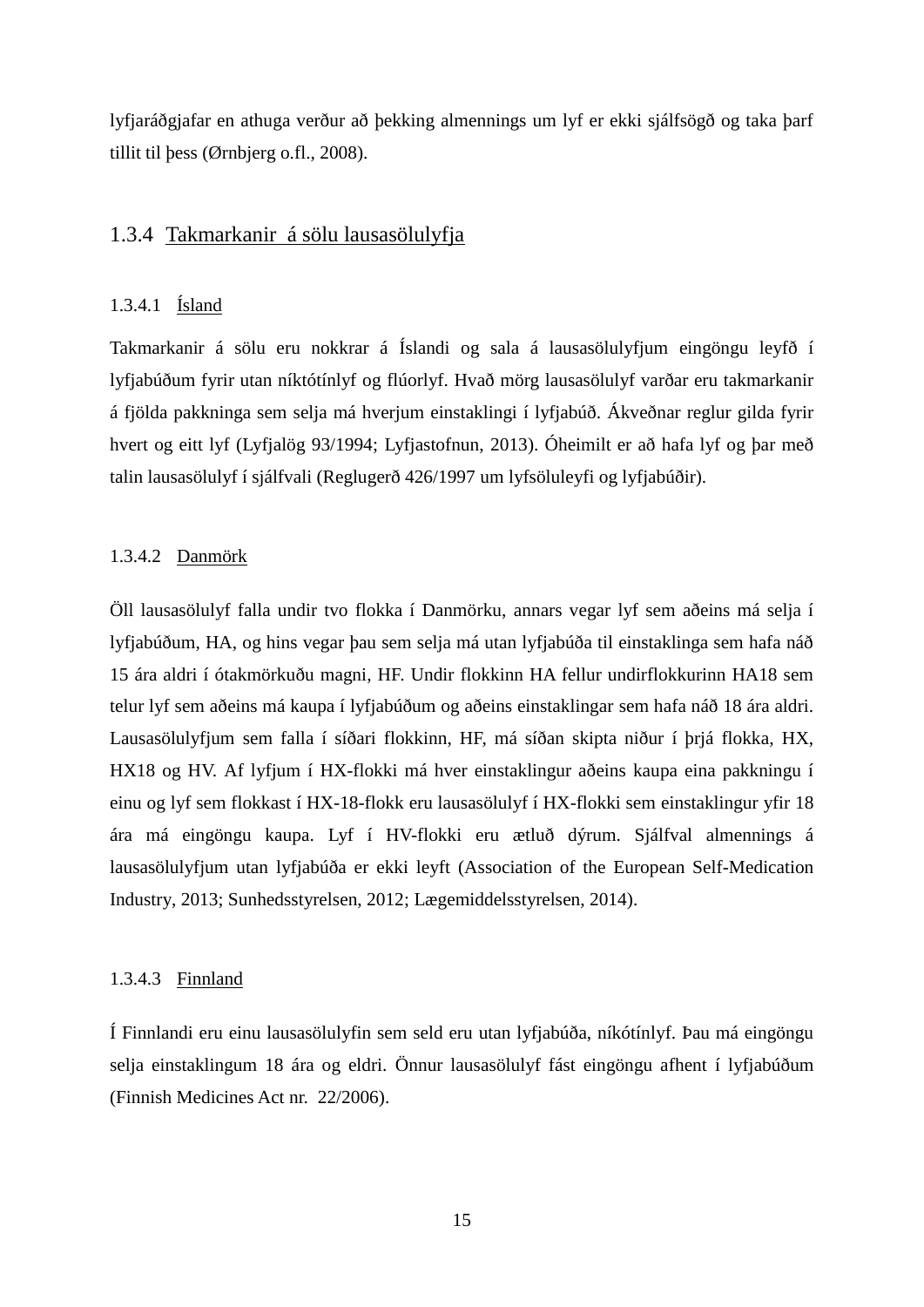#### 1.3.4.4 Noregur

Lausasölulyf eru seld utan lyfjabúða í Noregi. Mismunandi er þó eftir sölustöðum hvaða lyf er leyfilegt að selja og úrvalið er alltaf mest í lyfjabúðunum sjálfum (Legemiddelverket, 2003; Norwegian medicines agency, 2014; Vogler o.fl., 2006).

#### 1.3.4.5 Svíþjóð

Lyfjastofnun Svíþjóðar ákveður hvaða lyf flokkast sem lausasölulyf og hver eru lyfseðilsskyld ásamt því að gefa út lista um hvaða lyf má selja utan apóteka.

Utan lyfjabúða eru lausasölulyf ekki seld þeim sem eru yngri en 18 ára (Läkemedelslag nr. 730/2009). Í lyfjabúðum er ekki aldurstakmark á sölu lausasölulyfja nema á níkótínlyfjum, þau skal ekki selja nema til einstaklinga yfir 18 ára (Läkemedelslag nr. 366/2009; Nordisk life, 2011).

#### 1.3.5 NSAID-lyf í lausasölu á Norðurlöndum

Reglur um hámark lyfja sem selja má í lausasölu eru ólíkar á milli landa, bæði hvað styrkleika og magn varðar. Sum lönd leyfa einnig sölu NSAID-lyfja utan lyfjabúða til að tryggja aðgengi sem flestra að þeim. Oftast er þá eingöngu hægt að nálgast minnstu pakkningar lyfjanna utan lyfjabúða og úrval lyfjanna oft mjög takmarkað, enda enga ráðgjöf hægt að fá samhliða lyfjakaupunum eins og áður kom fram (Legemiddelverket, 2003; Läkemedelslag nr. 09/2008; Finnish medicines agency, 2014; Lyfjastofnun b, 2014; Läkemedelsverket a, 2014; Lægemiddelsstyrelsen, 2014; Norwegian medicines agency, 2014; Sunhedsstyrelsen, 2014).

Í töflu 1.2 er hægt að sjá hámark sem selja má án lyfseðils fyrir ákveðin NSAID-lyf á Norðurlöndum. Úrvalið er mismikið á milli landa og aðgengi þjóða því ólíkt að lausasölulyfjum. Þá sést að reglur um hámarksmagn og styrkleika hafa ekki verið samræmdar milli landa.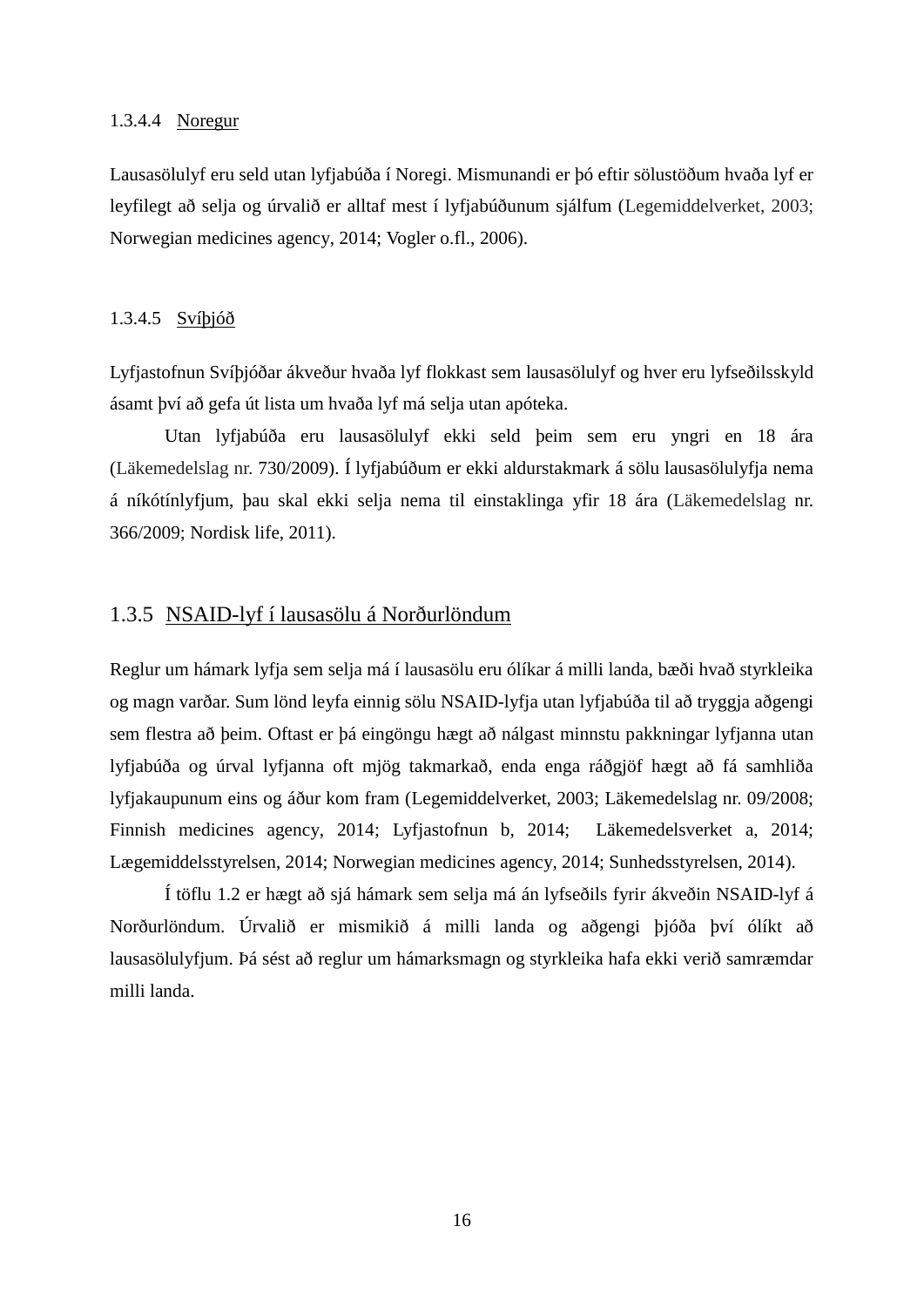|                            | Íbúprófen<br>mg, fjöldi | <b>Díklófenak</b><br>mg, fjöldi | <b>Naproxen</b><br>mg, fjöldi | Asetýlsalisýlsýra<br>mg, fjöldi |
|----------------------------|-------------------------|---------------------------------|-------------------------------|---------------------------------|
| Danmörk (lyfjabúð)         | 200 mg, 20              |                                 |                               | 500 mg, 20                      |
| Danmörk (utan lyfjabúðar)  | 200 mg, 20              |                                 |                               | 500 mg, 10                      |
| Finnland (lyfjabúð)        | 400 mg, 30              |                                 |                               | 500 mg, 100                     |
| Finnland (utan lyfjabúðar) |                         |                                 |                               |                                 |
| Ísland (lyfjabúð)          | 400 mg, 50              | 25 mg, 20                       | 250 mg, 20                    | 500 mg, 60                      |
| Ísland (utan lyfjabúðar)   |                         |                                 |                               |                                 |
| Noregur (lyfjabúð)         | 400 mg, 20              | 25 mg, 10                       | 250 mg, 20                    | 500 mg, 20                      |
| Noregur (utan lyfjabúðar)  | 200 mg, 20              |                                 | 250 mg, 20                    |                                 |
| Svíþjóð (lyfjabúð)         | 400 mg, 30              | 50 mg, 10                       |                               | 500 mg, 100                     |
| Svíþjóð (utan lyfjabúðar)  | 400 mg, 30              |                                 |                               | 500 mg, 30                      |

<span id="page-29-0"></span>*Tafla 1.2. Hámark taflna/hylkja sem selja má án lyfseðils á Norðurlöndum hinn 1. mars 2014.*

(Finnish medicines agency, 2014; Lyfjastofnun b, 2014; Läkemedelsverket a, 2014; Lægemiddelsstyrelsen, 2014; Norwegian medicines agency, 2014; Sunhedsstyrelsen, 2014).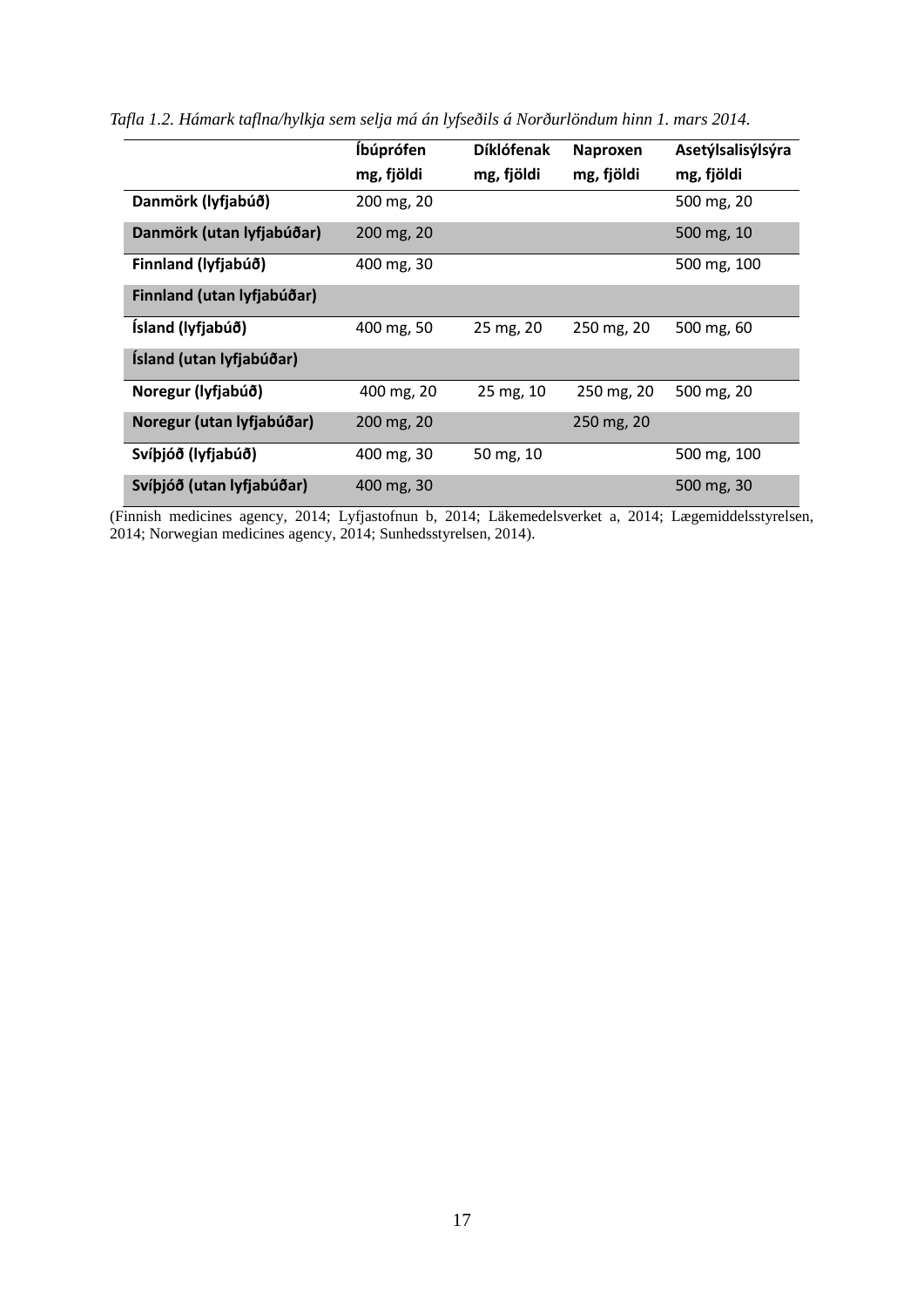### **1.4 Auglýsingar lausasölulyfja**

Á Norðurlöndum eru auglýsingar lyfseðilsskyldra lyfja bannaðar en lausasölulyf má auglýsa. Auglýsingar lausasölulyfja eru vandmeðfarnar og á öllum löndum á Norðurlöndum gilda strangar reglur um markaðssetningu slíkra lyfja til almennings (Danish Executive Order nr. 198/2013; Finnish Medicines Act nr. 395/1987; Legemiddelverket, 2010; Läkemedelslag nr. 859/1992; Läkemedelsverkets författningssamling nr. 6/2009; Reglugerð um lyfjaauglýsingar, 328/1995, 8. gr). Samkvæmt reglugerð um lyfjaauglýsingar á Íslandi er lyfjaauglýsing:

*"Hvers konar auglýsinga- eða kynningarstarfsemi skrifleg eða munnleg, myndir, afhending lyfjasýnishorna, lyfjakynningar og fundir, sem beint eða óbeint er kostað af handhafa markaðsleyfis, framleiðanda, umboðsmanni eða heildsala, í þeim tilgangi að stuðla að ávísun, sölu eða notkun lyfja, þ.m.t. náttúrulyfja"*

(Reglugerð um lyfjaauglýsingar, 328/1995, 1 gr.).

Auglýsingar lausasölulyfja á Norðurlöndum eru í samræmi við reglur Evrópska efnahagssvæðisins (Lyfjalög nr. 93/1994). Á öllum löndum á Norðurlöndum gilda þær reglur að ekki megi auglýsa lausasölulyf sem ekki hafa fengið markaðsleyfi. Auglýsingar skulu alltaf vera skýrar og greinilegar og stuðla að réttri notkun lyfjanna. Fyllsta hlutleysis skal gætt við auglýsingu lyfja og skal auglýsingin vera í samræmi við texta samantektar um eiginleika lyfs (SmPC). Ávallt skulu koma fram upplýsingar um heiti lyfs og virkra efna, skammtastærðir, varúðarorð, frábendingar sem og notkunarsvið. Í auglýsingum til almennings ber að minna á lestur fylgiseðils (Danish Executive Order nr. 198/2013; Finnish Medicines Act nr. 395/1987; Legemiddelverket, 2010; Läkemedelslag nr. 859/1992; Reglugerð um lyfjaauglýsingar nr. 328/1995).

Eins og áður sagði eru auglýsingar lausasölulyfja til almennings vandmeðfarnar og mikilvægt er að tekið sé skýrt fram að um lyf sé að ræða. Lögum og reglugerðum verður að fara eftir í öllum tilvikum og eru reglur á Norðurlöndum um hvað megi ekki koma fram í auglýsingum mjög svipaðar.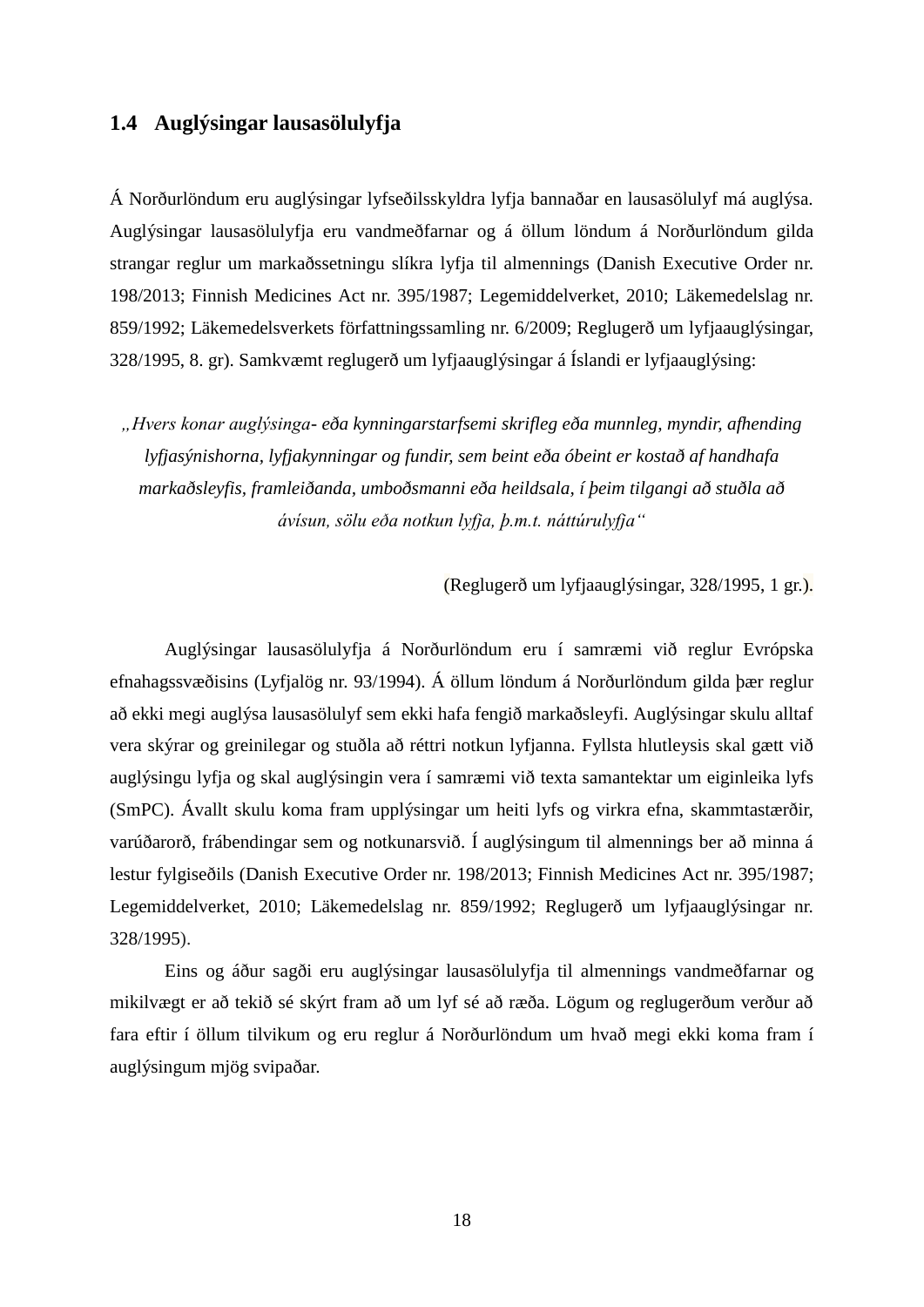Lyfjaauglýsing er bönnuð ef hún:

- 1. gefur til kynna að óþarfi sé að leita til læknis eða gangast undir læknismeðferð/aðgerð,
- 2. er tilboð um sjúkdómsgreiningu og/eða lyfjakaup, með bréfaskiptum,
- 3. gefur til kynna að áhrifin af lyfinu séu tryggð eða að því fylgi engar aukaverkanir,
- 4. segir að áhrifin af lyfinu séu betri eða jafngóð og áhrifin af annarri meðferð eða öðru lyfi,
- 5. gefur til kynna að heilsa viðkomandi geti batnað við að taka lyfið,
- 6. gefur til kynna að heilsu viðkomandi geti hrakað ef lyfið er ekki tekið,
- 7. er eingöngu eða einkum beint til barna,
- 8. vísar til meðmæla vísindamanna, fagmanna úr röðum heilbrigðisstétta eða einstaklinga, sem eru hvorki vísindamenn né fagmenn, en geta verið öðrum hvatning til lyfjanotkunar t.d. í krafti almennrar viðurkenningar eða frægðar sinnar,
- 9. gefur til kynna að lyfið sé matvara, snyrtivara eða önnur neysluvara,
- 10. gefur til kynna að öryggi eða virkni lyfsins stafi af því að um náttúrulegt efni sé að ræða,
- 11. gæti, vegna þess hvernig því er lýst eða vegna ítarlegrar sjúkdómssögu, leitt til rangrar sjálfsgreiningar sjúkdóms,
- 12. vísar á ósæmilegan eða villandi hátt til fullyrðinga um bata,
- 13. sýnir á ósæmilegan, ógnvekjandi eða villandi hátt myndir af breytingum á líkama manna eða dýra sem stafa af sjúkdómi eða meiðslum eða af áhrifum lyfs á líkamann eða hluta hans,
- 14. gefur til kynna að veitt hafi verið markaðsleyfi fyrir lyfið.

(Danish Executive Order nr. 198/2013; Finnish Medicines Act nr. 395/1987; Legemiddelverket, 2010; Läkemedelslag nr. 859/1992; Läkemedelsverkets författningssamling nr. 6/2009; Reglugerð um lyfjaauglýsingar, 328/1995, 8. gr.).

Á Íslandi og Finnlandi eru svokallaðar minnisauglýsingar (e. reminder advertising) leyfðar. Þá er leyfilegt að auglýsa eingöngu nafn lausasölulyfs án þess að aðrar nauðsynlegar upplýsingar komi fram. Þessar auglýsingar eru mjög stuttar og eru ætlaðar til þess að minna almenning á tiltekið lausasölulyf með það að markmiði að auka sölu þess (Finnish Medicines Act nr. 395/1987; Finnish Medicines Act nr. 853/2005; Reglugerð um lyfjaauglýsingar nr. 328/1995). Þetta auglýsingaform er hins vegar ekki leyfilegt í Noregi og Svíþjóð og í Danmörku eru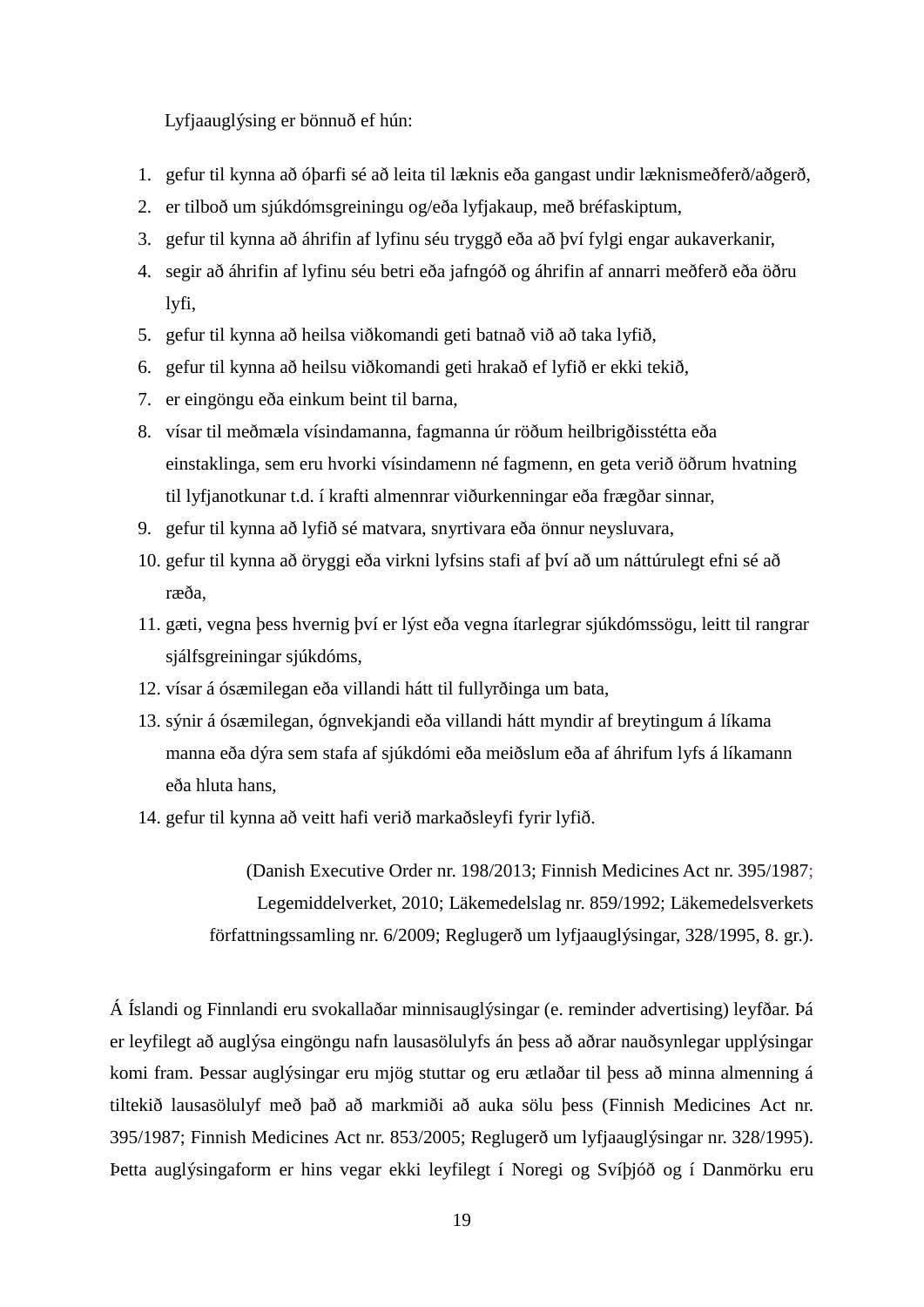minnisauglýsingar aðeins leyfðar fyrir heilbrigðisstarfsfólk (Danish Executive Order nr. 198/2013; Legemiddelverket, 2010).

Á öllum löndum á Norðurlöndum er leyfilegt að auglýsa bóluefni í herferðum gegn smitsjúkdómum með því skilyrði að herferðin hafi verið samþykkt af lyfjastofnunum í þeim löndum (Danish Medicines Act nr. 506/2013; Finnish medicines decree, 25/2002; Hyvonen, e.d; Legemiddelverket, 2010; Läkemedelslag nr. 859/1992; Läkemedelsverkets författningssamling nr. 6/2009; Reglugerð um lyfjaauglýsingar, 328/1995).

#### 1.4.1 Hvar má auglýsa lausasölulyf á Norðurlöndum?

Á Íslandi má auglýsa lausasölulyf til almennings að því tilskildu að lögum og reglum sé fylgt en auglýsingar í sjónvarpi eru hins vegar óleyfilegar, það sama á við um Noreg (Legemiddelverket, 2010; Lyfjalög 93/1993; Reglugerð um lyfjaauglýsingar, 328/1995).

Síðan 2003 hafa lausasölulyfjaauglýsingar hins vegar verið leyfðar í öllum fjölmiðlum í Danmörku (Association of the European Self-Medication Industry, 2013). Þegar lyf eru auglýst í sjónvarpi verða ítarlegar upplýsingar um lyfið að vera tiltækar á textavarpi og heimasíðu sem vísað er til í sjónvarpsauglýsingunni og áhorfendur hvattir til að lesa um lyfið þar. Upplýsingar um lyfið þurfa ekki að koma fram í útvarpsauglýsingum en skylda er að benda hlustendum á að nánari upplýsingar sé hægt að nálgast í öllum lyfjabúðum (Association of the European Self-Medication Industry, 2013; Danish Executive Order nr. 198/2013).

Í Finnlandi og Svíþjóð má auglýsa lausasölulyf til almennings og eiga þá við reglur að framan í kafla 1.4 um auglýsingar lausasölulyfja. Auglýsa má í öllum fjölmiðlum (Finnish Medicines Act nr. 853/2005; Läkemedelslag nr. 859/1992).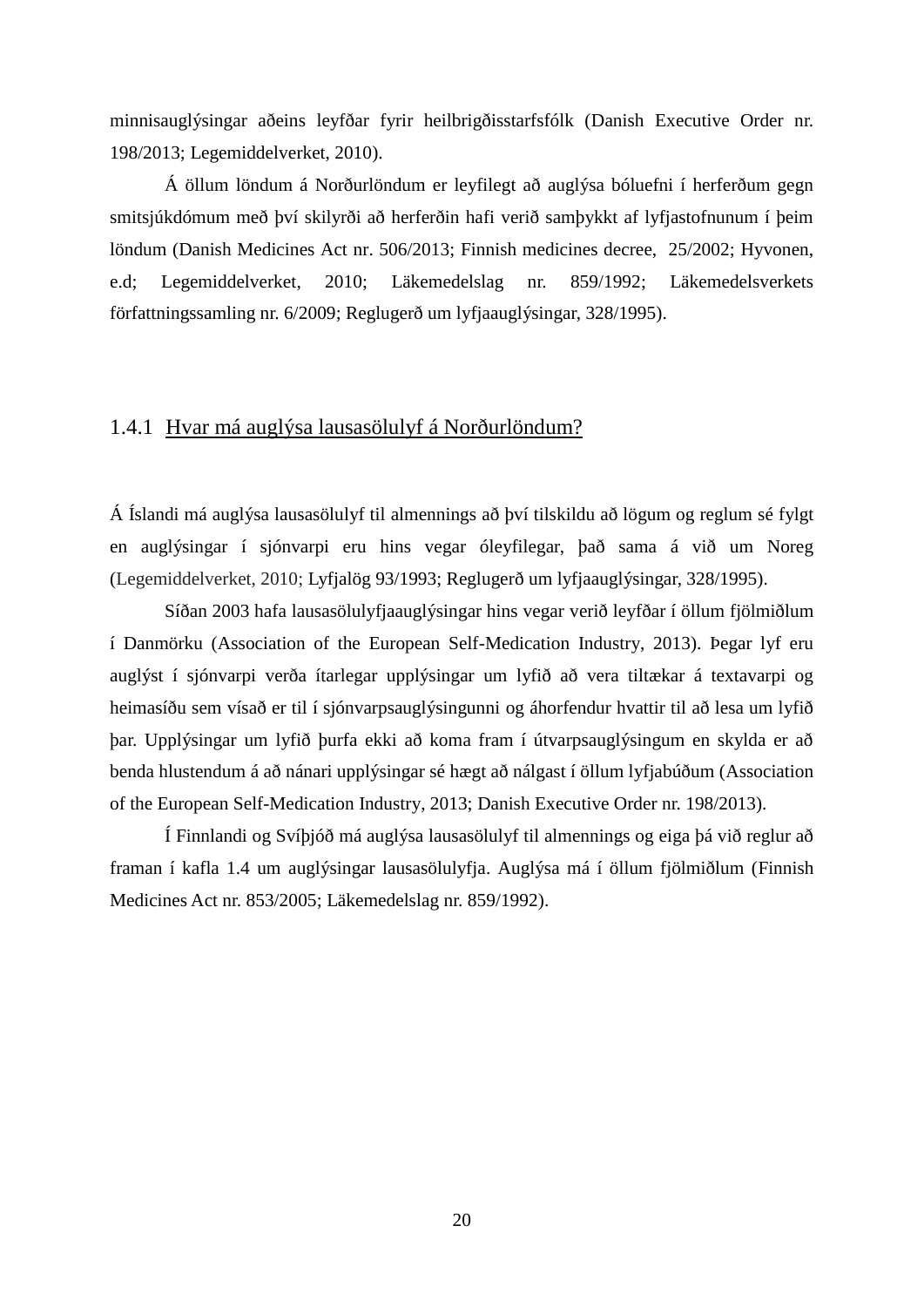### **1.5 Lyfjafræðingar í lyfjabúðum og ráðgjöf þeirra**

Lyfjafræðingar hafa meistarapróf, en lyfjafræðinámið er 5 ára háskólanám. Til að öðlast leyfi til að starfa sem lyfjafræðingur á Íslandi verður viðkomandi að ljúka meistaraprófi og hafa til þess leyfi frá landlækni (Reglugerð um menntun, réttindi og skyldur lyfjafræðinga og skilyrði til að hljóta starfsleyfi og sérfræðileyfi nr. 1090/2012). Í Danmörku, Finnlandi, Noregi og Svíþjóð þarf lyfjafræðingur sem ætlar að reka lyfjabúð einnig að hafa meistarapróf. (Danmarks apotekerforening b., e.d; Finnish Medicines Act nr. 395/1987; Vogler, o.fl., 2012).

Í íslenskri reglugerð segir:

*"Lyfjafræðingur skal sýna sjúklingi og þeim sem hann veitir þjónustu virðingu og sinna störfum sínum af árvekni og trúmennsku og í samræmi við þær faglegu kröfur sem gerðar eru til stéttarinnar á hverjum tíma."*

> (Reglugerð um menntun, réttindi og skyldur lyfjafræðinga og skilyrði til að hljóta starfsleyfi og sérfræðileyfi nr. 1090/2012, 8. grein).

Einnig skal lyfjafræðingur viðhalda þekkingu og faglegri færni og tileinka sér nýja þekkingu. Hann skal virða lög og reglugerðir og fara eftir siðareglum lyfjafræðinga (Lög um heilbrigðisstarfsmenn nr. 34/2012; Reglugerð um menntun, réttindi og skyldur lyfjafræðinga og skilyrði til að hljóta starfsleyfi og sérfræðileyfi nr. 1090/2012; Siðareglur lyfjafræðinga, 2010).

Í íslenskum lyfjalögum frá árinu 1994 er skýrt tekið fram að *"Í lyfjabúð skulu á almennum afgreiðslutíma og á álagstímum utan almenns afgreiðslutíma að jafnaði vera að störfum eigi færri en tveir lyfjafræðingar við afgreiðslu lyfseðla og fræðslu og ráðgjöf um rétta notkun og meðhöndlun lyfja."* (Lyfjalög nr. 93/1994, 31. grein). Hins vegar er Lyfjastofnun heimilt að veita undanþágu frá þessu ákvæði laganna og leyfa að í lyfjabúð starfi aðeins einn lyfjafræðingur þar sem umfang starfsemi hennar er lítið og annað starfsfólk er tiltækt að aðstoða (Lyfjalög nr. 93/1994). Í Danmörku, Finnlandi, Noregi og Svíþjóð er skylda að að minnsta kosti einn lyfjafræðingur sé viðstaddur á afgreiðslutíma lyfjabúða (Läkemedelslag nr. 366/2009; Vogler o.fl., 2012).

Lyfjafræðingar gegna mikilvægu hlutverki í upplýsingagjöf í heilbrigðismálum hvað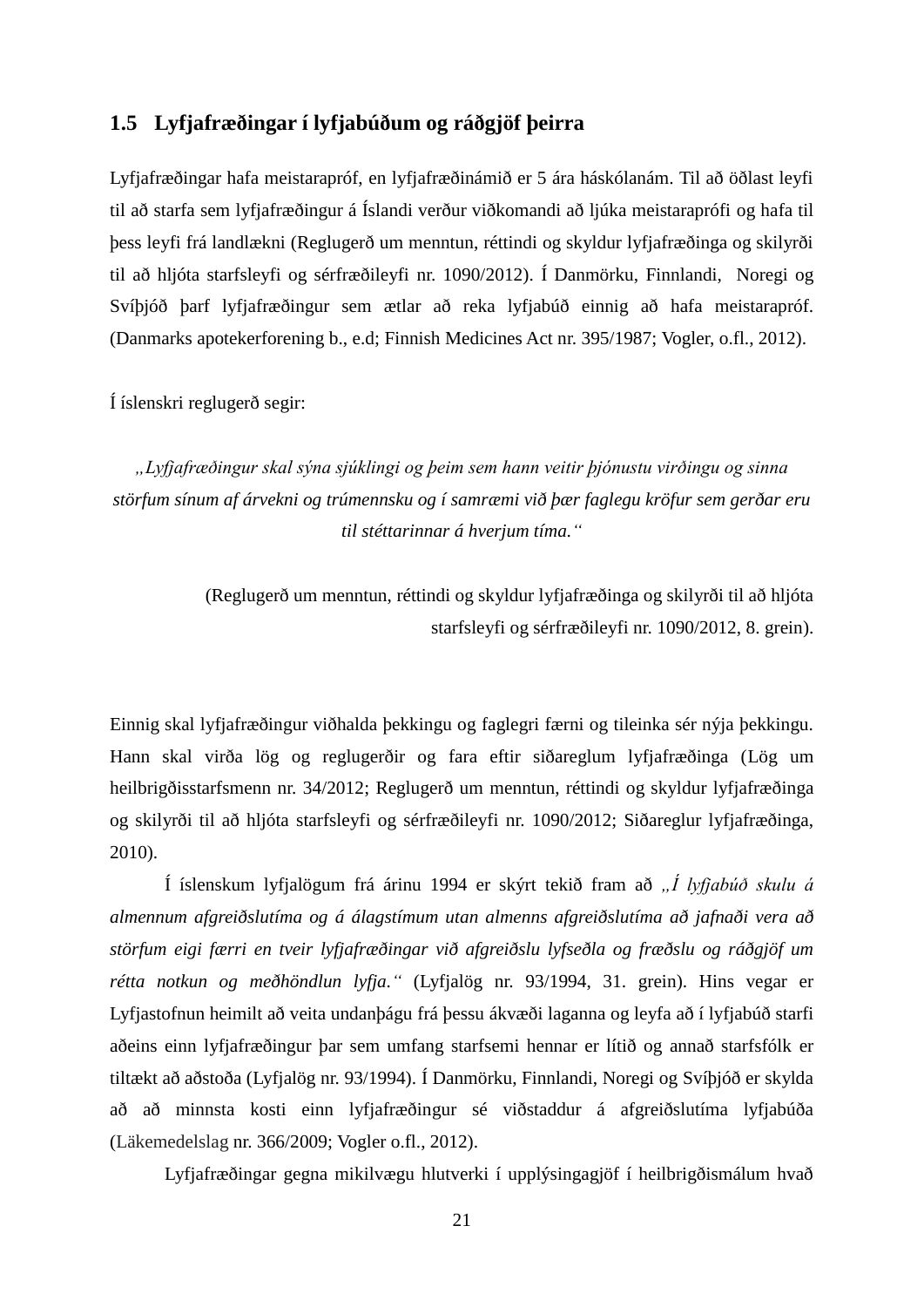rétta notkun og meðhöndlun lyfja varðar og vegna mikillar notkunar á lausasölulyfjum víða um heim eykst þörfin fyrir breyttar áherslur og aukna ráðgjöf um lausasölulyf (Ørnbjerg o.fl., 2008). Rannsóknir hafa sýnt að fjöldi lyfjatengdra vandamála kemur upp við kaup á lausasölulyfjum og hægt væri að sporna við þeim með aukinni þátttöku lyfjafræðinga í upplýsingagjöf í lyfjabúðum (Frøkjær o.fl., 2012).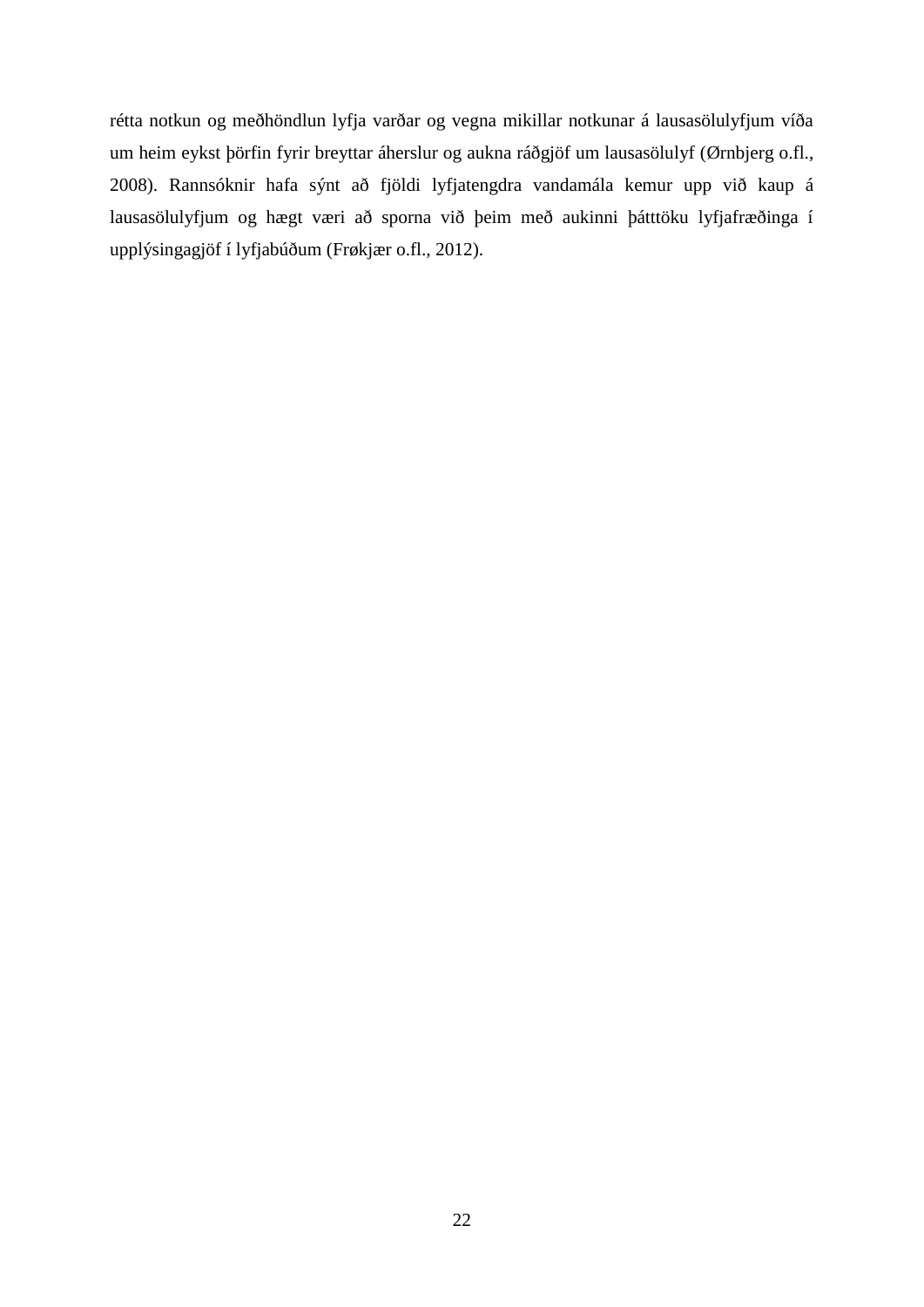#### **1.6 Afleiðingar aukins aðgengis lausasölulyfja**

Með fjölgun lyfjabúða og sölustaða lausasölulyfja hefur aðgengi almennings að lausasölulyfjum aukist mikið á stuttum tíma. Áhugavert er að skoða hver áhrif sölu lausasölulyfja utan lyfjabúða eru sem og hækkað leyfilegt hámark lyfja sem kaupa má í lyfjabúðum. Áhrif aukins aðgengis geta verið margvísleg og gætu þau meðal annars komið fram í aukinni sölu á ákveðnum lyfjum líkt og verkjalyfjum. Með aukinni sölu og auðveldara aðgengi er alltaf hætta á misnotkun og rangri notkun lyfjanna (MacFadyeno.fl., 2001; Lagerlov o.fl., 2009). Slíkt er að einhverju leyti hægt að meta með því að skoða innlagnir á sjúkrahús vegna skaðsemi algengra verkjalyfja sem seld eru bæði í lyfjabúðum og utan þeirra á borð við bólgueyðandi lyf, svokölluð NSAID-lyf (e. non-steroidal anti inflammatory drugs).

#### 1.6.1 NSAID-lyf

Bólgueyðandi NSAID-lyf af lágum styrkleika eru mikið notuð við vægum verkjum svo sem höfuð-, bak- og tíðaverkjum. Ef þau eru notuð í litlum skömmtum í stuttan tíma fylgir yfirleitt lítil hætta notkun þeirra. Samt sem áður hafa þessi lyf víðtæk áhrif um líkamann og langvarandi notkun þeirra getur verið skaðleg. Asetýlsalisýlsýra í lágum skömmtum (< 160 mg) er hins vegar notuð til að fyrirbyggja og meðhöndla hjarta- og æðasjúkdóma vegna blóðþynnandi áhrifa lyfsins (Castellsague o.fl., 2012; Derry og Loke, 2000).

Á Íslandi hefur sölu verkjalyfja líkt og NSAID-lyfja verið haldið innan lyfjabúða. Í nóvember árið 2012 var hámark þess magns af íbúprófeni sem selja má í lausasölu aukið og nú er leyfilegt að selja 50 töflur af 400 mg íbúprófeni, en var áður aðeins 30 töflur. Sama má segja um díklófenak en árið 2011 var leyfilegt að selja 20 töflur af 25 mg töflum í stað einungis 12,5 mg (Lyfjagreiðslunefnd, 2011; Lyfjagreiðslunefnd, 2012). Þetta er öfugt við þá þróun sem á sér stað í bæði Danmörku og Bretlandi þar sem verið er að takmarka þá skammta sem selja má í lausasölu (Hawton o.fl., 2013; Sunhedsstyrelsen, 2013). Í töflu 1.2 má sjá hámark NSAID-lyfja sem selja má án lyfseðils.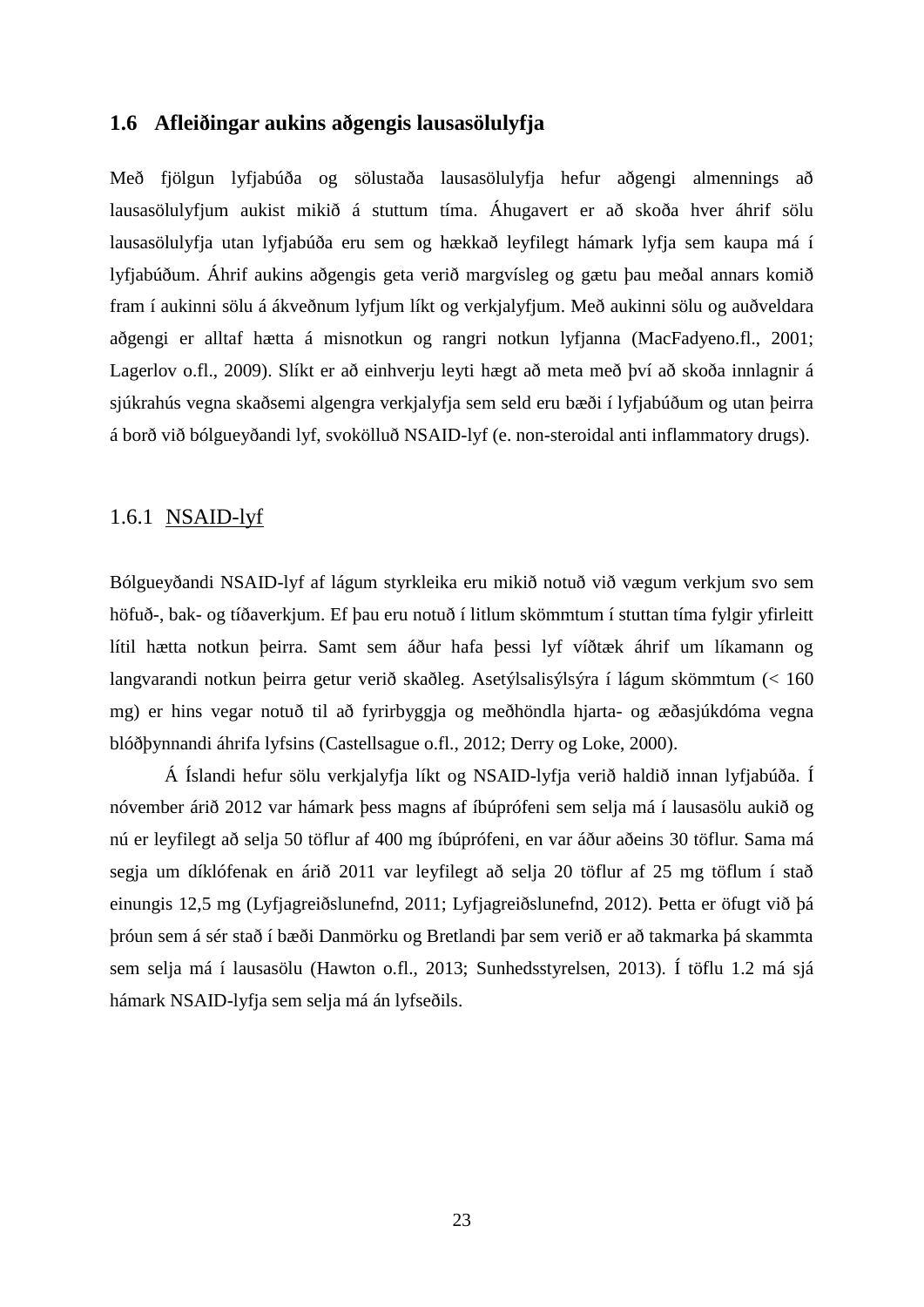#### 1.6.1.1 Verkunarmáti NSAID-lyfja

Verkunarmáti lyfjanna er sýndur á mynd 1.4. Lyfin hamla sýkóoxýgenasa (COX) ensím og takmarka þannig meðal annars prostaglandínframleiðslu í líkamanum. Cox-1-ensím eru tjáð í ólíku magni í flestum vefjum líkamans og sjá um að viðhalda og stjórna eðlilegri frumustarfsemi. COX-2-ensím eru tjáð í mun minna magni í vefjum en COX-1 en tjáning þeirra eykst til muna í bólguviðbragði. Þess vegna hefur sérhæfð hömlun á COX-2-ensímum sértækari bólgueyðandi áhrif í líkamanum en hömlun á báðum COX-1-og COX-2-ensímunum eins og NSAID-lyfin gera (Sinha o.fl., 2013)

Þessi takmörkun veldur því að skortur er á prostaglandínum sem verja magaslímhúð fyrir sýru sem seytt er í maga, valda samloðun blóðflagna og viðhalda eðlilegri nýrnastarfsemi (Vane og Botting, 2003). Prostaglandín, sérstaklega prostaglandín E2 (PGE<sub>2</sub>), veita magaslímhúð vörn gegn sýru með því meðal annars að auka bíkarbónat seytun sem síðan getur hlutleyst sýruna, auka slímmyndun í maga og minnka magahreyfingar og magasýruseytun. Mikilvægt er því að hafa jafnvægi á prostaglandínmyndun í líkamanum (Hoshino o.fl., 2003).



*Mynd 1.4. Á mynd sést að með því að hamla COX-ensímin með NSAID-lyfjum er myndun prostaglandína takmörkuð (Staðfærð mynd frá Stitham o.fl., 2011).*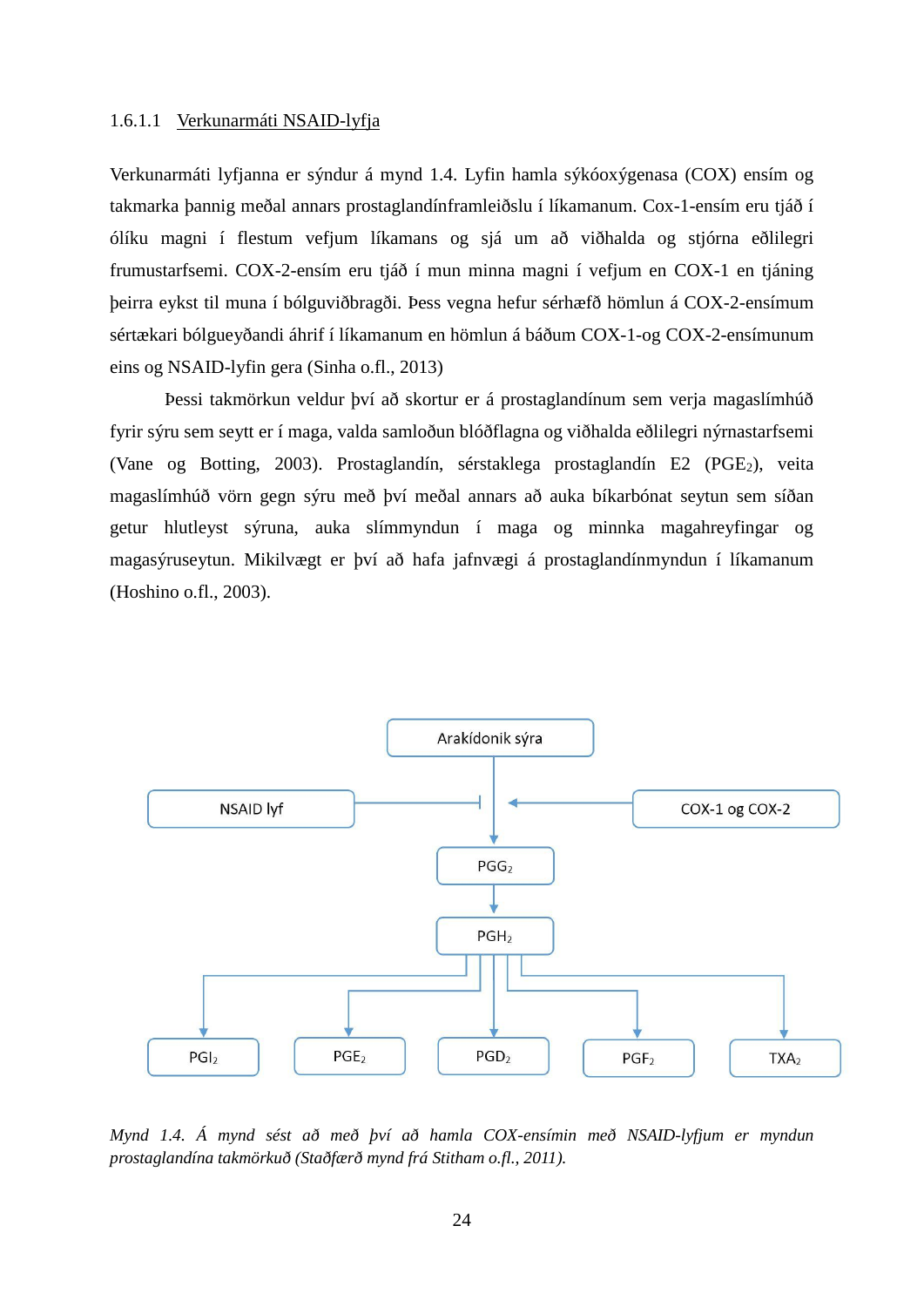#### 1.6.1.2 NSAID-lyf og aukaverkanir

#### 1.6.1.2.1 Blæðingahætta í meltingarvegi

Algengast er að aukaverkun komi fram í meltingarvegi líkt og blæðingar eða sáramyndun í efri og neðri hluta meltingarvegar (Hreinsson a o.fl., 2013; Hreinsson b o.fl., 2013 Sinha o.fl., 2013). Aukin blæðingahætta stafar bæði af staðbundnum áhrifum lyfjanna í maga sem og heildaráhrifum í öllum líkamanum. Heildaráhrif koma fram vegna minni prostaglandínframleiðslu í kjölfar lyfjatökunnar og staðbundin áhrif meðal annars vegna fækkunar á prostaglandínum í slímhimnu (Mellemkjaer o.fl., 2002).

Á Landspítala - háskólasjúkrahúsi á Íslandi var nýlega gerð rannsókn til að skoða hugsanleg áhrif lyfja á bráðar blæðingar í efri meltingarvegi (e. acute upper gastrointestinal bleeding) og neðri meltingarvegi (e. acute lower gastrointestinal bleeding). Fram kom að þeir sem fengu blæðingar í meltingarvegi voru líklegri til að hafa tekið inn bólgueyðandi lyf (NSAID-lyf) og jafnframt voru blæðingarnar taldar alvarlegri í þeim tilvikum þegar NSAIDlyfjanna var neytt. Einnig var þar tekið fram að 68% sjúklinganna sem fengu blæðingu höfðu keypt NSAID-lyfin í lausasölu sem sýnir að margir nýta sér greiðari aðgang að lyfjum í lausasölu frekar en að fá lyfseðil frá lækni. Frekari rannsóknir þarf þó að framkvæma áður en hægt er að segja með vissu að blæðingar í meltingarvegi hafi komið til vegna neyslu lyfjanna (Hreinsson a o.fl., 2013; Hreinsson b o.fl., 2013). Þessa sömu þróun, aukna tíðni blæðinga vegna notkunar NSAID-lyfja, má meðal annars sjá í Danmörku og víðar (Mellemkjaer o.fl., 2002). Í töflu 1.3 er hlutfallsleg áhætta (RR) eða gagnlíkindahlutfall (OR) tekið saman fyrir fjögur NSAID-lyf sem fengin voru úr nokkrum rannsóknum til að meta blæðingahættu vegna þessara lyfja.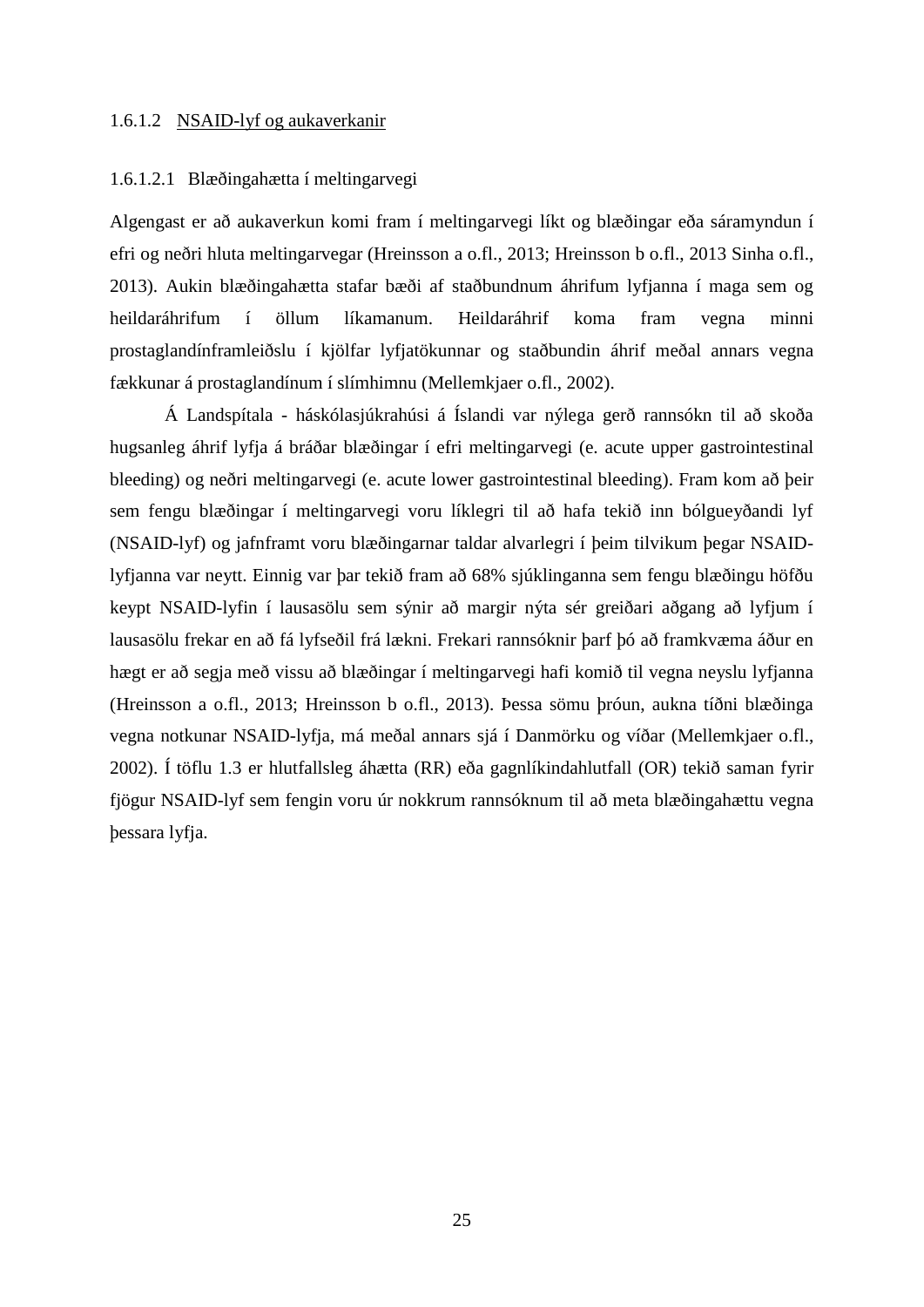*Tafla 1.3. Gagnlíkindahlutfall (OR) og hlutfallsleg áhætta (RR) (95% öryggisbil) á blæðingum í efri hluta meltingarvegar vegna notkunar á eftirfarandi NSAID-lyfjum. Niðurstöður úr ólíkum rannsóknum.*

| <b>Birt grein</b>   | Asetýlsalisýlsýra    | <b>Díklófenak</b>            | Íbúprófen                | Naproxen                 |
|---------------------|----------------------|------------------------------|--------------------------|--------------------------|
|                     | RR/OR                | RR/OR                        | RR/OR                    | RR/OR                    |
| Derry og Loke,      |                      | $\overline{\phantom{a}}$     | -                        | $\overline{\phantom{a}}$ |
| 2000                | OR: 1,68 (1,51-1,88) |                              |                          |                          |
| Lanas o.fl., 2000   | OR: 2,4 (1,8-3,3)    | $\qquad \qquad \blacksquare$ | $\overline{\phantom{a}}$ | $\overline{\phantom{a}}$ |
| <b>Laine, 2006</b>  | RR: 2,1(1,61-2,66)   | $\overline{\phantom{a}}$     | $\overline{\phantom{a}}$ | $\overline{\phantom{a}}$ |
| Masso o.fl., 2010   |                      | RR: 3,98 (3,36-4,72)         | RR: 2,69 (2,17-3,33)     | RR: 5,63 (3,83-8,28)     |
| Castellsague o.fl., |                      | RR: 3,34 (2,79-3,99)         | RR: 1,84 (1,54-2,20)     | RR: 4,10 (3,22-5,23)     |
| 2012                |                      |                              |                          |                          |

(Castellsague o.fl., 2012; Derry og Loke, 2000; Laine, 2006; Lanas o.fl., 2000; Masso o.fl., 2010).

#### 1.6.1.2.2 Áhrif á hjarta- og æðakerfið

Önnur hættuleg aukaverkun er áhrif á hjarta- og æðasjúkdóma. Notkun NSAID-lyfja hefur verið tengd við aukna tíðni hjartaáfalla og annarra einkenna í hjarta og þá sérstaklega lyfið díklófenak, sem er virka innihaldsefnið í lyfinu Voltaren®. Sýnt hefur verið fram á aukna áhættu við notkun lyfsins bæði hjá þeim sem hafa áður fengið hjartaáfall og þeim sem ekki hafa fengið hjartaáfall jafnvel þó að lyfið sé notað í skamman tíma í smáum skömmtum. Öðrum NSAID-lyfjum fylgir líka þessi aukaverkun en þó í minna mæli. (Fosbol o.fl., 2010; Schjerning Olsen o.fl., 2011). Í töflu 1.4 má sjá líkur á hjartaáfalli annars vegar og heilablóðfalli hins vegar vegna neyslu díklófenaks, íbúprófens og naproxens samkvæmt rannsókn Fosbols o.fl.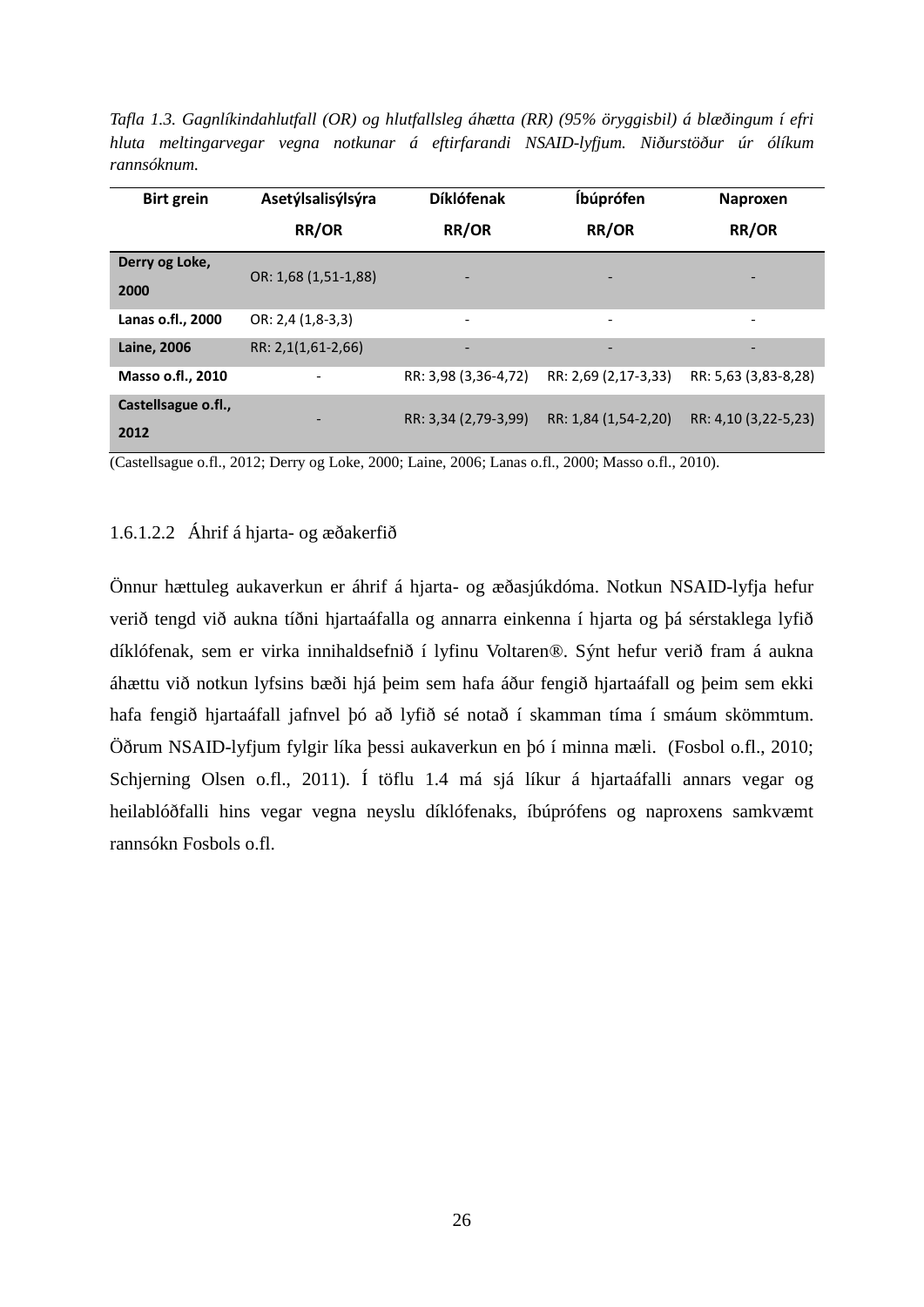|                   | <b>Gagnlíkindahlutfall (95%</b> | <b>Gagnlíkindahlutfall (95%</b> |  |
|-------------------|---------------------------------|---------------------------------|--|
|                   | öryggisbil)                     | öryggisbil)                     |  |
| Lyf               | Hjartaáfall                     | Heilablóðfall                   |  |
| <b>Díklófenak</b> | 1,82 (1,43-2,33)                | $1,71(1,29-2,25)$               |  |
| Íbúprófen         | $1,52$ (1,25-1,85)              | $1,29(1,02-1,63)$               |  |
| <b>Naproxen</b>   | $0,84(0,50-1,42)$               | 1,52 (0,81-2,87)                |  |

*Tafla 1.4. Gagnlíkindahlutfall (95% öryggisbil) á hjartaáfalli eða heilablóðfalli vegna notkunar á eftirfarandi NSAID-lyfjum.*

(Fosbol o.fl., 2010).

#### 1.6.1.3 Prótónupumpuhemlar og sýklalyf

Til að takmarka skaðsemi lyfjanna á slímhúð í maga hefur verið gripið til þess ráðs að nota prótónupumpuhemla samhliða meðferð með NSAID-lyfjum. Prótónupumpuhemlar hamla magasýruseytun frá paríetalfrumum í maga með því að hamla  $H^+ - K^+$  ATPasa-pumpu sem seytir magasýru frá paríetalfrumum (Bavishi og Dupont, 2011). Afleiðing hömlunarinnar verður hækkað sýrustig í maga sem minnkar líkur á að magasýrur skaði slímhimnu magans. Afleiðing hækkaðs sýrustigs í maga leiðir einnig til þess að umhverfi fyrir bakteríuvöxt hefur orðið hagstæðara, þar sem lágt sýrustig magasýru getur drepið sýruviðkvæmar bakteríur á stuttum tíma. Því er hætta á að skaðlegar bakteríur líkt og *Salmonella* og *Campylobacter* nái sér á strik og valdi sýkingum (Bavishi og Dupont, 2011; Wallace o.fl., 2011).

Meðhöndlun sára í meltingarvegi varð mun áhrifaríkari þegar *Helicobacter pylori*bakterían var uppgötvuð sem mikilvægur sökudólgur í magasárum og byrjað var að nota sýklalyf við meðhöndlun sára í meltingarvegi. Aukin þekking á *Helicobacter pylori* og aukin notkun á prótónupumpuhemlum sem fyrirbyggjandi við magasárum vegna bólgueyðandi lyfja virðist saman geta unnið að fækkun tilfella blæðinga í efri hluta meltingarvegar (Loperfido o.fl., 2009).

#### 1.6.1.4 Aðrir áhættuþættir

#### 1.6.1.4.1 Önnur lyf

Einstaklingar á blóðþynnandi lyfjameðferð eru í aukinni hættu á að fá blæðingar og ekki síst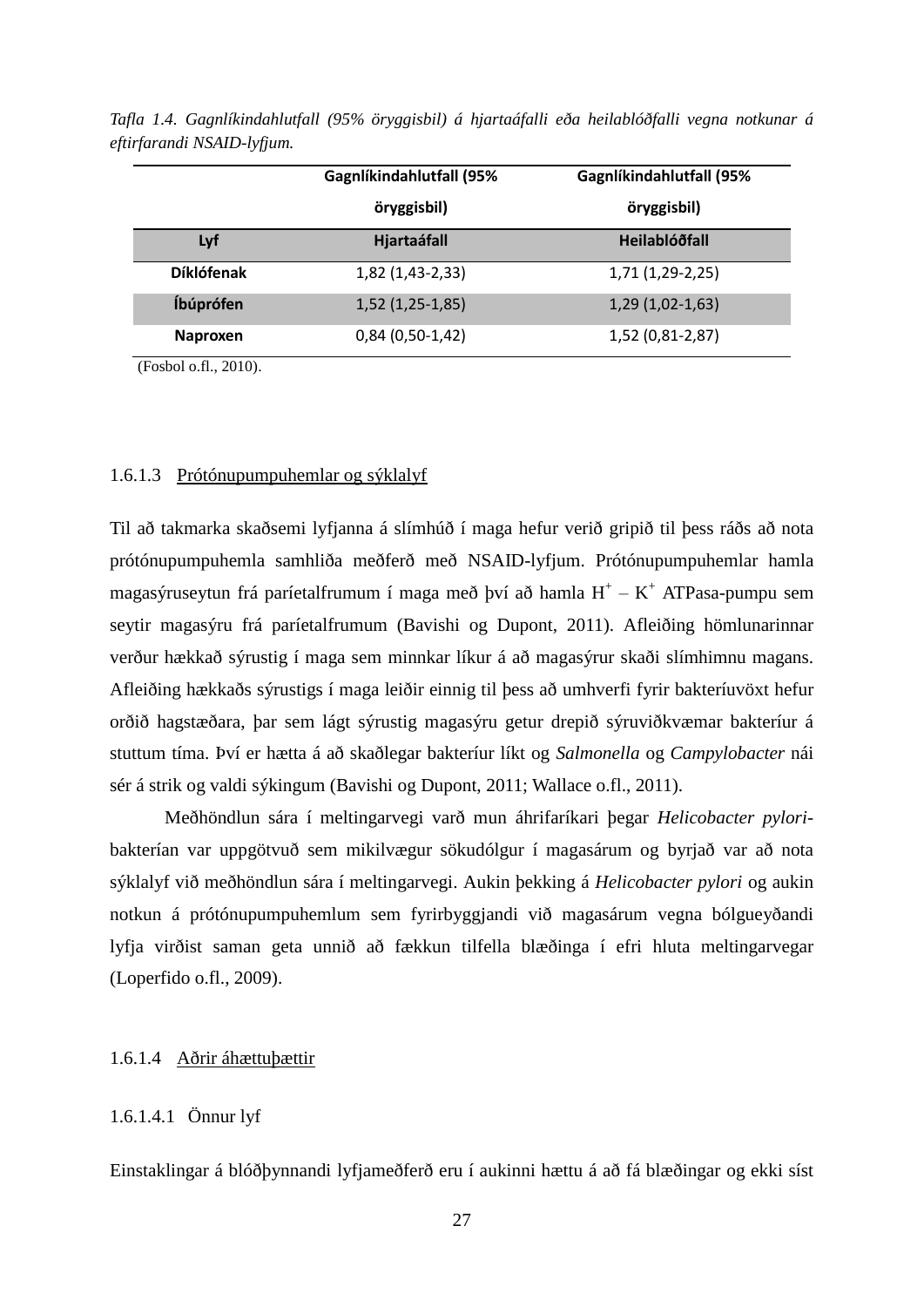blæðingar í meltingarvegi ef notuð eru NASID-lyf samhliða blóðþynningarlyfjunum. Ástæðurnar eru nokkrar og má fyrst nefna að NSAID-lyf geta ert meltingarveg og valdið sárum sem síðan getur blætt úr, ef einstaklingur er þegar á blóðþynnandi lyfjameðferð aukast líkur á þeirri blæðingu. Í öðru lagi trufla NSAID-lyf myndun þromboxans  $A_2$ , sem stuðlar að blóðflögusamloðun, og þá eykst blæðingahættan. Í þriðja lagi eru bæði NSAID-lyf og warfarín umbrotin í lifur af sama ensíminu, sýtókróm P450 2C9, sem getur valdið því að styrkur lyfjanna tveggja eykst í blóði og blæðingahætta sömuleiðis (Battistella o.fl., 2005; Martin o.fl., 2001).

#### 1.6.1.4.2 Aldur

Eins og áður kom fram breytist umbrot lyfja með hækkandi aldri. Eldri einstaklingar eru viðkvæmari fyrir ýmsum lyfjum þar sem umbrot lyfjanna er ekki eins og hjá yngra fólki og oft mun hægara. Hækkandi aldur getur krafist minni skammta eða lengra bils milli lyfjaskammta til að fá sömu virkni (Klotz, 2009). Slíkar breytingar geta valdið því að eldri einstaklingar eru í meiri hættu að upplifa aukaverkanir vegna NSAID-lyfja líkt og sáramyndun eða blæðingar í meltingarvegi (Pilotto o.fl., 2003).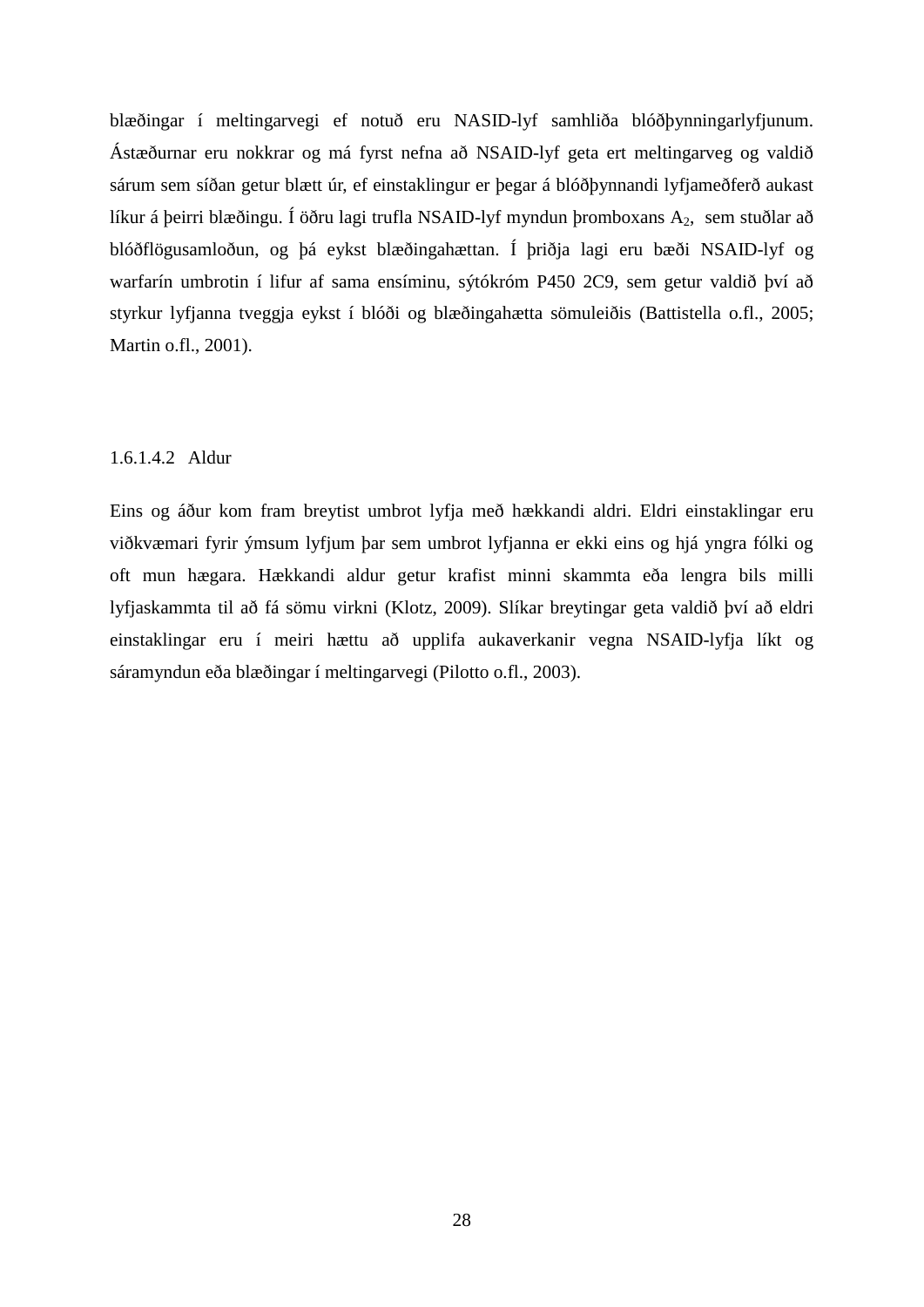#### **1.7 Samantekt**

Lagarammi utan um rekstur lyfjabúða er ólíkur á Norðurlöndum og er sífellt að taka breytingum en þó með ólíkum hætti. Sala ákveðinna lyfja er að aukast utan veggja lyfjabúðanna víða í Evrópu og af löndum á Norðurlöndum hafa Danmörk, Noregur og Svíþjóð tekið upp það fyrirkomulag. Þetta er gert í því skyni að auka aðgengi almennings að lyfjum og minnka álag á heilbrigðisstofnanir þar sem einstaklingar geta oft séð um meðhöndlun minni kvilla sjálfir. Á hinn bóginn kemur einnig upp sú staða að ráðgjöf um lyfin virðist hverfa á sama tíma sem er áhyggjuefni. Aftur á móti veita lyfjafræðingar í lyfjabúðunum nauðsynlegar upplýsingar um lyfin og fræða þá sem lyfin taka um hvað ber að varast.

Að vísu er sala lyfja utan lyfjabúða ýmsum takmörkunum háð sem eiga að draga úr rangri notkun lyfjanna en máttur auglýsinga er mikill og geta þær hvatt til lyfjanotkunar þrátt fyrir að það eigi ekki að vera aðalmarkmið þeirra. Það er því mikilvægt að lyfjakaupum fylgi fagleg ráðgjöf til að draga úr rangri notkun lyfjanna. Slíkt styrkir stöðu lyfjabúða sem sölustað lyfja og enn fremur sem mikilvægan hlekk innan heilbrigðiskerfisins enda ætti þar að vera gott aðgengi að heilbrigðisstarfsmönnum.

NSAID-lyfin eru gott dæmi um lyf sem krefjast ráðgjafar því þau geta auðveldlega valdið aukaverkunum í meltingarvegi án þess að neytendur geri sér grein fyrir því fyrr en of seint. Vegna þessa vaknar spurningin um hvort samband sé á milli aukinnar sölu NSAID-lyfja og fjölda tilfella blæðinga í meltingarvegi á Íslandi.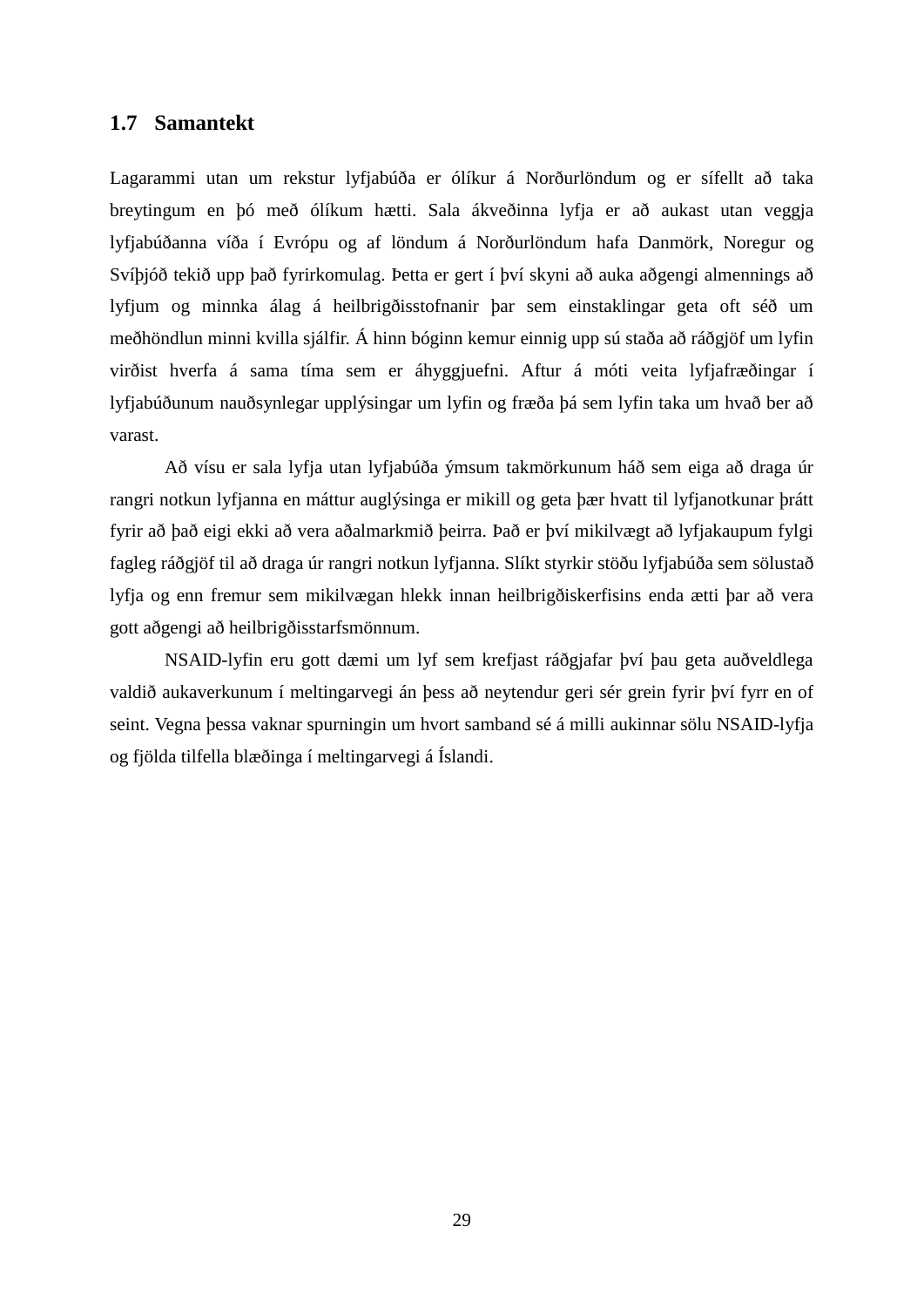## **2 MARKMIÐ**

Klínískar rannsóknir hafa áður sýnt samband milli notkunar tiltekinna NSAID-lyfja og blæðinga í meltingarvegi. Markmið þessa verkefnis var að athuga hvort þessi tengsl milli notkunar NSAID-lyfja og blæðinga í meltingarvegi megi sjá í sölu NSAID-lyfja á landsvísu og heildarfjölda innlagna vegna blæðinga í meltingarvegi á Íslandi á árunum 2003-2013. Í því samhengi var fjallað um hvort sölu þessara verkjalyfja á Íslandi ætti að heimila utan lyfjabúða á Íslandi eins og víða er gert á Norðurlöndum.

Einnig voru aðrir áhrifavaldar líkt og önnur lyf kannaðir í sambandi við blæðingar í meltingarvegi. Söluþróun ákveðinna NSAID-lyfja var einnig borin saman á Norðurlöndum á nokkurra ára tímabili.

## **2.1 Rannsóknarspurningar**

## 2.1.1 Breytingar í sölu NSAID-lyfja á Íslandi

- 1. Hefur heildarsala tiltekinna NSAID-lyfja verið stöðug síðastliðinn áratug á Íslandi?
- 2. Hefur sala tiltekinna NSAID-lyfja í lausasölu verið stöðug síðastliðinn áratug á Íslandi?

### 2.1.2 Breytingar í sölu NSAID-lyfja á Norðurlöndum

- 1. Hafa breytingar í sölu lyfjanna verið svipaðar undanfarin ár á öðrum löndum á Norðurlöndum?
- 2. Hefur ólíkt aðgengi að lausasölulyfjum áhrif á sölu þeirra?

### 2.1.3 Tíðni blæðinga í meltingarvegi

- 1. Hefur orðið aukning í fjölda tilfella blæðinga í meltingarvegi á Íslandi síðastliðinn áratug?
- 2. Eru tengsl á milli blæðinga í meltingarvegi og sölu NSAID-lyfja á Íslandi?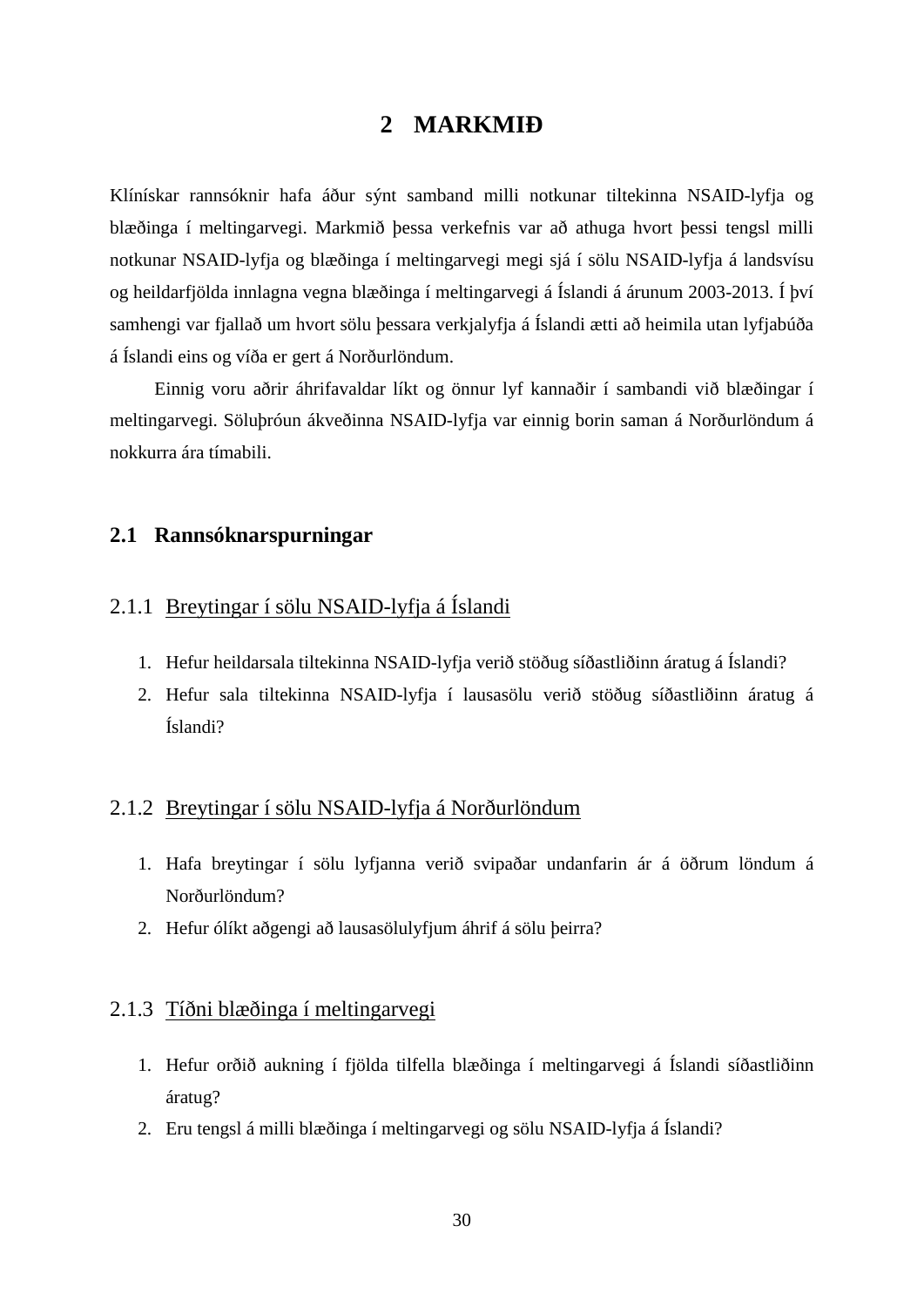## **3 AÐFERÐIR**

## **3.1 Þróun í sölu NSAID-lyfja á Íslandi**

#### 3.1.1 Gagnasöfnun fyrir söluþróun NSAID-lyfja

Skoðuð var þróun í sölu NSAID-lyfja í lausasölu sem voru á markaði á Íslandi á árunum 2003-2013. Í töflu 3.1 má sjá upptalningu þeirra og þá ATC-flokka sem þau eru flokkuð í. Enn frekari samanburður var gerður á sölu lyfjanna á árunum 1993-2013 til að sjá söluþróunina betur yfir lengra tímabil. Virku efni lyfjanna eru asetýlsalisýlsýra, díklófenak, íbúprófen og naproxen.

Gögn voru fengin frá Lyfjastofnun um heildarsölu ákveðinna ATC-flokka, sjá töflu 3.1., ýmist í einingunni DDD eða DDD/1000 íbúa/dag. Einnig voru fengnar ópersónugreinanlegar upplýsingar frá gagnagrunni Embætti landlæknis um heildarávísanir sömu ATC-flokka, sem einnig var umreiknuð í eininguna DDD/1000 íbúa/dag út frá magni (DDD) þeirra lyfja sem leyst voru út. DDD stendur fyrir skilgreindan dagskammt (e. defined daily dose) en sú eining er meðalmeðferðarskammtur á dag fyrir tiltekið lyf, notað við algengustu ábendingu þess í fullorðnum (Reglugerð um greiðsluþátttöku sjúkratrygginga í lyfjakostnaði nr. 313/2013).

Lyfjagagnagrunnur Landlæknis inniheldur gögn af lyfseðlum sem skráð eru við afgreiðslu lyfja í lyfjabúðum frá 1. janúar 2002. Í honum er ekki að finna upplýsingar um ávísanir sem fram fara á sjúkrahúsum eða hjúkrunarheimilum. Síðan 2010 hafa gögn um ávísanir sem ákveðin lyfjaskömmtunarfyrirtæki sjá um að skammta komið inn að hluta til (Embætti landlæknis, 2012).

Ekki fengust gögn um ávísanir frá Embætti landlæknis fyrir árið 2003 fyrir ATCflokkinn B01AC06 sem telur lágskammta asetýlsalisýlsýru, Hjartamagnýl® sem kom á markað árið 2004. Árið 2003 var annað lágskammta asetýlsalisýlsýrulyf á markaði, Magnýl® 150 mg, sem var í öðrum ATC-flokki, N02BA01, og flokkast því ekki í ATC-flokkinn B01AC06. Ástæðan fyrir ósamræmi í ATC-flokkun lágskammta asetýlsalisýlsýrulyfja er sú að fyrir árið 2007 var ATC-flokki fyrir 150 mg breytt afturvirkt í skýrslum heilbrigðisráðuneytis og því ekki hægt að fá sölutölur yfir ávísanir Magnýl 150 mg fyrir árið 2003. Því var ákveðið að áætla gildi fyrir lausasölu ATC-flokksins B01AC06 út frá sölu hans á tímabilinu 2004- 2013. Jafna bestu línu var fundin og lausasala fyrir árið 2003 þannig áætluð afturvirkt.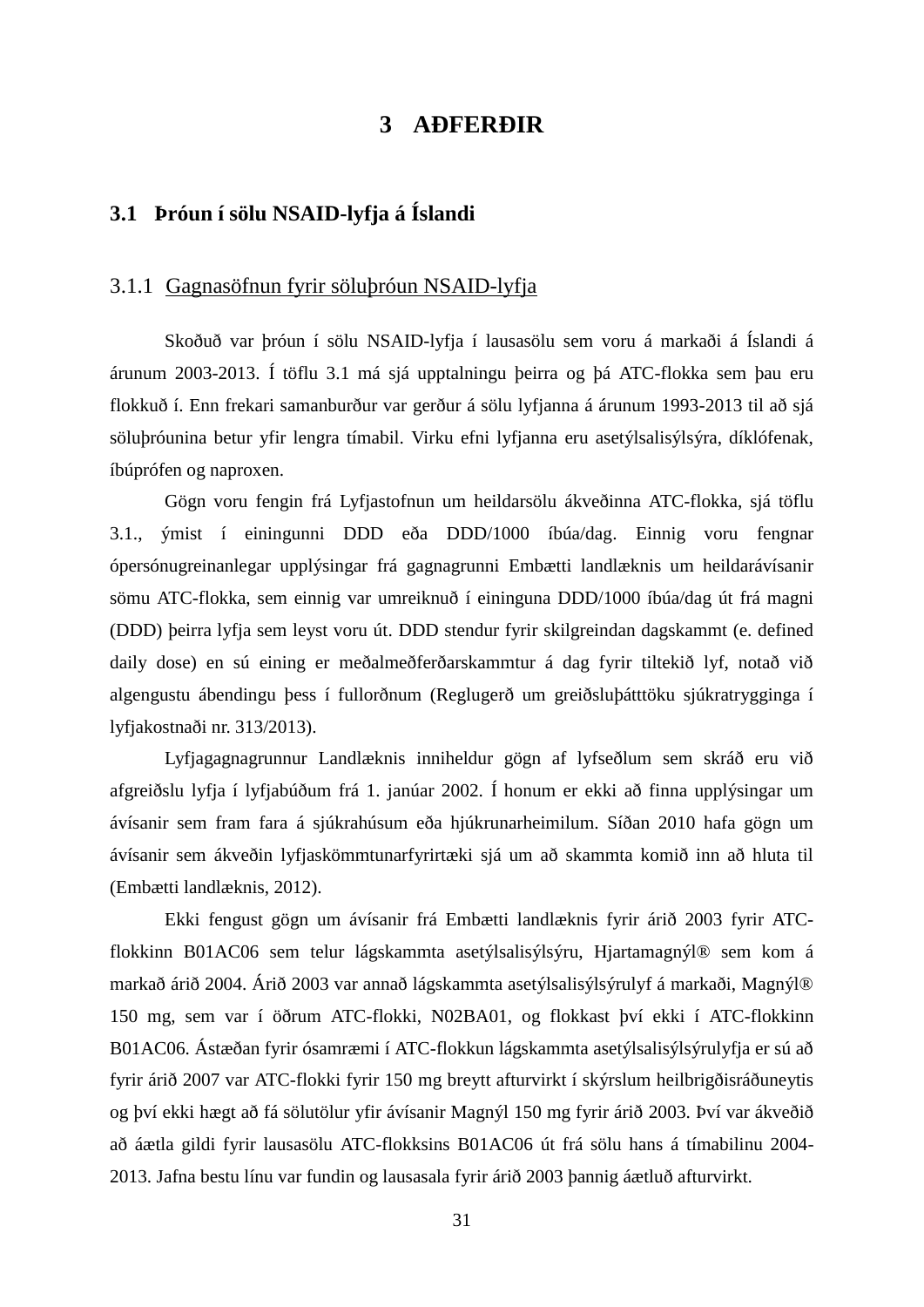Gögn um mönnun lyfjafræðinga í lyfjabúðum árið 2013 fengust einnig frá Lyfjastofnun. Upplýsingar fengust um heildarfjölda lyfjafræðinga á vakt á afgreiðslutíma, óháð lyfjabúð. Einnig fengust upplýsingar um sérlyfjaheiti lyfja frá árinu 2003-2013 frá Lyfjastofnun.

| <b>ATC-flokkur</b> | <b>Heiti ATC-flokks</b>       | Lyf                 | Sérheiti lyfs                         |
|--------------------|-------------------------------|---------------------|---------------------------------------|
| <b>M01AB05</b>     | Bólgueyðandi lyf og gigtarlyf | Díklófenak          | Klofen, Klofen, Klofen-L, Otriflu,    |
|                    |                               |                     | Modifenac, Voltaren, Vóstar,          |
|                    |                               |                     | Vostar-R, Vostar-S                    |
| <b>M01AE01</b>     | Bólgueyðandi lyf og gigtarlyf | Íbúprófen           | Brufen, Burana, Ibumetin, Íbúfen,     |
|                    |                               |                     | Ibumetin, Ibuprofen Actavis,          |
|                    |                               |                     | Ibuprófen Portfarma, Ibuxin rapid,    |
|                    |                               |                     | Nurofen                               |
| <b>M01AE02</b>     | Bólgueyðandi lyf og gigtarlyf | Naproxen            | Miranax, Naprosyn, Naproxen,          |
|                    |                               |                     | Naproxen-E, Narox, Narox-E,           |
| <b>N02BA01</b>     | Verkjalyf                     | Asetýlsalisýlsýra   | Alka-seltzer, Aspirin Actavis, Magnýl |
| <b>N02BA51</b>     | Verkjalyf                     | Asetýlsalisýlsýra í | Kodimagnyl, Treo                      |
|                    |                               | blöndum, ekki með   |                                       |
|                    |                               | geðlyfjum þó        |                                       |
| <b>B01AC06</b>     | Segavarnarlyf                 | Asetýlsalisýlsýra í | Hjartamagnýl, Magnyl                  |
|                    |                               | lægri skömmtum      |                                       |

*Tafla 3.1. ATC-flokkar sem seldir eru í lausasölu á Íslandi og valdir voru til frekari gagnavinnslu.*

## 3.1.2 Útreikningar sölugagna

Heildarsala hvers ATC-flokks var dregin frá heildarávísunum ATC-flokksins, þannig fékkst út sala lyfjanna í lausasölu. Notast var við tölur um mannfjölda frá Hagstofu Íslands við útreikninga.

Notast var við eininguna DDD/1000 íbúa/dag og reiknað var út frá jöfnunni: DDD\*1000/(365\*íbúafjöldi tiltekins árs).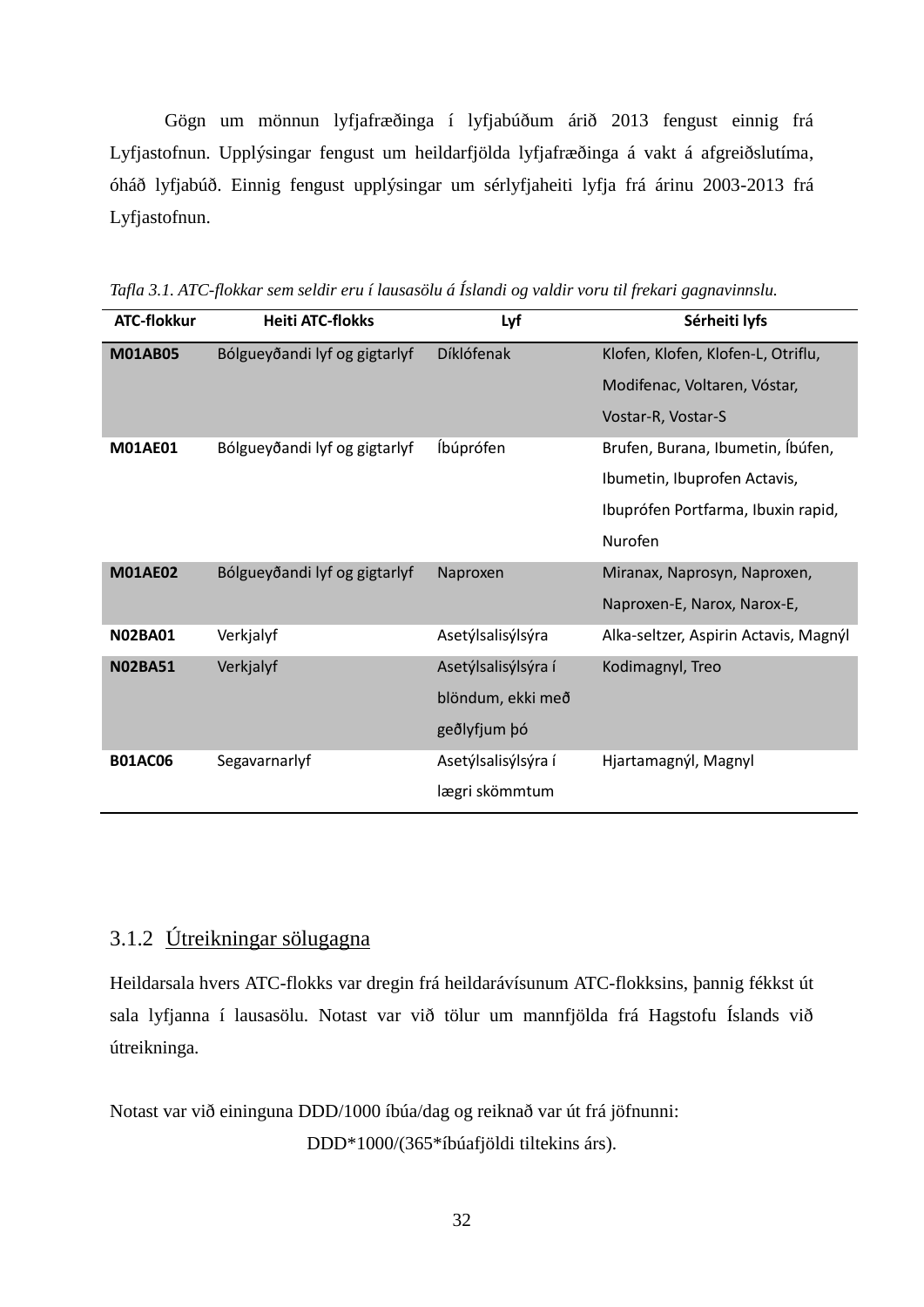## 3.1.3 Úrvinnsla sölugagna

Notast var við Microsoft Excel við úrvinnslu allra gagna og uppsetningu grafa og taflna. Gröf voru unnin til að sýna þróun í sölu hvers ATC-flokks milli ára í einingunni DDD/1000 íbúa/dag sem og að draga saman heildarsölu NSAID-lyfjanna í lausasölu og skoða söluþróun á milli ára. Til að sjá hver var raunveruleg sala lyfjanna í lausasölu var heildarsala hvers ATCflokks dregin frá þeirri sölu sem fram fór gegn lyfseðli. Þannig má útiloka allar þær pakkningar sem seldar voru gegn lyfseðli, einnig þær lausasölupakkningar sem skrifað var upp á af lækni og seldar voru gegn lyfseðli.

Áætla þurfti gildi fyrir lausasölu ATC-flokksins B01AC06 fyrir árið 2003 svo hægt væri að taka árið 2003 með í útreikninga fyrir heildarsölu allra ATC-flokka í lausasölu. Var þetta gert með því að finna jöfnu bestu línu frá sölu lausasölulyfja ATC-flokksins á tímabilinu 2004-2013. Þá fékkst áætlað gildi sem notast var við eins og fram kom að framan.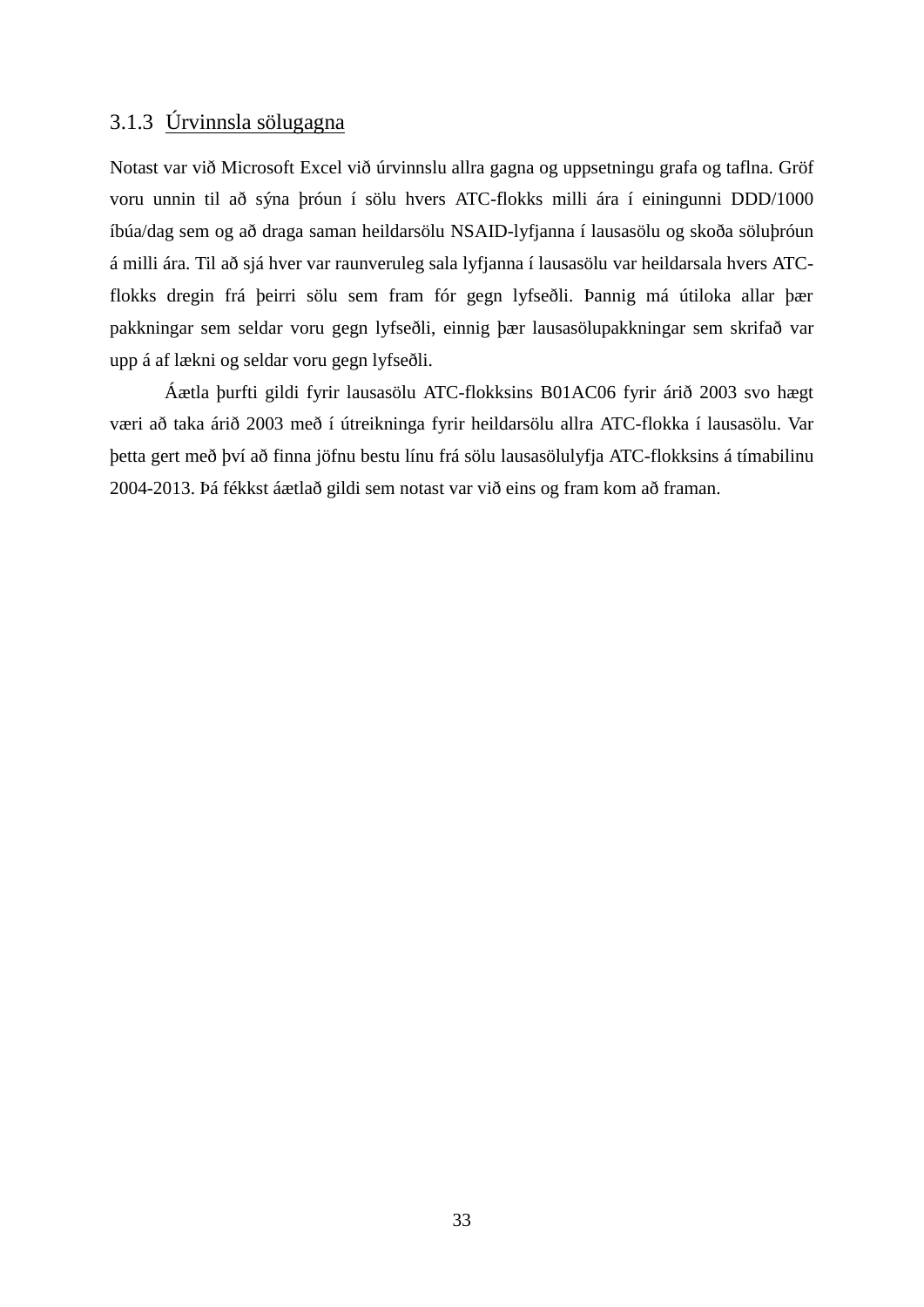## **3.2 Samanburður á söluþróun NSAID-lyfja á Norðurlöndum**

### 3.2.1 Gagnasöfnun fyrir söluþróun NSAID-lyfja á Norðurlöndum

Gögn voru fengin frá gagnagrunnum um lyfjasölu í Danmörku, Finnlandi, Noregi og Svíþjóð, sjá töflu 3.2. Leitað var eftir ákveðnum ATC-flokkum, sem eru tilgreindir í töflu 3.1, og notast var við gögn í einingunni DDD/1000 íbúa/dag svo hægt væri að bera saman niðurstöður á milli landa með góðum árangri.

Frá Finnlandi var einungis hægt að fá sölugögn frá árunum 2009-2012 og því var ákveðið að bera saman sölutölur á því tímabili frá Íslandi, Danmörku, Finnlandi, Noregi og Svíþjóð. Einnig voru sölutölur fyrir Danmörku, Ísland, Noreg og Svíþjóð bornar saman á tímabilinu 2006-2012 til að sjá þróunina enn betur yfir lengra tímabil.

| Land            | Gagnagrunnur um sölu lyfja      | Fáanleg sölugögn |
|-----------------|---------------------------------|------------------|
|                 |                                 | (tímabil)        |
| <b>Danmörk</b>  | Medstat.dk                      | 2003-2012        |
| <b>Finnland</b> | Lääkekulutus vuosina            | 2009-2012        |
|                 | Norwegian prescription database |                  |
| <b>Noregur</b>  | (NorPD.no)                      | 2004-2012        |
| Svíþjóð         | Statistikdatabas för läkemedel  | 2006-2013        |

*Tafla 3.2. Norrænir gagnagrunnar um sölu lyfja.*

(Folkehelseinstituttet, 2014; Lääkekulutus vuosina, 2014; Socialstyrelsen, 2014; Statens Serum Institut, 2014)

## 3.2.2 Útreikningar sölugagna

Ef gögn voru ekki í einingunni DDD/1000 íbúa/dag voru þau umreiknuð frá DDD með jöfnunni:

DDD\*1000/(365\*íbúafjöldi tiltekins árs).

Slíkt var gert fyrir sölutölur frá Noregi. Tölur um mannfjölda voru fengnar úr norska gagnagrunninum um lyfjasölu (NorPD).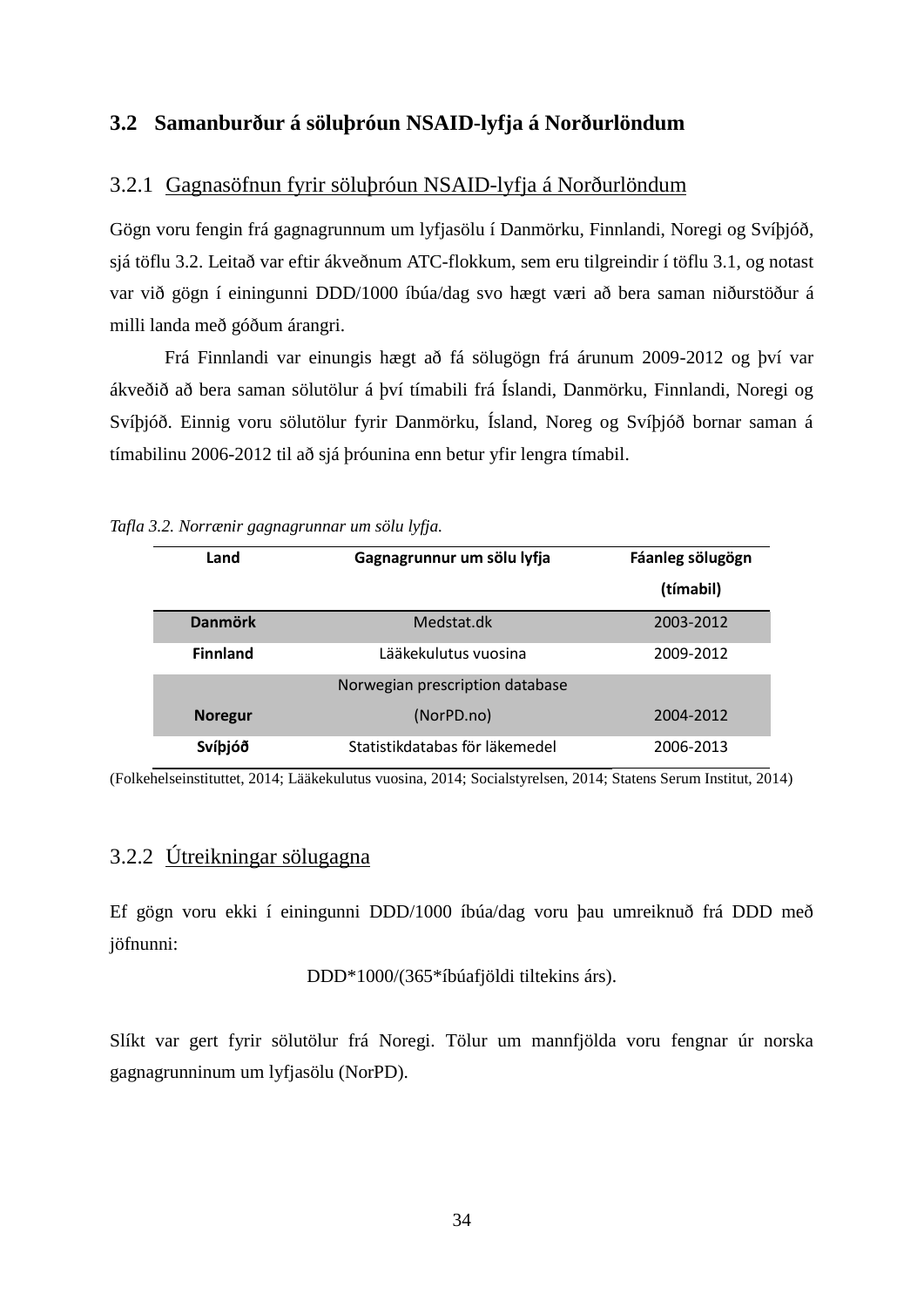# 3.2.3 Úrvinnsla sölugagna

Notast var við Microsoft Excel við úrvinnslu allra gagna og uppsetningu grafa og taflna. Gröf voru unnin til að sýna þróun í heildarsölu hvers ATC-flokks milli þeirra ára sem uppgefin voru í gagnagrunni hvers lands í einingunni DDD/1000 íbúa/dag. Í gagnagrunnum voru eingöngu upplýsingar um sölu lyfja í lyfjabúðum, ekki lyf sem gefin voru á sjúkrahúsum.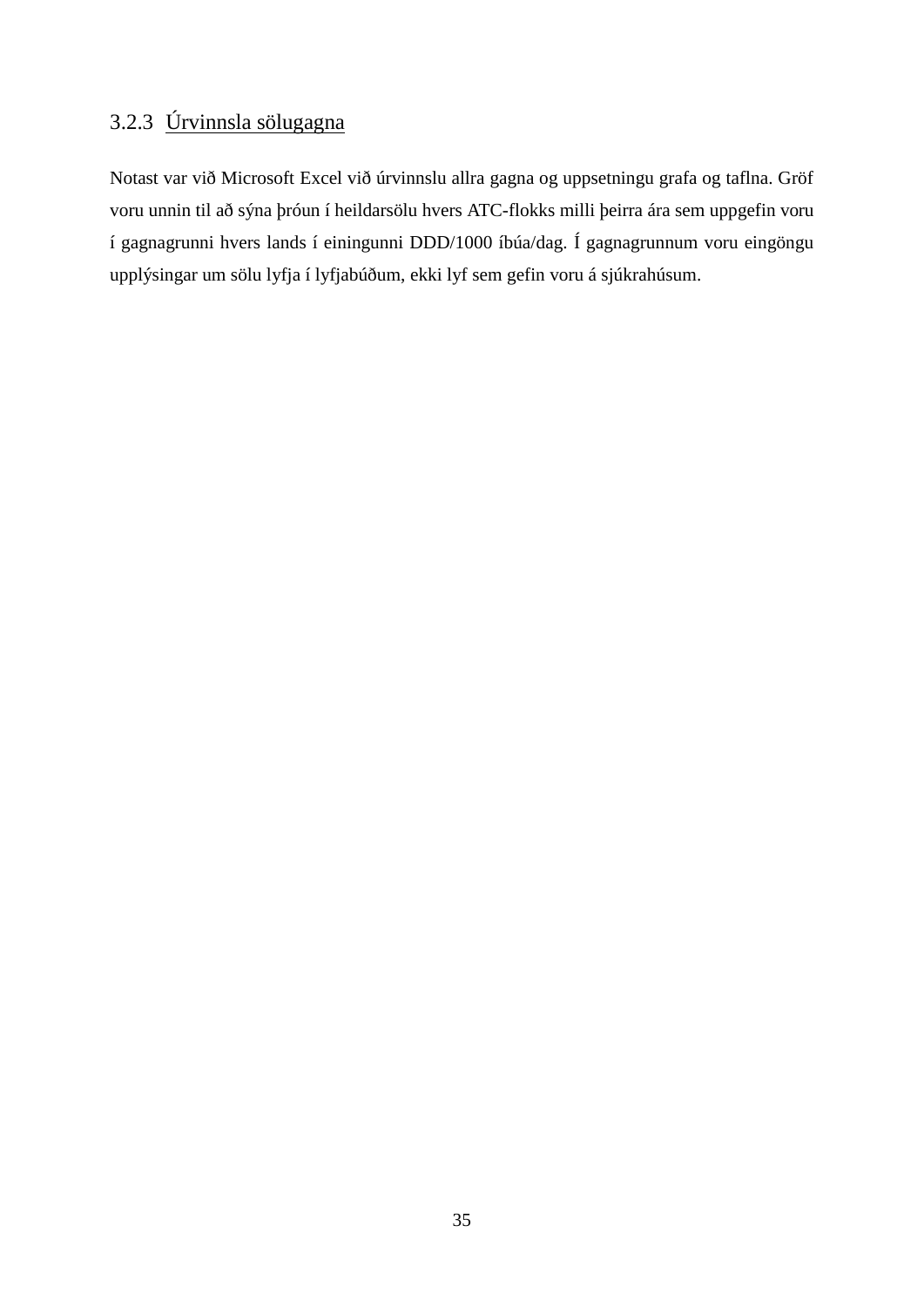## **3.3 Tíðni blæðinga í meltingarvegi**

## 3.3.1 Gagnasöfnun fyrir fjölda tilfella blæðinga í meltingarvegi á Íslandi

Upplýsingar um tíðni blæðinga í meltingarvegi, kyn og meðalaldur þeirra sem greindust, voru fengnar frá Einari Stefáni Björnssyni, prófessor, yfirlækni og meltingarlækni á Landspítala háskólasjúkrahúsi. Engar persónugreinanlegar upplýsingar voru notaðar við gerð verkefnisins heldur eingöngu tölur um fjölda blæðinga eftir ákveðnum greiningarkóðum. Kóðarnir eru notaðir á Landspítala - háskólasjúkrahúsi við greiningar á ákveðnu sjúkdómsástandi og fara eftir alþjóðlegu flokkunarkerfi sem nefnist ICD-10 (e. The International Classification of Diseases (ICD)) (World Health Organization, 2010).

Ákveðnir greiningarkóðar voru valdir sökum þess að þeir voru notaðir í tveimur nýlega birtum rannsóknum á blæðingum í efri og neðri hluta meltingarvegar (Hreinsson a og b, 2013). Fengnar voru upplýsingar hjá tölvudeild Landspítala - háskólasjúkrahúss um þessa greiningarkóða. Eftirfarandi kóðar, sjá töflu 3.3, voru valdir og upplýsingar fengnar um fjölda einstaklinga sem fengu þessar greiningar á árunum 2003-2013. Greiningarkóðarnir voru valdir hjá sjúklingum sem allir höfðu blæðingu í meltingarvegi sem líklegt var að lyf hefðu getað valdið.

| Greiningarkóði    | Skilgreining á kóða                                                       |
|-------------------|---------------------------------------------------------------------------|
| K92.2             | Ótilgreind blæðing í meltingarvegi                                        |
| K26.0             | Brátt skeifugarnarsár með blæðingu                                        |
| K92.0             | Blóðuppköst                                                               |
| K <sub>25.0</sub> | Brátt magasár með blæðingu                                                |
| K92.1             | Svartar hægðir                                                            |
| K <sub>22.6</sub> | Mallroy-wiess heilkenni, tætingar og blæðingarheilkenni í maga og vélinda |
| K22.1             | Sár í vélinda                                                             |
| K26.4             | Skeifugarnarsár, langvinnt eða ótilgreint með blæðingu                    |
| K62.5             | Blæðing frá endaþarmi                                                     |
| K57.3             | Diverticulate án perforations                                             |
| K55.9             | Blóðþurrð í ristli                                                        |

*Tafla 3.3. Greiningarkóðar sem notaðir voru í sjúkdómsgreiningu við greiningu blæðinga í meltingarvegi á Landspítala - háskólasjúkrahúsi.*

(World Health Organization, 2010).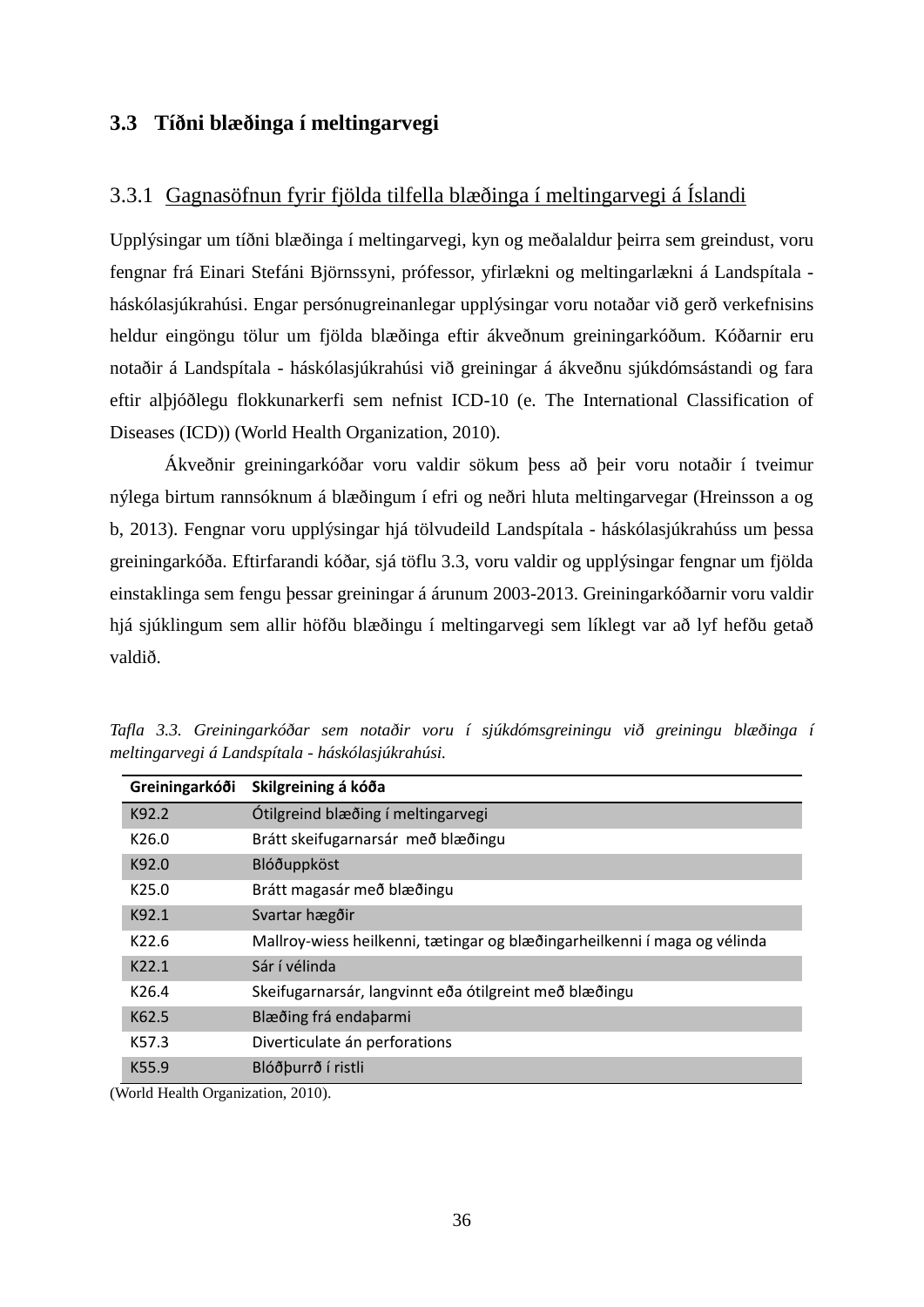## 3.3.2 Úrvinnsla gagna um blæðingar í meltingarvegi

Fjöldi einstaklinga með blæðingar í meltingarvegi fékkst eftir hverjum kóða á hverju ári fyrir sig á tímabilinu 2003-2013. Lagður var saman fjöldi allra blæðinga í meltingarvegi á hverju ári fyrir sig. Notast var við Microsoft Excel við uppsetningu grafa og skoðað var hvort tengsl væru á milli þróunar á tíðni blæðinga í meltingarvegi og söluþróun NSAID-lyfja annars vegar í lausasölu og hins vegar heildarsölu á Íslandi.

## 3.3.3 Gagnasöfnun fyrir aðra áhættuþætti fyrir blæðingar í meltingarvegi

## 3.3.3.1 Önnur lyf

Gögn voru fengin frá Lyfjastofnun um heildarsölu ákveðinna prótónupumpuhemla sem seldust mest hér á landi á árunum 2003-2012 sem og þess blóðþynningarlyfs sem mest seldist á sama tímabili í einingunni DDD/1000 íbúa/dag. ATC-flokkur Kóvars sem var mest selda blóðþynningarlyf á Íslandi er B01AA03. Mest seldu prótónupumpuhemlarnir á Íslandi á árunum 2003-2012 voru annars vegar esómeprazól (Nexium®), ATC-flokkur A02BC05, á árunum 2003-2008 og svo ómeprazól, ATC-flokkur A02BC01, á árunum 2009-2012. Einnig fengust gögn fyrir prótónupumpuhemilinn rabeprazól, ATC-flokkur A02BC04, fyrir tímabilið 2008-2012 frá Lyfjastofnun.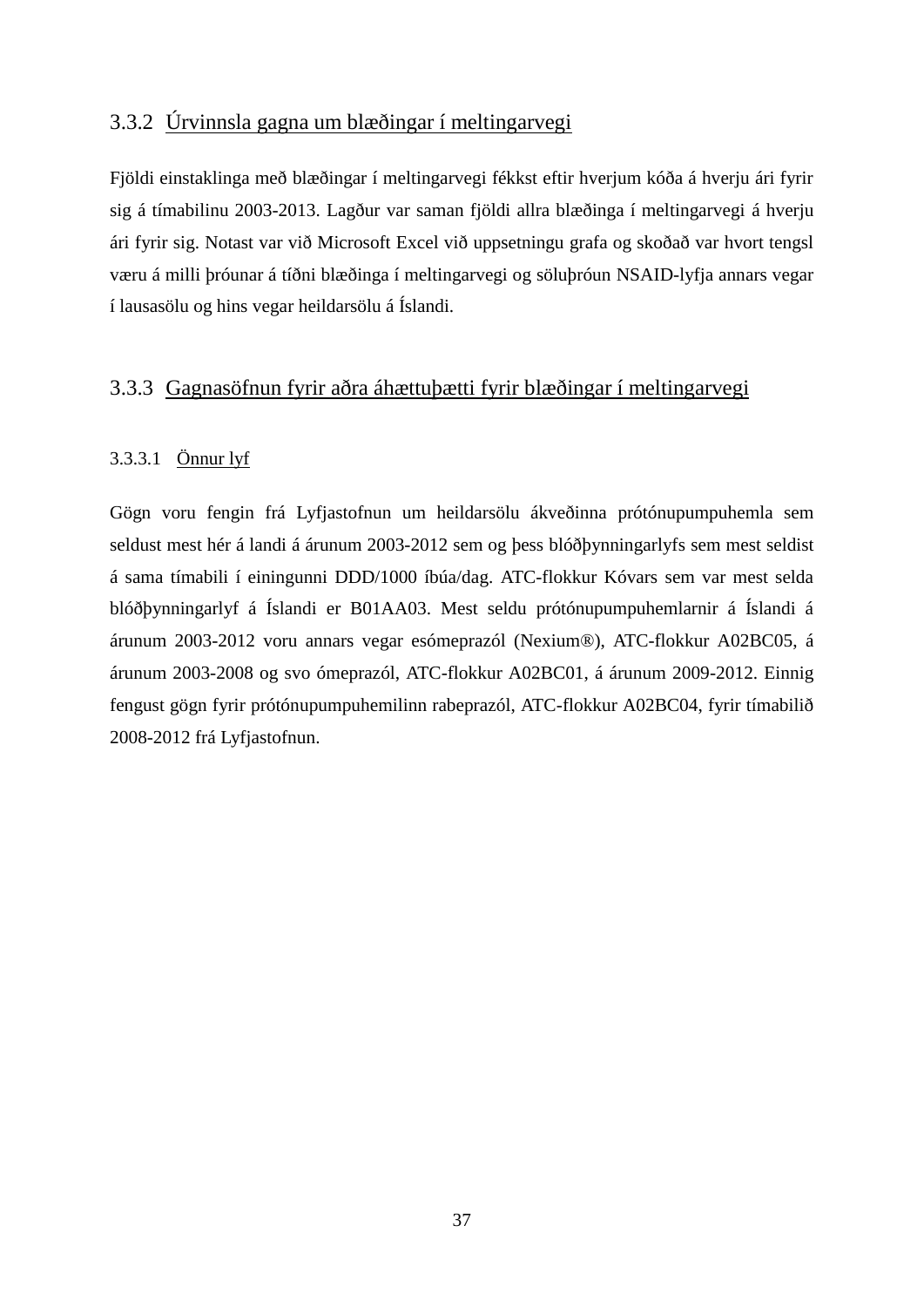# **4 NIÐURSTÖÐUR**

Niðurstöðukafla er skipt upp í þrjá hluta; niðurstöður í söluþróun NSAID-lyfja á Íslandi, samanburð á söluþróun sömu NSAID-lyfja á Norðurlöndum og tíðni blæðinga í meltingarvegi miðað við sölu NSAID-lyfja annars vegar í lausasölu og hins vegar heildarsölu lyfjanna. Gögn um lyfjasölu á Íslandi má nálgast í viðauka A, gögn um lyfjasölu á öðrum löndum á Norðurlöndum má sjá í viðauka B og gögn um blæðingar í meltingarvegi má nálgast í viðauka C.

# **4.1 Þróun í sölu NSAID-lyfja á Íslandi**

Sala á þeim NSAID-lyfjum sem seld eru í lausasölu á Íslandi (lyf sem innihalda asetýlsalisýlsýru, díklófenak, íbúprófen og naproxen) virtist aukast um 1,5 DDD/1000 íbúa/dag að meðaltali á ári á tímabilinu 2003-2013, sjá mynd 4.1. Ákveðin lægð kom fram árið 2007 eins og sést á mynd 4.1. en þrátt fyrir hana má sjá stöðuga aukningu í sölu þessara NSAID-lyfja í lausasölu á Íslandi eða frá 71-85 DDD/1000 íbúa/dag á tímabilinu 2003-2013.



*Mynd 4.1. Þróun í sölu ákveðinna NSAID-lyfja í lausasölu á tímabilinu 2003-2013. NSAID-lyfin sem um ræðir innihalda asetýlsalisýlsýru, díklófenak, íbúprófen og naproxen.*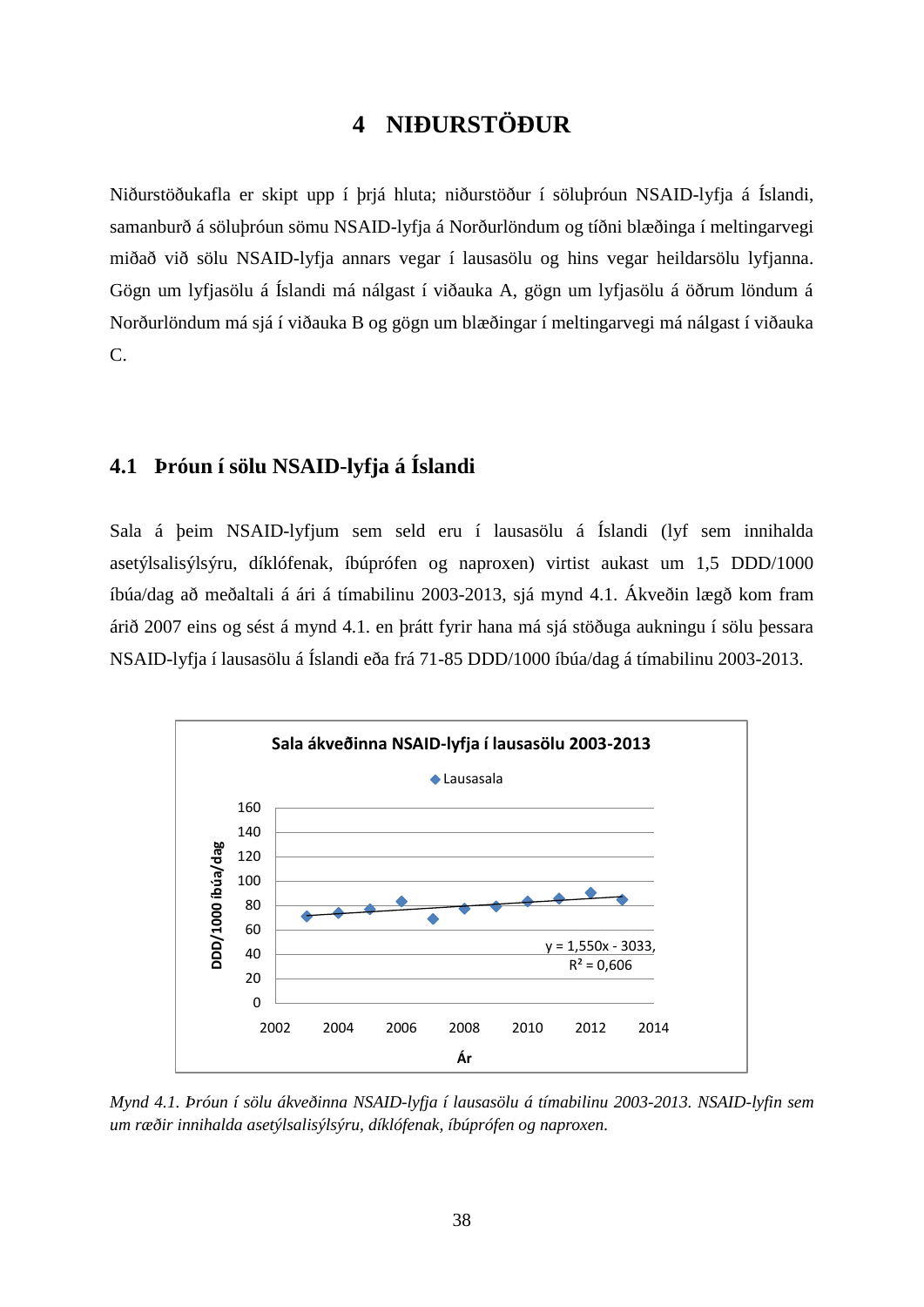Heildarsala NSAID-lyfja, bæði ávísanir og lausasala, jókst einnig á tímabilinu 2003-2013, sjá mynd 4.2. Aukningin á tímabilinu er frá 107 til 132 DDD/1000 íbúa/dag eða að meðaltali um 2,7 DDD/1000 íbúa/dag á ári.



*Mynd 4.2. Þróun í heildarsölu NSAID-lyfja á Íslandi á árunum 2003-2013. NSAID-lyfin sem um ræðir innihalda asetýlsalisýlsýru, díklófenak, íbúprófen og naproxen.*

Þegar litið er yfir lengra tímabil sést sama þróun á árunum 1993-2013 í heildarsölu sömu NSAID-lyfjanna eins og sést á mynd 4.3. Þá smá sjá aukningu frá 54 DDD/1000 íbúa/dag árið 1993 til 132 DDD/1000 íbúa/dag árið 2013 eða að meðaltali rúm 4,5 DDD/1000 íbúa/dag á ári.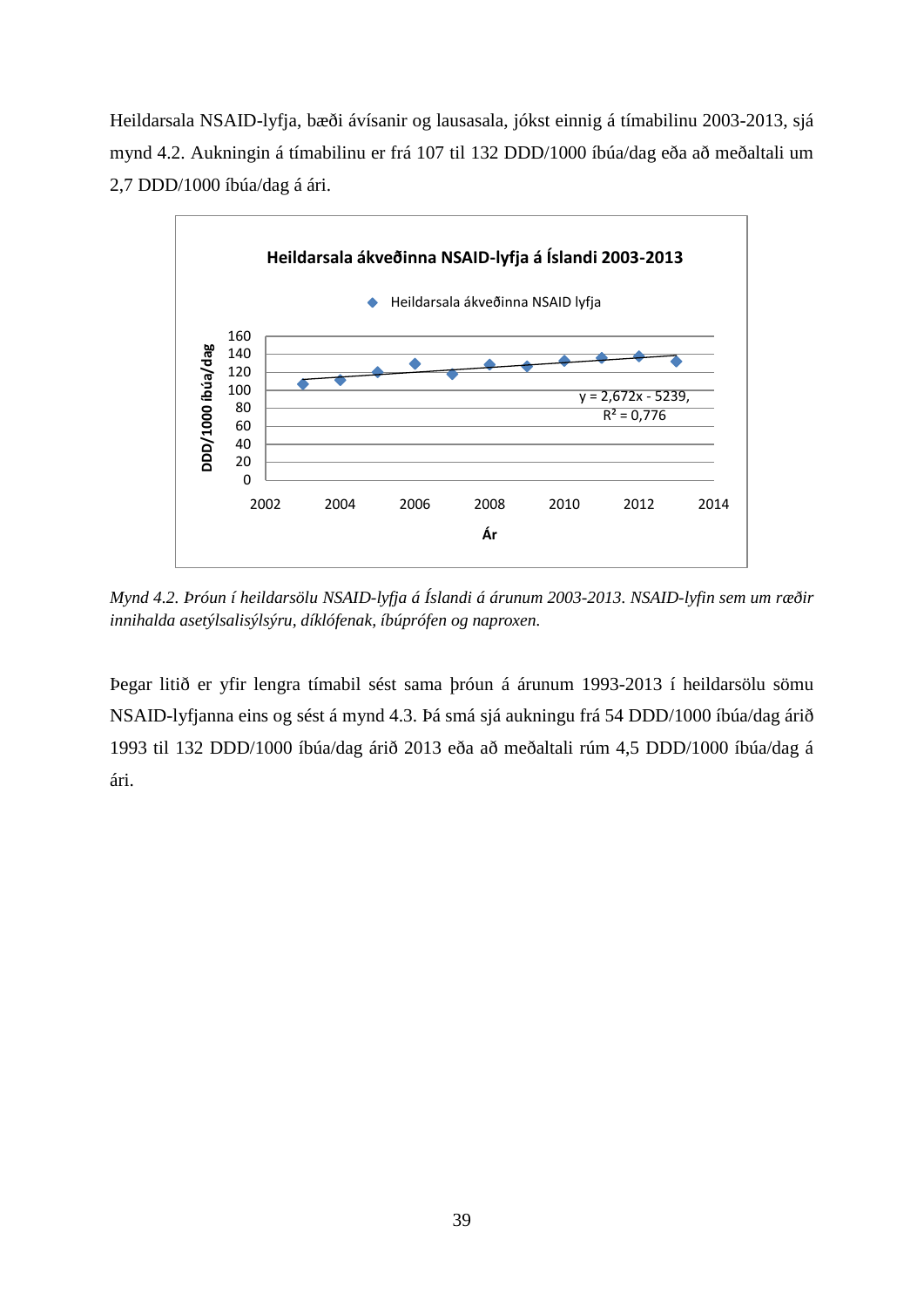

*Mynd 4.3. Þróun í heildarsölu NSAID-lyfja á Íslandi á árunum 1993-2013. NSAID-lyfin sem um ræðir innihalda asetýlsalisýlsýru, díklófenak, íbúprófen og naproxen.*

## 4.1.1 Söluþróun ákveðinna ATC-flokka

Þegar skoðuð var söluþróun í heildarsölu hvers ATC-flokks þeirra NSAID-lyfja sem rætt var um mátti sjá að lágskammta asetýlsalisýlsýra (B01AC06) og íbúprófen (M01AE01) seldust mest (sjá mynd 4.4.).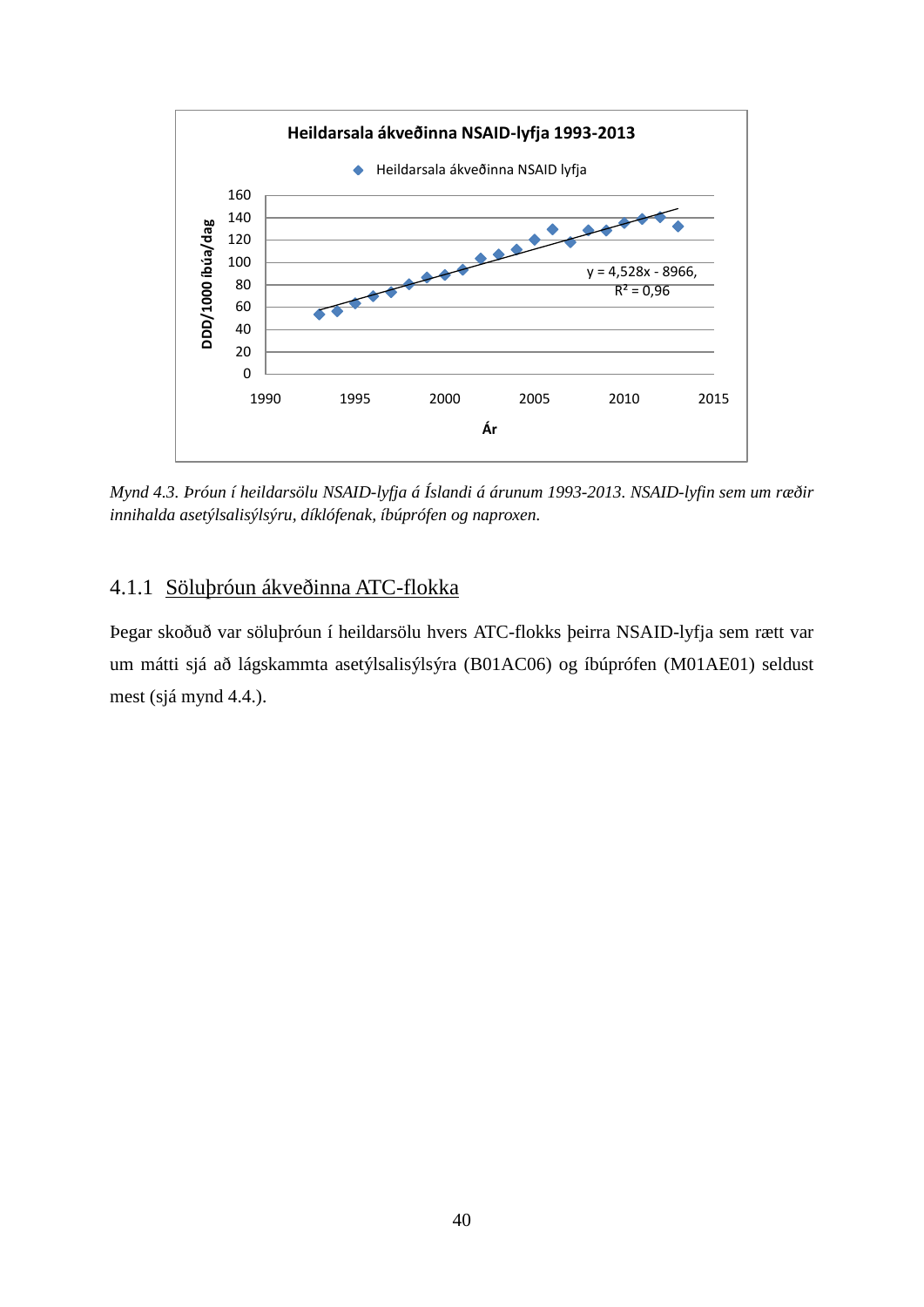

*Mynd 4.4. Heildarsala NSAID-lyfja á Íslandi á árunum 2003-2013, flokkuð eftir ATC-flokkum. M01AB05 (díklófenak), M01AE01 (íbúprófen), M01AE02 (naproxen), N02BA01 (asetýlsalisýlsýra, N02BA51 (asetýlsalisýlsýra í blöndu með koffeini) og B01AC06 (lágskammta asetýlsalisýlsýra).*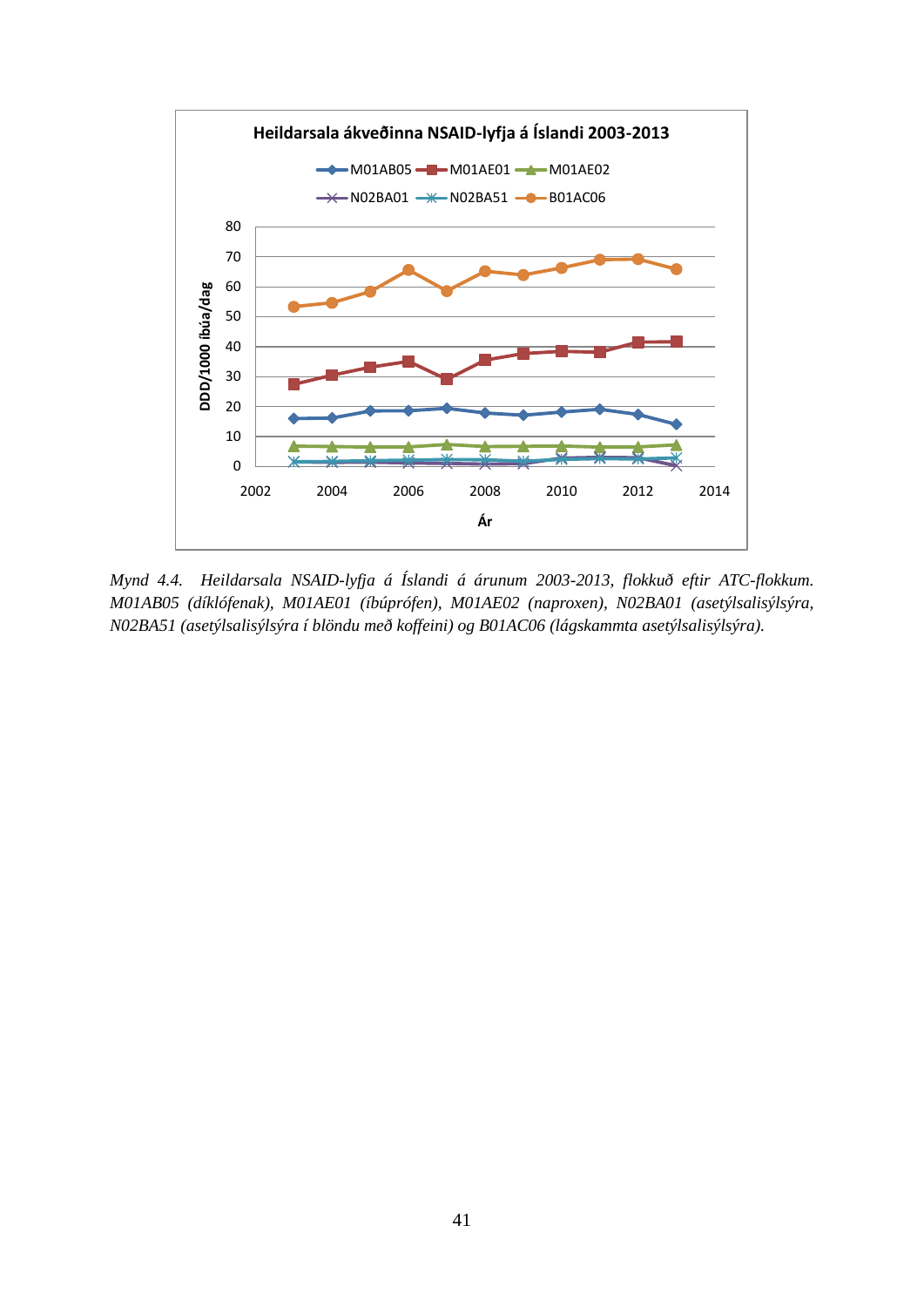Sala á lyfjum sem innihalda díklófenak, líkt og Voltaren® og Vóstar®, hefur haldist nokkuð stöðug á tímabilinu 2003-2013 í lausasölu. Hins vegar virðist vera að ávísunum á lyfjum sem innihalda díklófenak hafi fækkað síðustu ár, eða frá 2011 eins og sést á mynd 4.5.



*Mynd 4.5. Sala á lyfjum sem innihalda díklófenak, borin saman í lausasölu, gegn lyfseðli og samanlögð heildarsala.*

Sala á íbúprófeni í lausasölu jókst mikið á milli ára eða frá 17,6 DDD/1000 íbúa/dag árið 2003 til 31,9 DDD/1000 íbúa/dag árið 2013. Á mynd 4.6 sést að sala dróst saman á íbúprófeni árið 2007 í lausasölu. Salan minnkaði úr 23,3 DDD/1000 íbúa/dag árið 2006 í 16,1 DDD/1000 íbúa/dag árið 2007. Ávísanir héldust stöðugar á milli ára þó að einhverja aukningu mætti sjá árin 2007 og 2008.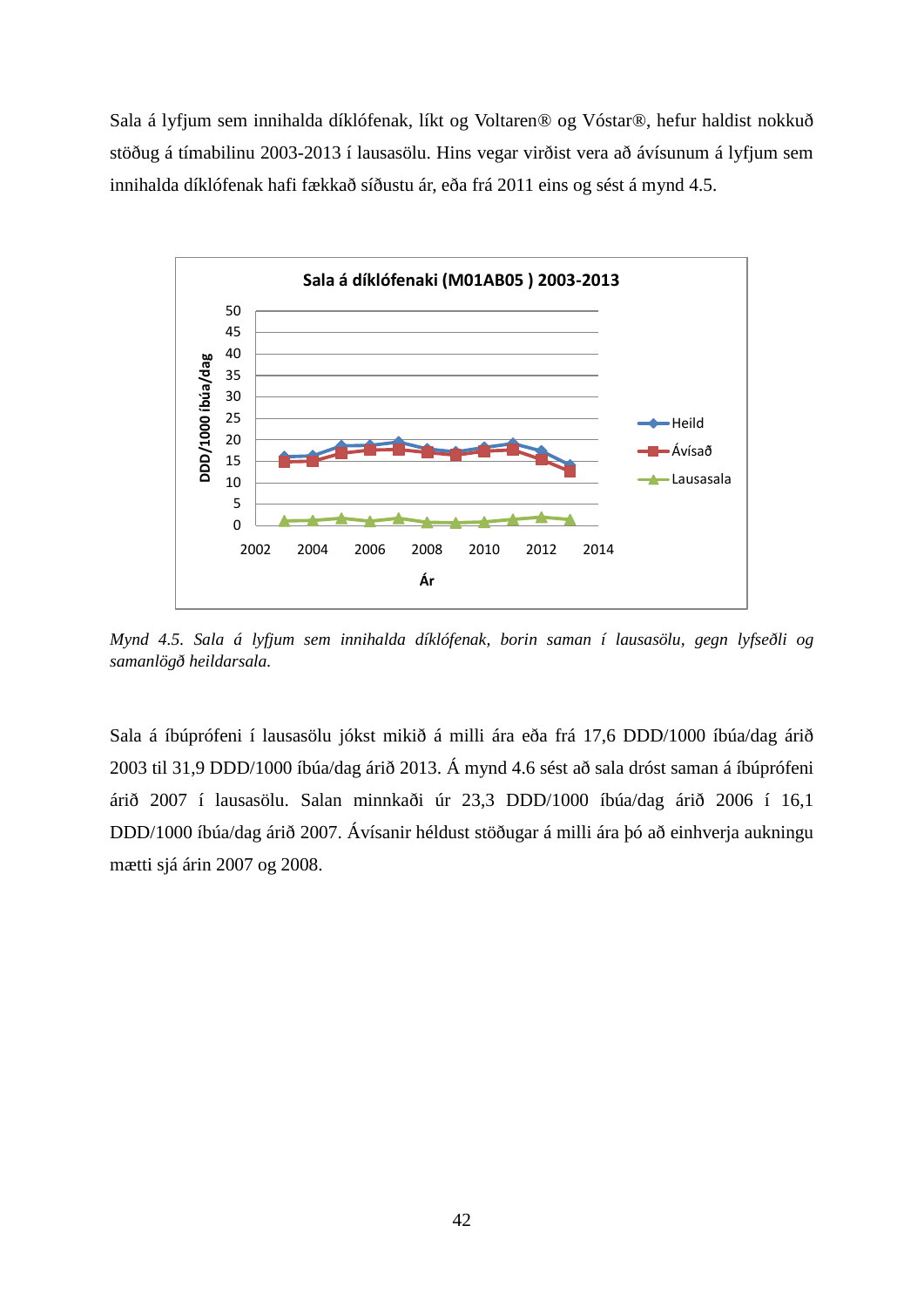

*Mynd 4.6. Sala á lyfjum sem innihalda íbúprófen borin saman í lausasölu, gegn lyfseðli og samanlögð heildarsala.*

Sala á naproxeni virtist haldast nokkuð stöðug en ákveðin söluaukning varð í lausasölu árið 2007. Þá jókst lausasalan úr 0,91 DDD/1000 íbúa/dag á árinu 2006 upp í 1,55 DDD/1000 íbúa/dag árið 2007 en minnkaði svo aftur árið 2008 eins og sést á mynd 4.7.



*Mynd 4.7. Sala á lyfjum sem innihalda naproxen borin saman í lausasölu, gegn lyfseðli og samanlögð heildarsala.*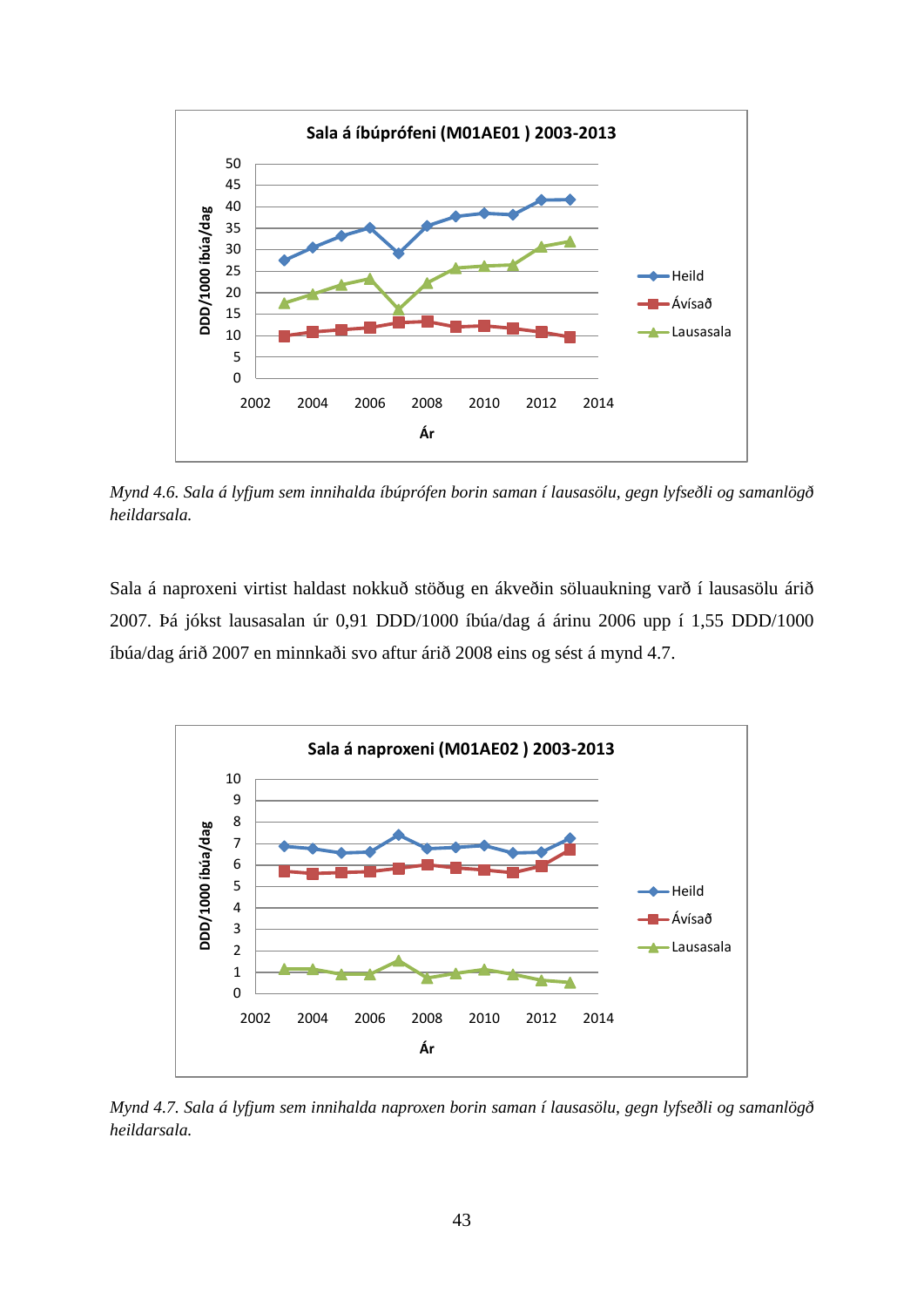Lyf í lausasölu sem innihalda asetýlsalisýlsýru eru nokkur og flokkast í þrjá ATC-flokka, B01AC01, N02BA01 og N02BA51 sem á mynd 4.8 hafa verið teknir saman. Eins og mynd 4.8 sýnir var salan mest hjá ATC-flokki B01AC06, sem lágskammta asetýlsalisýlsýra (Hjartamagnýl*®*) er flokkuð í.



*Mynd 4.8. Sala á lyfjum sem innihalda asetýlsalisýlsýru á árunum 2003-2013. ATC-flokkarnir eru þrír: N02BA01 (asetýlsalisýlsýra), N02BA51 (asetýlsalisýlsýra í blöndu með koffeini) og B01AC06 (lágskammta asetýlsalisýlsýra).*

Mynd 4.9 sýnir sölu á Hjartamagnýl® 75 mg, mest selda NSAID-lyfinu á því tímabili sem tekið var fyrir í þessu verkefni. Ekki voru til tölur fyrir ávísanir árið 2003 frá gagnagrunni Embættis landlæknis og gildi fyrir lausasölu var því áætlað fyrir árið 2003. Heildarsalan jókst um 8 DDD/1000 íbúa/dag árið 2006, minnkaði síðan aftur um 8 DDD/1000 íbúa/dag árið eftir en náði sér síðan aftur strik. Ástæðan fyrir þessu er hækkun í lausasölunni árið 2006 sem síðan varð stöðug árið 2008 og hefur haldist í um 50 DDD/1000 íbúa/dag eins og sést á mynd 4.9. Aukning hefur orðið á ávísunum jafnt og þétt síðan 2004 eða frá 6 DDD/1000 íbúa/dag upp í 18 DDD/1000 íbúa/dag.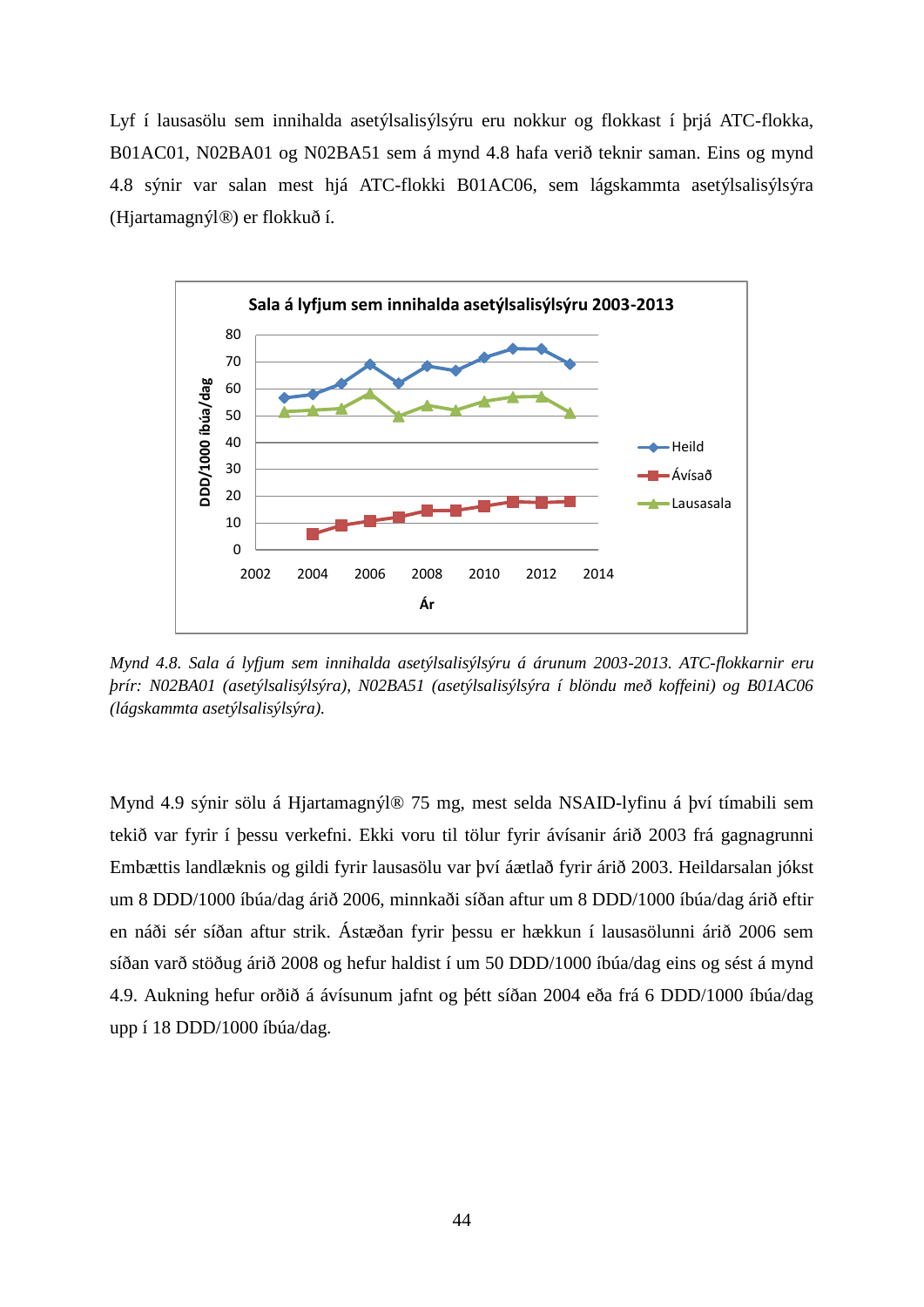

*Mynd 4.9. Sala á lágskammta asetýlsalisýlsýru (B01AC06) á tímabilinu 2003-2013.*

Hinir tveir ATC-flokkarnir, N02BA01, með meðalsölu 1,7 DDD/1000 íbúa/dag, og N02BA51 með meðalsölu 2,3 DDD/1000 íbúa/dag, vega lítið í samanlagðri heildarsölu á lyfjum sem innihalda asetýlsalisýlsýru. Söluþróun þeirra má sjá í viðauka A.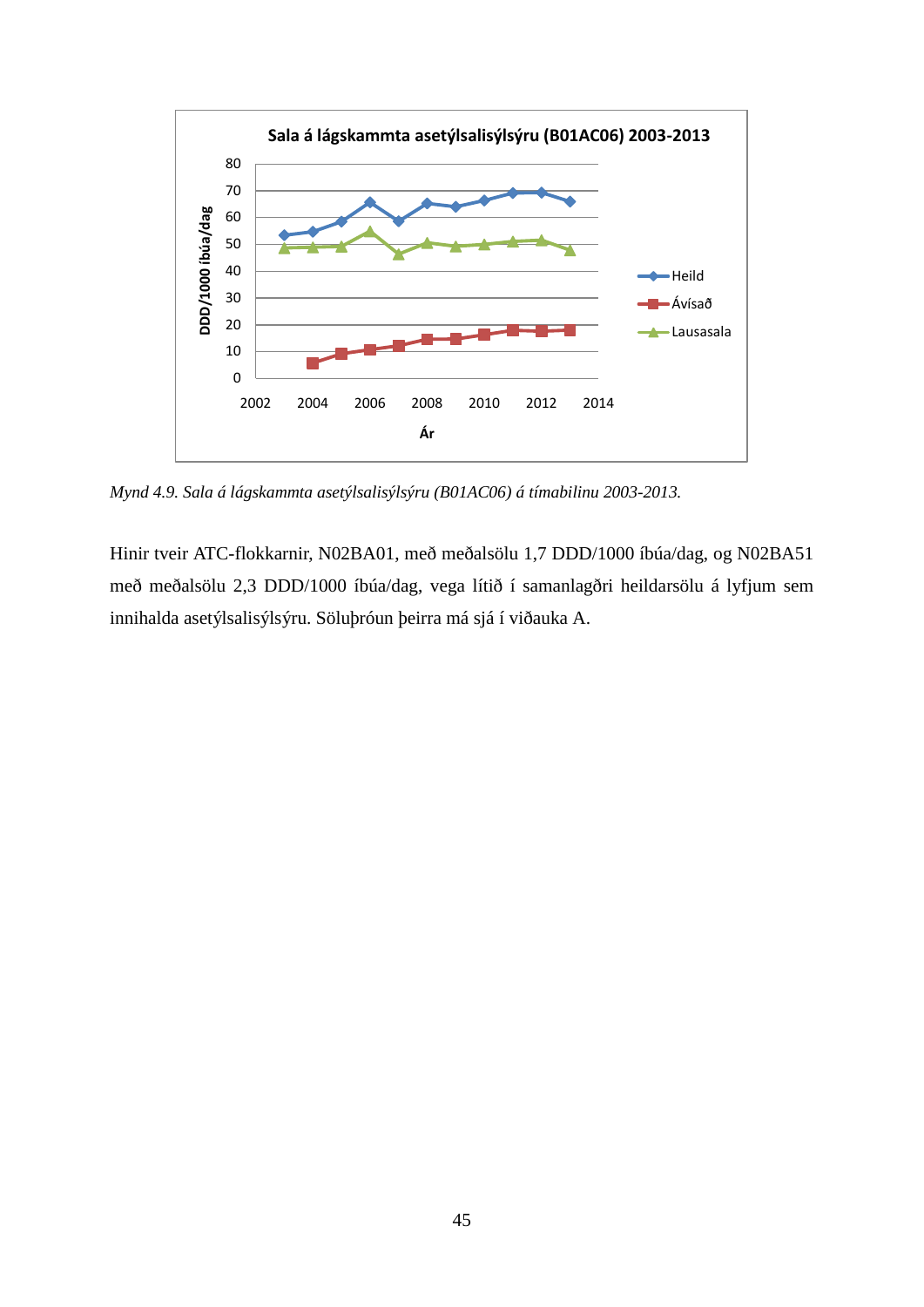### **4.2 Samanburður á söluþróun NSAID-lyfja á Norðurlöndum**

Þegar bornar voru saman sölutölur ATC-flokkanna, sem tilgreindir eru í töflu 3.1, frá Norðurlöndum á tímabilinu 2009-2012 sást að aukning átti sér eingöngu stað í heildarsölu á Íslandi eins og sést á mynd 4.10.

Mest virtist salan vera í Finnlandi á tímabilinu 2009-2012 eða frá 165 DDD/1000 íbúa/dag niður í 152 DDD/1000 íbúa/dag. Aukningu mátti sjá í sölu á Íslandi sem árið 2012 náði 140 DDD/1000 íbúa/dag.



*Mynd 4.10. Samanburður á söluþróun NSAID-lyfjanna á Norðurlöndum á tímabilinu 2009-2012. NSAID-lyfin sem um ræðir eru asetýlsalisýlsýra, íbúprófen, díklófenak og naproxen.*

Einnig var hægt að bera saman þróun í sölu lyfjanna á tímabilinu 2006-2012 í Danmörku, Íslandi, Noregi og Svíþjóð, en gögn voru ekki til fyrir Finnland fyrir árin 2006-2008. Eins og sést á mynd 4.11 hélst salan nokkuð stöðug í Danmörku, Noregi og Svíþjóð. Salan í Danmörku hélst í kringum 110 DDD/1000 íbúa/dag á tímabilinu 2006-2012 en í kringum 80- 90 DDD/1000 íbúa/dag í bæði Noregi og Svíþjóð. Mest var salan á Íslandi og hefur hún verið að aukast síðustu ár eins og sjá má á mynd 4.11.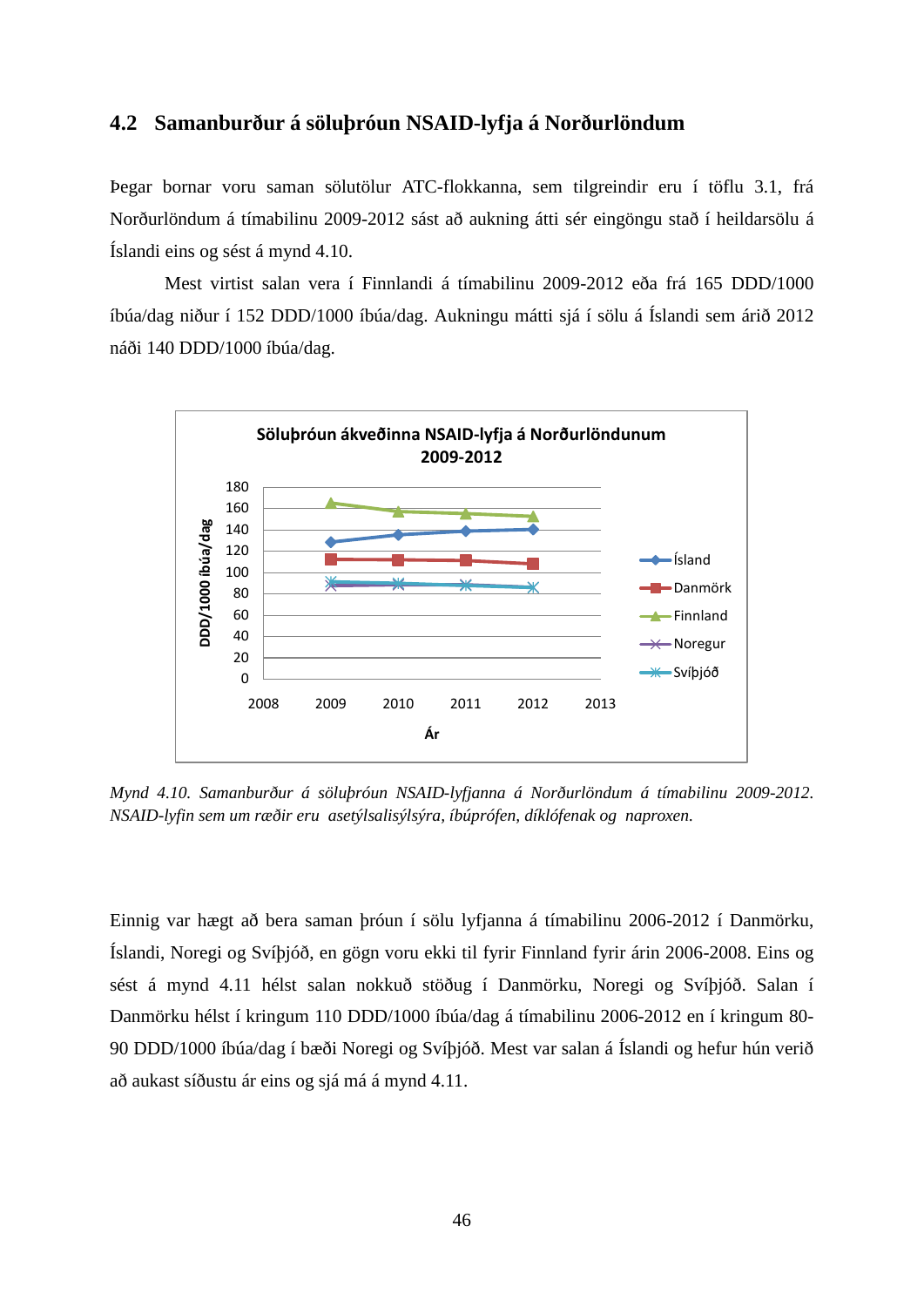

*Mynd 4.11. Samanburður á söluþróun NSAID-lyfjanna á Norðurlöndum á tímabilinu 2006-2012. NSAID-lyfin sem um ræðir eru asetýlsalisýlsýra, íbúprófen, díklófenak og naproxen.*

### 4.2.1 Heildarsala NSAID-lyfja í Danmörku

Mynd 4.12 sýnir að mest var salan á lágskammta asetýlsalisýlsýrulyfjum, í ATC-flokki B01AC06, eða frá 62 DDD/1000 íbúa/dag árið 2003 til tæplega 69 DDD/1000 íbúa/dag árið 2012. Aukning átti sér stað í sölu íbúprófens, M01AE01, á árunum 2003-2013 eins og á Íslandi og var árið 2012 tæplega 26 DDD/1000 íbúa/dag miðað við rúm 41 DDD/1000 íbúa/dag á Íslandi.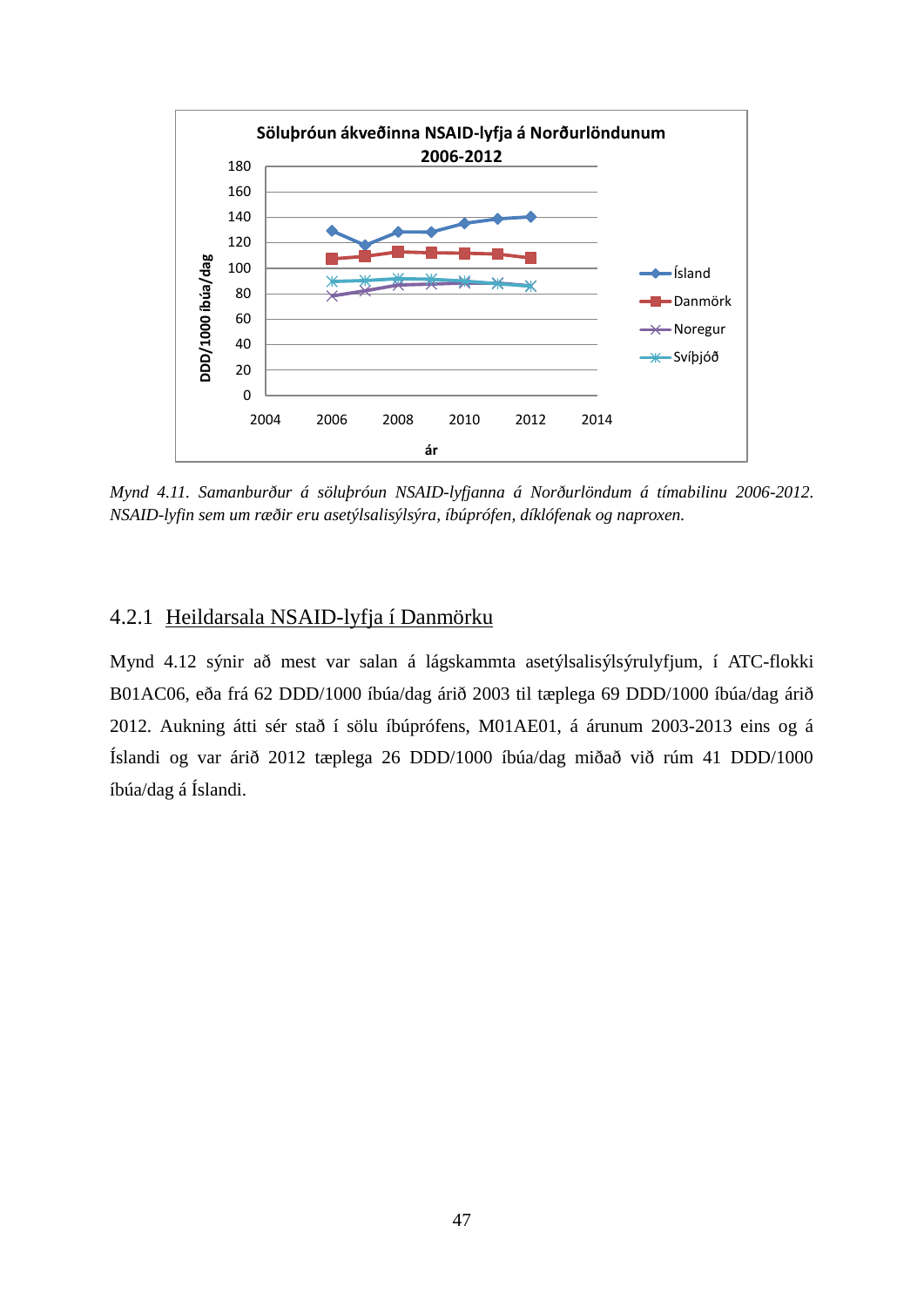

*Mynd 4.12. Heildarsala ákveðinna NSAID-lyfja í Danmörku á árunum 2003-2012. Flokkuð eftir ATCflokkum. M01AB05 (díklófenak), M01AE01 (íbúprófen), M01AE02 (naproxen), N02BA01 (asetýlsalisýlsýra), N02BA51 (asetýlsalisýlsýra í blöndu með koffeini) og B01AC06 (lágskammta asetýlsalisýlsýra).*

### 4.2.2 Heildarsala NSAID-lyfja í Finnlandi

Eins og áður kom fram var mesta salan á þessum lyfjum í Finnlandi. Ef mynd 4.13 er skoðuð sést að hjá mest selda lyfinu, lágskammta asetýlsalisýlsýru í flokki B01AC06, dróst sala þó saman á tímabilinu 2009-2012 úr rúmum 101 DDD/1000 íbúa/dag niður í rúmlega 86 DDD/1000 íbúa/dag árið 2012. Eins og í Danmörku og á Íslandi virðist vera aukning í sölu á íbúprófeni, M01AE01, í Finnlandi en þó ekki eins mikil. Sala á íbúprófeni var þó meiri í Finnlandi en á Íslandi, eða í kringum 50 DDD/1000 íbúa/dag en á Íslandi hefur hún verið að aukast í 40 DDD/1000 íbúa/dag síðustu ár eins og sést á mynd 4.6.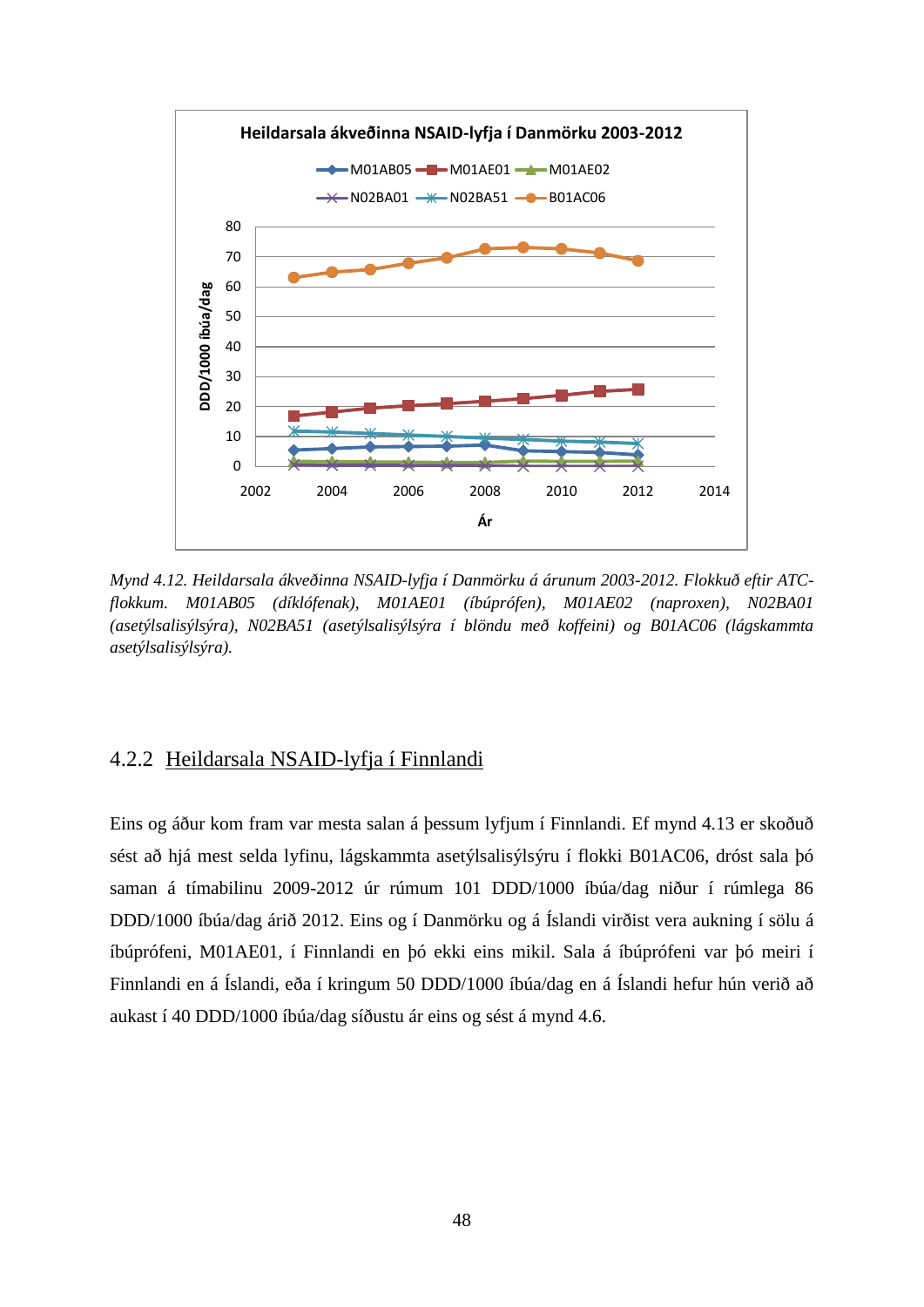

*Mynd 4.13. Heildarsala ákveðinna NSAID-lyfja í Finnlandi á árunum 2009-2012. Flokkuð eftir ATCflokkum. M01AB05 (díklófenak), M01AE01 (íbúprófen), M01AE02 (naproxen), N02BA01 (asetýlsalisýlsýra), N02BA51 (asetýlsalisýlsýra í blöndu með koffeini) og B01AC06 (lágskammta asetýlsalisýlsýra).*

## 4.2.3 Heildarsala NSAID-lyfja í Noregi

Heildarsölu ákveðinna NSAID-lyfja í Noregi má sjá á mynd 4.14. Ekki fengust gögn um sölu lyfja í ATC-flokki N02BA51 úr gagnagrunni. Sala á lágskammta asetýlsalisýlsýru í flokki B01AC06 er mest og jókst á árunum 2004-2012 úr rúmum 54 DDD/1000 íbúa/dag í 66 DDD/1000 íbúa/dag. Sala á íbúprófeni var lítil miðað við sölu í Danmörku, Finnlandi og á Íslandi en jókst samt á tímabilinu 2004-2012 frá tæplega 5 DDD/1000 íbúa/dag árið 2004 til tæplega 8 DDD/1000 íbúa/dag árið 2012. Sala á öðrum ATC-flokkum var undir 10 DDD/1000 íbúa/dag á tímabilinu.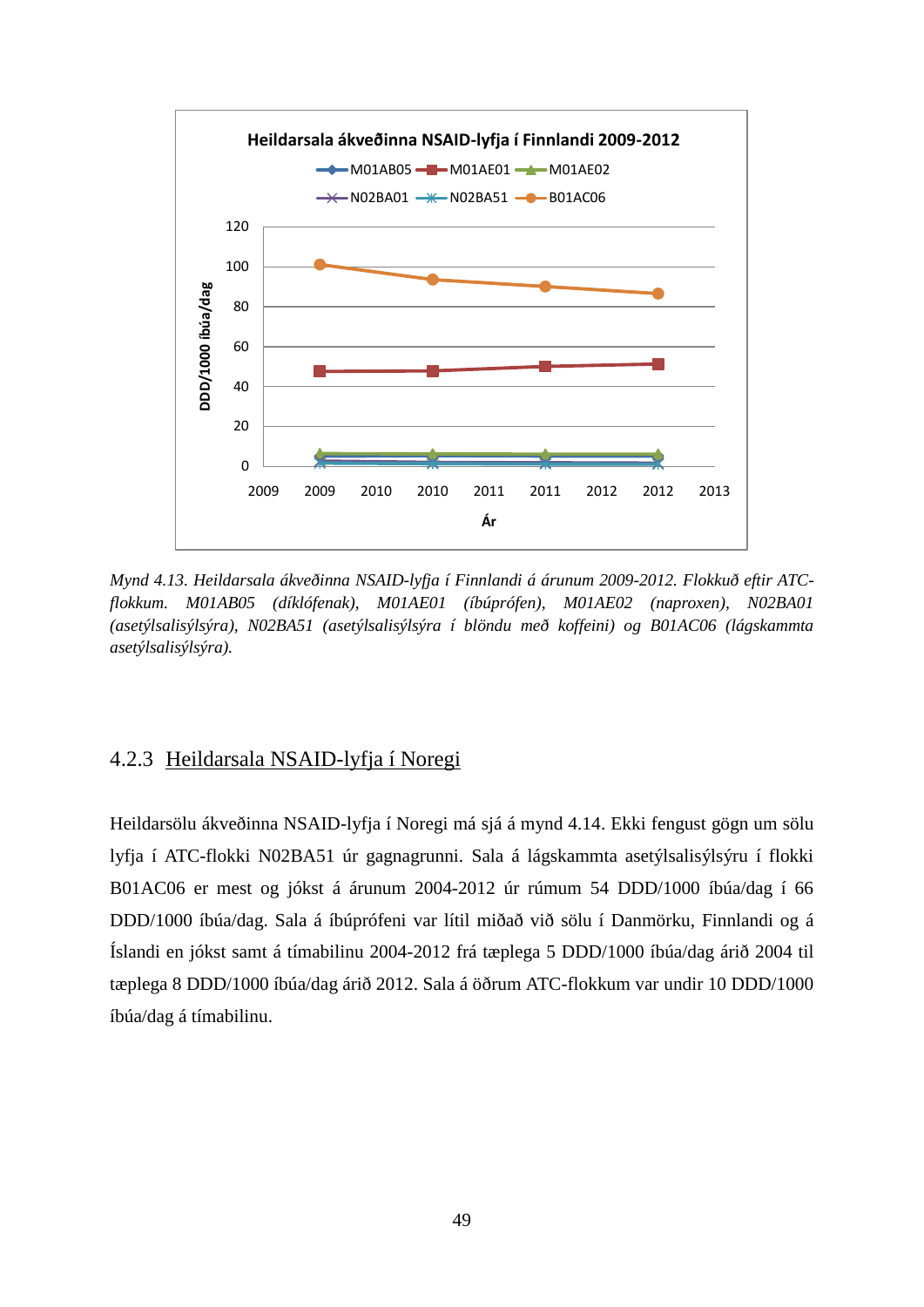

*Mynd 4.14. Heildarsala ákveðinna NSAID-lyfja í Noregi á árunum 2004-2012. Flokkuð eftir ATCflokkum. M01AB05 (díklófenak), M01AE01 (íbúprófen), M01AE02 (naproxen), N02BA01 (asetýlsalisýlsýra), N02BA51 (asetýlsalisýlsýra í blöndu með koffeini) og B01AC06 (lágskammta asetýlsalisýlsýra).*

## 4.2.4 Heildarsala NSAID-lyfja í Svíþjóð

Eins og á öðrum löndum á Norðurlöndum var lágskammta asetýlsalisýlsýra, B01AC06, mest selda lyfið af þeim ATC-flokkum sem skoðaðir voru í Svíþjóð. Salan minnkaði lítillega síðustu ár en hefur haldist á milli 60 og 70 DDD/1000 íbúa/dag. Áhugavert var að sjá að sala á íbúprófeni, M01AE01, var mun minni í Svíþjóð en á öðrum löndum á Norðurlöndum, en eins og mynd 4.15 sýnir hélst salan stöðug í kringum 3 DDD/1000 íbúa/dag á tímabilinu 2006- 2013. Aðrir ATC flokkar röðuðust þétt undir 10 DDD/1000 íbúa/dag eins og á öðrum löndum á Norðurlöndum, þó að sala díklófenak, M01AB05, væri meiri eða milli 15 og 20 DDD/1000 íbúa á dag á Íslandi.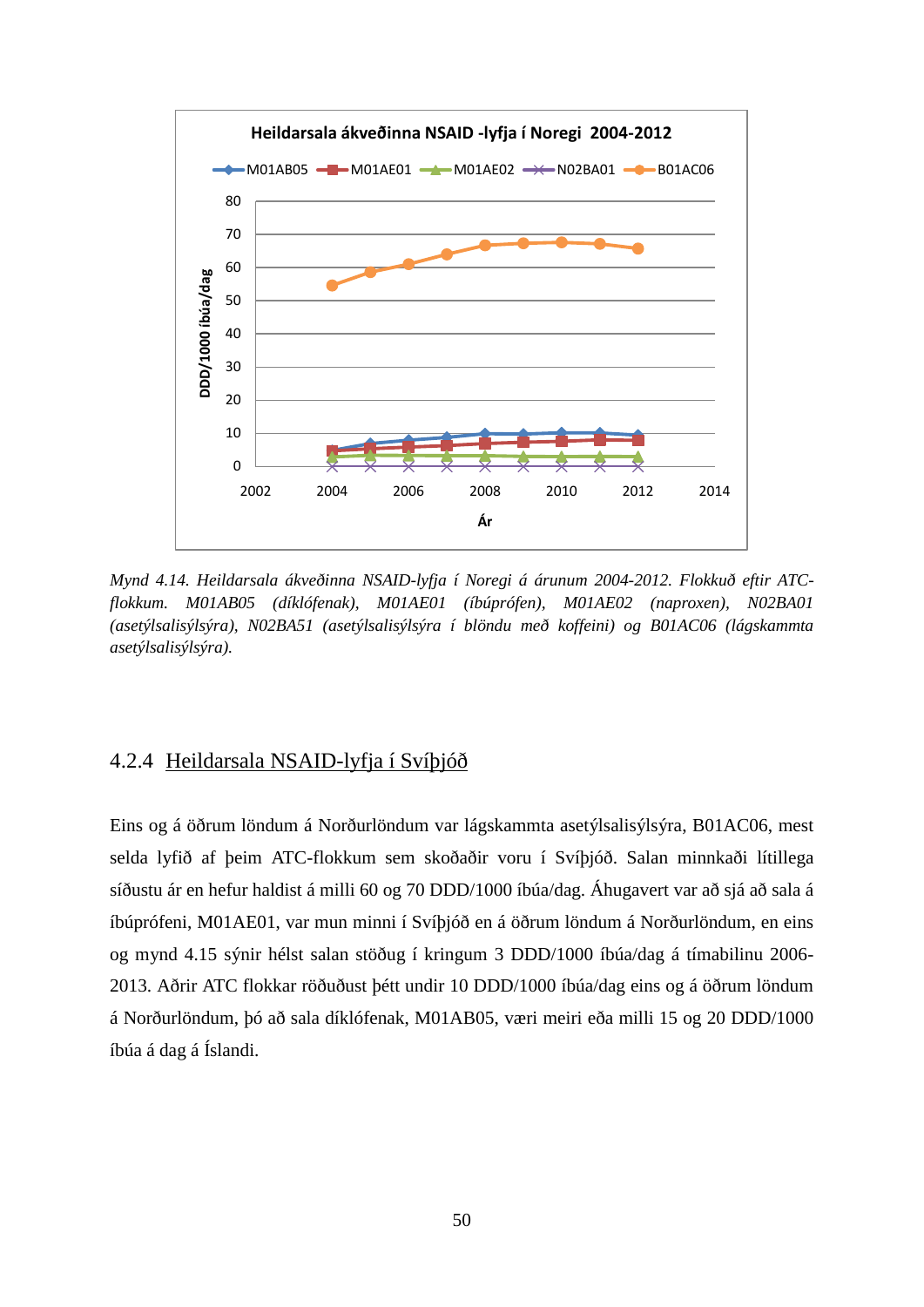

*Mynd 4.15. Heildarsala ákveðinna NSAID-lyfja í Svíþjóð á árunum 2006-2013. Flokkuð eftir ATCflokkum. M01AB05 (díklófenak), M01AE01 (íbúprófen), M01AE02 (naproxen), N02BA01 (asetýlsalisýlsýra), N02BA51 (asetýlsalisýlsýra í blöndu með koffeini) og B01AC06 (lágskammta asetýlsalisýlsýra).*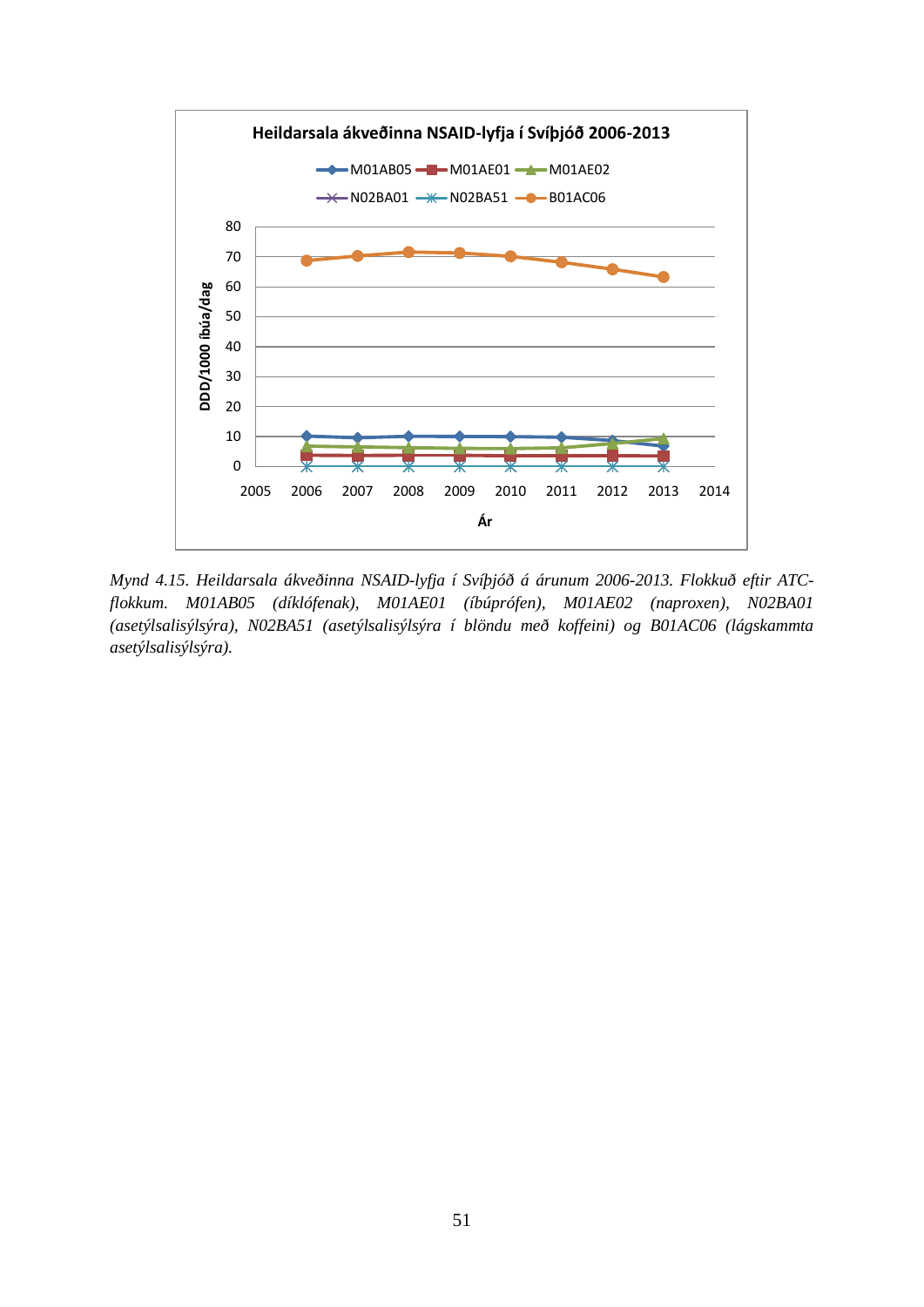# **4.3 Tíðni blæðinga í meltingarvegi og sala NSAID-lyfja á Íslandi**

Þegar skoðuð var fylgni á milli blæðinga í meltingarvegi og sölu NSAID-lyfjanna sást að tilfellum blæðinga í meltingarvegi hafði fjölgað á árunum 2003-2013 ásamt aukinni sölu NSAID-lyfjanna bæði í lausasölu sem og heildarsölu eins og sést á mynd 4.16 og 4.17. Blæðingatilfellum í meltingarvegi fjölgaði úr 271 í 398 tilfelli á tímabilinu. Meðalaldur þeirra sem greindust með blæðingar í meltingarvegi samkvæmt greiningarkóðum þessa verkefnis, sem tilgreindir eru í töflu 3.3., var 69,8 ár.



*Mynd 4.16. Heildarsala ákveðinna NSAID-lyfja og fjöldi blæðingatilfella í meltingarvegi á tímabilinu 2003-2013 á Íslandi. NSAID-lyfin sem um ræðir innihalda asetýlsalisýlsýru, díklófenak, íbúprófen og naproxen.*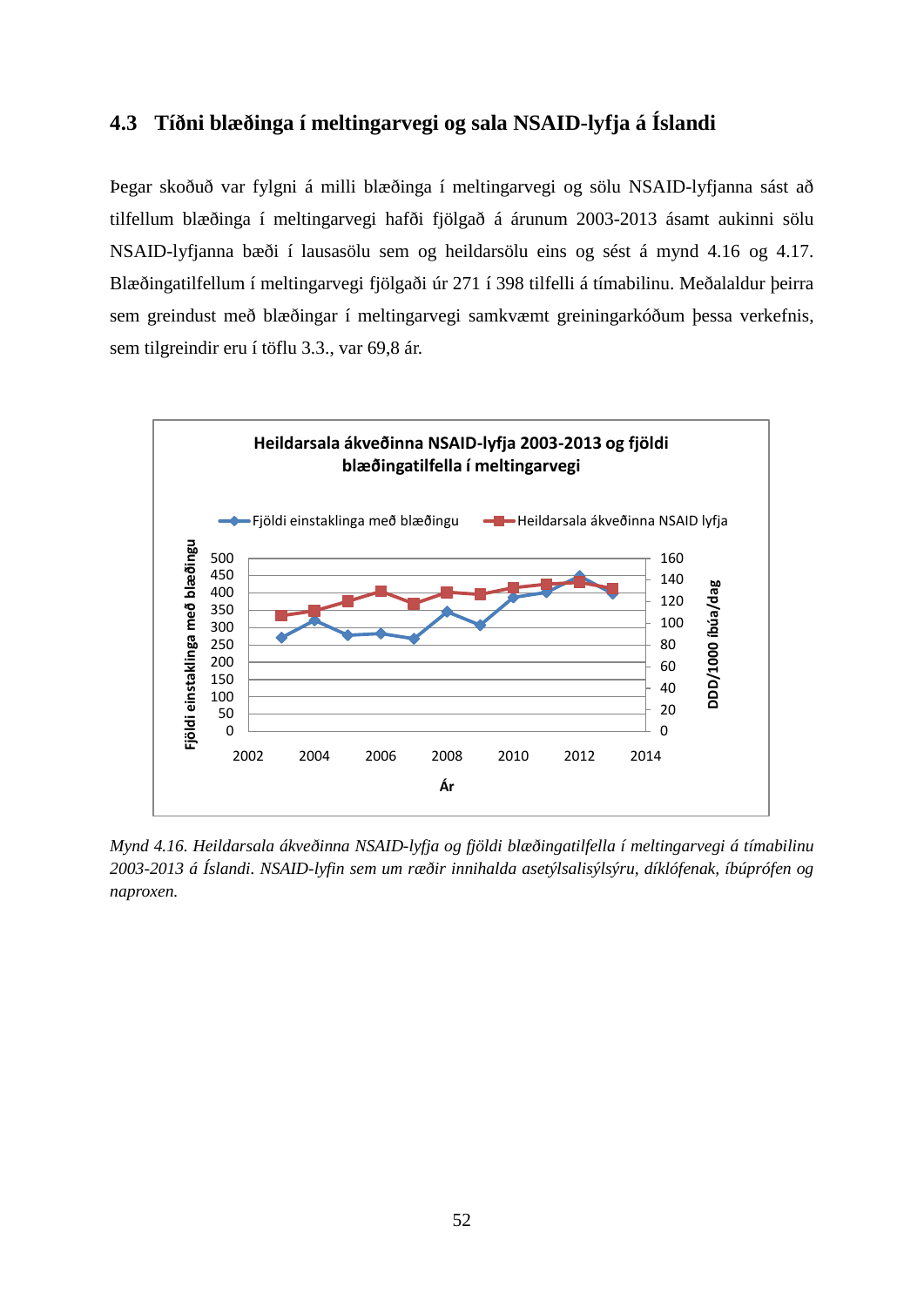

*Mynd 4.17. Sala ákveðinna NSAID-lyfja í lausasölu og fjöldi blæðingatilfella í meltingarvegi á tímabilinu 2003-2013 á Íslandi. NSAID-lyfin sem um ræðir innihalda asetýlsalisýlsýru, díklófenak, íbúprófen og naproxen.*

Á mynd 4.18 má sjá söluþróun hvers ATC-flokks ásamt þróun í fjölda blæðingatilfella í meltingarvegi á tímabilinu 2003-2013.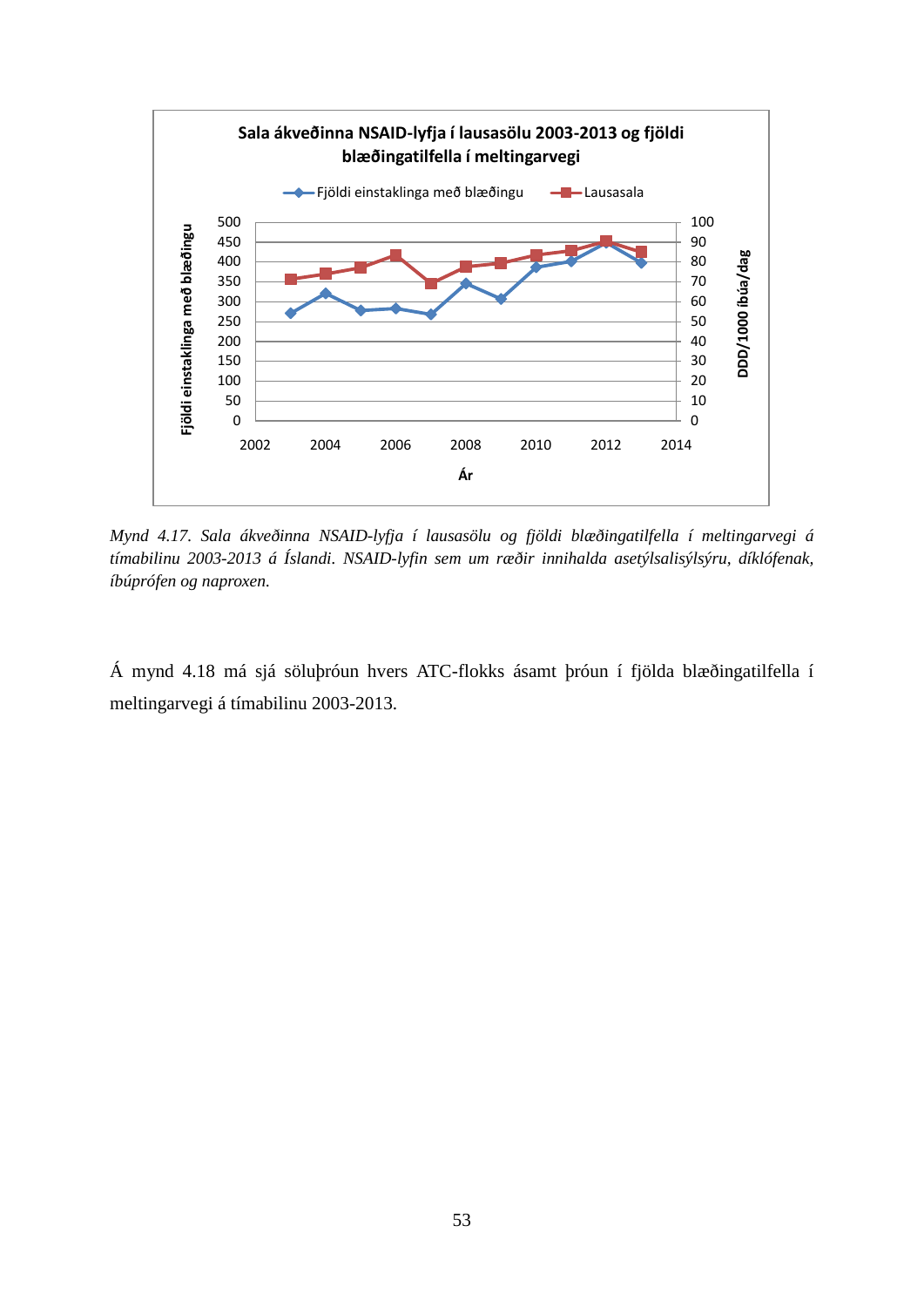

*Mynd 4.18. Sala ákveðinna NSAID-lyfja í lausasölu og fjöldi blæðingatilfella í meltingarvegi á tímabilinu 2003-2013 á Íslandi. M01AB05 (díklófenak), M01AE01 (íbúprófen), M01AE02 (naproxen), N02BA01 (asetýlsalisýlsýra, N02BA51 (asetýlsalisýlsýra í blöndu með koffeini) og B01AC06 (lágskammta asetýlsalisýlsýra).*

## 4.3.1 Aðrir áhættuþættir

### 4.3.1.1 Önnur lyf

Sala á blóðþynningarlyfinu Kóvar® 2 mg, sem inniheldur warfarín jókst á árunum 2003- 2012, sjá mynd 4.19. Aukning var frá 5,5 DDD/1000 íbúa/dag árið 2003 í tæplega 8,5 DDD/1000 íbúa/dag árið 2012.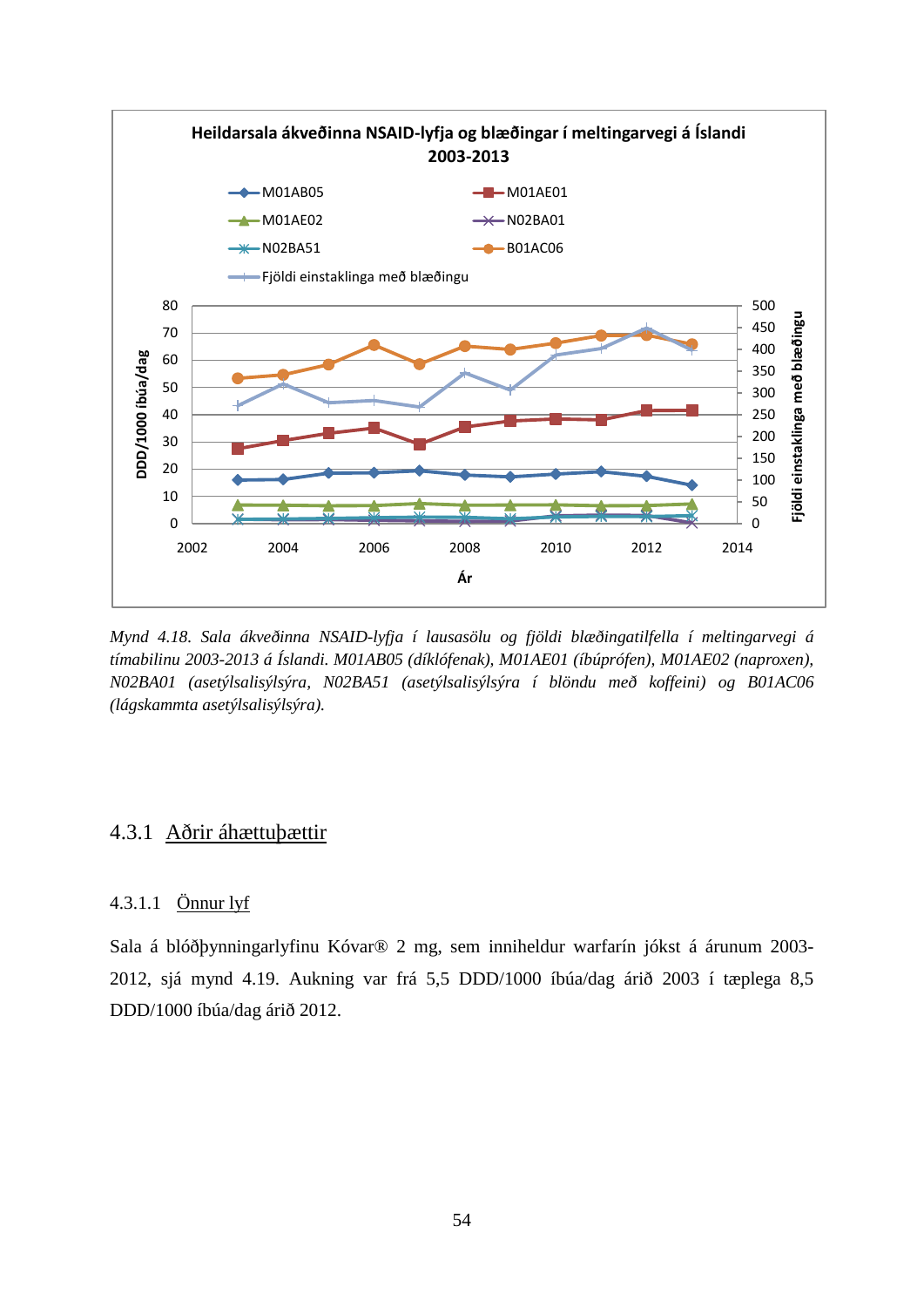

*Mynd 4.19. Sala á warfaríni í ATC-flokki B01AA03 á árunum 2008-2012.*

Þegar sala tveggja mikið seldra prótónupumpuhemla, esómeprazól og ómeprazól, á Íslandi var skoðuð á tímabilinu 2003-2012 sást stöðug söluaukning, sjá mynd 4.20. Salan dróst saman frá 2007-2008 en náði sér aftur á strik og hélst í kringum 50 og 60 DDD/1000 íbúa/dag frá árinu 2009.



*Mynd 4.20. Heildarsala á prótónupumpuhemlunum esómeprazól (A02BC05) og ómeprazól (A02BC01) á árunum 2003-2012.*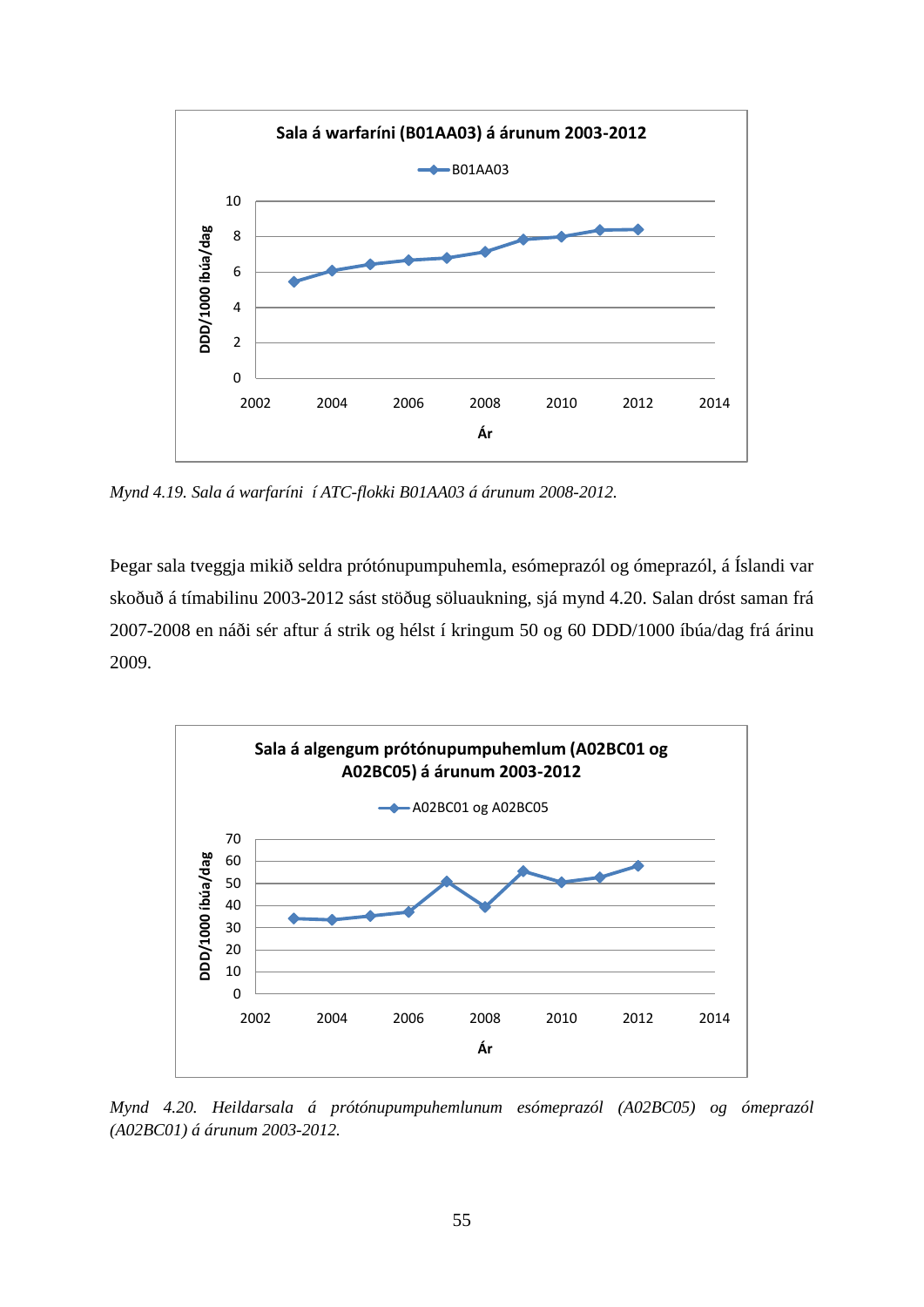Þegar skoðuð var sala hvers lyfs fyrir sig, esómeprazól, A02BC05, og ómeprazól, A02BC01, á tímabilinu mátti sjá breytingar á sölumynstri sem rekja má til breytinga á greiðsluþátttökukerfi sjúkratrygginga. Gögn um hvorn ATC-flokk fyrir sig má sjá í viðauka A sem og söluþróun rabeprazóls sem einnig er mikið notaður prótónupumpuhemill á Íslandi.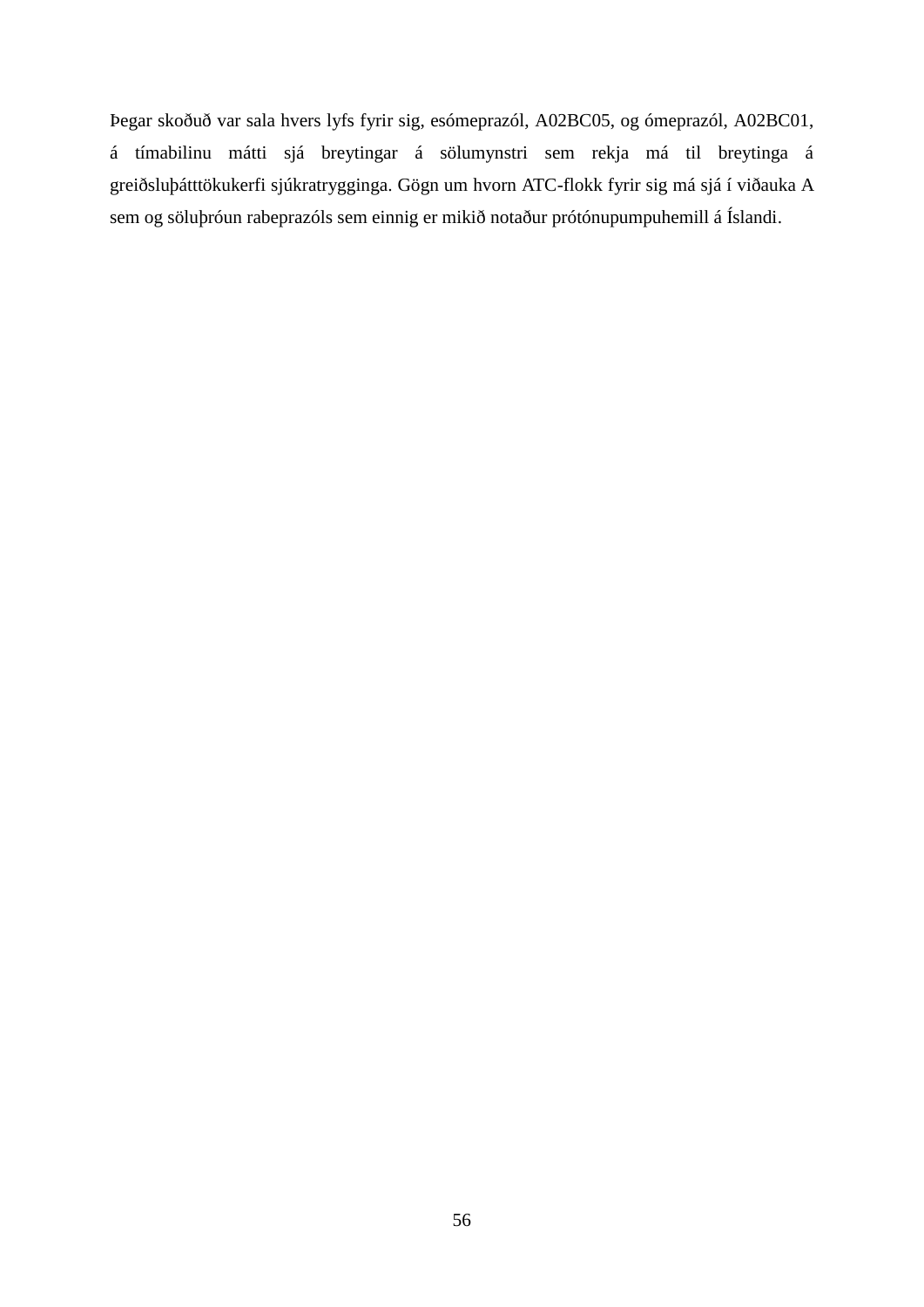## **5 UMRÆÐUR**

## **5.1 Þróun í sölu NSAID-lyfja á Íslandi**

Á tímabilinu 2003-2013 átti sér stað stöðug aukning í sölu lausasölulyfja á Íslandi sem og sölu sömu lyfja gegn lyfseðli. Heildarsala NSAID-lyfjanna jókst um 23,3% og sala á NSAIDlyfjum í lausasölu um 19,7% á tímabilinu 2003-2013. Þegar litið var yfir lengra tímabil eða frá 1993 til 2013 jókst salan um rúm 144%. Á sama tíma fjölgaði lyfjabúðum um 22 og þar með jókst aðgengi að lyfjum talsvert. Takmörkunum á sölu á þeim NSAID-lyfjum sem til eru í lausasölu í lyfjabúðum hefur einnig verið aflétt og bæði hámarksmagn íbúprófens og díklófenaks sem selt er í lausasölu hefur verið aukið á tímabilinu. Hvort nægilegar upplýsingar fylgja með afgreiðslu lyfjanna er erfitt að segja til um. En ætla má að erfitt sé að veita hverjum og einum viðskiptavini þá ráðgjöf sem hann þarf ef ekki er beðið um hana sérstaklega og ef ekki eru nægilega margir lyfjafræðingar við störf í lyfjabúð hverju sinni.

Þegar sala ákveðinna NSAID-lyfja var skoðuð í lausasölu á rannsóknartímabilinu sást að mest var aukningin í sölu á íbúprófeni (M01AE01). Á árunum 2003-2013 var aukning í sölu íbúprófens í lausasölu rúmt 81% en heildarsala jókst um rúmt 51%. Ákveðið fall í lausasölu íbúprófens varð árið 2007 og líklegasta skýringin á því er að íbúprófen hafi ekki verið fáanlegt í lausasölu hluta úr árinu. Ekki var hægt að nálgast biðlista fyrir árið 2007 hjá dreifingaraðila eða framleiðslufyrirtækjum en samkvæmt bréfum sem send voru lyfjabúðum og Lyfjastofnun var skortur á íbúprófeni í lok sumars og fram á haust árið 2007 (Actavis, 2007).

Samdrátt sem átti sér stað í ávísunum á díklófenak síðustu ár má hugsanlega rekja til rannsókna í Danmörku, sem sýndu slæm áhrif lyfsins á sjúklinga með hjarta- og æðasjúkdóma, og birtar voru árið 2010. Þar eru stjórnvöld hvött til þess að endurmeta úrval NSAID-lyfja í lausasölu og læknar hvattir til frekari skoðunar þegar NSAID-lyfjameðferð er ákveðin fyrir sjúklinga með hjarta- og æðasjúkdóma (Fosbol o.fl., 2010).

Afleiðing þess að íbúprófen var ekki fáanlegt um tíma árið 2007 getur síðan skýrt þá litlu aukningu sem sést í sölu naproxens í lausasölu árið 2007.

Söluhæsta lyfið var lágskammta asetýlsalisýlsýra. Sala á lágskammta asetýlsalisýlsýru, í ATC-flokki B01AC06, hélst stöðug á tímabilinu 2003-2013 í lausasölu en á sama tíma fjölgaði ávísunum um 200%. Heildarsala á lágskammta asetýlsalisýlsýru jókst því um rúm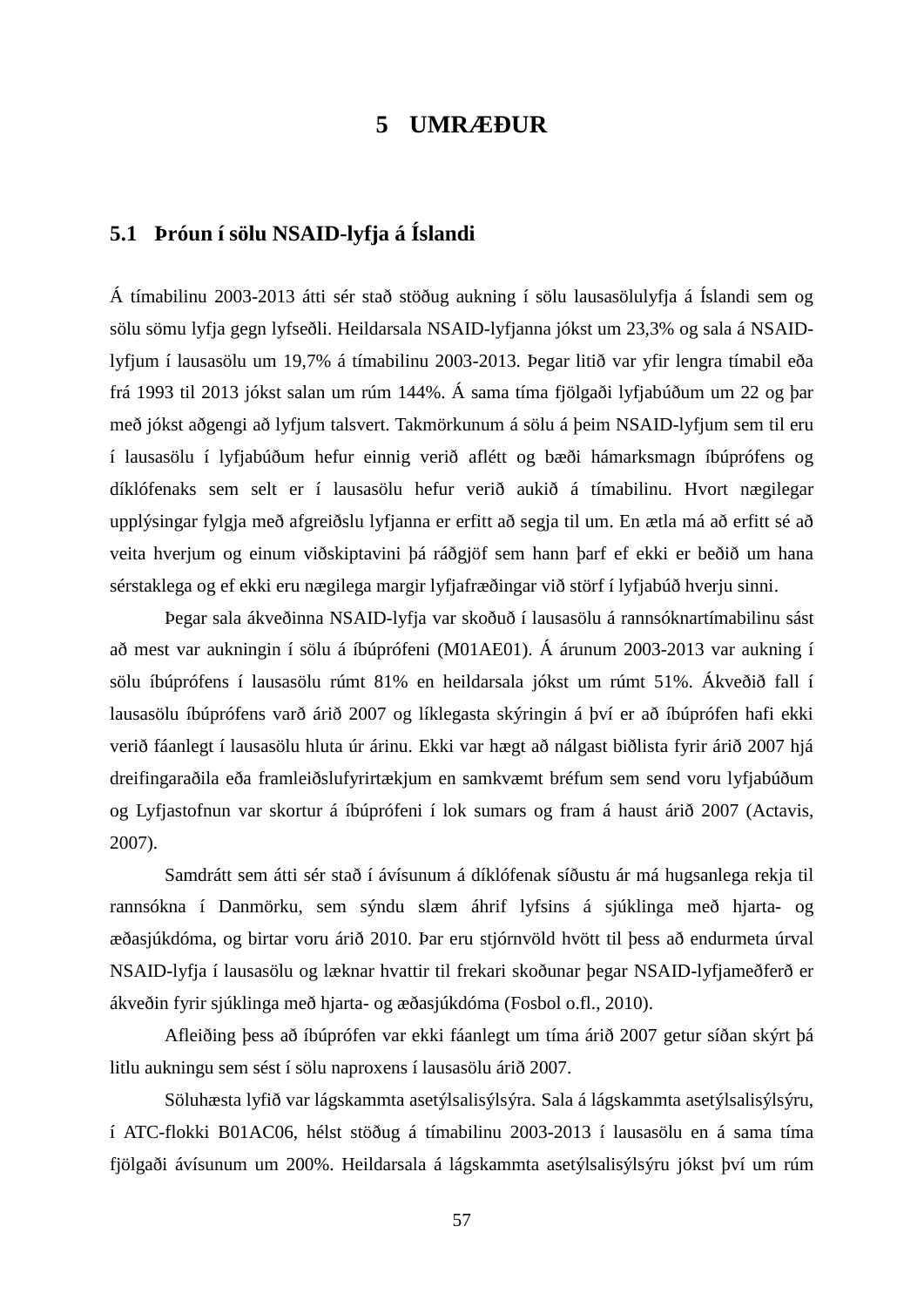24%. Líklega ástæðu þess að sala dróst saman á árinu 2007 má rekja til skorts á lyfinu á þeim tíma vegna framleiðslugalla (Mímir Arnórsson, deildarstjóri upplýsingadeildar hjá Lyfjastofnun, munnleg heimild, 24. mars 2014).

### **5.2 Samanburður á söluþróun NSAID-lyfja á Norðurlöndum**

Eingöngu var hægt að bera saman heildarsölu þeirra NSAID-lyfja sem valin voru og því erfitt að sjá nákvæmlega hver söluþróun í lausasölulyfjum var hjá öðrum löndum á Norðurlöndum. Hins vegar henta gögnin vel til almenns samanburðar á heildarsölu á milli landanna og fæst nokkuð góð mynd á sölu þessara ákveðnu lyfja milli landa. Meiri sveiflur mátti almennt sjá í sölu NSAID-lyfjanna á Íslandi heldur en á öðrum löndum á Norðurlöndum, á öðrum löndum á Norðurlöndum hélst salan nokkuð stöðug á milli ára í flesum tilvikum á tímabilinu 2009- 2012. Áhugavert var að sjá að aukningu í sölu lyfjanna í heild á árunum 2009-2012 var bara að sjá á Íslandi og frekar dróst salan saman eða hélst stöðug í Danmörku, Finnlandi, Noregi og Svíþjóð. Þegar lengra tímabil var skoðað, eða frá 2004, sást hins vegar að aukningu í heildarsölu lyfjanna var að sjá í Danmörku, á Íslandi og í Noregi.

Þegar sala á íbúprófeni var skoðuð sérstaklega á Norðurlöndum mátti sjá að hún var mest í Finnlandi en jafnframt mátti sjá að hún fór minnkandi undanfarin ár. Hins vegar virtist sala á íbúprófeni hafa aukist jafn mikið á tímabilinu 2003-2012 á Íslandi og í Danmörku, eða um rúm 50% en sala á íbúprófeni var næstmest í þessum löndum. Í Noregi var salan á íbúprófeni minni en í Danmörku, Finnlandi og á Íslandi en jókst samt um 65% frá 2004 til 2012. Í Svíþjóð hefur sala á íbúprófeni haldist nokkuð stöðug síðan 2006.

Þegar þessar niðurstöður eru settar í samhengi við aðgengi lyfjanna á löndunum sést að þrátt fyrir að sala NSAID-lyfjanna sé bönnuð utan lyfjabúða í Finnlandi og á Íslandi er hún mest þar. Margar ástæður geta verið fyrir minni sölu þrátt fyrir aukið aðgengi og kemur lyfjaverð þar inn sem og að þótt leyfilegt sé að selja ákveðin NSAID-lyf utan lyfjabúða er úrvalið þar yfirleitt lítið, pakkningar litlar og oft dýrari en í lyfjabúðum. Sala á íbúprófeni virðist samt vera að aukast á öllum löndunum nema í Svíþjóð en þar er hámarksmagn selt utan lyfjabúðar mest í löndunum sem leyfa sölu utan lyfjabúða, eða 400 mg 30 töflur. Aukið aðgengi virðist því hafa lítil áhrif á sölu íbúprófens í Svíþjóð.

Eftir að sala á ákveðnum NSAID-lyfjum var leyfð utan lyfjabúða í Svíþjóð árið 2009 virðist heildarsalan ekki hafa aukist, heldur frekar dregið úr henni. Hins vegar verður að hafa í huga að ekki fengust gögn sérstaklega fyrir sölu lyfjanna í lausasölu frá Danmörku, Finnlandi,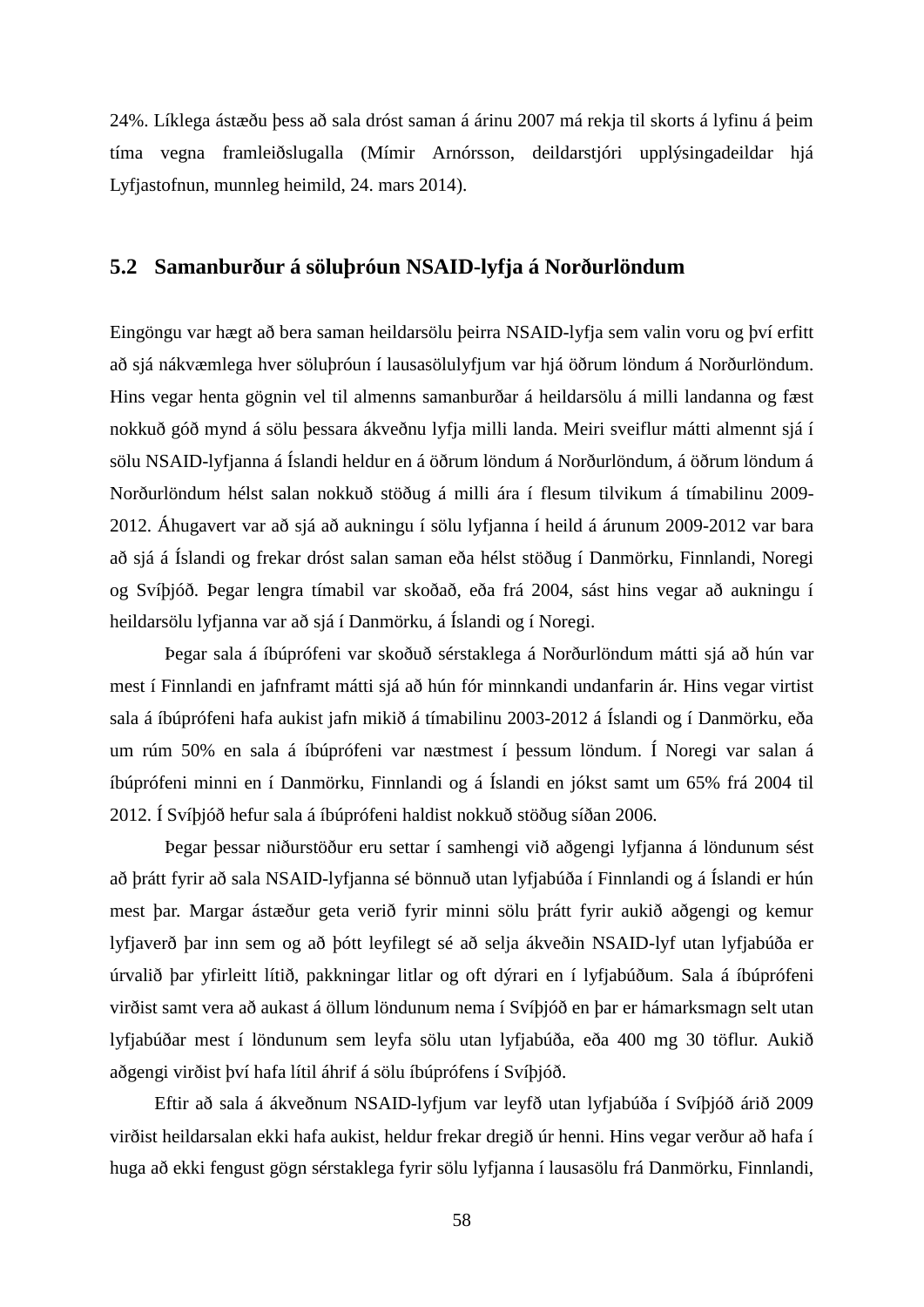Noregi og Svíþjóð og því ekki hægt að draga ályktanir út frá þeim gögnum sem til eru, enda sýna þau heildarsölu lyfjanna.

### **5.3 Tíðni blæðinga í meltingarvegi**

Fjölda tilfella blæðinga í meltingarvegi og söluþróun NASID-lyfja í lausasölu er áhugavert að skoða. Aukning virðist vera í tíðni blæðinga í meltingarvegi samhliða aukinni sölu NSAIDlyfja í lausasölu og heildarsölu hér á landi án þess að hægt sé að fullyrða að um orsakasamband sé að ræða. Til þess þyrfti ítarlegri rannsóknir. Tilfellum blæðinga í meltingarvegi fjölgaði um 47% á árunum 2003-2013 en sala NSAID-lyfjanna í lausasölu jókst um rúm 19% og heildarsala lyfjanna um rúm 23%.

Heildarsala jókst í íbúprófen-lyfjum á Íslandi sem og lágskammta asetýlsalisýlsýru á rannsóknartímabilinu. Ávísunum á lágskammta asetýlsalisýru hefur fjölgað á Íslandi síðustu ár og má rekja þá aukningu til þess að lyfið er notað í meira og meira mæli sem fyrirbyggjandi meðferð við hjarta- og æðasjúkdómum. Oft er það metið sem svo að ávinningur lyfjanotkunarinnar sé meiri en hættan á blæðingum og því getur verið að lyfjagjöf með lágskammta asetýlsalisýlsýru sé haldið áfram þótt einstaklingur sé í aukinni hættu að fá blæðingar í meltingarvegi (Derry og Loke, 2000).

Blóðþynningarlyf eins og warfarín geta aukið hættu á blæðingum í meltingarvegi og þar sem sala þeirra hefur aukist jafnt og þétt frá árinu 2003, á sama tíma og blæðingum hefur fjölgað, verður ekki framhjá því litið að þau geti átt þátt í að blæðingum hafi fjölgað. Sala annarra blóðþynningarlyfja, svo sem dabígatran og rívaroxaban var ekki metin í þessari rannsókn en ætla má að áhrif þeirra séu þau sömu og warfaríns. Hins vegar eru sjúklingar sem eru á warfaríni í stöðugu eftirliti hjá þeim sem skammta blóðþynningarlyfið. Vel er því fylgst með lyfjaskömmtum þeirra og því hægt að áætla að blæðingar í meltingarvegi myndu uppgötvast snemma hjá þessum einstaklingum eða að gripið yrði inn í áður en til blæðinga kæmi. Aftur á móti er ekki fylgst með blóðþynningu þeirra sjúklingar sem eru á nýju blóðþynningarlyfjunum dabígatran og rívaroxaban.

Prótónupumpuhemlar geta dregið úr líkum á blæðingum frá efri hluta meltingarvegar, fyrst og fremst í vélinda, maga og skeifugörn. Þegar sala mikið seldra prótónupumpuhemla var skoðuð mátti sjá söluaukningu frá 2003-2012 þrátt fyrir að hún væri ekki stöðug. Ætla má að einstaklingar á langvarandi NSAID-lyfjameðferð í samráði lækni séu líklegri til að nota prótónupumpuhemla en þeir sem sjá sjálfir um sína verkjameðferð og kaupa lyfin í lausasölu.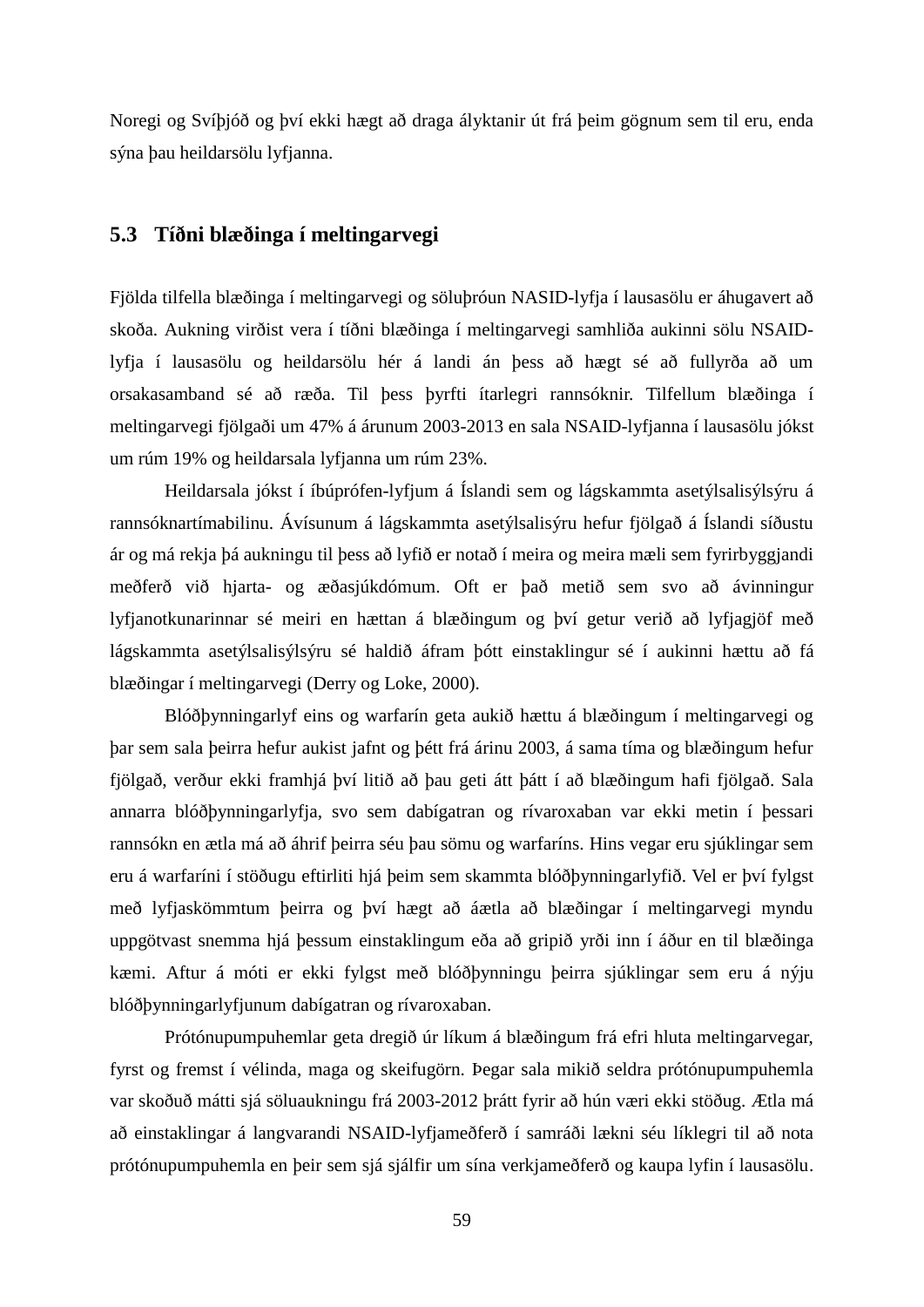Þeir gera sér margir hverjir ekki grein fyrir að hægt sé að taka inn lyf samhliða NSAID-lyfjum sem dregið gæti úr aukaverkunum lyfjanna ef þeir eru í aukinni hættu að fá blæðingar í meltingarvegi. Notkun prótónupumpuhemla jókst á Íslandi á árunum 2003-2012.

Meðalaldur þeirra sem greindust með blæðingar í meltingarvegi á tímabilinu 2003- 2013 á Íslandi var nokkuð hár eða um 70 ár. Þar sem hækkandi aldur er talinn auka líkur á blæðingum í meltingarvegi vegna NSAID-lyfja verður að taka tillit til hás meðalaldurs við túlkun niðurstaðna.

Greiningartækni hefur lítið breyst á Landspítala – háskólasjúkrahúsi og því er ekki líklegt að rekja megi fjölgun tilfella til betri tækjakosts á tímabilinu 2003-2013 (Einar Stefán Björnsson, prófessor, yfirlækni og meltingarlækni á Landspítala – háskólasjúkrahúsi, munnleg heimild, 16. apríl 2014).

### **5.4 Sala lausasölulyfja utan apóteka**

Lausasölulyf eru seld víða um heim utan lyfjabúða til að auka aðgengi almennings að þeim. Almenningur hefur þá greiðan aðgang að takmörkuðu úrvali lyfja sem oft þarf að nálgast með stuttum fyrirvara líkt og hitalækkandi stíla fyrir börn. Aðgangur að lyfjum er nú þegar almennt nokkuð greiður þar sem lyfjabúðir eru fjölmargar hér á landi og þar má nálgast þær upplýsingar sem viðskiptavinir ættu að fá við kaup á lausasölulyfjum. Með það í huga er ekki brýn þörf á að fjölga sölustöðum lausasölulyfja enn frekar á Íslandi þó að lyfjabúðir sem væru opnar allan sólarhringinn væru áhugaverð viðbót.

Hins vegar er aðengið mun betra á höfuðborgarsvæðinu en annars staðar á landinu og er það eitthvað sem hugsanlega þarf að skoða betur. Þetta sést þegar fjöldi lyfjaafgreiðslustaða er skoðaður en þeir eru 24 utan höfuðborgarsvæðisins og 40 á höfuðborgarsvæðinu (Lyfjastofnun a, 2014). Oft getur verið erfitt fyrir einstaklinga á strjálbýlli svæðum að nálgast lyf og þarf því að hugsa um þá hópa þegar verið er að huga að bættu aðgengi að lyfjum.

Áhrif NSAID-lyfja á hjarta- og æðasjúkdóma styðja einnig enn frekar þá skoðun að lyfin eiga ekki að vera seld utan lyfjabúða þar sem ráðgjöf er ekki hægt að nálgast. Á þetta sérstaklega við um lyf sem innihalda diklófenak, sem bæði eru talin hafa slæm áhrif á sjúklinga með sögu um hjartaáfall og þá sem hafa ekki fengið hjartaáfall. Sölu á lyfjum sem innihalda diklófenak ætti því alltaf að einskorða við lyfjabúðir þar sem lyfjafræðingur getur veitt ráðgjöf sé þess óskað (Schjerning Olsen o.fl., 2011). Lyf sem innihalda díklófenak eru ekki seld utan lyfjabúða á Norðurlöndum og einnig er sala þeirra takmörkuð við lyfseðil í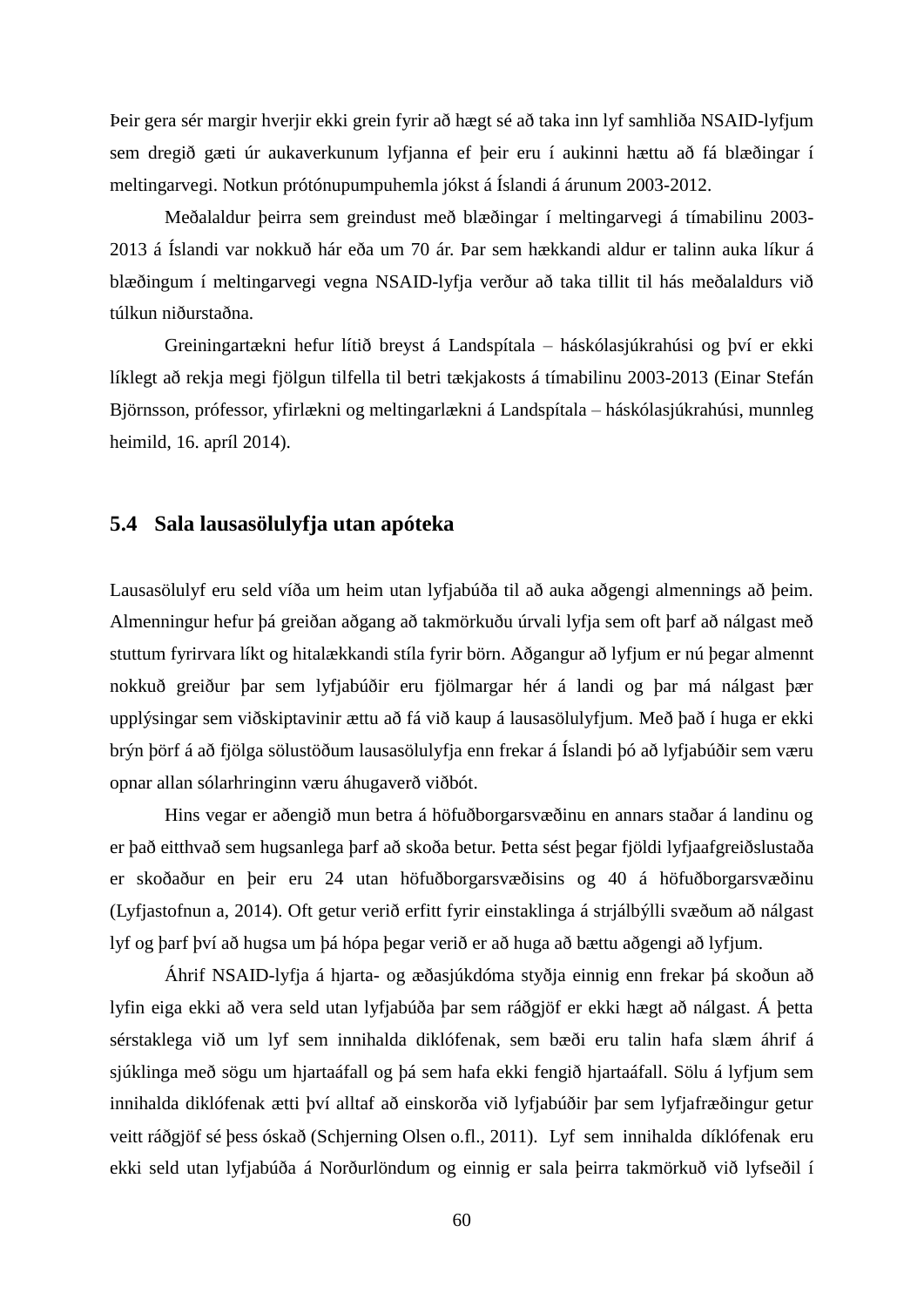Danmörku og Finnlandi.

Vitað er að NSAID-lyf geta haft slæm áhrif á meltingarveg og í rannsókn sem birt var árið 2013 um blæðingar í meltingarvegi á Íslandi kemur fram að 68% þeirra sem notuðu NSAID-lyf og fengu blæðingar í meltingarvegi höfðu keypt þau í lausasölu (Hreinsson o.fl., 2013 a). Í ljósi þessa mætti ætla að aukin ráðgjöf samhliða sölu NSAID-lyfjanna væri ráðlögð. Þannig mætti draga úr þeim blæðingum sem röng eða illa ígrunduð lyfjanotkun myndi valda. Oft á tíðum væri ráðlagt að nota prótónupumpuhemla með NSAID-lyfjum og hægt væri að auka eftirlit með því hvenær þörf væri á slíkum lyfjum samhliða NSAID-lyfjum með því að halda sölu lyfjanna innan lyfjabúða.

Máttur auglýsinga er mikill og þar sem leyfilegt er á Norðurlöndum að auglýsa lausasölulyf verður að vanda þær auglýsingar vel og viðhalda ströngu eftirliti með þeim og framsetningu þeirra. Þar sem gagnsemi lyfjanna er oft dregin fram í auglýsingum og þær oft sýndar á mjög aðgengilegum miðlum fyrir almenning verður að tryggja aðgang almennings að áreiðanlegum upplýsingum sem til dæmis er gert með faglegri ráðgjöf í lyfjabúðum. Hins vegar er ekki hægt að líta framhjá því að almenningur mun leita sér upplýsinga á óáreiðanlegum upplýsingaveitum. Því þarf samfélagið allt að aðlagast breytingum og ásamt því að veita einstaklingum faglega ráðgjöf í lyfjabúðum mætti efla enn frekar kennslu í góðri upplýsingaöflun. Þannig má auðvelda almenningi leitina að áreiðanlegum upplýsingum og brýna fyrir honum að lyfjaráðgjöf má finna í næstu lyfjabúð (Gerber og Eiser, 2001).

Eins skal að því gætt að ef sala lausasölulyfja yrði heimiluð utan lyfjabúða mætti gera ráð fyrir að færri leituðu til lyfjabúða til að kaupa lyf sem þeir væru vanir að kaupa og kysu frekar þægilegri leiðir eins og til dæmis matvöruverslun. Afleiðing þess yrði minni sala lyfjanna í lyfjabúðum og þá þyrftu eigendur lyfjabúðanna að einblína á sölu ólyfjatengdra vara til að viðhalda tekjum fyrirtækisins. Þetta gæti þýtt að enn meiri áhersla yrði lögð á sölu snyrtivara sem drægi enn frekar úr stöðu lyfjabúða sem hluta af heilbrigðiskerfinu. Um þetta hefur verið mikið rætt á Norðurlöndum (Balgaard, 2012; Boon o.fl., 2009).

Í nýlegri rannsókn sem gerð var í Danmörku kom í ljós að í 21% tilvika þegar lausasölulyf voru keypt í lyfjabúð kom upp lyfjatengt vandamál. Algengustu vandamálin voru að rangt lyf var valið við ástandinu sem lýst var, lyfið tekið í of langan tíma eða of lágur skammtur af lyfinu tekinn. Þetta er í samræmi við svipaðar rannsóknir sem gerðar voru í Svíþjóð og Þýskalandi (Frøkjær o.fl., 2012). Þessar niðurstöður sýna að mikilvægt er efla lyfjaráðgjöf í lyfjabúðum. Ef hægt væri að draga úr slíkum lyfjatengdum vandamálum með aukinni ráðgjöf og fjölgun lyfjafræðinga í lyfjabúðum mætti ætla að álag á aðrar heilbrigðisstofnanir myndi minnka og þannig væri hægt að ná fram sparnaði í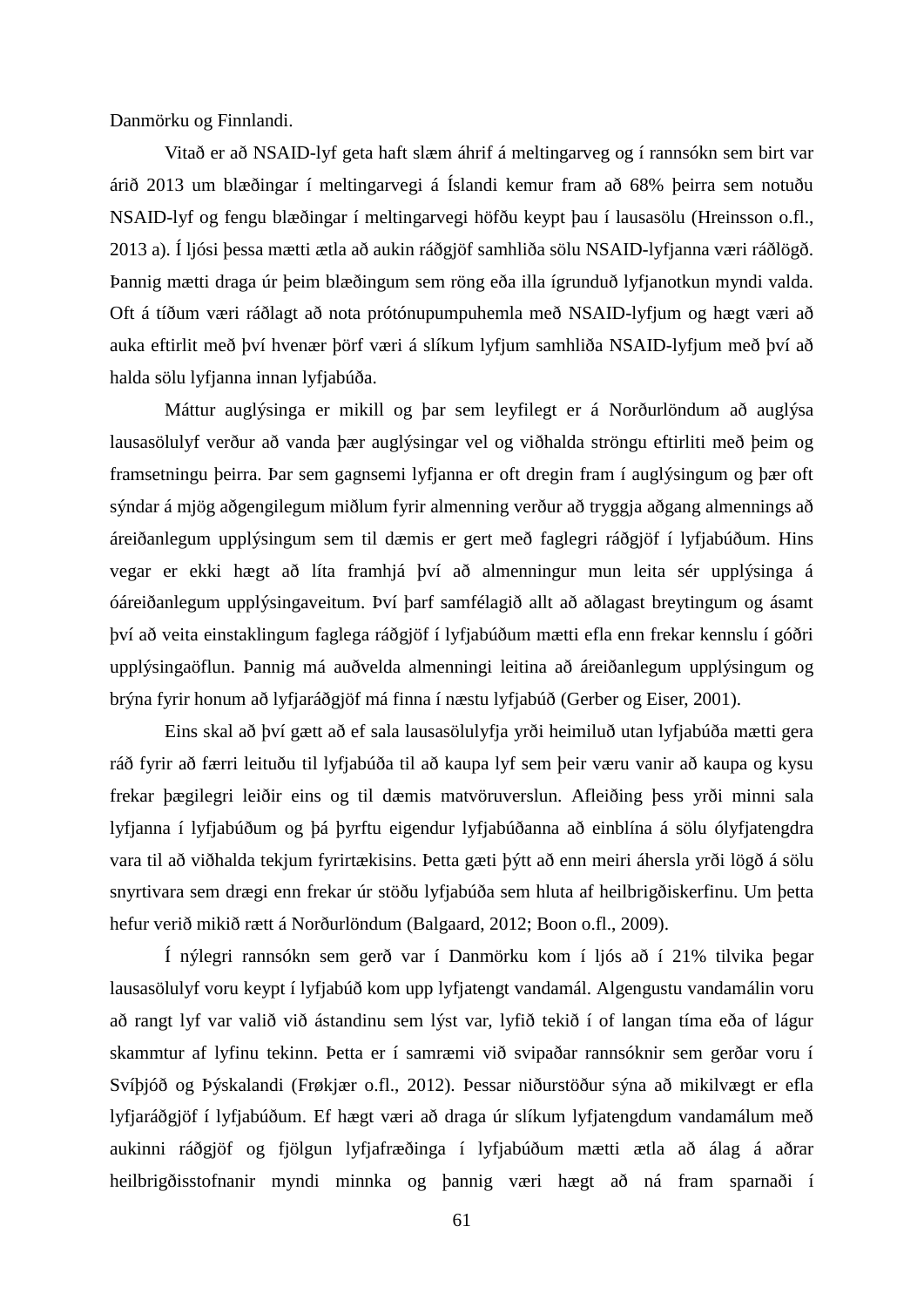heilbrigðiskerfinu.

Hins vegar byggist aukin ráðgjöf á að lyfjafræðingar séu til staðar og hafi svigrúm til að veita hana. Í íslenskum lyfjalögum er kveðið á um að í hverri lyfjabúð séu eigi færri en tveir lyfjafræðingar á afgreiðslutíma (Lyfjalög nr. 93/1994, 31. grein). Samt sem áður er ekki alltaf farið eftir þessu ákvæði laganna. Árið 2008 gaf Lyfjastofnun út leyfi fyrir því að á afgreiðslutíma starfi einungis einn lyfjafræðingur, án þess að umsókn um undanþágu liggi fyrir, enda hafi lyfsöluleyfishafi metið aðstæður í sinni lyfjabúð (Lyfjastofnun, 2008). Þetta leyfi hafa lyfsöluleyfishafar nýtt sér en árið 2013 var einungis starfandi einn lyfjafræðingur á afgreiðslutíma í 55 af 64 lyfjabúðum á Íslandi. Í slíkum aðstæðum má ætla að ekki sé nægilegt svigrúm til faglegrar lyfjaráðgjafar í hvert skipti sem þörf er á henni. Þessu þarf að taka á ef efla á lyfjaráðgjöf innan lyfjabúða. En ef grundvöllur fyrir lyfjaráðgjöf hverfur með fækkandi lyfjafræðingum í lyfjabúðum má færa rök fyrir því að sala þessara lyfja eigi heima utan lyfjabúða enda litla ráðgjöf hægt að nálgast í lyfjabúðum hvort eð er. Því þarf að meta mikilvægi ráðgjafar áður en ákvarðanir um fjölgun sölustaða lyfja eru teknar.

#### **5.5 Styrkleikar og veikleikar verkefnis**

Í þessu verkefni er hægt að sjá hvort tengsl milli notkunar NSAID-lyfja og blæðinga í meltingarvegi megi finna í sölu NSAID-lyfja á landsvísu og heildarfjölda innlagna vegna blæðinga í meltingarvegi á Íslandi á árunum 2003-2013. Hægt er að sjá þróun í sölu lausasölulyfja milli ára, þar sem þær pakkningar sem seldar voru gegn lyfseðli voru ekki teknar með þrátt fyrir að vera lausasölupakkningastærðir þar sem allar ávísanir voru dregnar frá heildarsölunni.

Vankantar rannsóknarinnar eru helst þeir að ekki er hægt að fullyrða um að aukin sala á NSAID-lyfjum í lausasölu hafi leitt til fjölgunar á tilfellum blæðinga í meltingarvegi á Íslandi þrátt fyrir að lausasala NSAID-lyfja hafi aukist og að tilfellum blæðinga hafi fjölgað á rannsóknartímabilinu.

Hægt hefði verið að gera aðhvarfsgreiningu (e. regression analysis) á gögnunum til að sjá samband milli sölu lyfjanna og blæðinga í meltingarvegi en þá væri hætta á oftúlkun sambandsins. Hætta væri á oftúlkun sambandsins vegna þess að ekki er vitað hvaða NSAIDlyf einstaklingarnir sem fengu blæðingar í meltingarvegi tóku eða hvort þeir yfirhöfuð tóku lyf. Einnig er ekki vitað hvaða aðrir þættir en NSAID-lyfjanotkun geti haft áhrif á sambandið sem myndi enn frekar valda oftúlkun sambandsins. Hins vegar er vitað vegna niðurstaðna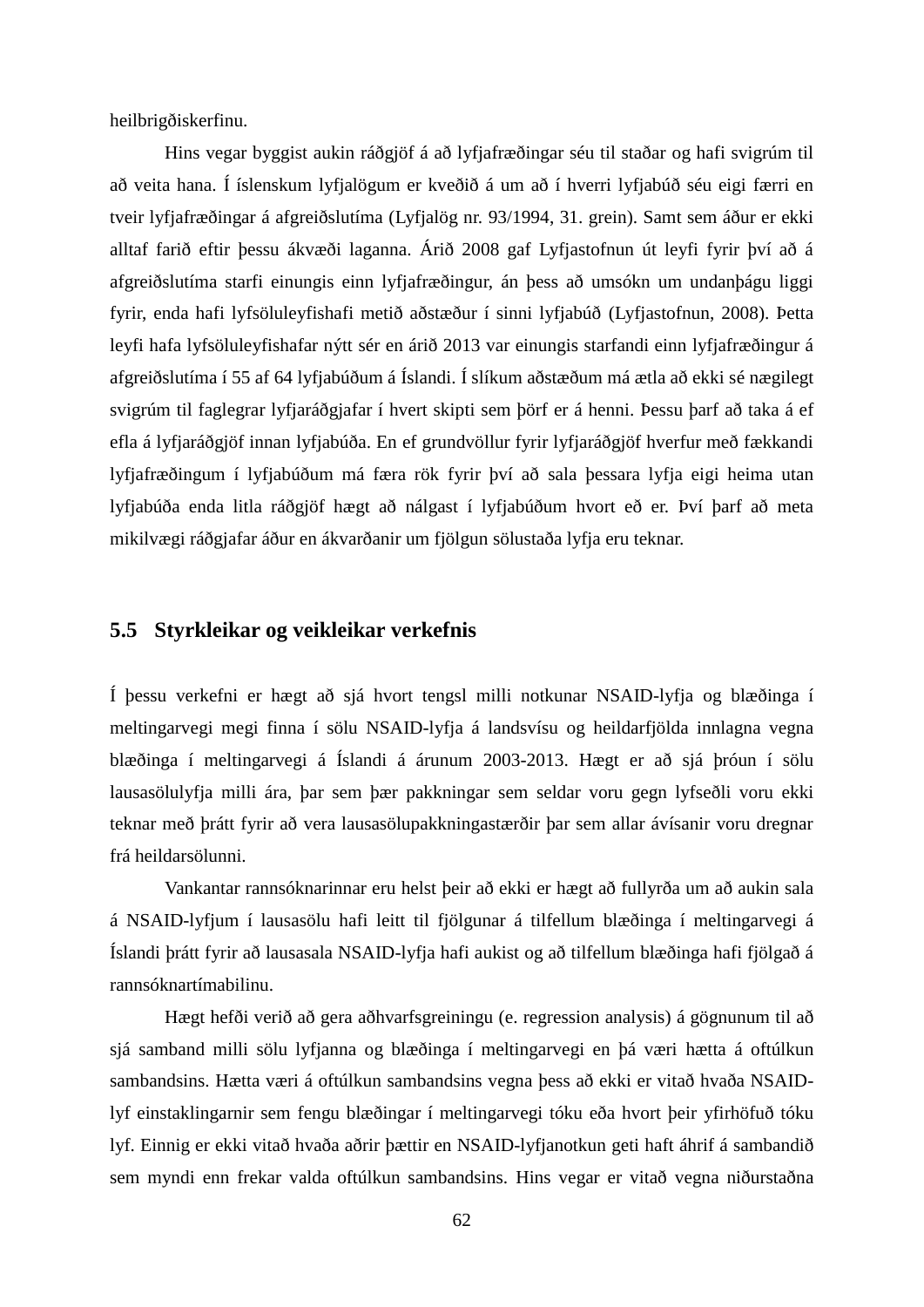annarra rannsókna að samband er á milli NSAID-lyfjanotkun og blæðinga í meltingarvegi.

Í lyfjagagnagrunni Embættis landlæknis eru ekki upplýsingar um notkun NSAID-lyfja í lausasölu og því þurfti að reikna út lausasölulyfjanotkunina út frá heildarsölutölum og fjölda ávísana. Einnig inniheldur lyfjagagnagrunnurinn ekki upplýsingar um lyf sem skömmtuð eru nema að hluta til frá árinu 2010. Niðurstöður þessarar rannsóknar veita enn frekari vísbendingar um að ráðast ætti í viðameiri rannsóknir á áhrifum ávísunar og lausasölu NSAID-lyfja í tengslum við blæðingar í meltingarvegi. Bent hefur verið á að rannsóknir sem þessar geti ekki skorið úr um tengsl eða orsakasamband en þær geti aftur á móti verið mikilvægur grundvöllur þegar stórar rannsóknir eru undirbúnar bæði til að spara háar fjárhæðir í rannsóknarkostnaði því rannsóknir sem þessar vísa oft veginn og auðvelda útfærslu áframhaldandi rannsókna (Hennekens og Burin, 1987).

Ekki er heldur hægt að vita með vissu hvort lyfin, sem keypt voru í lausasölu, voru notuð eða hvort þau hafi fyrnst og þeim síðan verið hent. Eins eru aðrir þættir sem spila inn í og gera ályktanir út frá þessum niðurstöðum erfiðar. Dæmi um það eru önnur lyf líkt og önnur blóðþynningarlyf en warfarín, steralyf og aðrir sjúkdómar (Laine, 2006).

Tekið skal fram að einungis ákveðnir ATC-flokkar voru skoðaðir sem valdir voru út frá úrvali NSAID-lyfja sem seld eru nú í lausasölu á Íslandi. Í ljósi þess er til dæmis ekki allt díklófenak tekið með í söluþróun á öðrum löndum á Norðurlöndum heldur bara þessi ákveðni ATC-flokkur. Í fleiri ATC-flokkum eru lyf sem innihalda asetýlsalisýlsýru, díklófenak, íbúprófen og naproxen í ýmsum blöndum á öðrum löndum á Norðurlöndum en þeir flokkar voru ekki skoðaðir í þessu verkefni.

Einnig skal það tekið fram að meðalaldur Íslendinga er að hækka ár frá ári og getur það skýrt að einhverju leyti aukna þörf fyrir NSAID-lyf. Meðalaldur hefur hækkað um tæp 2 ár á tímabilinu 2003-2013, eða frá 35,5 árum í 37,1 ár (Hagstofa Íslands b, 2014).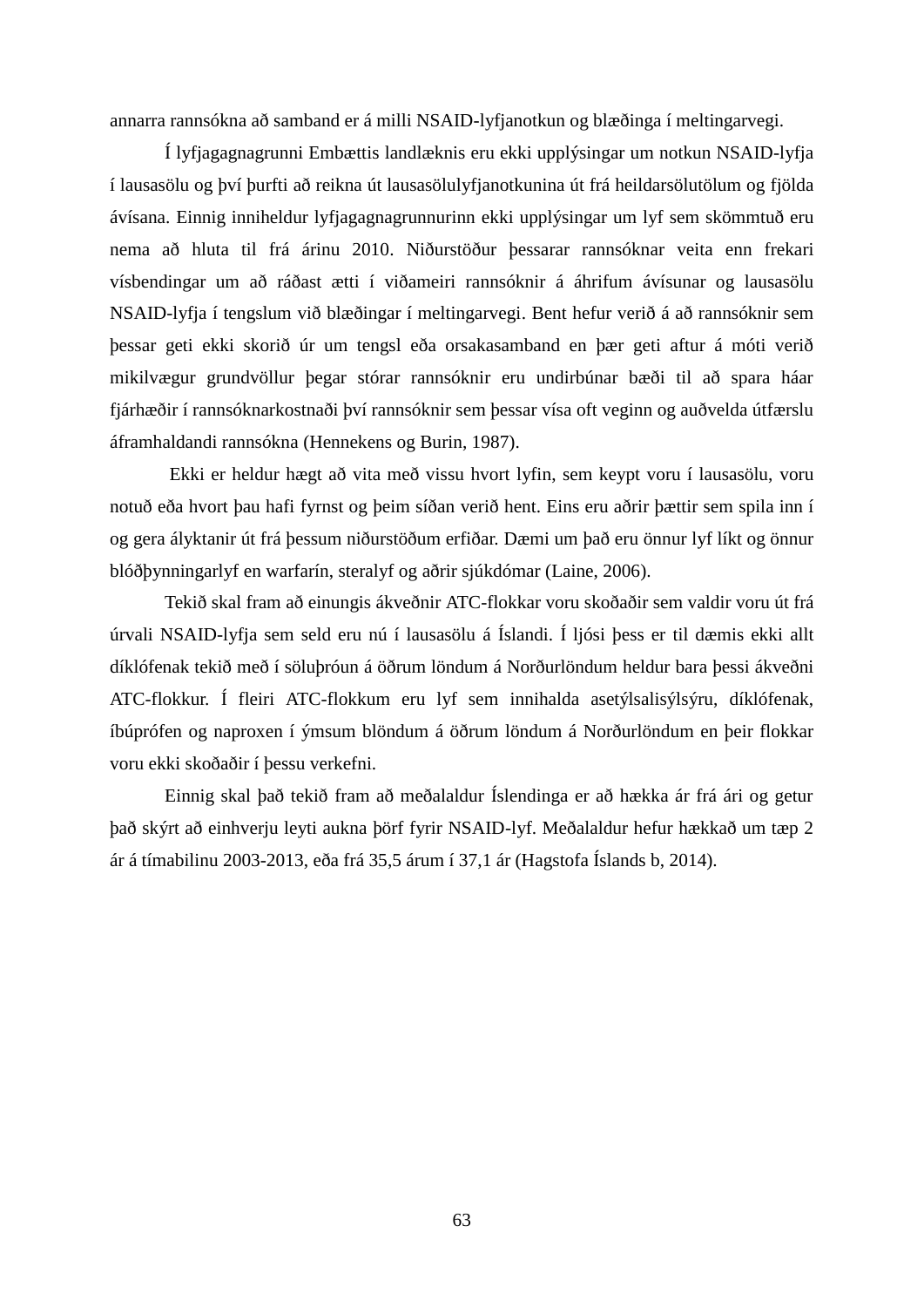### **5.6 Næstu skref**

Rannsaka mætti frekar hver þáttur NSAID-lyfja sem seld eru í lausasölu væri í blæðingum í meltingarvegi. Fyrir slíka rannsókn þyrfti að hafa aðgang að lausasölulyfjanotkun hvers þátttakanda yfir ákveðið tímabil og hafa aðra áhættuþætti í huga sem gætu haft áhrif á blæðingar í meltingarvegi. Slík rannsókn myndi síðan leiða í ljós hvort þeir greiningarkóðar sem valdir voru í þessu verkefni væru þeir sem mest tengdust lyfjanotkun og blæðingum.

Framkvæma mætti frekari rannsóknir svo hægt væri að sjá betur hver áhrif lyfjafræðilegrar ráðgjafar í lyfjabúðum væru og hvort slík ráðgjöf væri yfirhöfuð til staðar í lyfjabúðum. Athuga mætti hversu algeng vandamál væru vegna notkunar lyfja sem keypt væru í lausasölu á Íslandi og skoða mögulegar lausnir við slíkum vandamálum. Eins þyrfti að skoða hvort einstaklingar vildu þiggja ráðgjöf í lyfjabúðum og gerðu sér grein fyrir að hana væri þar að finna.

Til að ákveða hvort heimila ætti sölu ákveðinna lausasölulyfja utan lyfjabúða á Íslandi þyrfti að meta mikilvægi lyfjaráðgjafar í lyfjabúðum ásamt því að skoða hver áhrif sölu lausasölulyfja eru í raun og veru. Þá væri áhugavert að skoða þróun í tíðni blæðinga í meltingarvegi á öðrum löndum á Norðurlöndum og sjá hvort aukning hefði orðið eftir að sala lausasölulyfja var leyfð utan lyfjabúða þar.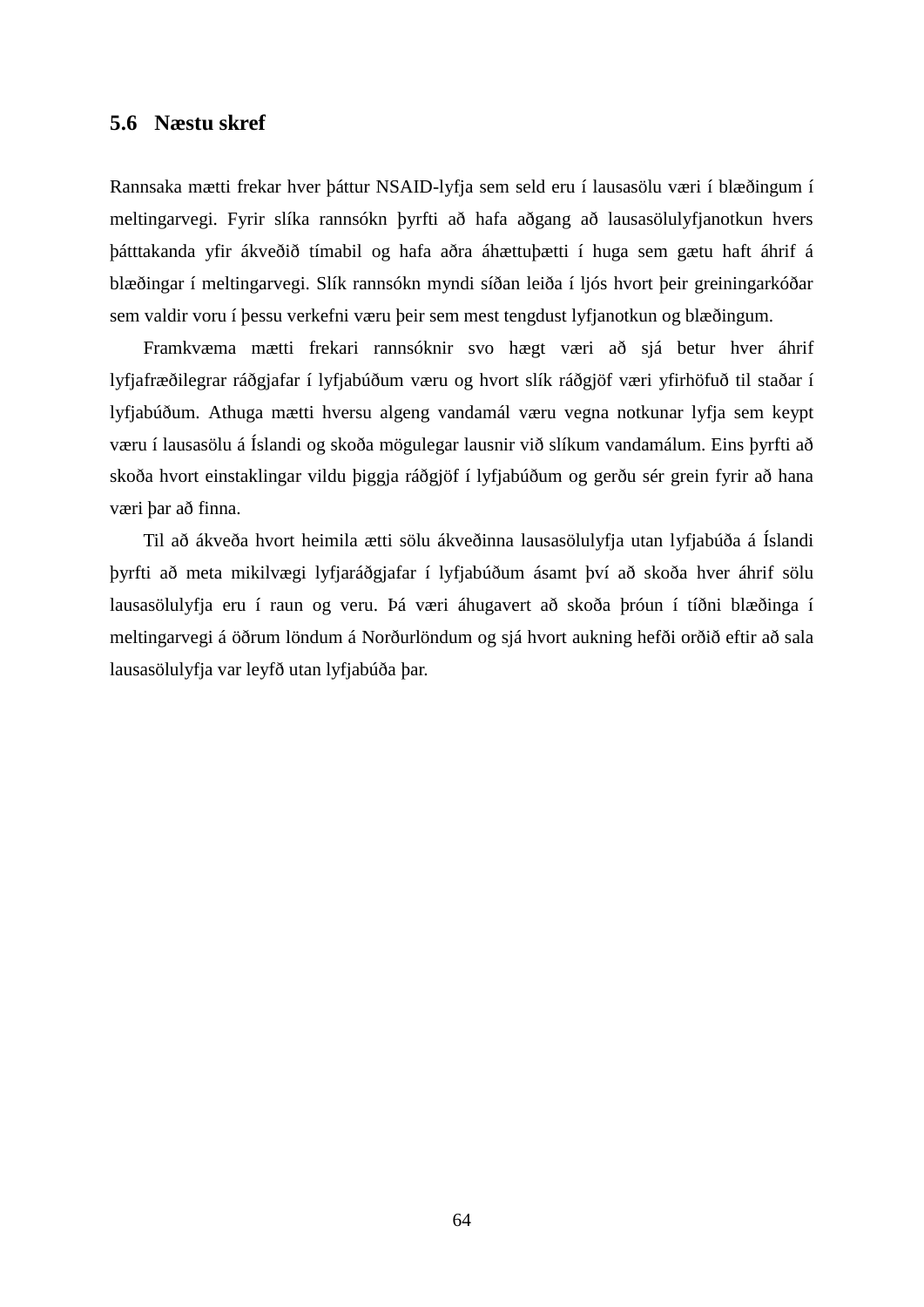## **6 ÁLYKTANIR**

Þar sem margar klínískar rannsóknir hafa sýnt samband milli notkunar NSAID-lyfja og blæðinga í meltingarvegi verður að teljast líklegt að það samband sem sést milli aukinnar sölu tiltekinna NSAID-lyfja á Íslandi á árunum 2003-2013 og fjölgunar í tilfellum blæðinga í meltingarvegi geti að hluta til verið vegna aukinnar sölu NSAID-lyfjanna. Stór hluti þessarar sölu fer fram í lausasölu ef marka má íslenska rannsókn þar sem fram kom að í 68% tilvika voru NSAID-lyf þeirra sem fengu blæðingar í meltingarvegi keypt í lausasölu.

Þrátt fyrir að ekki sé hægt að fullyrða hvort aukin tíðni blæðinga í meltingarvegi hjá Íslendingum sé vegna aukinnar sölu á NSAID-lyfjum getur enn frekari ráðgjöf og upplýsingagjöf samhliða sölu NSAID-lyfjanna verið til góðs. Með þeim hætti mætti komast hjá mörgum óþörfum kvillum vegna lyfjanna enda ekki sjálfsagt að almenningur geri sér grein fyrir hver áhrif lyfjanna geta verið, hvort sem þau eru tekin til styttri eða lengri tíma. Til að efla slíka ráðgjöf þyrfti að fjölga lyfjafræðingum innan lyfjabúða. Þannig má stuðla að bættri þekkingu almennings á lyfjum og hvetja einstaklinga til að leita sér áreiðanlegri upplýsinga í lyfjabúðum enda lyfjafræðingar með aðgengilegustu starfsmönnum heilbrigðisþjónustunnar.

Ef sala lausasölulyfja utan lyfjabúða yrði heimiluð gæti slíkt fyrirkomulag veikt rekstargrundvöll lyfjabúða og þar með grundvöll fyrir mönnun þeirra sem áfram minnkar möguleika lyfjafræðinga til að veita ráðgjöf. Í ljósi þessa verður að telja óráðlagt að heimila sölu NSAID-lyfja utan lyfjabúða á Íslandi enda er aðgengi að lyfjum nú þegar gott hér á landi, þar sem lyfjabúðir eru margar. Með því að halda sölu lyfja innan lyfjabúða styrkist staða lyfjabúðanna og lyfjafræðinganna sem þar geta veitt ráðgjöf enn frekar innan heilbrigðiskerfisins sem gæti minnkað álag á heilbrigðisstofnanir og þannig væri hægt að ná fram sparnaði í heilbrigðiskerfinu.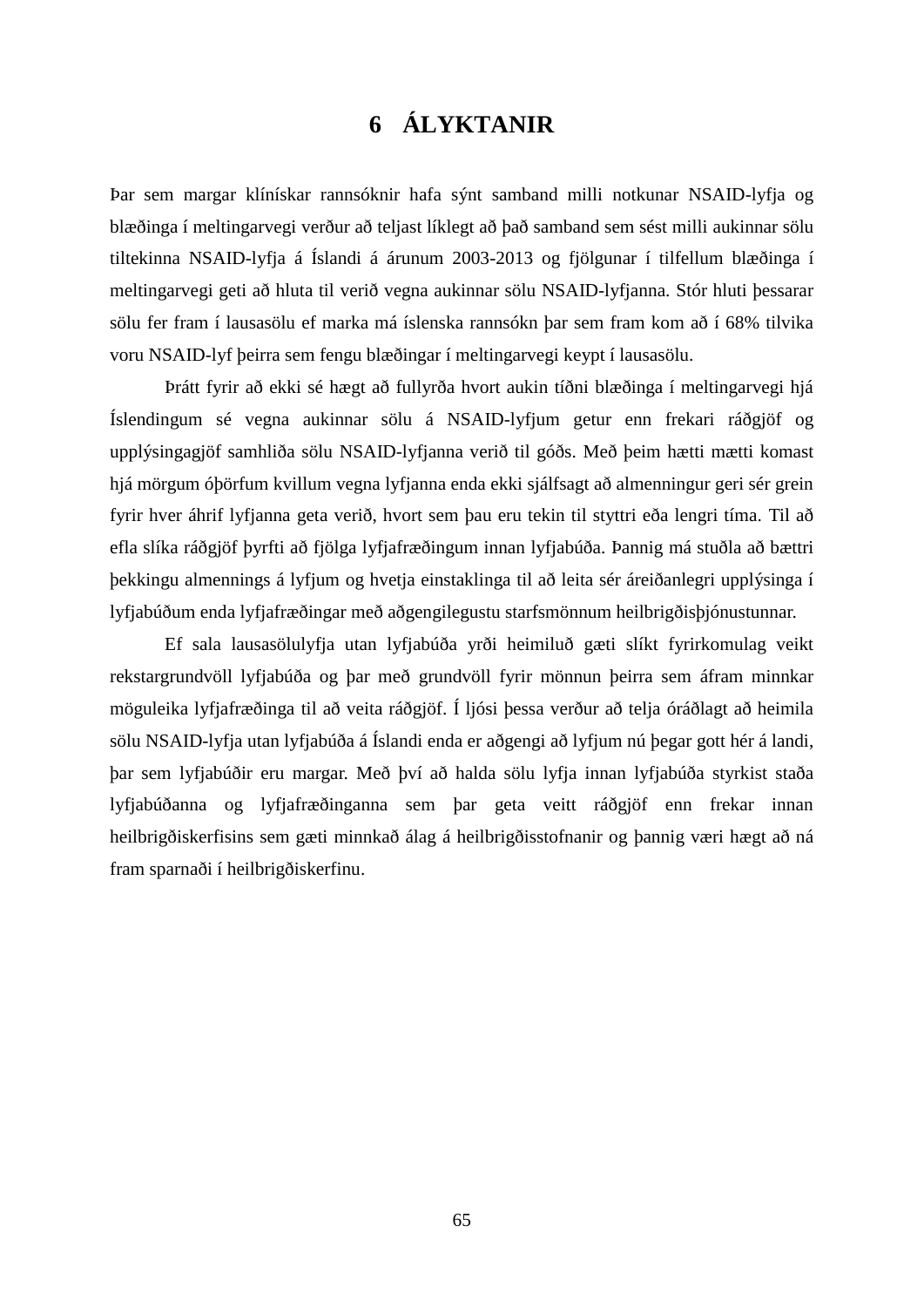## **7 ÞAKKARORÐ**

Ég vil þakka leiðbeinendum mínum, Lárusi Steinþóri Guðmundssyni og Brynhildi Briem, kærlega fyrir leiðsögn, hjálp við uppsetningu verkefnisins og gagnasöfnun. Einnig vil ég þakka Einari Stefáni Björnssyni fyrir almenna ráðgjöf og gagnasöfnun um tilfelli blæðinga í meltingarvegi.

Mímir Arnórsson hjá Lyfjastofnun fær þakkir fyrir að útvega gögn um lyfjanotkun frá Lyfjastofnun og fyrir álitsgjöf á vafaatriðum.

Ingibjörg Richter fær þakkir fyrir að útvega gögn um blæðingar frá meltingarvegi.

Tengiliðir mínir hjá Lyfjastofnunum í Danmörku Morten Dahl Nielsen, Finnlandi Anna von Bonsdorff-Nikander, Noregi Kjersti Thuesen og Svíþjóð Annika Weréen, fá þakkir fyrir aðstoðina.

Að lokum vil ég þakka fjölskyldu minni fyrir stuðninginn og sérstakar þakkir fá móðir mín, Þuríður Kristjánsdóttir, fyrir prófarkalestur og unnusti minn, Guðjón Þorsteinsson, fyrir ómetanlega tæknilega hjálp og aðstoð.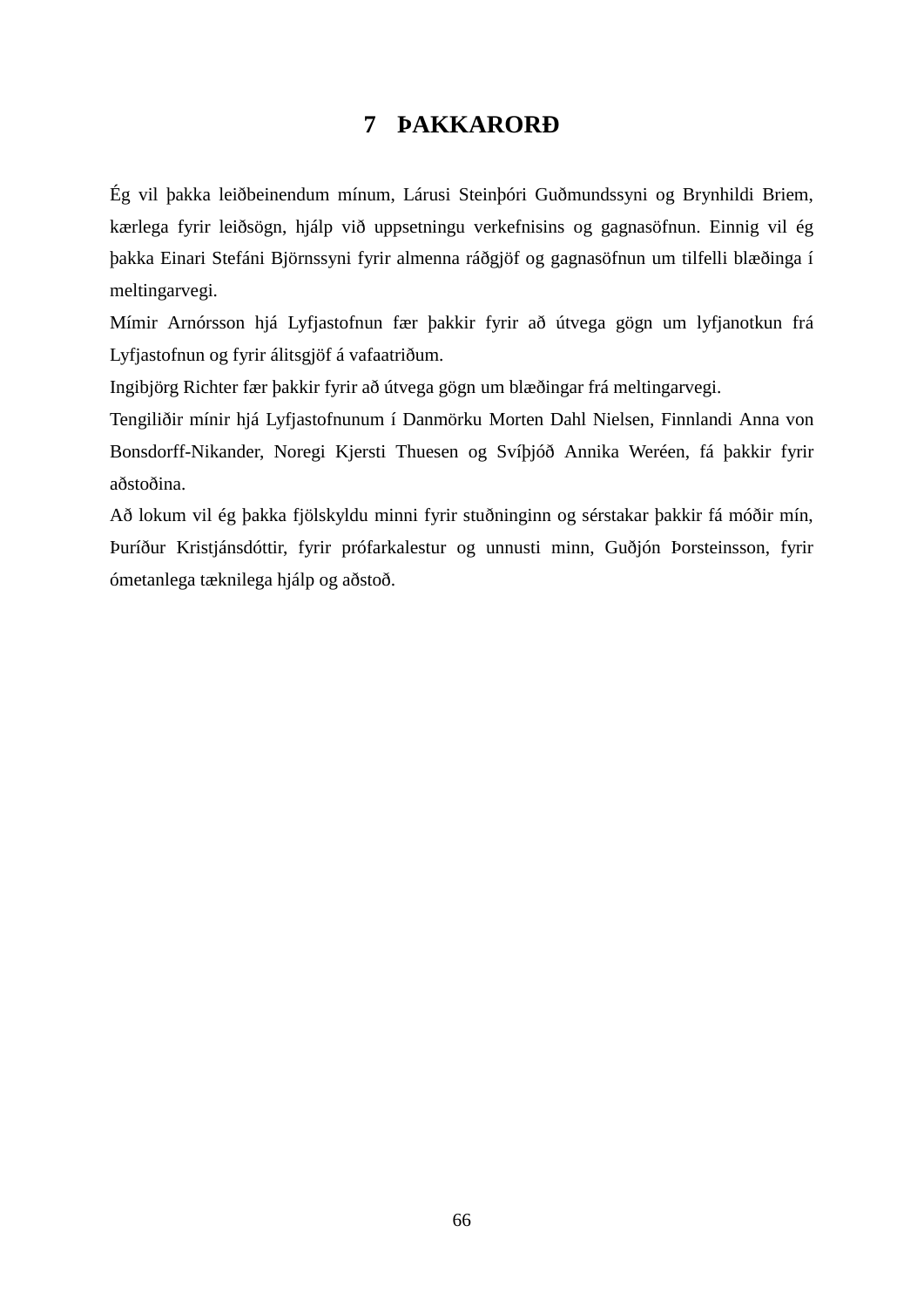# **8 HEIMILDASKRÁ**

Actavis. (2007). *Íbúfen töflur verða ófáanlegar um tíma*. Hafnarfirði, Actavis.

- Anell, A. (2005). Deregulating the pharmacy market: the case of Iceland and Norway. *Health Policy, 75*(1), 9-17.
- Apotekforeningen. (2007). *Om apotekbransjen*. Sótt 1. apríl 2013 af http://www.apotek.no/Default.aspx?ID=2717&PID=9538&NewsID=153
- Apotekforeningen. (2014). *Om apotek*. Sótt 1. apríl 2014 af <http://www.apotek.no/Default.aspx?ID=2840>
- Apteekkariliitto. (2012). *The association of finnish pharmacies, annual review 2012*. Sótt 20. nóvember af [http://www.apteekkariliitto.fi/media/pdf/afp\\_annual\\_review\\_2012\\_web.pdf](http://www.apteekkariliitto.fi/media/pdf/afp_annual_review_2012_web.pdf)
- Apteekkariliitto. (2014). *The association of finnish pharmacies, annual review 2013*. Sótt 1. apríl 2014 af http://www.apteekkariliitto.fi/media/pdf/afp\_annual\_review\_2013\_web.pdf
- Association of the European Self-Medication Industry. (2013). Economic and legal framework for non-prescription medicines. Brussels, Association of the European Self-Medication Industry.
- Balgaard, M. (2012). The new pharmacy market in Sweden. *Eur J Hosp Pharm* 2012;19:23- 25.
- Bardage, C., Westerlund, T., Barzi, S., & Bernsten, C. (2013). Non-prescription medicines for pain and fever--a comparison of recommendations and counseling from staff in pharmacy and general sales stores. *Health Policy, 110*(1), 76-83.
- Battistella, M., Mamdami, M. M., Juurlink, D. N., Rabeneck, L., & Laupacis, A. (2005). Risk of upper gastrointestinal hemorrhage in warfarin users treated with nonselective NSAIDs or COX-2 inhibitors. [Comparative StudyResearch Support, Non-U.S. Gov't]. *Arch Intern Med, 165*(2), 189-192.
- Bavishi, C., & Dupont, H. L. (2011). Systematic review: the use of proton pump inhibitors and increased susceptibility to enteric infection. [Research Support, U.S. Gov't, P.H.S.Review]. *Aliment Pharmacol Ther, 34*(11-12), 1269-1281.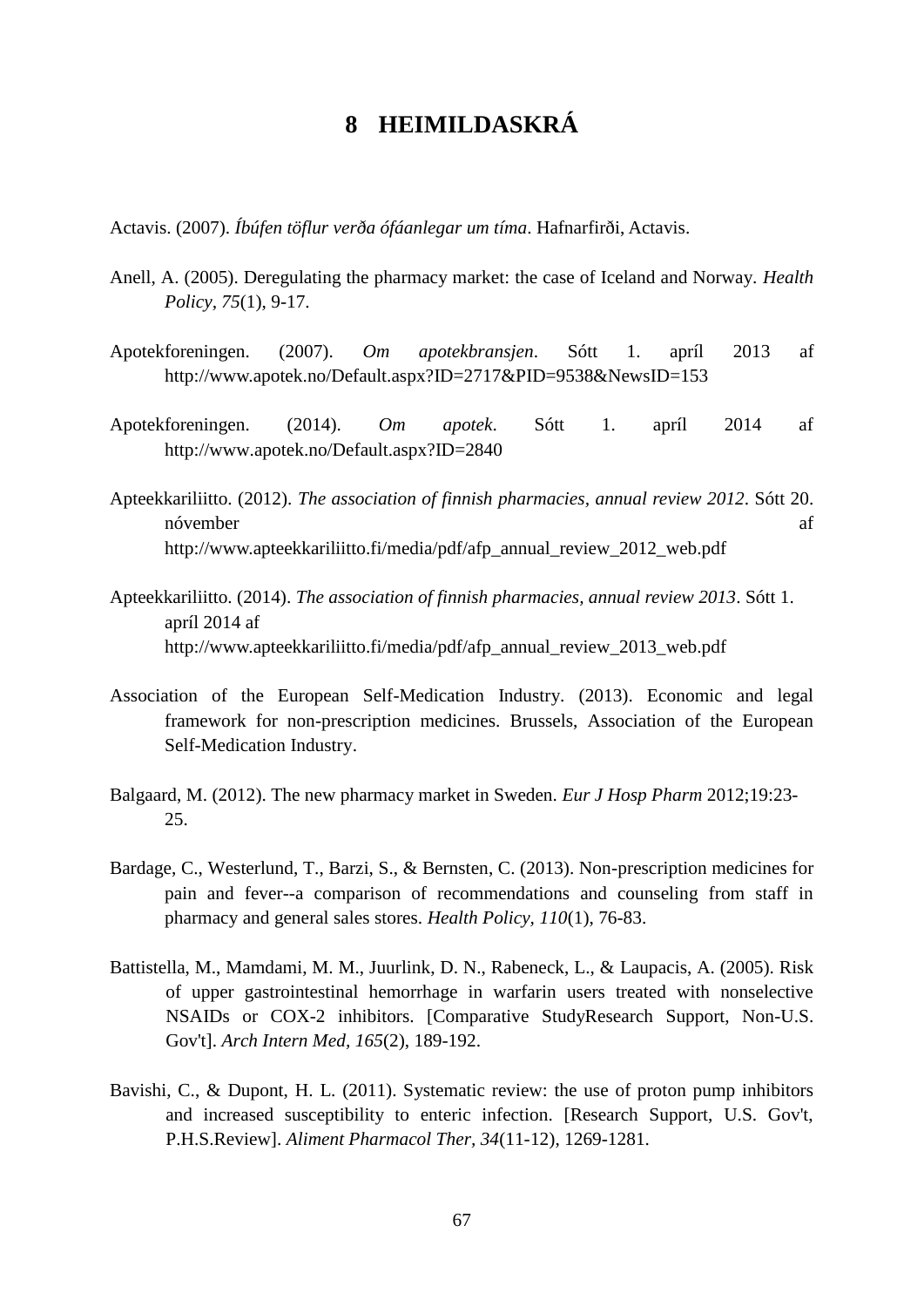- Bernsten C. (2012). Försäljning av receptfria läkemedel Hur gör personalen? [Sale of OTC medicine - Attitudes of the staff). Uppsala: Läkemedelsverket; 7-6.
- Boon, H., Hirschkorn, K., Griener, G., & Cali, M. (2009). The ethics of dietary supplements and natural health products in pharmacy practice: a systematic documentary analysis. [Research Support, Non-U.S. Gov'tReview]. *Int J Pharm Pract, 17*(1), 31-38.
- Castellsague, J., Riera-Guardia, N., Calingaert, B., Varas-Lorenzo, C., Fourrier-Reglat, A., Nicotra, F., . . . Perez-Gutthann, S. (2012). Individual NSAIDs and upper gastrointestinal complications: a systematic review and meta-analysis of observational studies (the SOS project). [Meta-AnalysisResearch Support, Non-U.S. Gov'tReview]. *Drug Saf, 35*(12), 1127-1146
- Couper, M. P., Singer, E., Levin, C. A., Fowler, F. J., Jr., Fagerlin, A., & Zikmund-Fisher, B. J. (2010). Use of the Internet and ratings of information sources for medical decisions: results from the DECISIONS survey. [Research Support, Non-U.S. Gov't]. *Med Decis Making, 30*(5 Suppl), 106S-114S.

Danish Executive Order nr. 198/2013. Guidelines on advertising of medicinal products.

Danish Medicines Act nr. 506/2013.

- DanmarksApotekerforening a. (e.d.) *Typer af apoteksenheder*. Sótt 7. desember 2013 af [http://www.apotekerforeningen.dk/om-apotekerne/regulering-af-apotekerne/typer-af](http://www.apotekerforeningen.dk/om-apotekerne/regulering-af-apotekerne/typer-af-apoteksenheder.aspx)[apoteksenheder.aspx](http://www.apotekerforeningen.dk/om-apotekerne/regulering-af-apotekerne/typer-af-apoteksenheder.aspx)
- Danmarks Apotekerforening b. (e.d.). *Fakta om apotekerne*. Sótt 7. desember 2013 af <http://www.apotekerforeningen.dk/om-apotekerne/fakta-om-apotekerne.aspx>
- Danmarks Apotekerforening. (2012). Lægemidler í Danmark 2012 Lægemiddelforbrug og apoteksdrift i Danmark. Danmarks Apotekerforening.
- Det danske sunhedsdatanet. (2013). *Apoteker i Danmark*. Sótt 1. apríl af http://www.medcom.dk/wm109865
- Derry, S., & Loke, Y. K. (2000). Risk of gastrointestinal haemorrhage with long term use of aspirin: meta-analysis. [Meta-AnalysisResearch Support, Non-U.S. Gov't]. *BMJ, 321*(7270), 1183-1187.
- Edwards, M., Davies, M., & Edwards, A. (2009). What are the external influences on information exchange and shared decision-making in healthcare consultations: a metasynthesis of the literature. [Meta-AnalysisResearch Support, Non-U.S. Gov'tReview]. *Patient Educ Couns, 75*(1), 37-52.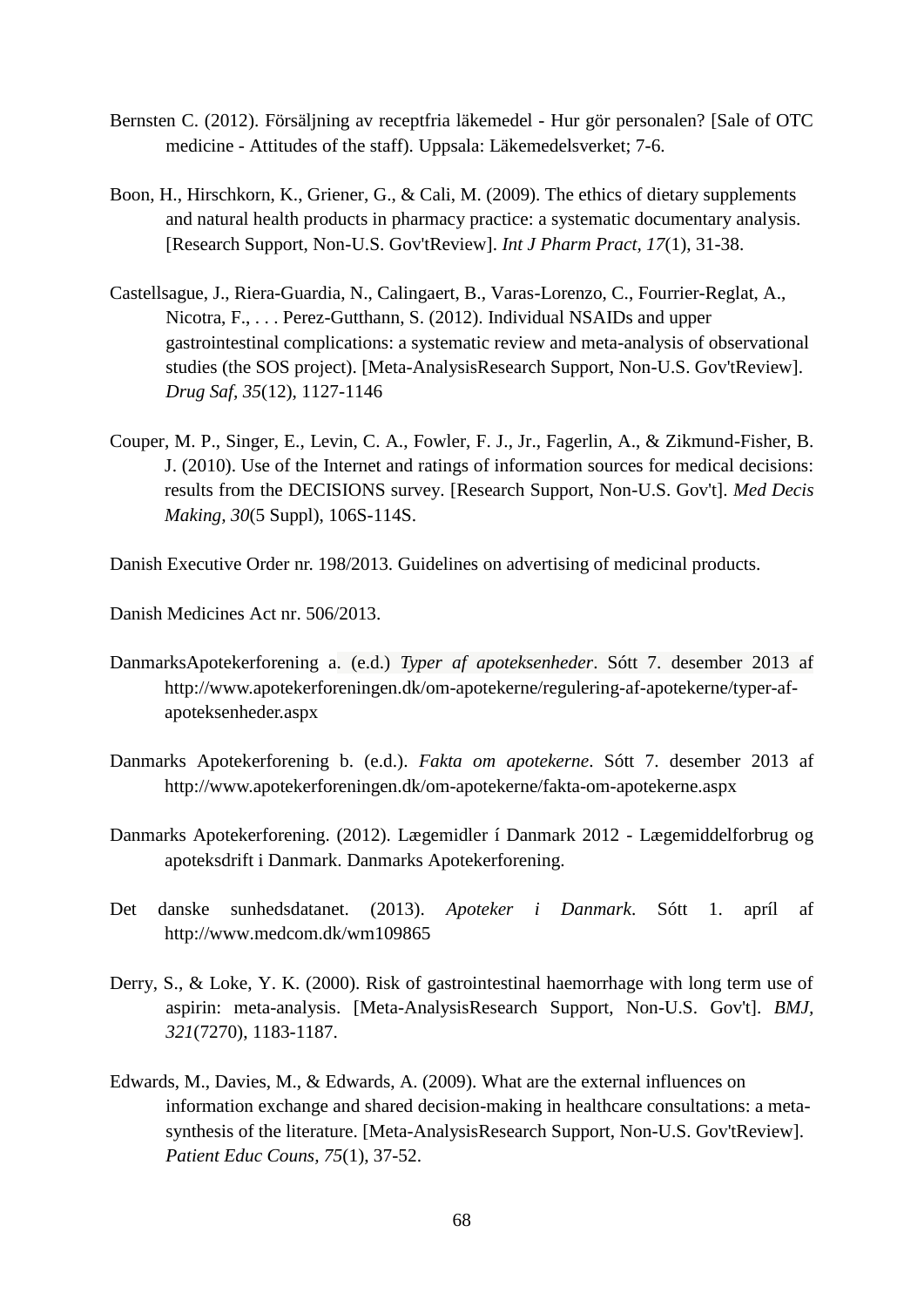- Embætti landlæknis. (2012). *Lyfjagagnagrunnur*. Sótt 19. apríl 2014 af http://www.landlaeknir.is/tolfraedi-ogrannsoknir/gagnasofn/gagnasafn/item12455/Lyfjagagnagrunnur
- European comission. (2013). *Report of the working group on promotin good governance of non-prescription drugs in europe*. Sótt 9. nóvember af [http://ec.europa.eu/enterprise/sectors/healthcare/files/docs/otc\\_report\\_en.pdf](http://ec.europa.eu/enterprise/sectors/healthcare/files/docs/otc_report_en.pdf)

Finnish Medicines Act nr. 395/1987.

Finnish Medicines Act nr. 22/2006.

- Finnish medicines agency. (2014). *Self-medication medicines*. Sótt 11. mars 2014 af [http://www.fimea.fi/laaketieto/itsehoitovalmisteet.](http://www.fimea.fi/laaketieto/itsehoitovalmisteet)
- Folkehelseinstituttet. (2014). *Norwegian prescription database*. Sótt 24. apríl 2014 af http://www.norpd.no/
- Fosbol, E. L., Folke, F., Jacobsen, S., Rasmussen, J. N., Sorensen, R., Schramm, T. K., . . . Gislason, G. H. (2010). Cause-specific cardiovascular risk associated with nonsteroidal antiinflammatory drugs among healthy individuals. [Clinical Trial]. *Circ Cardiovasc Qual Outcomes, 3*(4), 395-405.
- Frøkjær B, Bolvig T, Griese N, Herborg H, Rossing C. Prevalence of drug-related problems in self-medication in Danish community pharmacies. Innov. Pharm. 2012; 3(95):1-10.
- Gerber, B. S., & Eiser, A. R. (2001). The patient physician relationship in the Internet age: future prospects and the research agenda. *J Med Internet Res, 3*(2), E15.
- Hagstofa Íslands a. (2014). *Lykiltölur mannfjöldans*. Sótt 1. apríl 2014 af [http://hagstofan.is/?PageID=2593&src=https://rannsokn.hagstofa.is/pxis/Dialog/varval](http://hagstofan.is/?PageID=2593&src=https://rannsokn.hagstofa.is/pxis/Dialog/varval.asp?ma=MAN00000%26ti=Lykilt%F6lur+mannfj%F6ldans+1703%2D2014+++++++%26path=../Database/mannfjoldi/Yfirlit/%26lang=3%26units=Fj%F6ldi) [.asp?ma=MAN00000%26ti=Lykilt%F6lur+mannfj%F6ldans+1703%2D2014++++++](http://hagstofan.is/?PageID=2593&src=https://rannsokn.hagstofa.is/pxis/Dialog/varval.asp?ma=MAN00000%26ti=Lykilt%F6lur+mannfj%F6ldans+1703%2D2014+++++++%26path=../Database/mannfjoldi/Yfirlit/%26lang=3%26units=Fj%F6ldi) [+%26path=../Database/mannfjoldi/Yfirlit/%26lang=3%26units=Fj%F6ldi](http://hagstofan.is/?PageID=2593&src=https://rannsokn.hagstofa.is/pxis/Dialog/varval.asp?ma=MAN00000%26ti=Lykilt%F6lur+mannfj%F6ldans+1703%2D2014+++++++%26path=../Database/mannfjoldi/Yfirlit/%26lang=3%26units=Fj%F6ldi)
- Hagstofa Íslands b. (2014). *Meðalaldur Íslendinga 1841-2013*. Sótt 26. febrúar 2014 af http://www.hagstofa.is/?PageID=2593&src=https://rannsokn.hagstofa.is/pxis/Dialog/v arval.asp?ma=MAN00102%26ti=Me%F0alaldur+%CDslendinga+1841%2D2013++% 26path=../Database/mannfjoldi/Yfirlit/%26lang=3%26units=%C1r
- Hawton, K., Bergen, H., Simkin, S., Dodd, S., Pocock, P., Bernal, W., . . . Kapur, N. (2013). Long term effect of reduced pack sizes of paracetamol on poisoning deaths and liver transplant activity in England and Wales: interrupted time series analyses. [Research Support, Non-U.S. Gov't]. *BMJ, 346*, f403.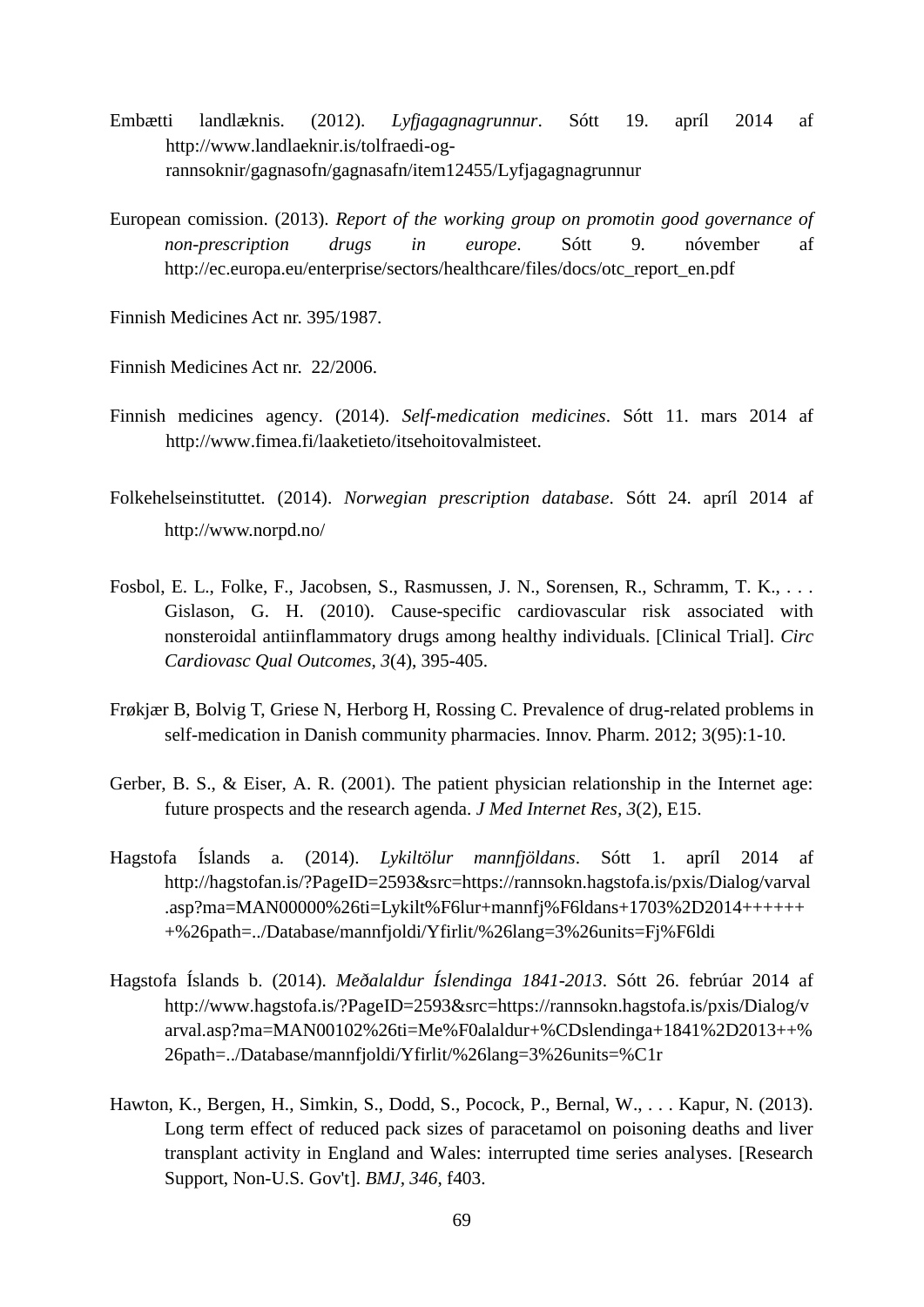- Hennekens, Charles H. & Burin, Julie E. (1987). Epidemiology in Medicine. Philadelphia: Lippincott Williams & Wilkins.
- Holmstrom, I. K., Bastholm-Rahmner, P., Bernsten, C., Roing, M., & Bjorkman, I. (2014). Swedish teenagers and over-the-counter analgesics - Responsible, casual or careless use. *Res Social Adm Pharm, 10*(2), 408-418.
- Hoshino, T., Tsutsumi, S., Tomisato, W., Hwang, H. J., Tsuchiya, T., & Mizushima, T. (2003). Prostaglandin E2 protects gastric mucosal cells from apoptosis via EP2 and EP4 receptor activation. [Research Support, Non-U.S. Gov't]. *J Biol Chem, 278*(15), 12752-12758.
- Hreinsson, J. P., Kalaitzakis, E., Gudmundsson, S., & Bjornsson, E. S a. (2013). Upper gastrointestinal bleeding: incidence, etiology and outcomes in a population-based setting. [Comparative StudyResearch Support, Non-U.S. Gov't]. *Scand J Gastroenterol, 48*(4), 439-447.
- Hreinsson, J. P., Gumundsson, S., Kalaitzakis, E., & Bjornsson, E. S b. (2013). Lower gastrointestinal bleeding: incidence, etiology, and outcomes in a population-based setting. [Research Support, Non-U.S. Gov't]. *Eur J Gastroenterol Hepatol, 25*(1), 37- 43.
- Hyvonen, O. (e.d.). *The evolutin of new advertising techniques – Finland*. Bird&Bird, Belgium.
- Klotz, U. (2009). Pharmacokinetics and drug metabolism in the elderly. [Research Support, Non-U.S. Gov'tReview]. *Drug Metab Rev, 41*(2), 67-76.
- Lagerlov, P., Holager, T., Helseth, S., & Rosvold, E. O. (2009). [Self-medication with overthe-counter analgesics among 15-16 year-old teenagers]. [Research Support, Non-U.S. Gov't]. *Tidsskr Nor Laegeforen, 129*(15), 1447-1450.
- Laine, L. (2006). Review article: gastrointestinal bleeding with low-dose aspirin what's the risk? [Research Support, Non-U.S. Gov'tReview]. *Aliment Pharmacol Ther, 24*(6), 897-908.
- Lanas, A., Bajador, E., Serrano, P., Fuentes, J., Carreno, S., Guardia, J., . . . Sainz, R. (2000). Nitrovasodilators, low-dose aspirin, other nonsteroidal antiinflammatory drugs, and the risk of upper gastrointestinal bleeding. [Research Support, Non-U.S. Gov't]. *N Engl J Med, 343*(12), 834-839.
- Legemiddelverket. (2003).Regulations on sales etc.. of certain prescription medicines outside pharmacies.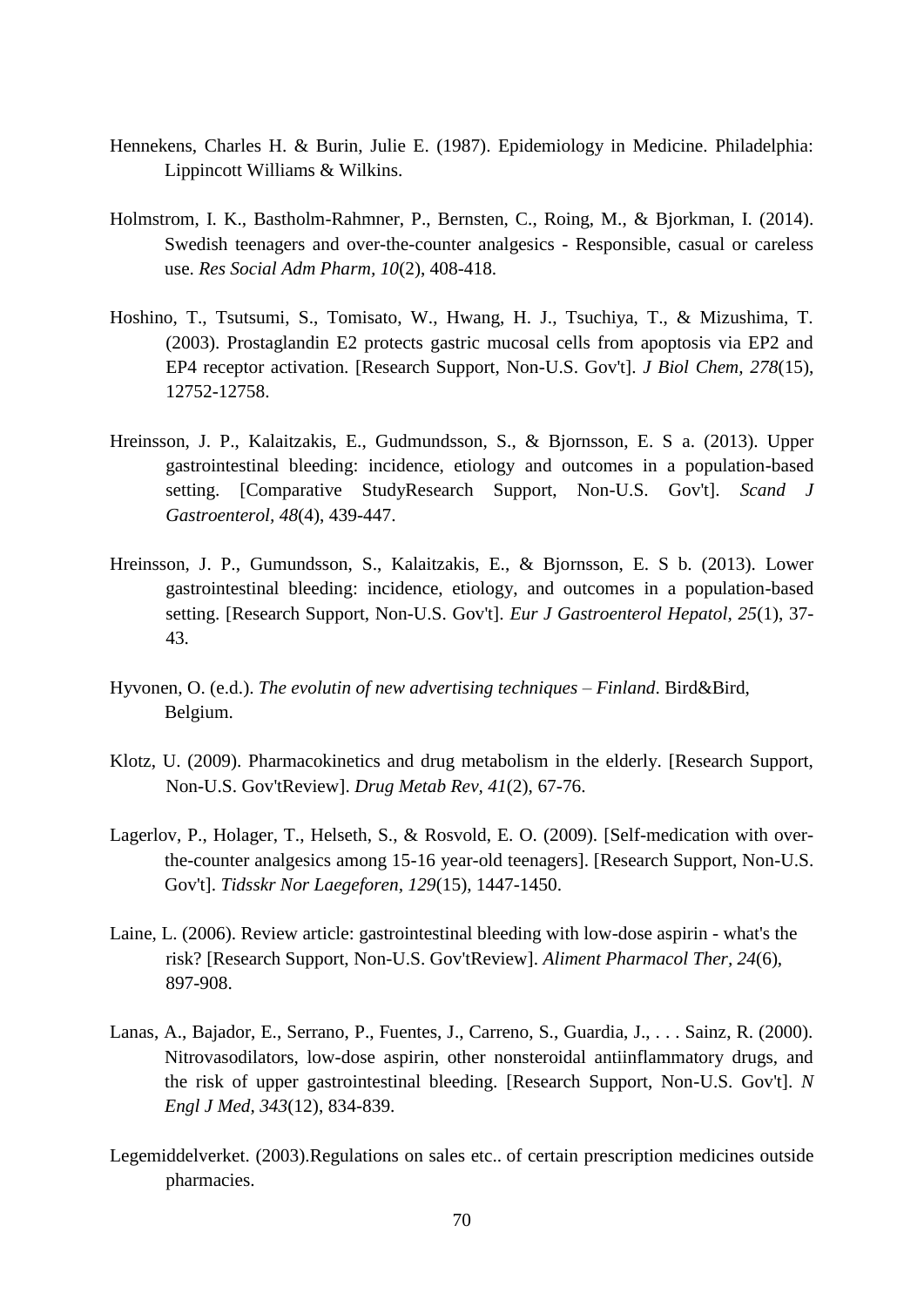Legemiddelverket. (2010). Regulation on drugs.

- Lind, J. (2012). General sale of non-prescription medicinal products A comparison between Sweden and the United Kingdom. Department of Pharmacy, Uppsala University.
- Loperfido, S., Baldo, V., Piovesana, E., Bellina, L., Rossi, K., Groppo, M., . . . Okolicsanyi, L. (2009). Changing trends in acute upper-GI bleeding: a population-based study. [Comparative Study]. *Gastrointest Endosc, 70*(2), 212-224.
- Lyfjaeftirlit ríkisins. (1997). *Skýrsla um starfsemi Lyfjaeftirlits ríkisins á árinu 1996*. Seltjarnarnes, Lyfjaeftirlit ríkisins.
- Lyfjagreiðslunefnd. (2011). *Lyfjaverðskrá*. Sótt 13. janúar 2014 af [http://lgn.is/gogn/lyfjaverdskra\\_10\\_2011\\_heimasida\\_pdf.pdf](http://lgn.is/gogn/lyfjaverdskra_10_2011_heimasida_pdf.pdf)
- Lyfjagreiðslunefnd. (2012). *Lyfjaverðskrá*. Sótt 13. janúar 2014 af [http://lgn.is/gogn/lyfjaverdskra\\_11\\_2012\\_heimasida.pdf](http://lgn.is/gogn/lyfjaverdskra_11_2012_heimasida.pdf)

Lyfjalög nr. 93/1994.

- Lyfjastofnun. (2008). *Dreifibréf 3 – mönnun lyfjabúða*. Sótt 10. apríl 2014 af http://www.lyfjastofnun.is/media/dreifibref/Dreifibref\_03-2008-LS.pdf
- Lyfjastofnun. (2013). *Lyf sem heimilt er að selja án lyfseðils samkv. lyfjaverðskrá 1.12.2013*. Sótt 4. desember 2013 af [http://www.lyfjastofnun.is/media/serlyfjaskra/Lausasolulisti\\_p.pdf](http://www.lyfjastofnun.is/media/serlyfjaskra/Lausasolulisti_p.pdf)
- Lyfjastofnun a. (2014). *Lyfjabúðir*. Sótt 3. apríl 2014 af [http://www.lyfjastofnun.is/Eftirlit/Lyfjabudir/Listi\\_yfir\\_lyfjabudir\\_\\_lyfjasolur/](http://www.lyfjastofnun.is/Eftirlit/Lyfjabudir/Listi_yfir_lyfjabudir__lyfjasolur/)
- Lyfjastofnun b. (2014). *Lyf sem heimilt er að selja án lyfseðils skv. Lyfjaverðskrá 1. mars 2014*. Sótt 3. mars 2014 af [http://www.lyfjastofnun.is/media/serlyfjaskra/Lausasolulisti\\_p.pdf](http://www.lyfjastofnun.is/media/serlyfjaskra/Lausasolulisti_p.pdf)
- Lægemiddelsstyrelsen. (2014). *Medicinpriser*. Sótt 27. mars 2014 af [http://www.medicinpriser.dk/default.aspx.](http://www.medicinpriser.dk/default.aspx)

Läkemedelslag nr. 09/2008.

Läkemedelslag nr. 859/1992.

Läkemedelslag nr. 730/2009. Lag om handel med vissa receptfria läkemedel.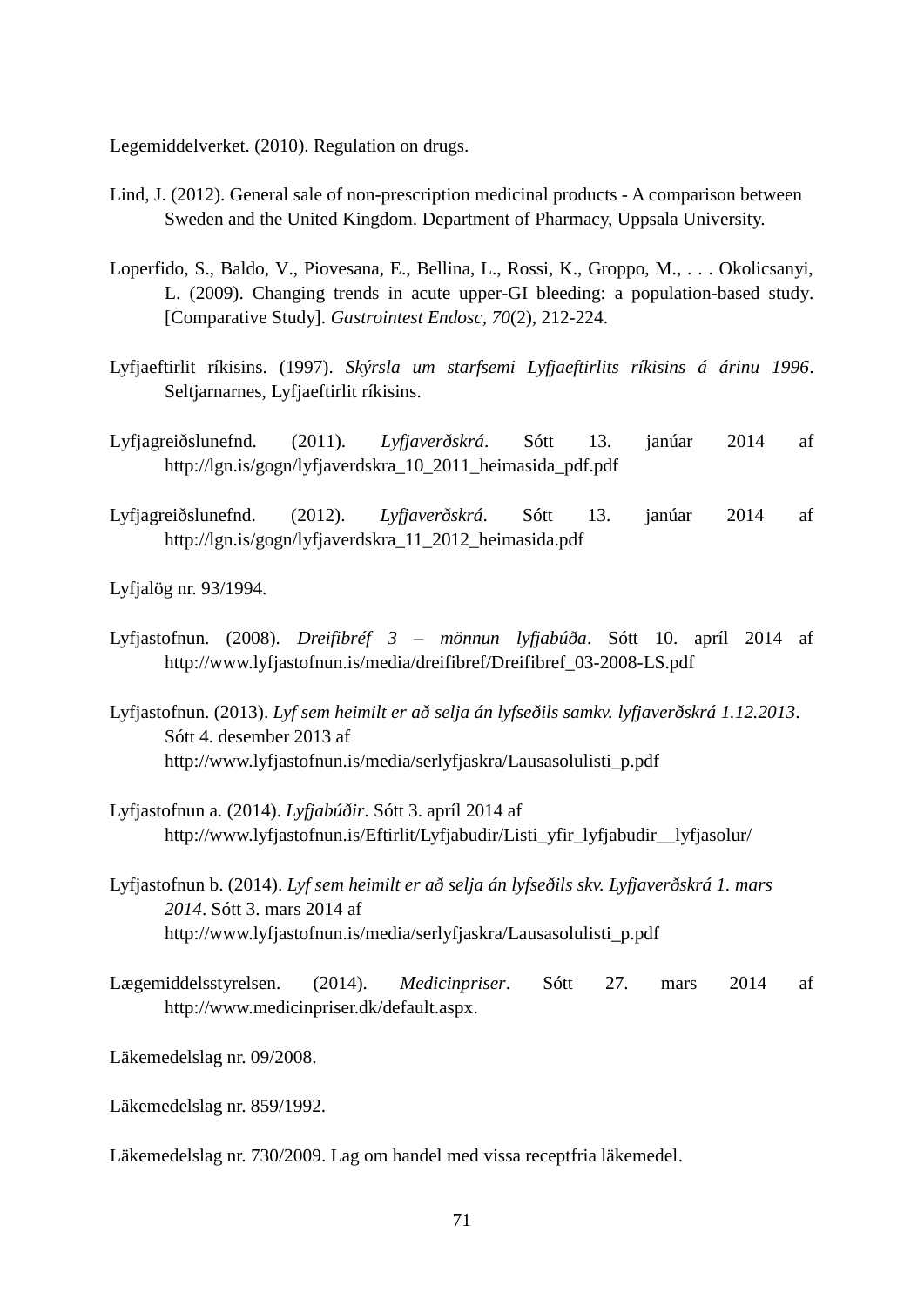Läkemedelslag nr. 366/2009. Lag om handel med läkemedel.

- Läkemedelsverket. (2010). *The Swedish pharmacy market*. Sótt 9. nóvember 2013 af <http://www.lakemedelsverket.se/english/overview/About-MPA/pharmacy-market/>
- Läkemedelsverket. (2012). *Apotek*. Sótt 10. apríl 2014 http://www.lakemedelsverket.se/malgrupp/Apotek--handel/Apotek/
- Läkemedelsverket a. (2014). *Receptfrihet – OTC*. Sótt 1. mars 2014 af [http://www.lakemedelsverket.se/malgrupp/Foretag/Lakemedel/Nya-godkannanden](http://www.lakemedelsverket.se/malgrupp/Foretag/Lakemedel/Nya-godkannanden-andringar-och-fornyelser/OTC-receptfrihet/)[andringar-och-fornyelser/OTC-receptfrihet/.](http://www.lakemedelsverket.se/malgrupp/Foretag/Lakemedel/Nya-godkannanden-andringar-och-fornyelser/OTC-receptfrihet/)
- Läkemedelsverket b. (2014). *Godkände apotek*. Sótt 1. mars 2014 af http://www.lakemedelsverket.se/malgrupp/Apotek--handel/Apotek/-Tillstand-forapotek/

Läkemedelsverkets författningssamling nr. 6/2009.

Lääkekulutus vuosina. (2014). *Lääkekulutus vuosina 2009-2012*. Sótt 24. apríl 2014 af http://raportit.nam.fi/raportit/kulutus/laakekulutus.htm

Lög um heilbrigðisstarfsmenn nr. 34/2012.

- MacFadyen, L., Eadie, D., & McGowan, T. (2001). Community pharmacists' experience of over-the-counter medicine misuse in Scotland. [Research Support, Non-U.S. Gov't]. *J R Soc Promot Health, 121*(3), 185-192.
- Mangoni, A. A., & Jackson, S. H. (2004). Age-related changes in pharmacokinetics and pharmacodynamics: basic principles and practical applications. [Review]. *Br J Clin Pharmacol, 57*(1), 6-14.
- Martin, J. H., Begg, E. J., Kennedy, M. A., Roberts, R., & Barclay, M. L. (2001). Is cytochrome P450 2C9 genotype associated with NSAID gastric ulceration? [Research Support, Non-U.S. Gov't]. *Br J Clin Pharmacol, 51*(6), 627-630.
- Masso Gonzalez, E. L., Patrignani, P., Tacconelli, S., & Garcia Rodriguez, L. A. (2010). Variability among nonsteroidal antiinflammatory drugs in risk of upper gastrointestinal bleeding. [Meta-AnalysisResearch Support, Non-U.S. Gov't]. *Arthritis Rheum, 62*(6), 1592-1601.
- Mellemkjaer, L., Blot, W. J., Sorensen, H. T., Thomassen, L., McLaughlin, J. K., Nielsen, G. L., & Olsen, J. H. (2002). Upper gastrointestinal bleeding among users of NSAIDs: a population-based cohort study in Denmark. [Research Support, Non-U.S. Gov't]. *Br J*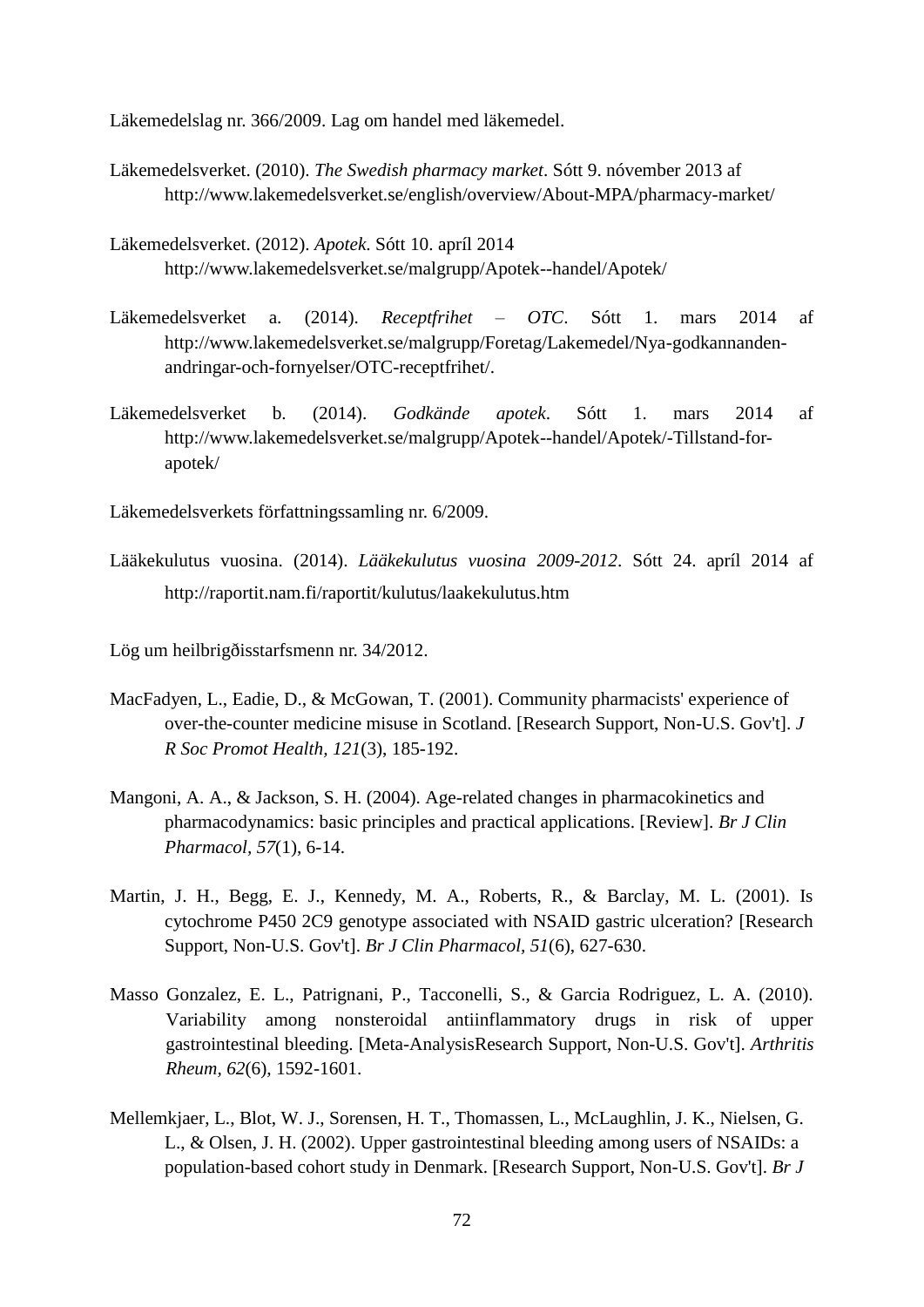*Clin Pharmacol, 53*(2), 173-181.

- Morgall, J. M., & Almarsdottir, A. B. (1999). No struggle, no strength: how pharmacists lost their monopoly. [Research Support, Non-U.S. Gov't]. *Soc Sci Med, 48*(9), 1247-1258.
- Neuhauser, D. (2003). The coming third health care revolution: personal empowerment. *Qual Manag Health Care, 12*(3), 171-184; discussion 185-176.
- Norwegian medicines agency. (2014). *Liste over legemidler som kan omsettes utenfor apotek*. Sótt 11. Mars 2014 af http://www.legemiddelverket.no/Import\_og\_salg/Salg-avlegemidler-utenom-apotek-%28LUA%29/lua\_liste/Sider/default.aspx
- Nutbeam, D. (2008). The evolving concept of health literacy. *Soc Sci Med, 67*(12), 2072- 2078.
- Pilotto, A., Franceschi, M., Leandro, G., Paris, F., Niro, V., Longo, M. G., . . . Di Mario, F. (2003). The risk of upper gastrointestinal bleeding in elderly users of aspirin and other non-steroidal anti-inflammatory drugs: the role of gastroprotective drugs. *Aging Clin Exp Res, 15*(6), 494-499.
- Protheroe, J., Nutbeam, D., & Rowlands, G. (2009). Health literacy: a necessity for increasing participation in health care. [Editorial]. *Br J Gen Pract, 59*(567), 721-723.

Reglugerð um greiðsluþátttöku sjúkratrygginga í lyfjakostnaði nr. 313/2013.

Reglugerð um lyfjaauglýsingar nr. 328/1995.

Reglugerð um lyfsöluleyfi og lyfjabúðir nr. 426/1997.

Reglugerð um markaðsleyfi sérlyfja, merkingar þeirra og fylgiseðla nr. 141/2011.

- Reglugerð um menntun, réttindi og skyldur lyfjafræðinga og skilyrði til að hljóta starfsleyfi og sérfræðileyfi nr. 1090/2012.
- Schjerning Olsen, A. M., Fosbol, E. L., Lindhardsen, J., Folke, F., Charlot, M., Selmer, C., . . . Gislason, G. H. (2011). Duration of treatment with nonsteroidal anti-inflammatory drugs and impact on risk of death and recurrent myocardial infarction in patients with prior myocardial infarction: a nationwide cohort study. *Circulation, 123*(20), 2226- 2235.
- Schulz, P. J., & Nakamoto, K. (2013). Health literacy and patient empowerment in health communication: the importance of separating conjoined twins. [Research Support, Non-U.S. Gov'tReview]. *Patient Educ Couns, 90*(1), 4-11.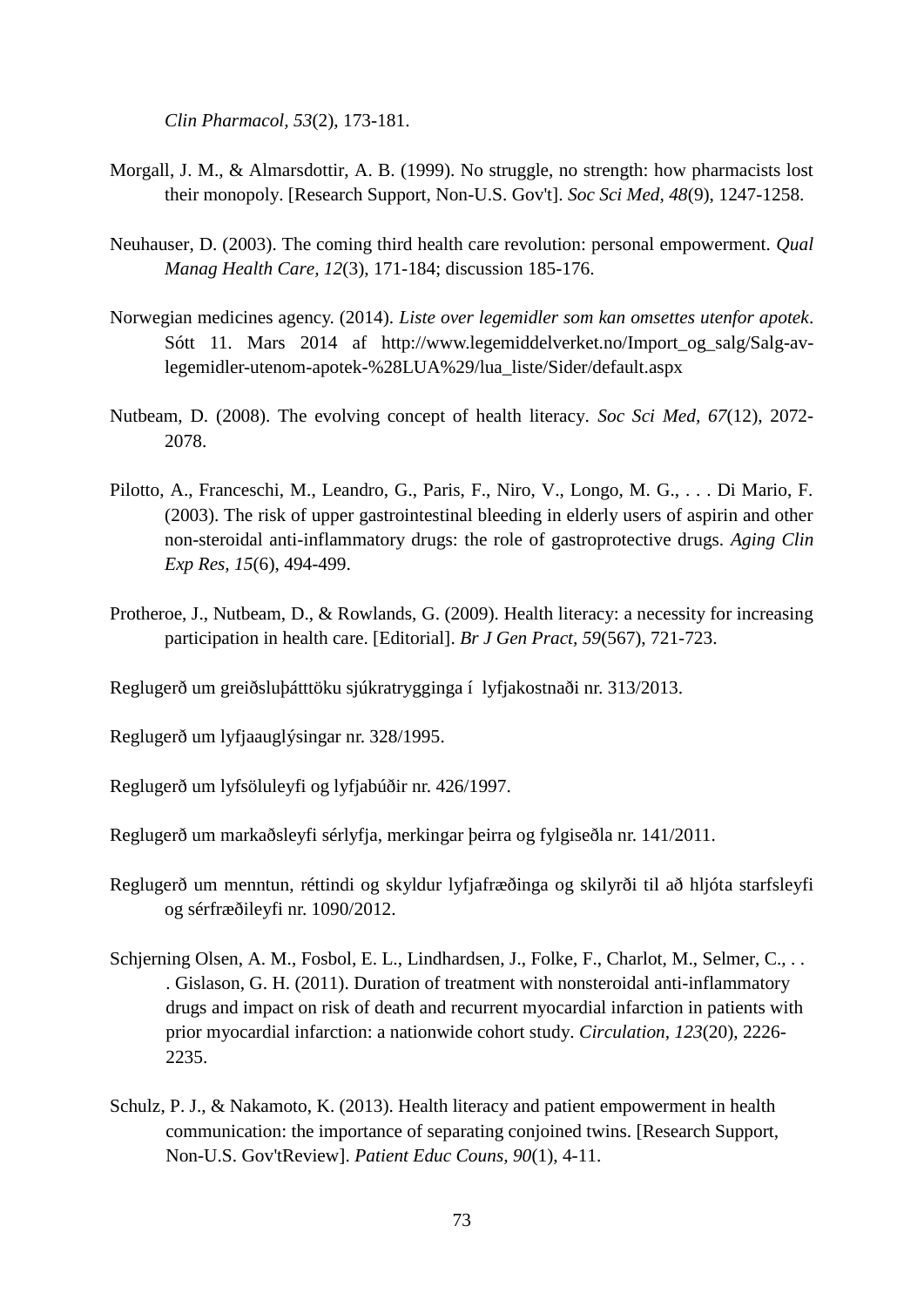- Siðareglur lyfjafræðinga. (2010). *Embætti landlæknis*. Sótt 20. október 2013 af [http://www.landlaeknir.is/gaediogeftirlit/heilbrigdisstarfsfolk/starfsleyfi/sidareglur/ite](http://www.landlaeknir.is/gaediogeftirlit/heilbrigdisstarfsfolk/starfsleyfi/sidareglur/item13861) [m13861/](http://www.landlaeknir.is/gaediogeftirlit/heilbrigdisstarfsfolk/starfsleyfi/sidareglur/item13861)
- Sinha, M., Gautam, L., Shukla, P. K., Kaur, P., Sharma, S., & Singh, T. P. (2013). Current perspectives in NSAID-induced gastropathy. [Research Support, Non-U.S. Gov'tReview]. *Mediators Inflamm, 2013*, 258209.
- Socialstyrelsen. (2014). *Statistikdatabas för läkemedel*. Sótt 24. apríl 2014 af http://www.socialstyrelsen.se/statistik/statistikdatabas/lakemedel
- Statens Serum Institut. (2014). *Dataleverancer og Lægemiddelstatistik*. Sótt 24. mars 2014 af http://medstat.dk/.
- Statistics Denmark. (2014). *Population and population projections*. Sótt 1. apríl 2014 af http://www.dst.dk/en/Statistik/emner/befolkning-og-befolkningsfremskrivning.aspx

Statistics Finland. (2014). *Population*. Sótt 1. apríl 2014 af http://www.stat.fi/til/vrm\_en.html

- Statistics Norway. (2014). *Population 1. January 2014*. Sótt 1. apríl 2014 af [https://www.ssb.no/en/befolkning/statistikker/folkemengde/aar/2014-02-](https://www.ssb.no/en/befolkning/statistikker/folkemengde/aar/2014-02-20?fane=om#content) [20?fane=om#content](https://www.ssb.no/en/befolkning/statistikker/folkemengde/aar/2014-02-20?fane=om#content)
- Statistics Sweden. (2014). *Population statistics*. Sótt 1. apríl 2014 af http://www.scb.se/en\_/Finding-statistics/Statistics-by-subjectarea/Population/Population-composition/Population-statistics/Aktuell-Pong/25795/Yearly-statistics--The-whole-country/26046/
- Statskontoret. (2013). *A re-regulated pharmacy market – Final report (2013:7).* Sótt 22. nóvember af [http://www.statskontoret.se/in-english/publications/2013/a-re-regulated](http://www.statskontoret.se/in-english/publications/2013/a-re-regulated-pharmacy-market-final-report-20137/)[pharmacy-market-final-report-20137/.](http://www.statskontoret.se/in-english/publications/2013/a-re-regulated-pharmacy-market-final-report-20137/)
- Stitham, J., Midgett, C., Martin, K. A., & Hwa, J. (2011). Prostacyclin: an inflammatory paradox. *Front Pharmacol, 2*, 24.
- Sunhedsstyrelsen. (2012). *Over-the-counter medicines*. Sótt 6. desember 2013 af <http://sundhedsstyrelsen.dk/en/medicines/sale/over-the-counter-medicines>
- Sunhedsstyrelsen. (2013). *Painkillers to be prescription only in Denmark*. Sótt 5. desember 2013 a[fhttp://sundhedsstyrelsen.dk/en/news/2013/painkillers-to-be-prescription-only](http://sundhedsstyrelsen.dk/en/news/2013/painkillers-to-be-prescription-only-in-denmark)[in-denmark](http://sundhedsstyrelsen.dk/en/news/2013/painkillers-to-be-prescription-only-in-denmark)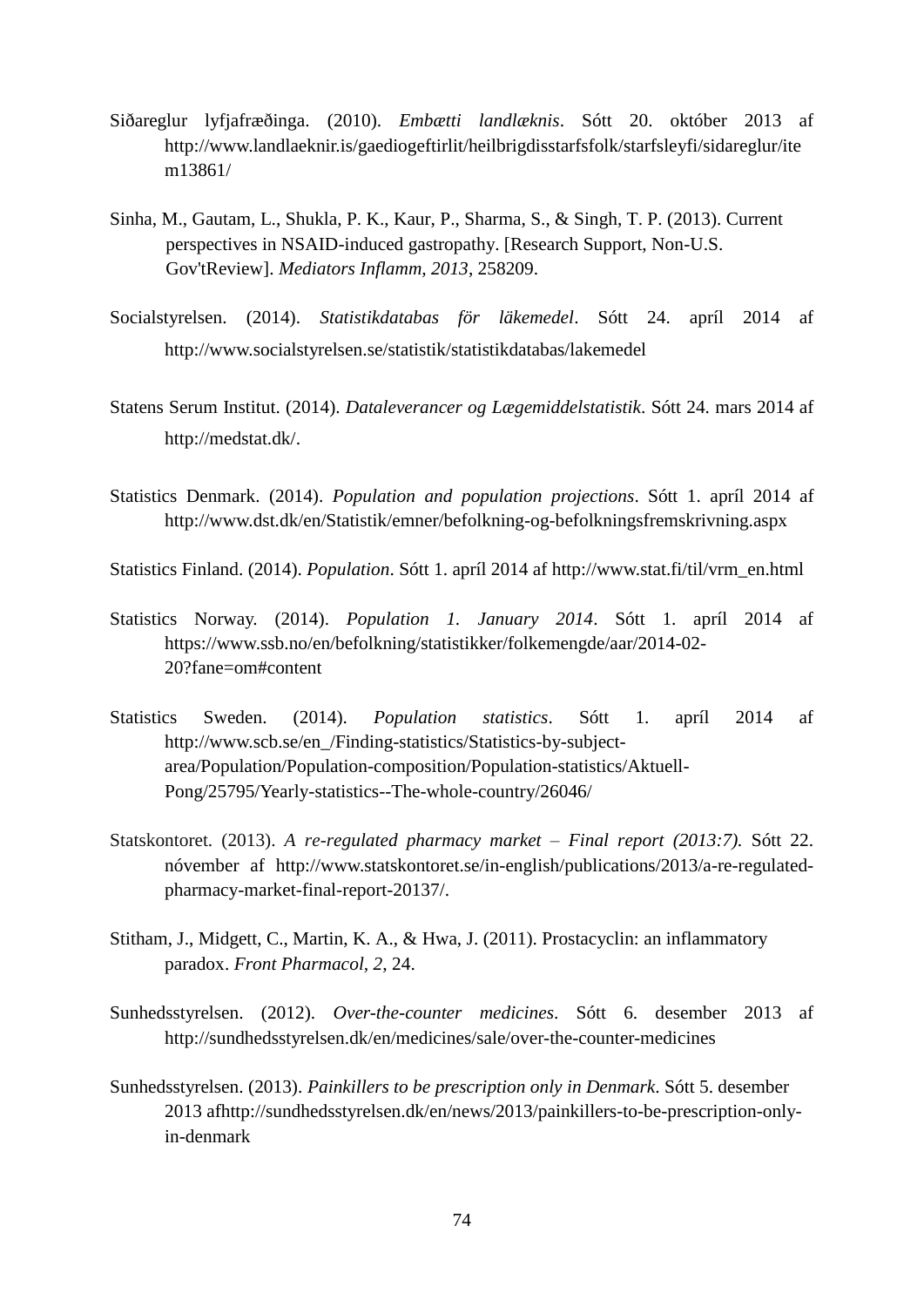- Sunhedsstyrelsen. (2014). *Over-the-counter-medicines*. Sótt 11. mars 2014 af http://sundhedsstyrelsen.dk/en/medicines/sale/over-the-counter-medicines
- Tisman, A. (2010). *The Rising Tide of OTC in Europe – Trends, challenges and new potential in a rapidly evolving market. IMS*. Sótt 6. desember af [http://www.imshealth.com/deployedfiles/ims/Global/Content/Solutions/Healthcare%2](http://www.imshealth.com/deployedfiles/ims/Global/Content/Solutions/Healthcare%20Measurement/Consumer%20Health%20Insights/The_Rising_Tide_Of_OTC_Europe.pdf) [0Measurement/Consumer%20Health%20Insights/The\\_Rising\\_Tide\\_Of\\_OTC\\_Europe.](http://www.imshealth.com/deployedfiles/ims/Global/Content/Solutions/Healthcare%20Measurement/Consumer%20Health%20Insights/The_Rising_Tide_Of_OTC_Europe.pdf) [pdf](http://www.imshealth.com/deployedfiles/ims/Global/Content/Solutions/Healthcare%20Measurement/Consumer%20Health%20Insights/The_Rising_Tide_Of_OTC_Europe.pdf)
- United nations. (2012). *The Global Partnership for Development: Making Rhetoric a Reality*. MDG Gap Task Force Report 2012. New York, United Nations publication.
- Vane, J. R., & Botting, R. M. (2003). The mechanism of action of aspirin. [Review]. *Thromb Res, 110*(5-6), 255-258.
- Vogler, S., Arts, D., Habl, C. (2006). Communitu pharmacy in europe, Lessons from deregulation – case studies. Vienna, Pharmaceutical Group of the European Union.
- Vogler, S., Arts, D., Sandberger, K. (2012). Impact of pharmacy deregulation and regulation in European countries. Vienna, Association of Danish Pharmacies.
- Wallace, J. L., Syer, S., Denou, E., de Palma, G., Vong, L., McKnight, W., . . . Ongini, E. (2011). Proton pump inhibitors exacerbate NSAID-induced small intestinal injury by inducing dysbiosis. [Research Support, Non-U.S. Gov't]. *Gastroenterology, 141*(4), 1314-1322, 1322 e1311-1315.
- World Health Organization. (2000). *Guidelines for the Regulatory Assessment of Medicinal Products for use in Self-Medication*. [pdf] Geneva: World Health Organization.
- World Health Organization. (2007). *Denmark – distribution of pharmaceuticals*. Sótt 8. desember 2013 af [http://www.euro.who.int/en/health-topics/Health](http://www.euro.who.int/en/health-topics/Health-systems/medicines/country-work/a-selection-of-country-profiles/denmark-2007)[systems/medicines/country-work/a-selection-of-country-profiles/denmark-2007](http://www.euro.who.int/en/health-topics/Health-systems/medicines/country-work/a-selection-of-country-profiles/denmark-2007)
- World Health Organization. (2010). *International Classification of Diseases (ICD)*. Sótt 5. apríl 2014 af http://apps.who.int/classifications/icd10/browse/2010/en#/XI
- Yoon, S. L., & Schaffer, S. D. (2006). Herbal, prescribed, and over-the-counter drug use in older women: prevalence of drug interactions. [Review]. *Geriatr Nurs, 27*(2), 118- 129.
- Ørnbjerg, L. M., Andersen, H. B., Kryger, P., Cleal, B., & Hetland, M. L. (2008). What do patients in rheumatologic care know about the risks of NSAIDs? [Research Support, Non-U.S. Gov't]. *J Clin Rheumatol, 14*(2), 69-73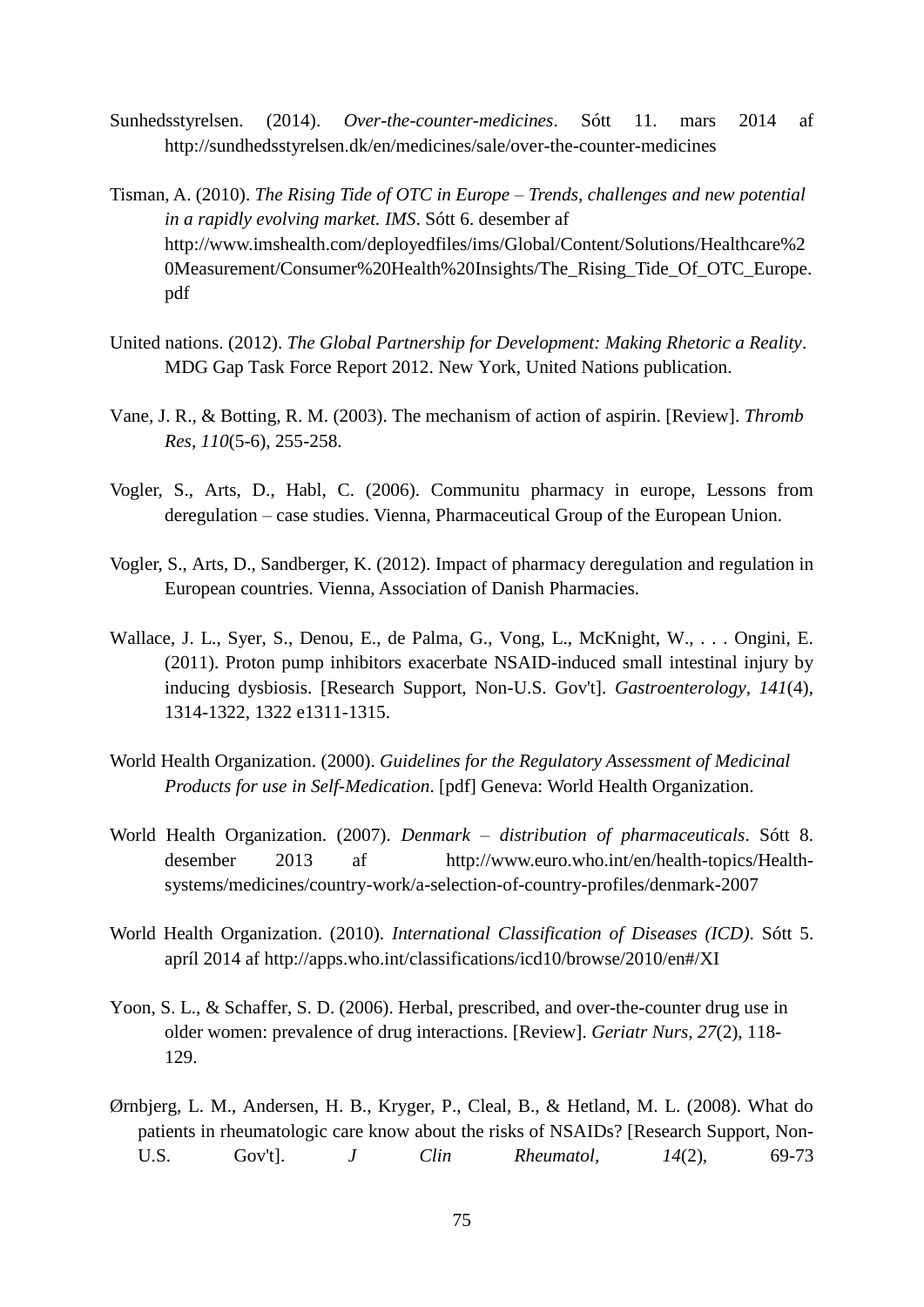## **VIÐAUKI**

### **9.1 Viðauki A**

## 9.1.1 Gögn um lyfjasölu ákveðinna NSAID-lyfja á Íslandi í DDD/1000 íbúa/dag.

*Tafla 1. Sala á asetýlsalisýlsýru 2003-2013 (samanlagt úr þremur ATC-flokkum).*

|      | Asetýlsalisýlsýra<br>B01AC06, N02BA51, N02BA01 |                         |        |           |  |
|------|------------------------------------------------|-------------------------|--------|-----------|--|
|      | fjöldi íbúa 1. jan                             | DDD per 1000 íbúa á dag |        |           |  |
| Ár   | 1. jan Hagstofa                                | <b>Heild</b>            | Ávísað | Lausasala |  |
| 2003 | 288471                                         | 56,65                   |        | 51,46     |  |
| 2004 | 290570                                         | 57,93                   | 5,91   | 52,02     |  |
| 2005 | 293577                                         | 61,92                   | 9,22   | 52,70     |  |
| 2006 | 299891                                         | 69,14                   | 10,77  | 58,37     |  |
| 2007 | 307672                                         | 62,07                   | 12,25  | 49,82     |  |
| 2008 | 315459                                         | 68,50                   | 14,65  | 53,85     |  |
| 2009 | 319368                                         | 66,80                   | 14,72  | 52,07     |  |
| 2010 | 317630                                         | 71,70                   | 16,34  | 55,35     |  |
| 2011 | 318452                                         | 74,97                   | 18,01  | 56,95     |  |
| 2012 | 319575                                         | 74,86                   | 17,69  | 57,17     |  |
| 2013 | 321857                                         | 69,20                   | 18,09  | 51,11     |  |

*Tafla 2. Sala á lágskammta asetýlsalisýlsýru (B01AC06) 2003-2013.*

| Lágskammta asetýlsalisýlsýra |                    |       |                         |           |  |
|------------------------------|--------------------|-------|-------------------------|-----------|--|
|                              | <b>B01AC06</b>     |       |                         |           |  |
|                              | fjöldi íbúa 1. jan |       | DDD per 1000 íbúa á dag |           |  |
| Ár                           | 1jan Hagstofa      | Heild | Ávísað                  | Lausasala |  |
| 2003                         | 288471             | 53,39 |                         | 48,65     |  |
| 2004                         | 290570             | 54,69 | 5,75                    | 48,93     |  |
| 2005                         | 293577             | 58,44 | 9,21                    | 49,23     |  |
| 2006                         | 299891             | 65,67 | 10,76                   | 54,91     |  |
| 2007                         | 307672             | 58,60 | 12,24                   | 46,36     |  |
| 2008                         | 315459             | 65,26 | 14,64                   | 50,61     |  |
| 2009                         | 319368             | 63,97 | 14,72                   | 49,25     |  |
| 2010                         | 317630             | 66,34 | 16,34                   | 50,00     |  |
| 2011                         | 318452             | 69,11 | 18,01                   | 51,10     |  |
| 2012                         | 319575             | 69,28 | 17,69                   | 51,59     |  |
| 2013                         | 321857             | 65,92 | 18,09                   | 47,83     |  |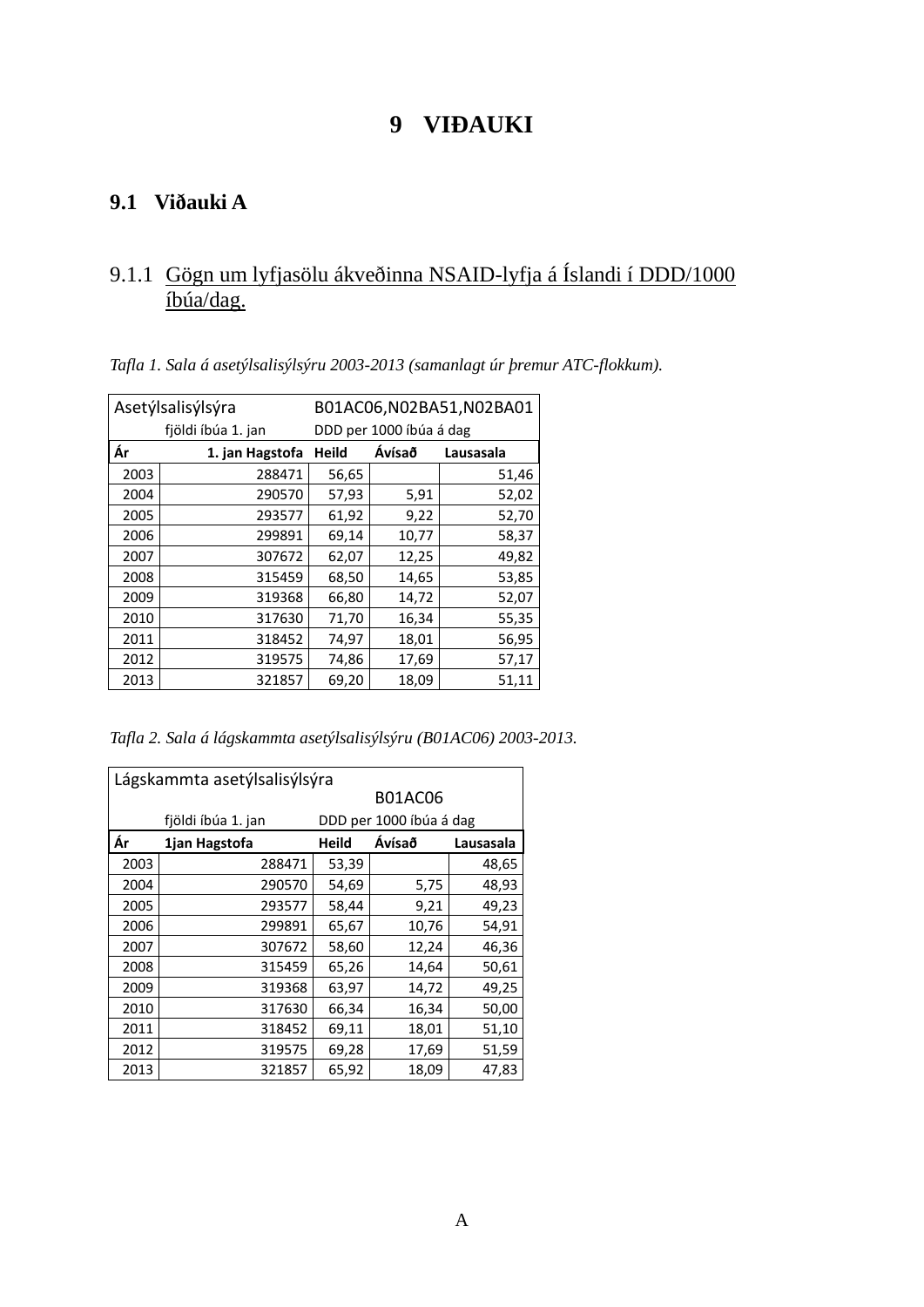| Treo |      | <b>N02BA51</b>    |       |                         |           |
|------|------|-------------------|-------|-------------------------|-----------|
|      |      | fjöldi íbúa 1 jan |       | DDD per 1000 íbúa á dag |           |
| Ár   |      | 1jan Hagstofa     | Heild | Ávísað                  | Lausasala |
|      | 2003 | 288.471           | 1,61  |                         | 1,61      |
|      | 2004 | 290.570           | 1,76  |                         | 1,76      |
|      | 2005 | 293.577           | 1,96  |                         | 1,96      |
|      | 2006 | 299.891           | 2,18  |                         | 2,18      |
|      | 2007 | 307.672           | 2,38  |                         | 2,38      |
|      | 2008 | 315459            | 0,00  |                         | 0,00      |
|      | 2009 | 319368            | 1,81  |                         | 0,00      |
|      | 2010 | 317630            | 2,45  |                         | 0,00      |
|      | 2011 | 318452            | 2,71  |                         | 0,00      |
|      | 2012 | 319575            | 2,59  |                         | 0,00      |
|      | 2013 | 321.857           | 2,95  |                         | 2,95      |

*Tafla 3. Sala á asetýlsalisýlsýru í blöndu með koffíni (N02BA51) 2003-2013.*



*Mynd 1. Sala á asetýlsalisýlsýru í blöndu með koffíni (N02BA51) 2003-2013.*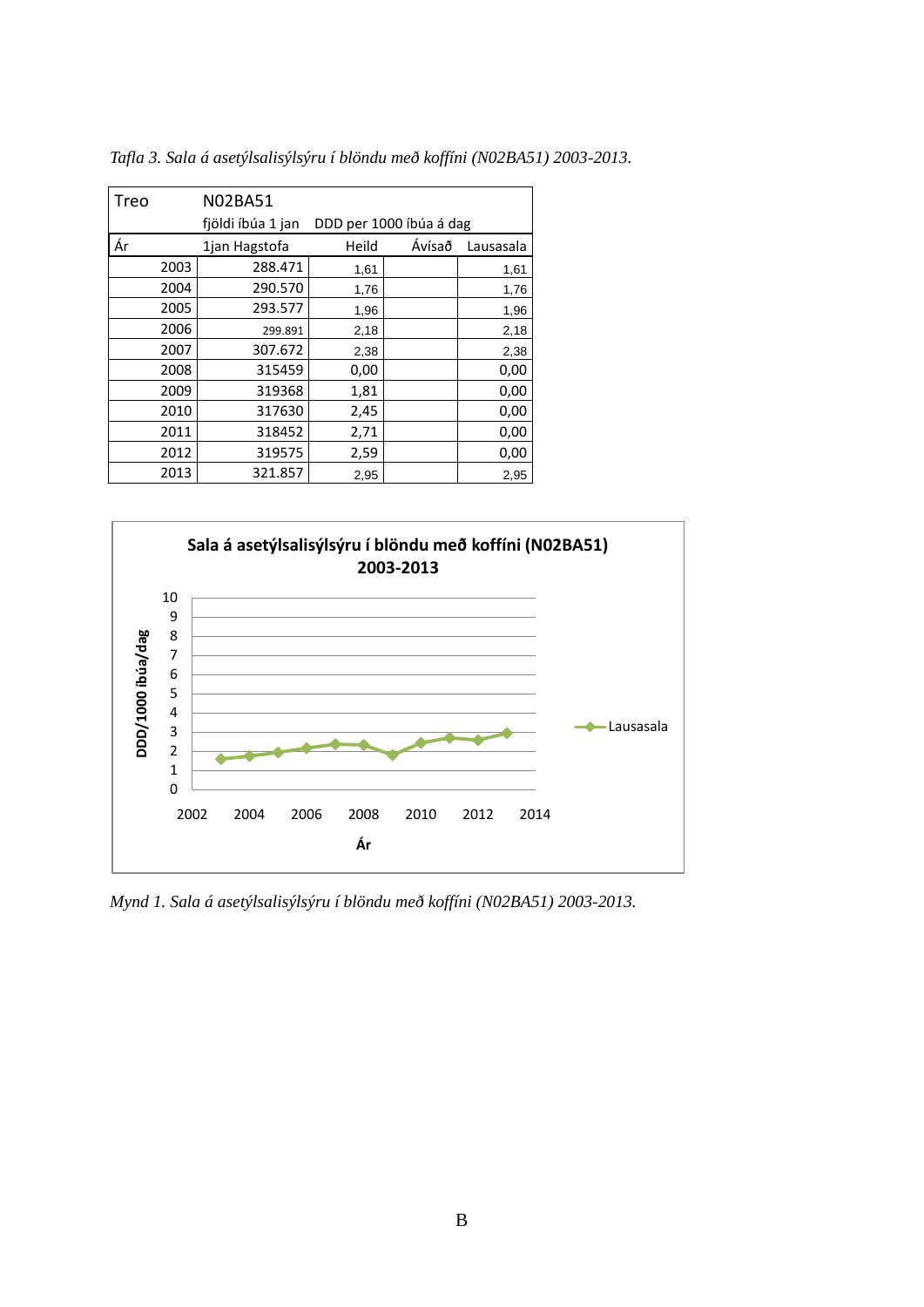| Aspirín | <b>N02BA01</b>    |       |                         |           |
|---------|-------------------|-------|-------------------------|-----------|
|         | fjöldi íbúa 1 jan |       | DDD per 1000 íbúa á dag |           |
| Ár      | 1jan Hagstofa     | Heild | Ávísað                  | Lausasala |
| 2003    | 288.471           | 1,65  | 0,00                    | 1,65      |
| 2004    | 290.570           | 1,48  | 0,00                    | 1,48      |
| 2005    | 293.577           | 1,52  | 0,00                    | 1,52      |
| 2006    | 299.891           | 1,29  | 0,00                    | 1,29      |
| 2007    | 307.672           | 1,09  | 0,00                    | 1,09      |
| 2008    | 315459            | 0,00  | 0,00                    | 0,00      |
| 2009    | 319368            | 0,00  | 0,00                    | 0,00      |
| 2010    | 317630            | 0,00  | 0,00                    | 0,00      |
| 2011    | 318452            | 0,00  | 0,00                    | 0,00      |
| 2012    | 319575            | 0,00  | 0,00                    | 0,00      |
| 2013    | 321.857           | 0,33  | 0,00                    | 0,33      |

*Tafla 4. Sala á asetýlsalisýlsýru (aspirín) (N02BA51) 2003-2013.*



*Mynd 2. Sala á asetýlsalisýlsýru (N02BA01) á tímabilinu 2003-2013.*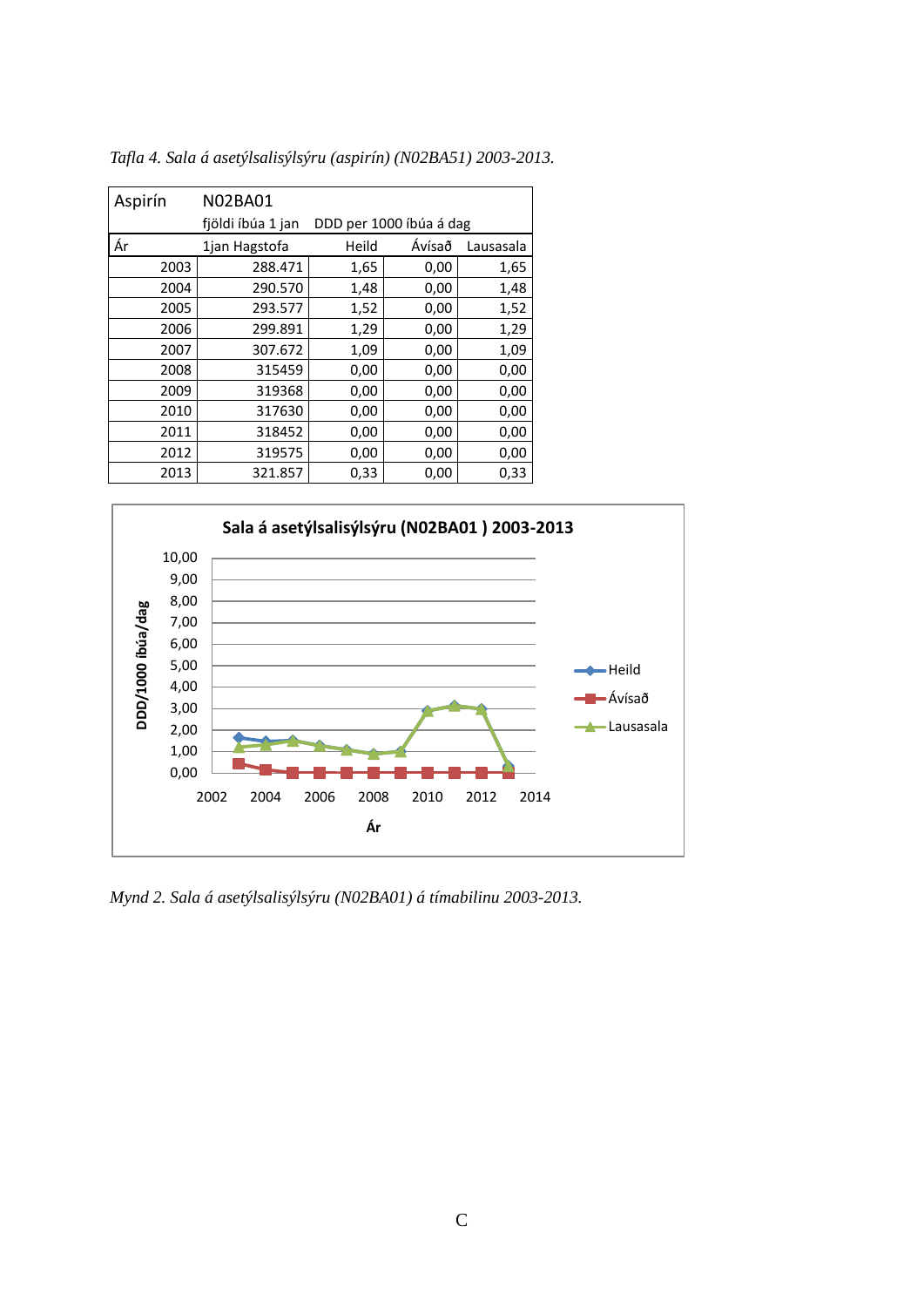| Díklófenak M01AB05 |                    |              |                         |           |
|--------------------|--------------------|--------------|-------------------------|-----------|
|                    | fjöldi íbúa 1. jan |              | DDD per 1000 íbúa á dag |           |
| Ár                 | 1.jan Hagstofa     | <b>Heild</b> | Ávísað                  | Lausasala |
| 2003               | 288471             | 16,04        | 14,91                   | 1,13      |
| 2004               | 290570             | 16,26        | 15,04                   | 1,22      |
| 2005               | 293577             | 18,62        | 16,88                   | 1,74      |
| 2006               | 299891             | 18,69        | 17,64                   | 1,06      |
| 2007               | 307672             | 19,48        | 17,74                   | 1,74      |
| 2008               | 315459             | 17,90        | 17,08                   | 0,82      |
| 2009               | 319368             | 17,18        | 16,45                   | 0,73      |
| 2010               | 317630             | 18,22        | 17,36                   | 0,86      |
| 2011               | 318452             | 19,15        | 17,68                   | 1,48      |
| 2012               | 319575             | 17,42        | 15,40                   | 2,02      |
| 2013               | 321857             | 14,11        | 12,66                   | 1,45      |

*Tafla 5. Sala á díklófenaki (M01AB05) 2003-2013.*

*Tafla 6. Sala á íbúprófeni (M01AE01) 2003-2013.*

| íbúprófen M01AE01 |                    |              |                         |           |
|-------------------|--------------------|--------------|-------------------------|-----------|
|                   | fjöldi íbúa 1. jan |              | DDD per 1000 íbúa á dag |           |
| Ár                | 1. jan Hagstofa    | <b>Heild</b> | Ávísað                  | Lausasala |
| 2003              | 288471             | 27,51        | 9,93                    | 17,58     |
| 2004              | 290570             | 30,52        | 10,86                   | 19,66     |
| 2005              | 293577             | 33,20        | 11,36                   | 21,84     |
| 2006              | 299891             | 35,12        | 11,87                   | 23,25     |
| 2007              | 307672             | 29,13        | 13,03                   | 16,10     |
| 2008              | 315459             | 35,55        | 13,29                   | 22,26     |
| 2009              | 319368             | 37,74        | 12,02                   | 25,72     |
| 2010              | 317630             | 38,50        | 12,27                   | 26,22     |
| 2011              | 318452             | 38,15        | 11,69                   | 26,46     |
| 2012              | 319575             | 41,55        | 10,83                   | 30,73     |
| 2013              | 321857             | 41,64        | 9,71                    | 31,93     |

*Tafla 7. Sala á naproxeni (M01AE02) 2003-2013.*

|      | Naproxen M01AE02  |                         |        |           |  |
|------|-------------------|-------------------------|--------|-----------|--|
|      | fjöldi íbúa 1 jan | DDD per 1000 íbúa á dag |        |           |  |
| Ár   | 1jan Hagstofa     | Heild                   | Ávísað | Lausasala |  |
| 2003 | 288471            | 6,87                    | 5,71   | 1,16      |  |
| 2004 | 290570            | 6,76                    | 5,60   | 1,16      |  |
| 2005 | 293577            | 6,56                    | 5,65   | 0,92      |  |
| 2006 | 299891            | 6,60                    | 5,69   | 0,91      |  |
| 2007 | 307672            | 7,40                    | 5,85   | 1,55      |  |
| 2008 | 315459            | 6,76                    | 6,02   | 0,74      |  |
| 2009 | 319368            | 6,82                    | 5,86   | 0,96      |  |
| 2010 | 317630            | 6,91                    | 5,77   | 1,14      |  |
| 2011 | 318452            | 6,56                    | 5,64   | 0,92      |  |
| 2012 | 319575            | 6,60                    | 5,96   | 0,64      |  |
| 2013 | 321857            | 7,25                    | 6,72   | 0,53      |  |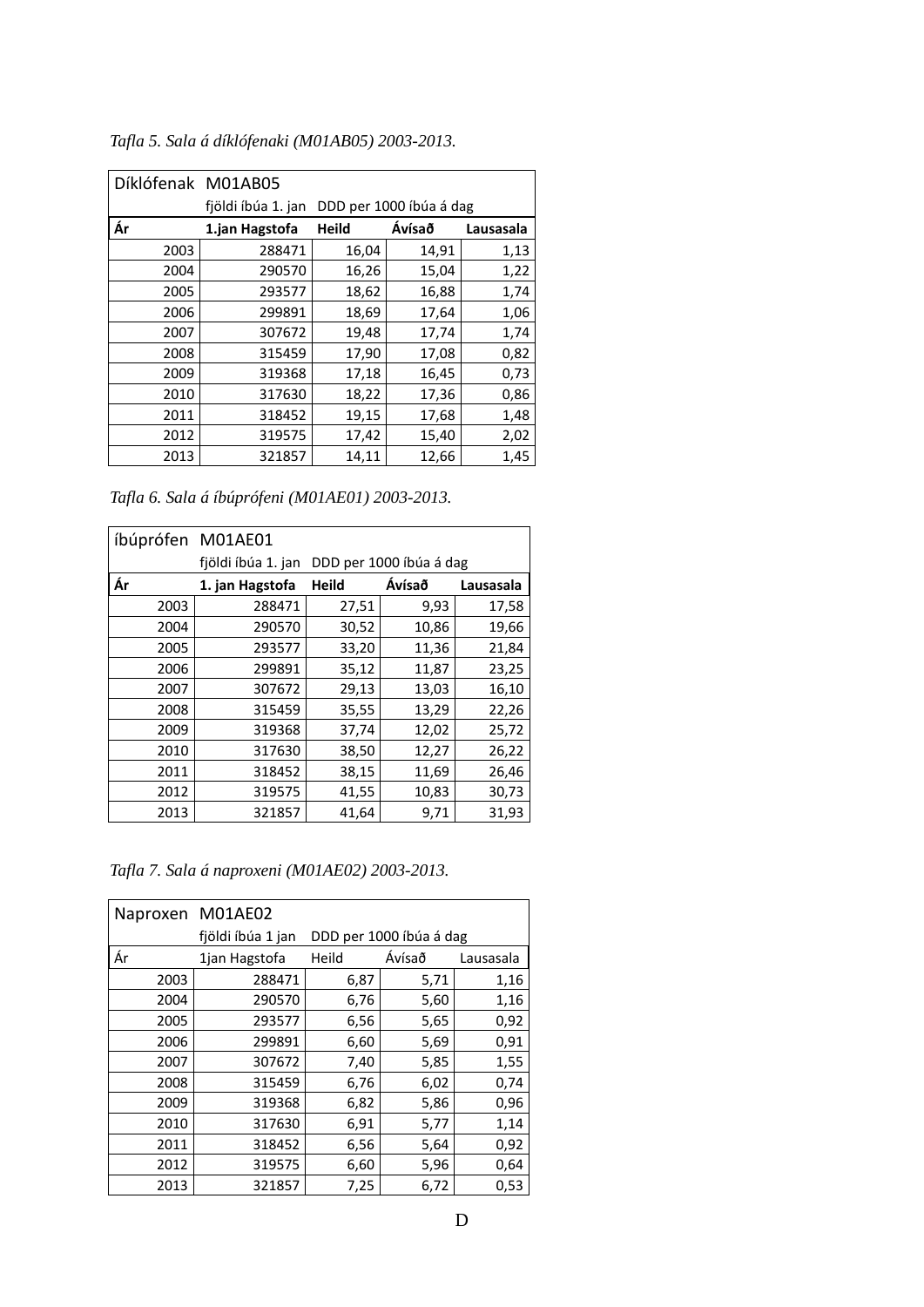# 9.1.2 Gögn um lyfjasölu annarra lyfja á Íslandi í DDD/1000 íbúa/dag

| Esómeprazól A02BC05 |                  |  |  |  |  |  |
|---------------------|------------------|--|--|--|--|--|
| Ár                  | DDD/1000íbúa/dag |  |  |  |  |  |
| 2003                | 18,95            |  |  |  |  |  |
| 2004                | 21,92            |  |  |  |  |  |
| 2005                | 25,96            |  |  |  |  |  |
| 2006                | 29,33            |  |  |  |  |  |
| 2007                | 43,34            |  |  |  |  |  |
| 2008                | 32,16            |  |  |  |  |  |
| 2009                | 10,06            |  |  |  |  |  |
| 2010                | 6,59             |  |  |  |  |  |
| 2011                | 7,80             |  |  |  |  |  |
| 2012                | 13,69            |  |  |  |  |  |

*Tafla 8. Sala á esómeprazóli (A02BC05) 2003-2012.*



*Mynd 3. Sala á esómeprazól (A02BC05) á árunum 2003-2012.*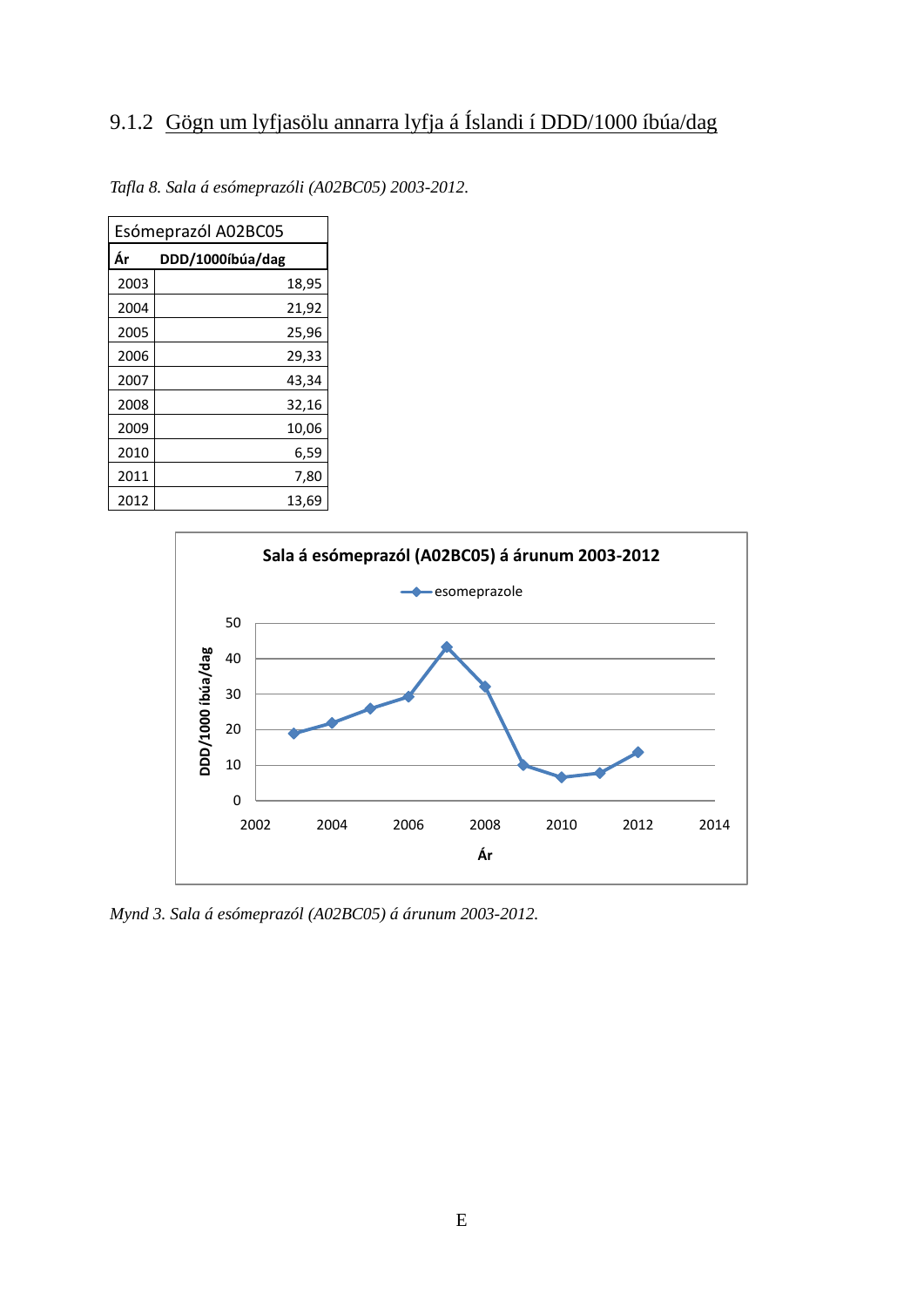| Ómeprazól A02BC01      |       |  |  |  |  |
|------------------------|-------|--|--|--|--|
| Ár<br>DDD/1000íbúa/dag |       |  |  |  |  |
| 2003                   | 15,23 |  |  |  |  |
| 2004                   | 11,65 |  |  |  |  |
| 2005                   | 9,36  |  |  |  |  |
| 2006                   | 7,79  |  |  |  |  |
| 2007                   | 7,61  |  |  |  |  |
| 2008                   | 7,24  |  |  |  |  |
| 2009                   | 45,57 |  |  |  |  |
| 2010                   | 44,02 |  |  |  |  |
| 2011                   | 45,00 |  |  |  |  |
| 2012                   | 44,37 |  |  |  |  |

*Tafla 9. Sala á ómeprazóli (A02BC01) 2003-2012.*



*Mynd 4. Sala á ómeprazól (A02BC01) á árunum 2003-2012.*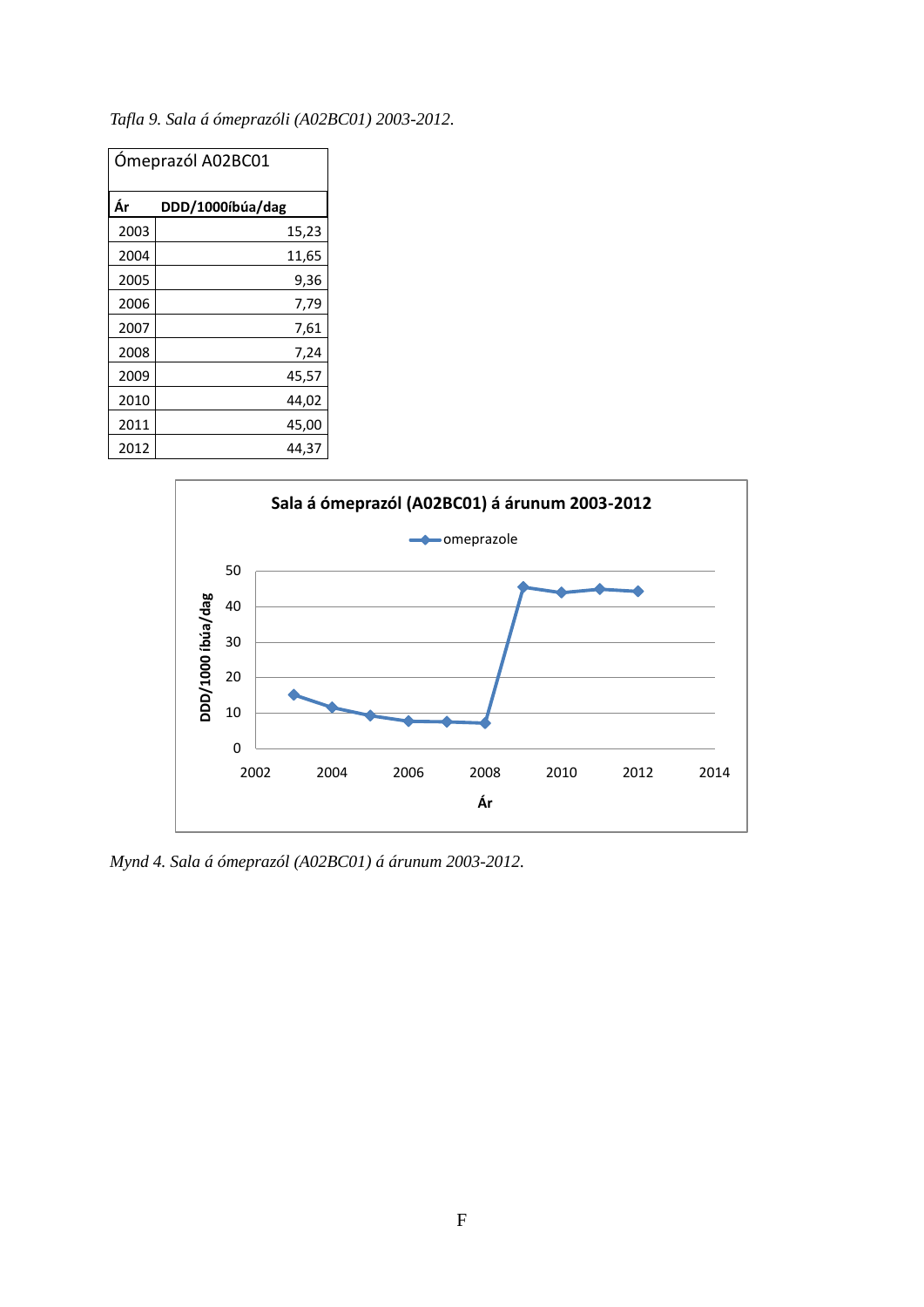| Rabeprazól A02BC04 |                     |
|--------------------|---------------------|
| Ár                 | DDD/1000 íbúa á dag |
| 2008               | 11                  |
| 2009               | 11,3                |
| 2010               | 24,1                |
| 2011               | 29,4                |
| 2012               | 27,8                |

*Tafla 10. Sala á rabeprazóli 2008-2012 í DDD/1000 íbúa/dag.*



*Mynd 5. Sala á rabeprazóli (A02BC04) á árunum 2008-2012.*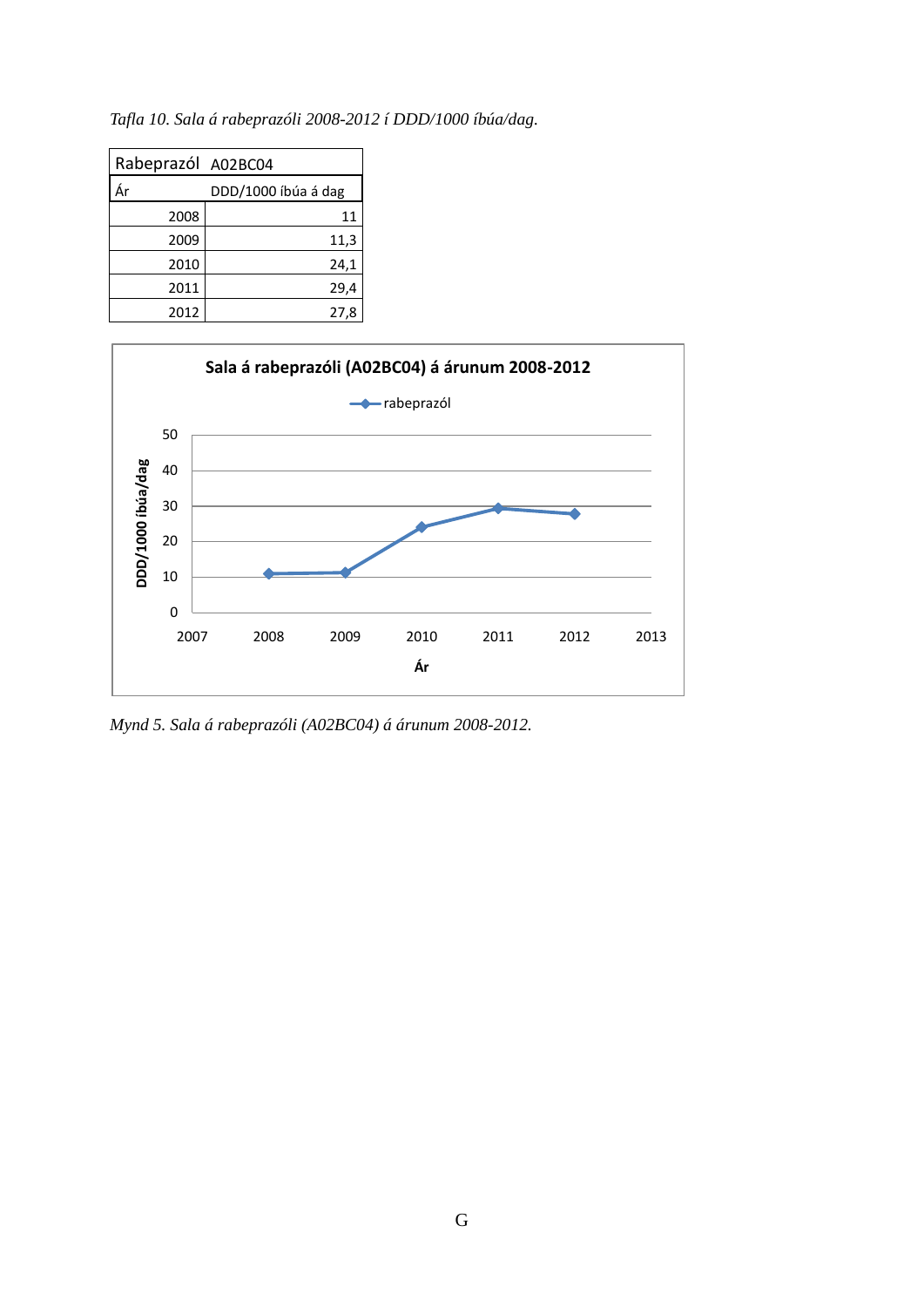### **9.2 Viðauki B**

# 9.2.1 Gögn um lyfjasölu úr lyfjagagnagrunnum frá Norðurlöndum.

*Tafla 11. Sala á ákveðnum ATC-flokkum í Danmörku á árunum 2003-2012 í DDD/1000 íbúa/dag.*

|      | Danmörk DDD/1000 íbúa á dag |                |                |                |                |                |                  |
|------|-----------------------------|----------------|----------------|----------------|----------------|----------------|------------------|
|      | <b>ATC flokkur</b>          |                |                |                |                |                |                  |
|      |                             |                |                |                |                |                | Heildarsala      |
|      |                             |                |                |                |                |                | ákveðinna NSAID- |
| Ár   | <b>M01AB05</b>              | <b>M01AE01</b> | <b>M01AE02</b> | <b>N02BA01</b> | <b>N02BA51</b> | <b>B01AC06</b> | lyfja            |
| 2003 | 5,50                        | 16,90          | 1,80           | 0,60           | 11,90          | 63,10          | 99,80            |
| 2004 | 6,00                        | 18,20          | 1,70           | 0,50           | 11,60          | 64,90          | 102,90           |
| 2005 | 6,60                        | 19,50          | 1,60           | 0,50           | 11,10          | 65,80          | 105,10           |
| 2006 | 6,70                        | 20,30          | 1,50           | 0,40           | 10,60          | 67,90          | 107,40           |
| 2007 | 6,80                        | 21,00          | 1,40           | 0,40           | 10,10          | 69,70          | 109,40           |
| 2008 | 7,20                        | 21,80          | 1,40           | 0,30           | 9,50           | 72,70          | 112,90           |
| 2009 | 5,30                        | 22,70          | 1,90           | 0,10           | 9,10           | 73,20          | 112,30           |
| 2010 | 5,00                        | 23,80          | 1,80           | 0,10           | 8,50           | 72,70          | 111,90           |
| 2011 | 4,70                        | 25,10          | 1,80           | 0,10           | 8,20           | 71,30          | 111,20           |
| 2012 | 3,90                        | 25,80          | 1,90           | 0,10           | 7,70           | 68,70          | 108,10           |

*Tafla 12. Sala á ákveðnum ATC-flokkum í Finnlandi á árunum 2009-2012 í DDD/1000 íbúa/dag.*

|      | Finnland DDD/1000 íbúa á dag |                    |                |                |                |                |                           |  |
|------|------------------------------|--------------------|----------------|----------------|----------------|----------------|---------------------------|--|
|      |                              | <b>ATC flokkur</b> |                |                |                |                |                           |  |
|      |                              |                    |                |                |                |                | Heildarsala               |  |
| Ár   | <b>M01AB05</b>               | <b>M01AE01</b>     | <b>M01AE02</b> | <b>N02BA01</b> | <b>N02BA51</b> | <b>B01AC06</b> | ákveðinna NSAID-<br>lyfja |  |
| 2003 |                              |                    |                |                |                |                |                           |  |
| 2004 |                              |                    |                |                |                |                |                           |  |
| 2005 |                              |                    |                |                |                |                |                           |  |
| 2006 |                              |                    |                |                |                |                |                           |  |
| 2007 |                              |                    |                |                |                |                |                           |  |
| 2008 |                              |                    |                |                |                |                |                           |  |
| 2009 | 5,23                         | 47,69              | 6,53           | 2,83           | 1,81           | 101,17         | 165,26                    |  |
| 2010 | 5,49                         | 48,01              | 6,35           | 2,15           | 1,50           | 93,68          | 157,18                    |  |
| 2011 | 5,34                         | 50,18              | 6,25           | 1,97           | 1,35           | 90,19          | 155,28                    |  |
| 2012 | 5,31                         | 51,44              | 6,25           | 1,81           | 1,20           | 86,67          | 152,68                    |  |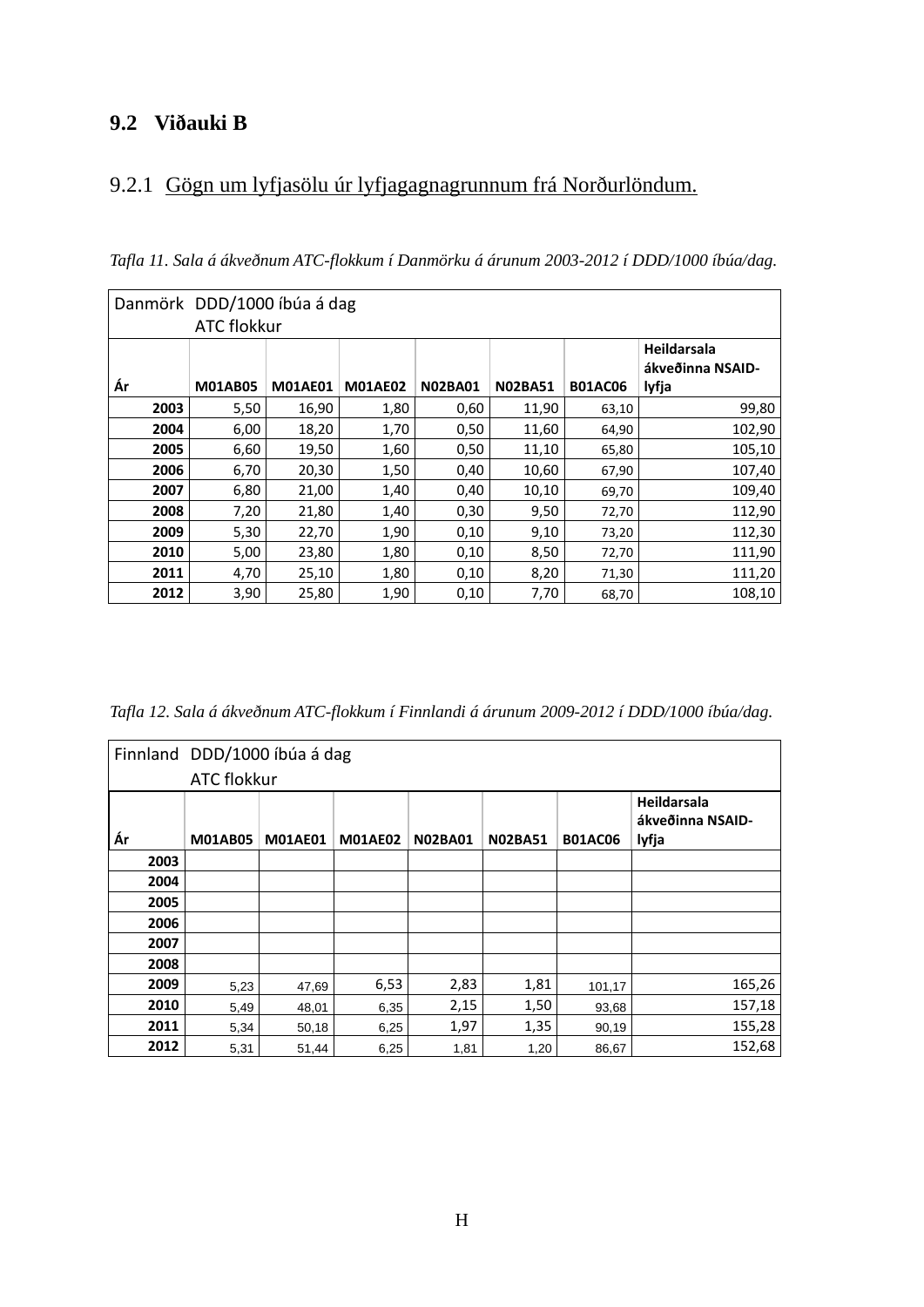| Noregur | <b>ATC flokkur</b> | DDD/1000 íbúa á dag |                |                |                |                |                                         |
|---------|--------------------|---------------------|----------------|----------------|----------------|----------------|-----------------------------------------|
| Ár      | <b>M01AB05</b>     | <b>M01AE01</b>      | <b>M01AE02</b> | <b>N02BA01</b> | <b>N02BA51</b> | <b>B01AC06</b> | Heildarsala<br>ákveðinna NSAID<br>lyfja |
| 2003    |                    |                     |                |                |                |                |                                         |
| 2004    | 4,91               | 4,79                | 2,95           | 0,01           |                | 54,62          | 67,27                                   |
| 2005    | 6,95               | 5,42                | 3,44           | 0,00           |                | 58,64          | 74,46                                   |
| 2006    | 7,97               | 5,91                | 3,37           | 0,00           |                | 61,06          | 78,30                                   |
| 2007    | 8,80               | 6,34                | 3,29           | 0,00           |                | 63,99          | 82,43                                   |
| 2008    | 9,96               | 6,97                | 3,30           | 0,00           |                | 66,71          | 86,96                                   |
| 2009    | 9,83               | 7,37                | 3,11           | 0,00           |                | 67,33          | 87,65                                   |
| 2010    | 10,23              | 7,64                | 3,02           | 0,00           |                | 67,62          | 88,52                                   |
| 2011    | 10,19              | 8,11                | 3,08           | 0,00           |                | 67,15          | 88,53                                   |
| 2012    | 9,48               | 7,91                | 3,02           | 0,00           |                | 65,74          | 86,14                                   |

*Tafla 13. Sala á ákveðnum ATC-flokkum í Noregi á árunum 2004-2012 í DDD/1000 íbúa/dag.*

*Tafla 14. Sala á ákveðnum ATC-flokkum í Svíþjóð á árunum 2006-2013 í DDD/1000 íbúa/dag.*

|    | Svíþjóð | <b>ATC flokkur</b> | DDD/1000 íbúa á dag |                |                |                |                |                                         |
|----|---------|--------------------|---------------------|----------------|----------------|----------------|----------------|-----------------------------------------|
| Ár |         | <b>M01AB05</b>     | <b>M01AE01</b>      | <b>M01AE02</b> | <b>N02BA01</b> | <b>N02BA51</b> | <b>B01AC06</b> | Heildarsala<br>ákveðinna NSAID<br>lyfja |
|    | 2003    |                    |                     |                |                |                |                |                                         |
|    | 2004    |                    |                     |                |                |                |                |                                         |
|    | 2005    |                    |                     |                |                |                |                |                                         |
|    | 2006    | 10,18              | 3,82                | 6,86           | 0,02           | 0,03           | 68,79          | 89,70                                   |
|    | 2007    | 9,64               | 3,73                | 6,62           | 0,01           | 0,03           | 70,34          | 90,37                                   |
|    | 2008    | 10,17              | 3,77                | 6,36           | 0,01           | 0,03           | 71,62          | 91,96                                   |
|    | 2009    | 10,10              | 3,78                | 6,13           | 0,01           | 0,02           | 71,34          | 91,38                                   |
|    | 2010    | 9,99               | 3,64                | 6,06           | 0,01           | 0,01           | 70,22          | 89,93                                   |
|    | 2011    | 9,82               | 3,60                | 6,29           | 0,01           | 0,01           | 68,21          | 87,94                                   |
|    | 2012    | 8,71               | 3,68                | 7,71           | 0,00           | 0,01           | 65,90          | 86,01                                   |
|    | 2013    | 6,82               | 3,54                | 9,38           | 0,00           | 0,01           | 63,32          | 83,07                                   |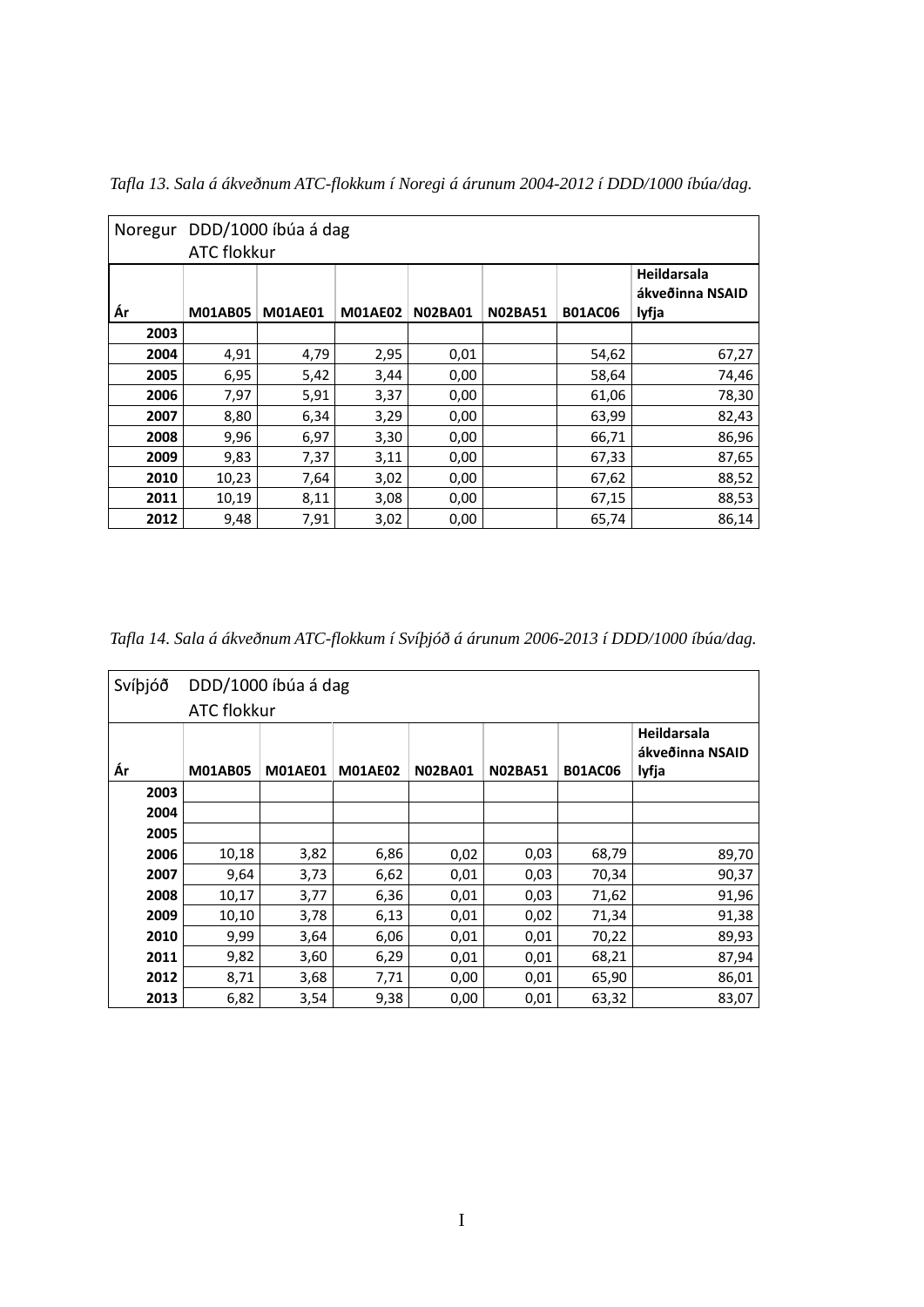# **9.3 Viðauki C**

| <b>Total</b><br>2013 |          | 107<br>5      | 3<br>4                                | 83<br>5    | 76<br>4                               | 217<br>88               | 198<br>22                                         | 204<br>32     | 170<br>25                                     | 137<br>4              | 116<br>4                        | 183<br>15      | 159<br>15                                          | 1.795<br>207 | 1.436<br>187                         | 322<br>47  | 287<br>$\frac{4}{3}$             | 227<br>36             | 201<br>32                       | 346<br>55  | 303<br>53                        | 1.295<br>117   | 998<br>96                        | 4.335<br>466 |        |
|----------------------|----------|---------------|---------------------------------------|------------|---------------------------------------|-------------------------|---------------------------------------------------|---------------|-----------------------------------------------|-----------------------|---------------------------------|----------------|----------------------------------------------------|--------------|--------------------------------------|------------|----------------------------------|-----------------------|---------------------------------|------------|----------------------------------|----------------|----------------------------------|--------------|--------|
| 2012                 |          | ∞             | ∞                                     | $\infty$   | $\infty$                              | 28                      | 24                                                | 27            | 25                                            |                       |                                 | $\frac{8}{1}$  | $\frac{5}{3}$                                      | 211          | 194                                  | 65         | 59                               | 32                    | 29                              | 63         | 59                               | 146            | 130                              | 508          |        |
| 2011                 |          | Ю             | 5                                     | ဖ          | 5                                     | 42                      | 38                                                | 32            | 29                                            | 4                     | 4                               | 26             | $\overline{2}$                                     | 188          | 172                                  | 28         | 24                               | 25                    | 24                              | 39         | 38                               | 120            | 108                              | 454          |        |
| 2010                 |          | 51            | $\overline{\mathbf{1}}$               | ∼          | ဖ                                     | 88                      | 38                                                | 35            | 25                                            | $\infty$              | $\infty$                        | 22             | $\overline{2}$                                     | 150          | 137                                  | 25         | 25                               | 34                    | 27                              | 33         | 80                               | 135            | $\overline{21}$                  | 447          |        |
| 2009                 |          | 5             | <b>40</b>                             | თ          | ∞                                     | 77                      | $\frac{6}{5}$                                     | $\frac{8}{1}$ | $\frac{8}{1}$                                 | 2                     | $\overline{\mathbf{r}}$         | 3              | 13                                                 | 154          | 138                                  | 29         | 27                               | $\frac{8}{1}$         | $\overline{1}$                  | 24         | 22                               | ဥ္က            | ౚ                                | 349          |        |
| 2008                 |          | 15            | $\overline{4}$                        | ∞          | Ľ                                     | စ္                      | စ္                                                | ম             | $\overset{\circ}{\rightarrow}$                | $\tilde{\mathcal{L}}$ | $\tilde{\tau}$                  | 3              | $\overline{2}$                                     | 157          | 143                                  | 25         | 24                               | 15                    | 3                               | 24         | 22                               | 134            | 118                              | 395          |        |
| 2007                 |          | 2             | တ                                     | თ          | ∞                                     | ∞                       | ∞                                                 | ∞             | ∞                                             | ග                     | တ                               | 13             | 13                                                 | 139          | 118                                  | 22         | $\Omega$                         | ó,                    | 17                              | စ္         | $\frac{8}{1}$                    | 106            | 85                               | 316          |        |
| 2006                 |          | $\frac{8}{1}$ | 17                                    | ∞          | ∞                                     |                         | 5                                                 | ∞             | r                                             | 20                    | $\frac{8}{1}$                   | 20             | $\frac{8}{1}$                                      | 129          | 113                                  | 25         | 22                               | 77                    | 15                              | 26         | 25                               | 117            | 88                               | 346          |        |
| 2005                 |          | ဖ             | ဖ                                     | ഇ          | <u>ო</u>                              | 4                       | 4                                                 | $\tilde{c}$   | $\tilde{=}$                                   | $\frac{8}{1}$         | $\frac{8}{1}$                   | $\overline{c}$ | 12                                                 | 130          | 111                                  | 23         | 21                               | $\stackrel{1}{\cdot}$ | $\tilde{\mathcal{L}}$           | 20         | 15                               | 118            | 88                               | 339          |        |
| 2004                 |          | 21            | $\overline{\mathbf{1}}$               | 5          | 4                                     | $\overset{\circ}{\tau}$ | $\overline{4}$                                    | 5             | 5                                             | 21                    | 77                              | $\frac{6}{1}$  | $\frac{5}{3}$                                      | 180          | 163                                  | 20         | ó,                               | 57                    | $\frac{2}{3}$                   | 29         | 25                               | $\frac{0}{1}$  | 92                               | 380          |        |
| 2003                 |          | თ             | ဖ                                     | LO.        | 5                                     | $\scriptstyle\sim$      | $\overline{1}$                                    | ဖ             | 5                                             | 29                    | 21                              | 15             | $\overline{c}$                                     | 150          | 30                                   | 3          | $\frac{2}{3}$                    | ∞                     | $^{\circ}$                      | 4          | <u>ლ</u>                         | $\overline{0}$ | 79                               | 335          |        |
|                      | Greining |               | iblöi<br>inga<br>K22.1Fi<br>einstakli |            | linga<br>iblöi<br>K22.6Fj<br>einstakl |                         | inga<br>iöldi<br>K25.0Fj<br>einstakl <sup>-</sup> |               | linga<br>K26.0Fjöldi<br>einstakl <sup>-</sup> |                       | K26.4Fjöldi<br>inga<br>einstakl |                | iöldi<br>linga<br>K55.9Fj<br>einstakl <sup>-</sup> |              | inga<br>iöldi<br>K57.3Fj<br>einstakl |            | inga<br>K62.5Fjöldi<br>einstakli |                       | inga<br>K92.0Fjöldi<br>einstakl |            | inga<br>K92.1Fjöldi<br>einstakli |                | inga<br>K92.2Fjöldi<br>einstakli |              |        |
|                      |          | Legufjöldi    | einstaklinga<br>Fjöldi                | Legufjöldi | einstaklinga<br>Fjöldi                | Legufjöldi              | einstaklinga<br>Fjöldi                            | Legufjöldi    | einstaklinga<br>Fjöldi                        | Legufjöldi            | einstaklinga<br>Fjöldi          | Legufjöldi     | einstaklinga<br>Fjöldi                             | Legufjöldi   | einstaklinga<br>Fjöldi               | Legufjöldi | einstaklinga<br>Fjöldi           | Legufjöldi            | einstaklinga<br>Fjöldi          | Legufjöldi | einstaklinga<br>Fjöldi           | Legufjöldi     | einstaklinga<br>Fjöldi           | Legufjöldi   | Fjöldi |
|                      |          | K22.1         |                                       | K22.6      |                                       | K25.0                   |                                                   | K26.0         |                                               | K26.4                 |                                 | K55.9          |                                                    | K57.3        |                                      | K62.5      |                                  | K92.0                 |                                 | K92.1      |                                  | K92.2          |                                  | Total        |        |

# 9.3.1 Gögn um tilfelli blæðinga í meltingarvegi á Íslandi 2003-2013.